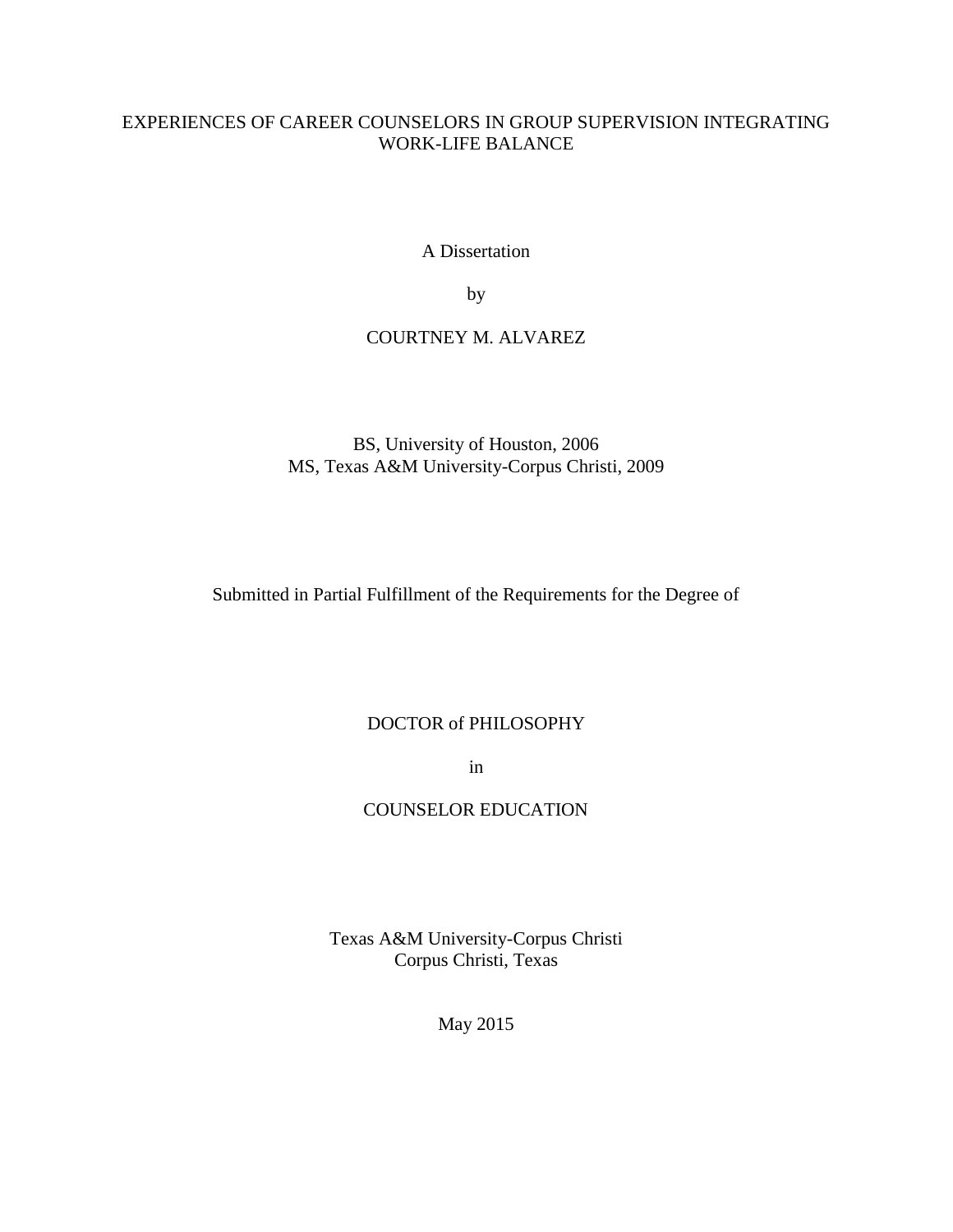© Courtney Michelle Alvarez

All Rights Reserved

May 2015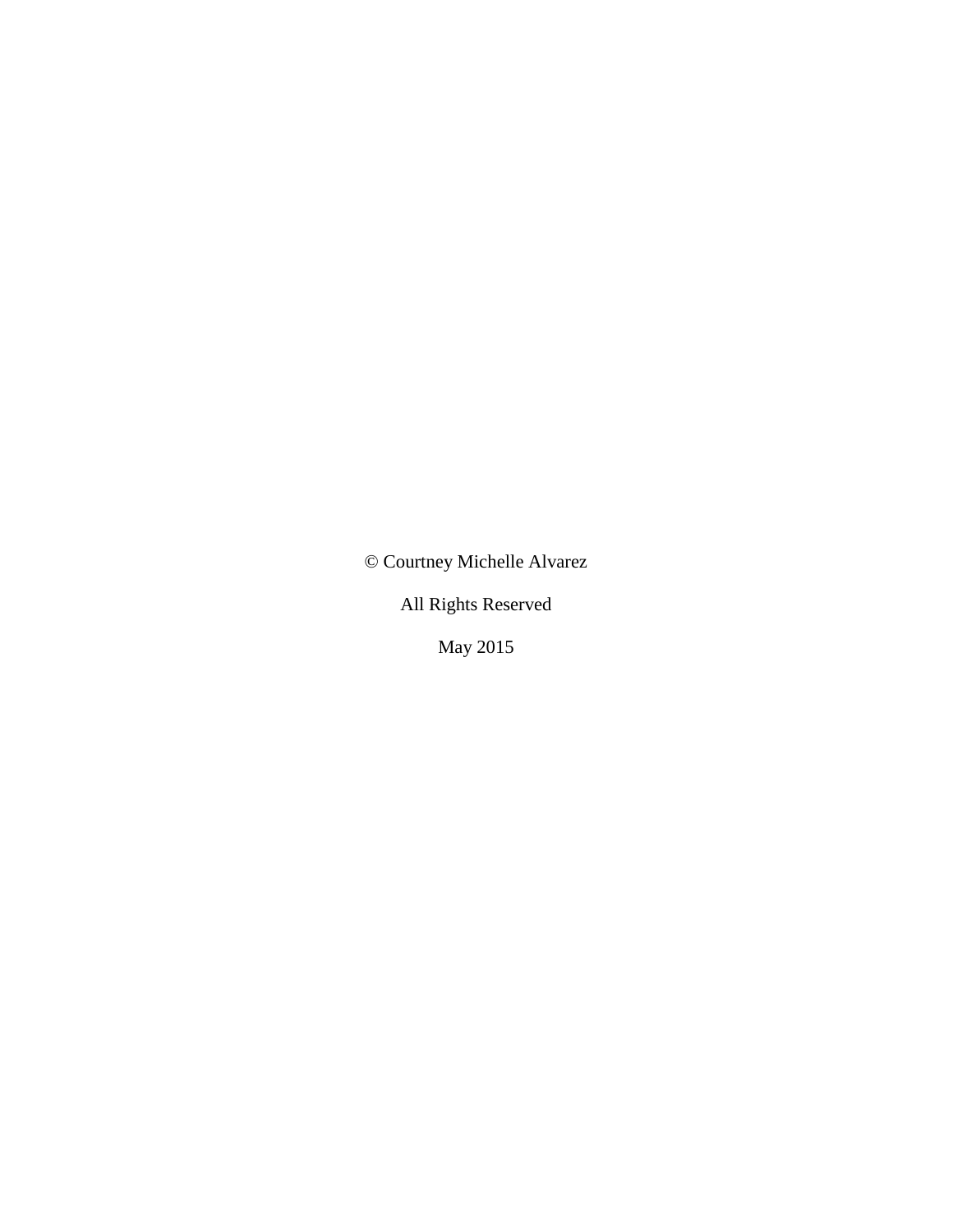## EXPERIENCES OF CAREER COUNSELORS IN GROUP SUPERVISION INTEGRATING WORK-LIFE BALANCE

A Dissertation

by

## COURTNEY M. ALVAREZ

This dissertation meets the standards for scope and quality of Texas A&M University-Corpus Christi and is hereby approved.

Marvarene Oliver, EdD Chair

Richard J. Ricard, PhD Committee Member

K. Michelle Hunnicutt Hollenbaugh, PhD Committee Member

Faye Bruun, EdD Graduate Faculty Representative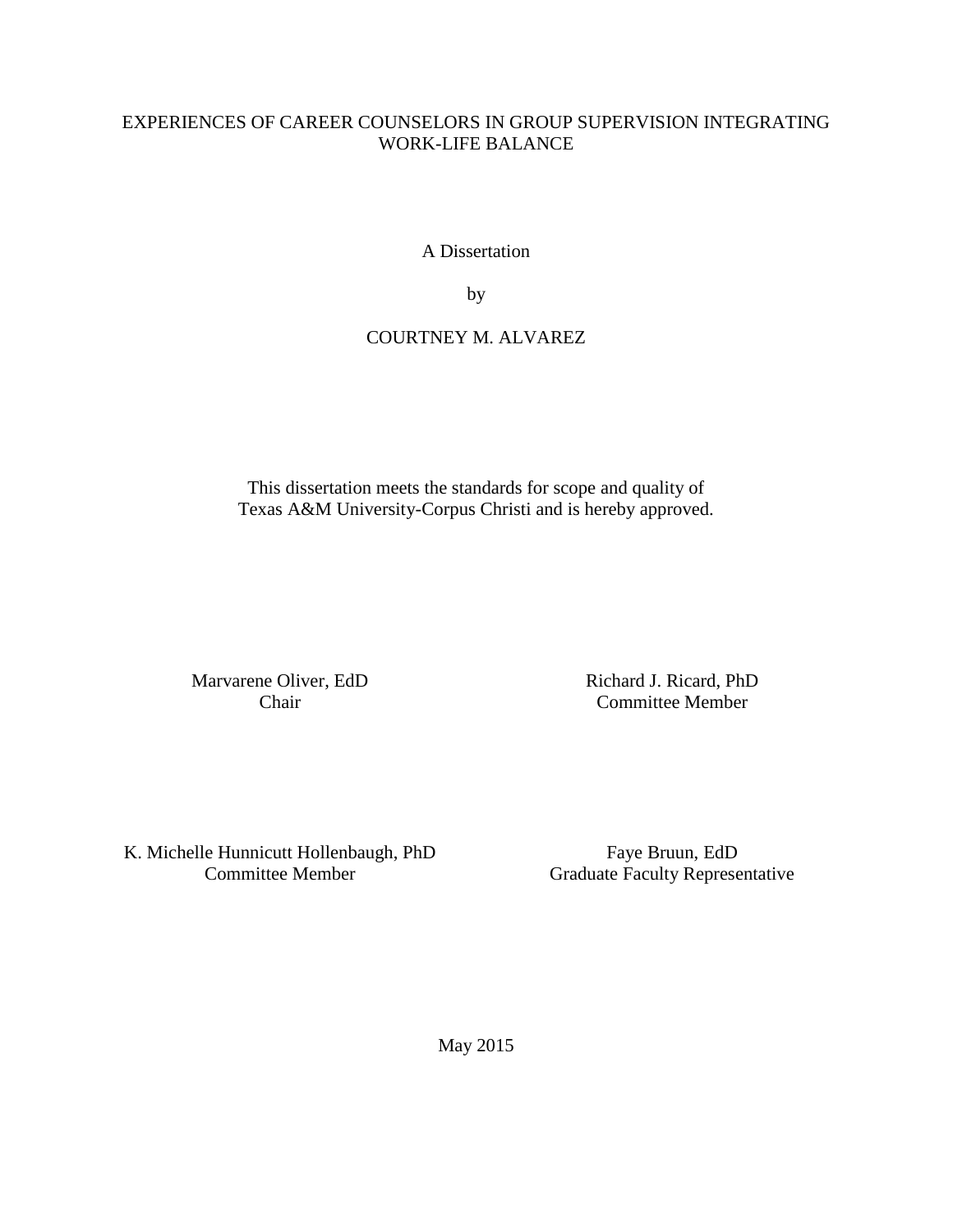### ABSTRACT

This study explores the use of clinical supervision in the ongoing training and development of career counselors, as well as the application of work-life balance within the field of career counseling. Clinical supervision is an established practice in the training of counselors; however, there has been limited research related to the practice of clinical supervision within the career counseling specialty. Similarly, there has been little emphasis on the need for self-care practices for career counselors. Work-life balance is an area that spans career and personal issues for both career counselors and their clients.

A group supervision intervention including career counseling case consultation and personal work-life balance plans was implemented over a period of eight weeks at a university career counseling center. Four career counselors volunteered to participate in and completed the study. Using a qualitative case study research design utilizing a phenomenological approach, the researcher collected data from participants' journals, field observations, individual interviews, and a focus group.

Analysis of the data resulted in the emergence of seven themes describing the participants' experiences: awareness, importance of work, importance of relationships, importance of wellness, struggling for balance, work-life balance as a process, and learning from others.

The results of this study indicate that the use of clinical supervision in the training and development of career counselors is helpful. Additionally, the inclusion of work-life balance in career counseling research and practice may be beneficial in addressing counselor self-care and clients' career counseling needs.

v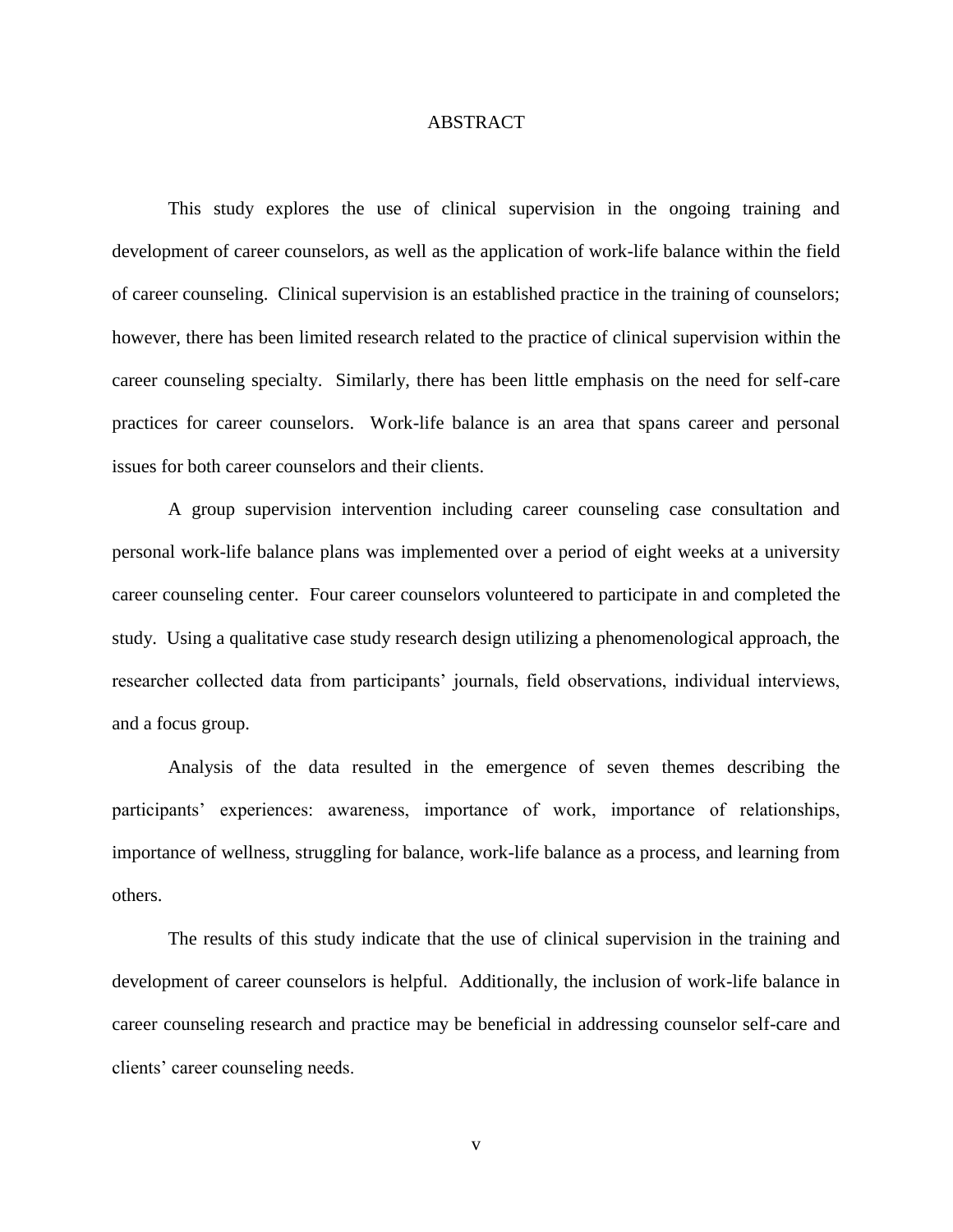## DEDICATION

This dissertation is dedicated to the memory of my grandparents, Nels and Elsie Hammerstrom and Frank and Julia Pearl Alvarez, who instilled the value of education and the importance of dedication to a larger purpose within our family.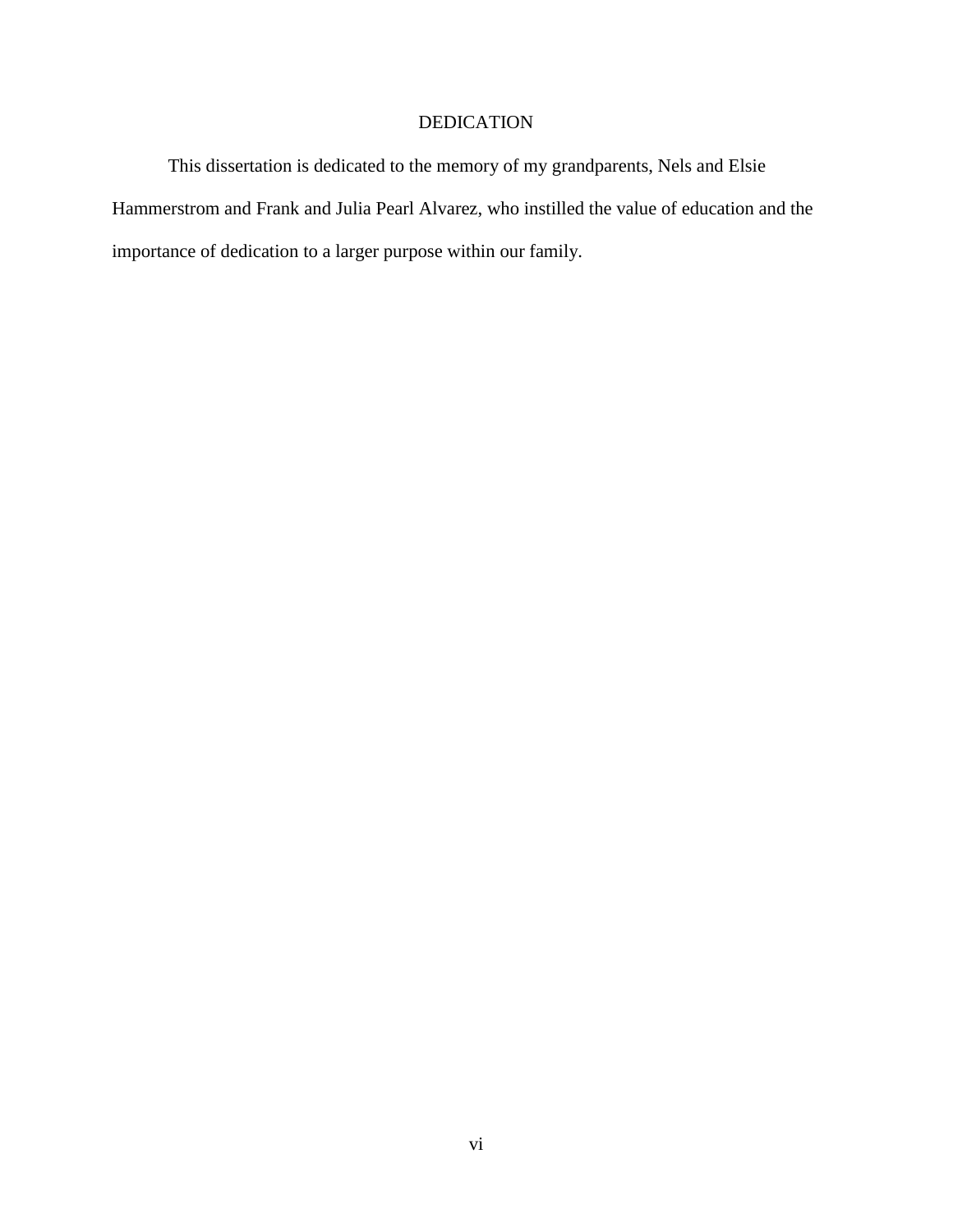#### ACKNOWLEDGEMENTS

This dissertation and the completion of my graduate education would not have been possible without the amazing teachers and mentors, who have encouraged me on my path from Kindergarten to PhD. I will always be grateful to the wonderful faculty and staff within the Department of Counseling and Educational Psychology. You have created an exceptional program, and my personal and professional growth was only possible through your dedication.

Thank you to my dissertation committee members and participants, who allowed this study to proceed from curiosity to reality. Thank you to Dr. Ricard and Dr. Hollenbaugh for accepting my invitation to be a part of this project and for your helpful feedback that will help me grow as a researcher and writer. A very enthusiastic thank you goes to Dr. Marvarene Oliver, my dissertation chair, for your wisdom and encouragement on the way to a completed study. Words cannot fully explain what you have meant to me during this process. You are a dedicated counselor educator, who truly cares for her students and an exceptional woman. You serve as a great example of what I aspire to as a counselor educator.

Thank you to my friends and family for bearing with me during the extended dissertation process. I did not always have an explanation about the process you understood, but you smiled, nodded, and hugged me anyway. Thank you to my parents, Bill and Judee Alvarez. I can never list the myriad ways you and the rest of our family have influenced the person I am today. But I can say thank you for selflessly supporting me through the years, emphasizing education from the very beginning, instilling a strong work ethic, encouraging persistence in spite of adversity, and reminding me of my potential in dark moments. Finally, a very special thank you goes to my dedicated feline research assistant and coping skills coach, Lulu Alvarez.

vii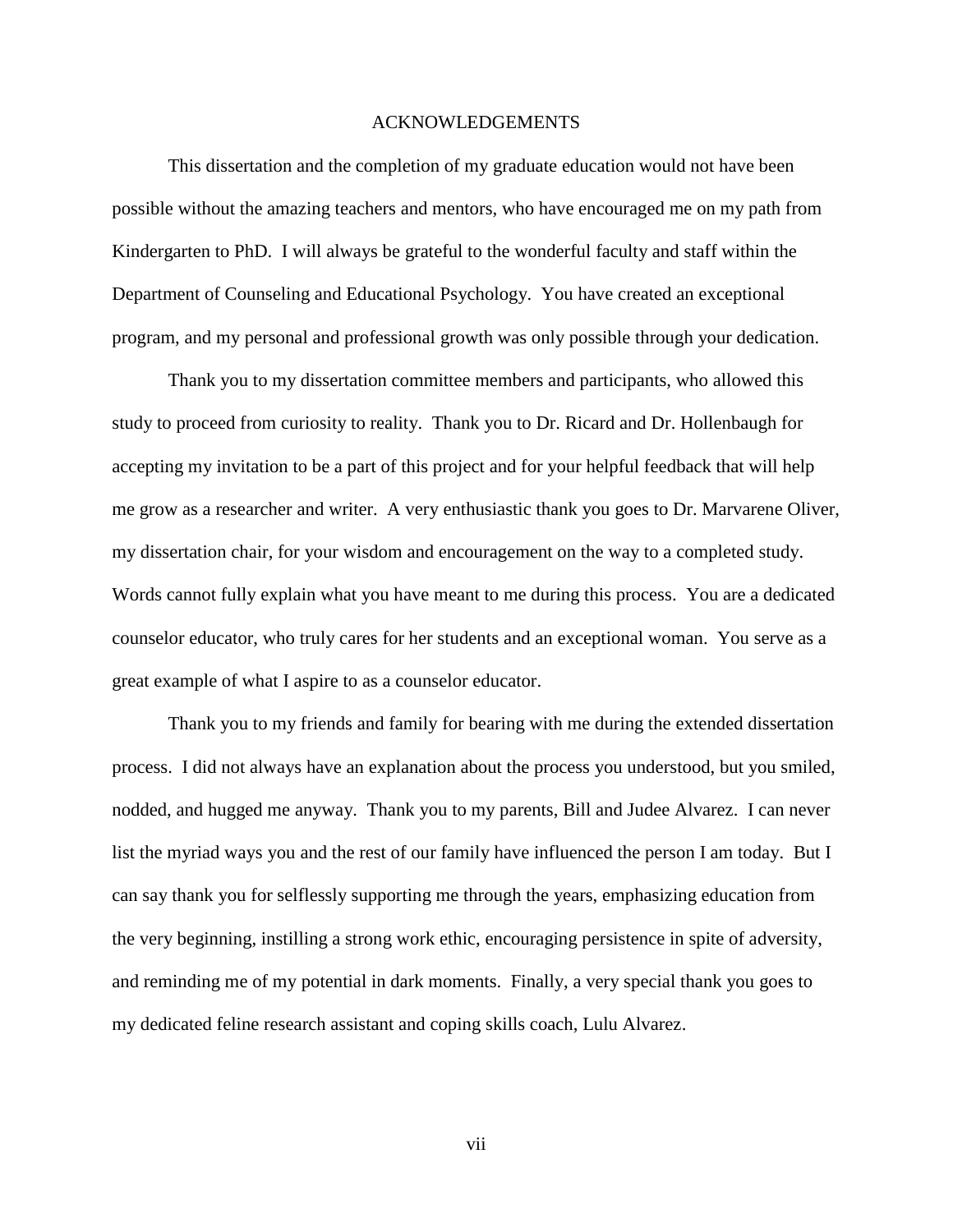| <b>CONTENTS</b> | <b>PAGE</b> |
|-----------------|-------------|
|                 |             |
|                 |             |
|                 |             |
|                 |             |
|                 |             |
|                 |             |
|                 |             |
|                 |             |
|                 |             |
|                 |             |
|                 |             |
|                 |             |
|                 |             |
|                 |             |
|                 |             |
|                 |             |
|                 |             |
|                 |             |
|                 |             |
|                 |             |
|                 |             |

# **TABLE OF CONTENTS**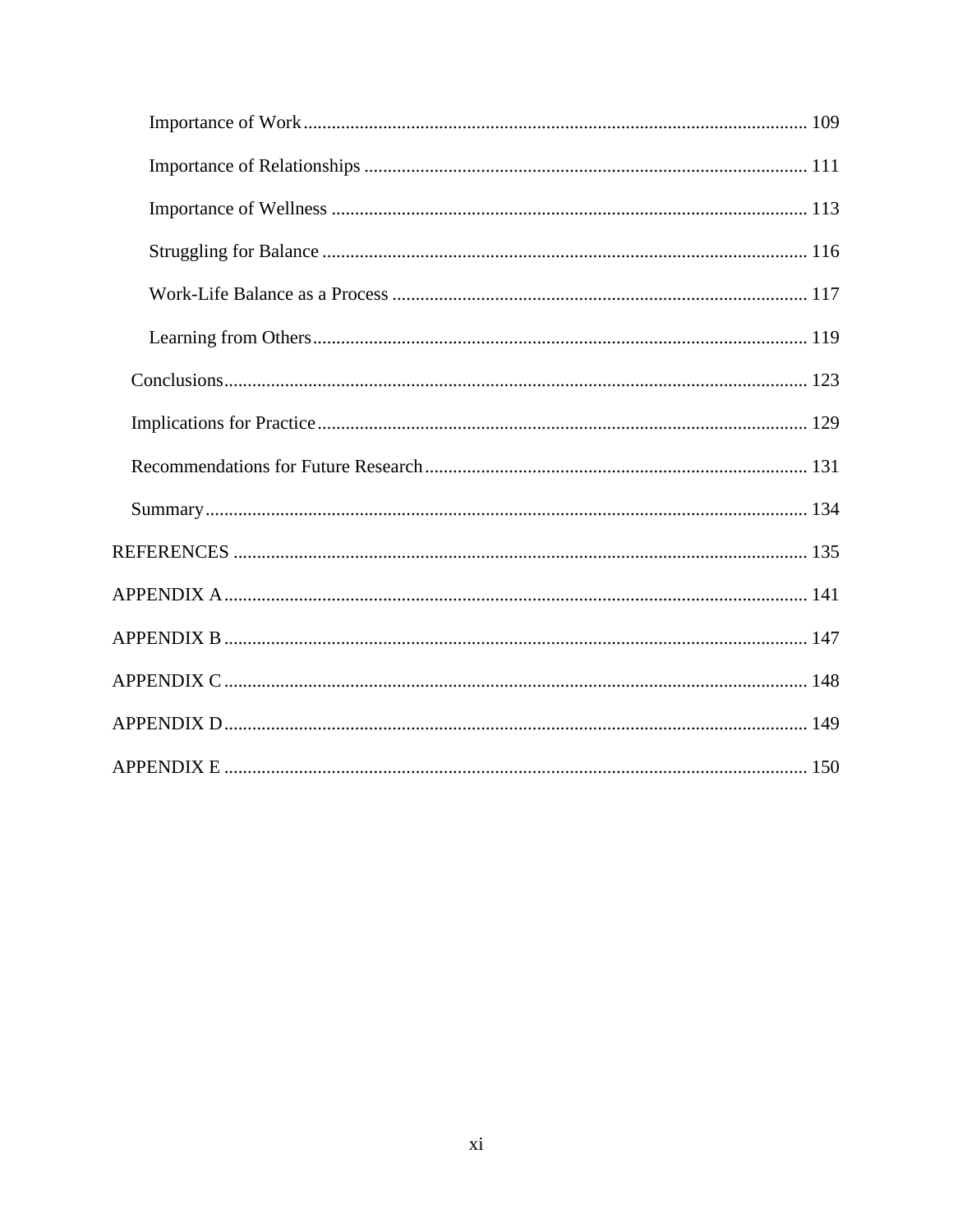#### CHAPTER I: INTRODUCTION

Counselor training typically extends beyond formal education programs to include at least supervision of initial fieldwork; however, ongoing supervision and lifelong learning are often emphasized (Grant & Schofield, 2007). Within the developmental framework for counselor training, different aspects of training and the focus of supervision can shift throughout the lifetime of the counselor. Skovholt, Grier, and Hanson (2001) noted that counselors often learn to take care of others during their graduate education programs; however, there is typically little attention given to self-care. Despite an increased focus on self-care and burnout in counseling in recent years, many practitioners avoid acknowledging problems and stress (Evans & Payne, 2008). Evans and Payne suggested a change in the way supervision is provided and an increase in the development of collegial networks to address the stigma of stress in the workplace and the tendency to minimize negative outcomes or problems.

A parallel to the increased focus on burnout within the counseling profession is the wider focus on work-life balance and the consequences for workers, organizations, and society. Despite the increasing interest in the concept of work-life balance, there are challenges related to the lack of a clear definition and the different terms used across disciplines (Kalliath & Brough, 2008). There has not been a large focus on work-life balance specifically within career counseling. However, there have been studies exploring the impact of work-family conflict on career exploration and development, particularly related to gender issues (Perrone, Ægisdóttir, Webb, & Blalock, 2006; Perrone, Webb, & Blalock, 2005; Slan-Jerusalim & Chen, 2009). The work-family conflict research builds from Super's life-span, life-space theory, but research has been confined to the work and family life roles (Perrone et al., 2006).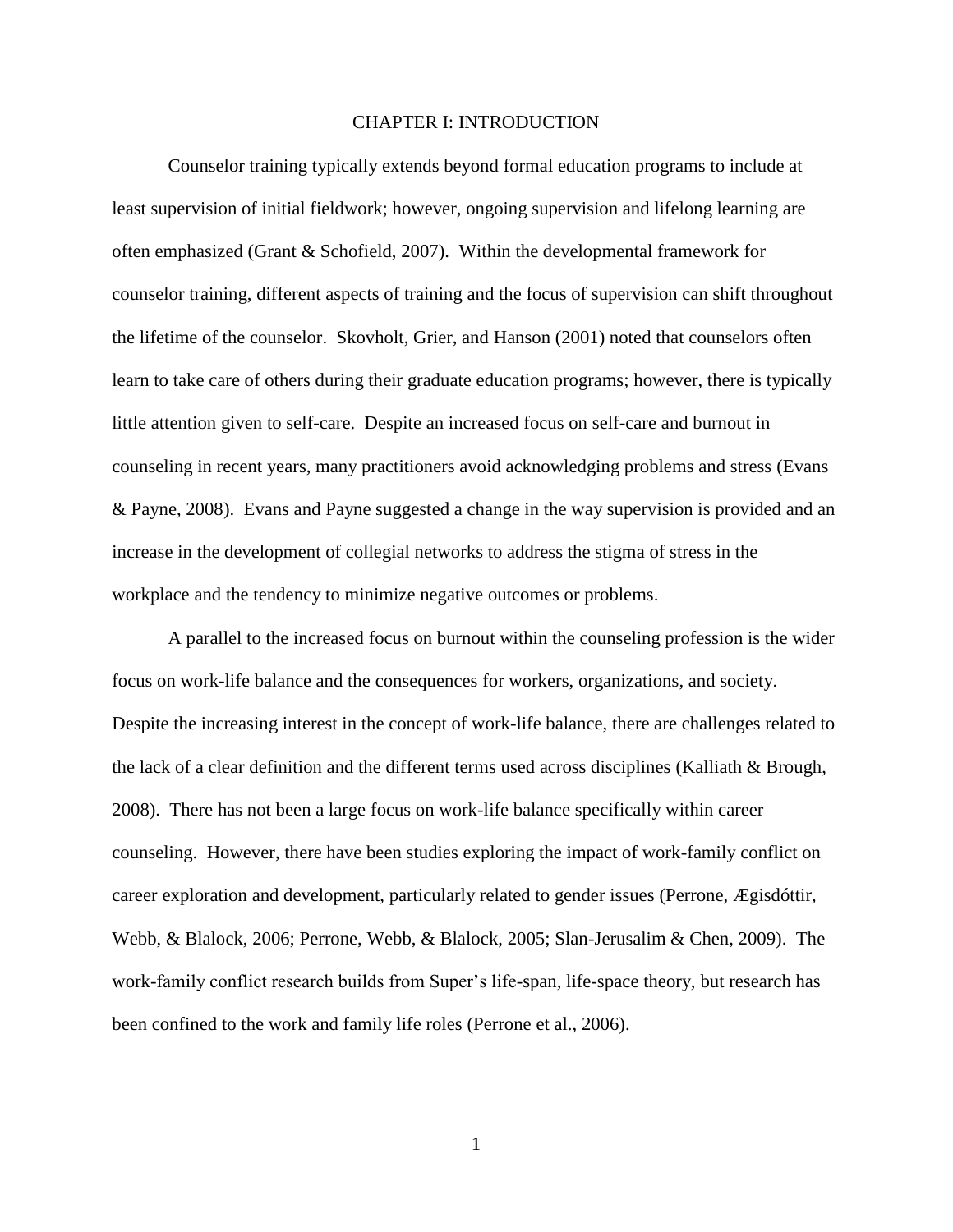The changing nature of work in society indicates a need to change the way work and career counseling are viewed. Hansen (2001) called for an expansion of career counseling to assist clients in examining the relationship between work and other life roles. The recent focus on constructivist approaches to career counseling, which includes a contextualized view of career and explores the relationship between a variety of life roles, also creates a foundation for greater focus on work-life balance within career counseling (Brott, 2005). Career counselors are wellsuited to assist clients at different stages in their careers to focus on navigating the natural variations in life role commitment, in order to alleviate the potential consequences of work-life conflict. Using supervision to encourage career counselors to consider work-life balance in their own lives, might assist them in gaining a better understanding of the concept that would encourage consideration of work-life balance within the complicated context of clients' lives and career paths.

Supervision is a less established practice in the training of career counselors, and there is limited documentation of the specific skills necessary in career counseling supervision or of the benefits of supervision to career counselors (Lombardo, 2008; McMahon, 2003; Parcover, 2000; Prieto & Betsworth, 1999). Bernard and Goodyear (2008) list four functions of supervision: (a) acquisition and improvement of counseling skills and knowledge; (b) protection of the client; (c) transmission of professional culture, including professional ethics and ethical decision-making; and (d) professional development and growth. Due to the parallels between the process of career counseling and personal counseling and the necessity of learning the same basic skills, it is reasonable to consider there may be similar benefits in providing supervision to career counselors (Prieto & Betsworth, 1999). However, there may be distinct benefits, concerns, or foci specific to the supervision of career counseling. Therefore, this study explored the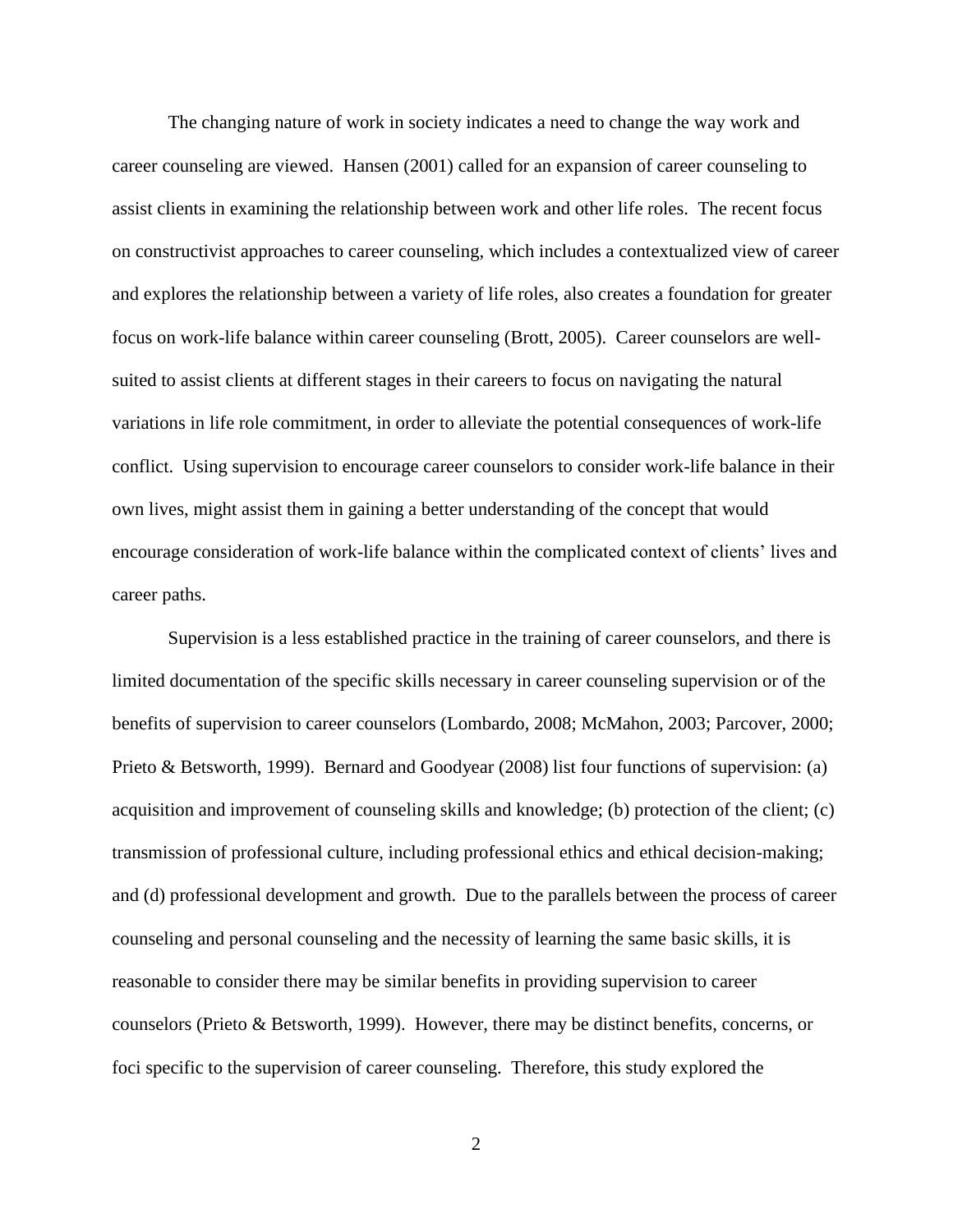experience of supervision within the context of career counseling. Additionally, this study integrated elements specifically aimed at addressing the work-life balance of career counselors.

### **Statement of the Problem**

Clinical supervision is emphasized as an important element of counselor training, which is evidenced by the frequent inclusion of clinical supervision in ethical, accreditation, and licensing (American Counseling Association, 2014; Council for Accreditation of Counseling and Related Educational Programs, 2009). However, clinical supervision receives less attention and emphasis in the area of career counseling (McMahon & Patton, 2000). Supervision of career counselors is included in the National Career Development Association's *Career Counseling Competencies* (The National Career Development Association, 2009). Specifically, the role of supervision in career counseling is to allow career counselors to: recognize their own abilities and limitations, maintain and improve counseling skills, understand their role, understand legal and ethical obligations, consult in order to address client issues, and address personal and professional development (The National Career Development Association, 2009).

There has also been some discussion in career counseling and supervision literature regarding the need for clinical supervision (McMahon, 2003; McMahon & Patton, 2000; Prieto & Betsworth, 1999; Reid, 2010). Two quantitative studies examined the necessary competencies of a career counseling supervisor and the impact of supervision on the relationship between supervisor and supervisee (Lombardo, 2008; Parcover, 2000). However, there has been limited research exploring the process of career counseling supervision and experiences of career counselors during supervision. In particular, there has been limited research of the experience of career counselors as they participate in clinical supervision.

#### **Purpose of the Study**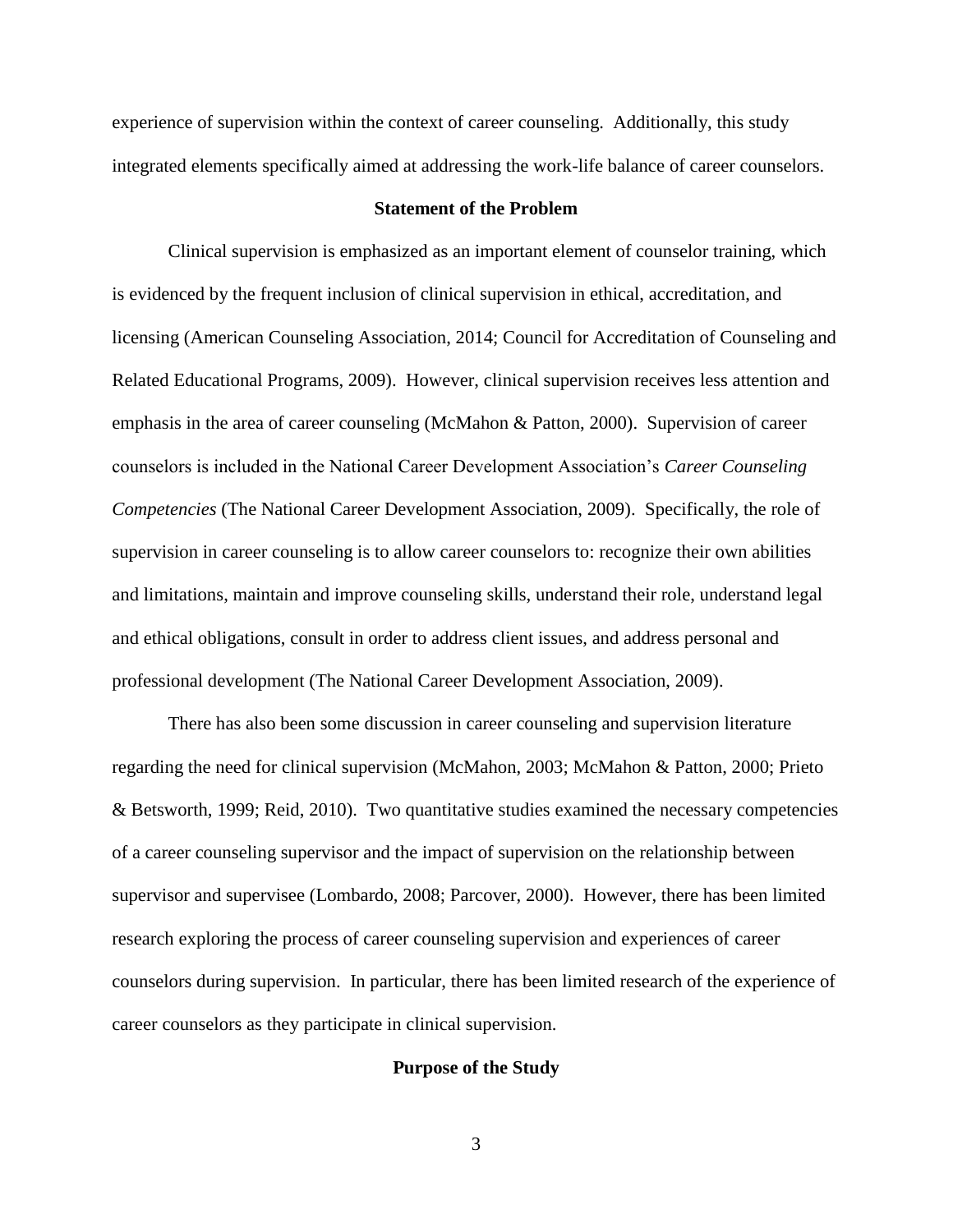The purpose of this study was to explore the experiences of career counselors participating in group supervision integrating aspects of work-life balance. The study utilized a phenomenological approach in order to access the lived experiences of the participants. Additionally, the study employed case study methodology to explore the specific case of this supervision model being applied in a career services center. The purpose of this study was to better understand how career counselors experience clinical supervision and how supervision with a focus on work-life balance impacts their work.

#### **Research Questions**

The primary research questions explored in this study were:

- 1. How do career counselors experience the integration of work-life balance in group supervision?
- 2. How do career counselors describe any effect on their career counseling of group supervision integrating work-life balance?

#### **Significance of Study**

The need for supervision in the field of career counseling has been noted in prior research and the National Career Development Association's career counseling competencies (McMahon, 2003; McMahon & Patton, 2000; Prieto & Betsworth, 1999; Reid, 2010; Skovholt, Grier, & Hanson, 2001; The National Career Development Association, 2009). However, there have been few studies exploring the salient aspects of supervision or describing application of supervision within the context of career counseling (Lombardo, 2008; Parcover, 2000).

Reid (2010) highlighted the fact that career counselors need counseling skills in order to be effective in working with clients. The goal of supervision in counselor training is to guide practitioners in their understanding of the overall counseling process and help to improve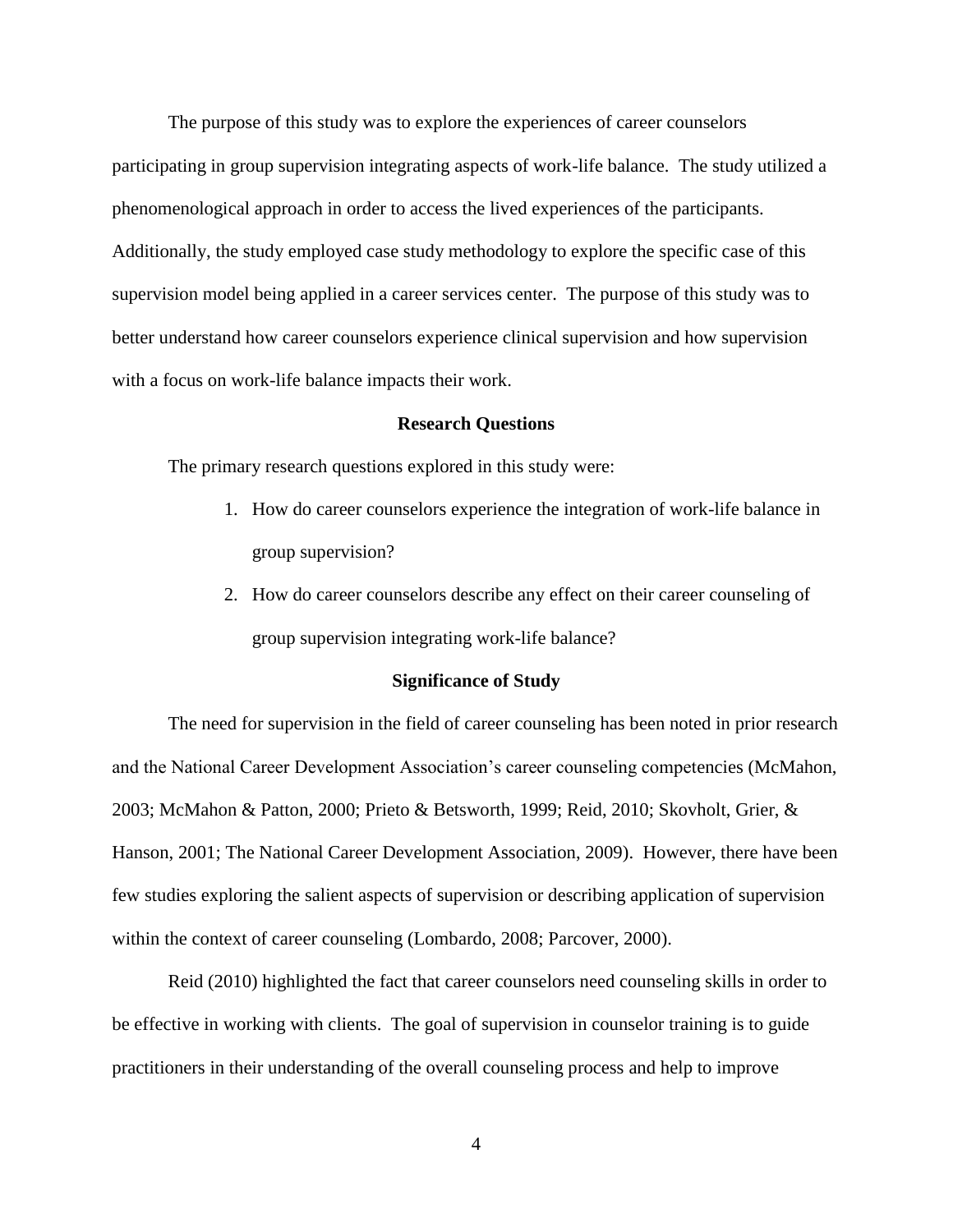counseling skills. This is often emphasized in clinical counseling; however, it has been frequently overlooked in the training and supervision of career counselors. There are often supportive aspects of supervision, which are emphasized more heavily in the context of clinical counseling. As the caseloads of career counselors increase and the stress related to outcomes similarly increase, the supportive aspects of supervision may become more important for career counselors as well (McMahon & Patton, 2000; Reid, 2010; Skovholt et al., 2001). This study added to the current research on counselor supervision by providing information regarding the specific application of clinical supervision within the context of career counseling. Additionally, the study addressed supportive aspects of supervision through the integration of work-life balance as a regular topic in supervision.

### **Methodology**

### **Participants**

The participants for this study were four career counselors from a university career services center at a medium-sized university in the southwestern United States. The career counselors at the career services center were master's-level practitioners. They provided a range of services to students enrolled at the university, including: career assessment, career counseling, resume assistance, job search skills, internship placement, interview coaching, and other related career services. All participants provided direct career services to students during the course of supervision. The career counselors typically participated in individual supervision with the career services assistant director. Participants were those who voluntarily agreed to participate in eight weekly group supervision sessions.

#### **The Case Study Approach**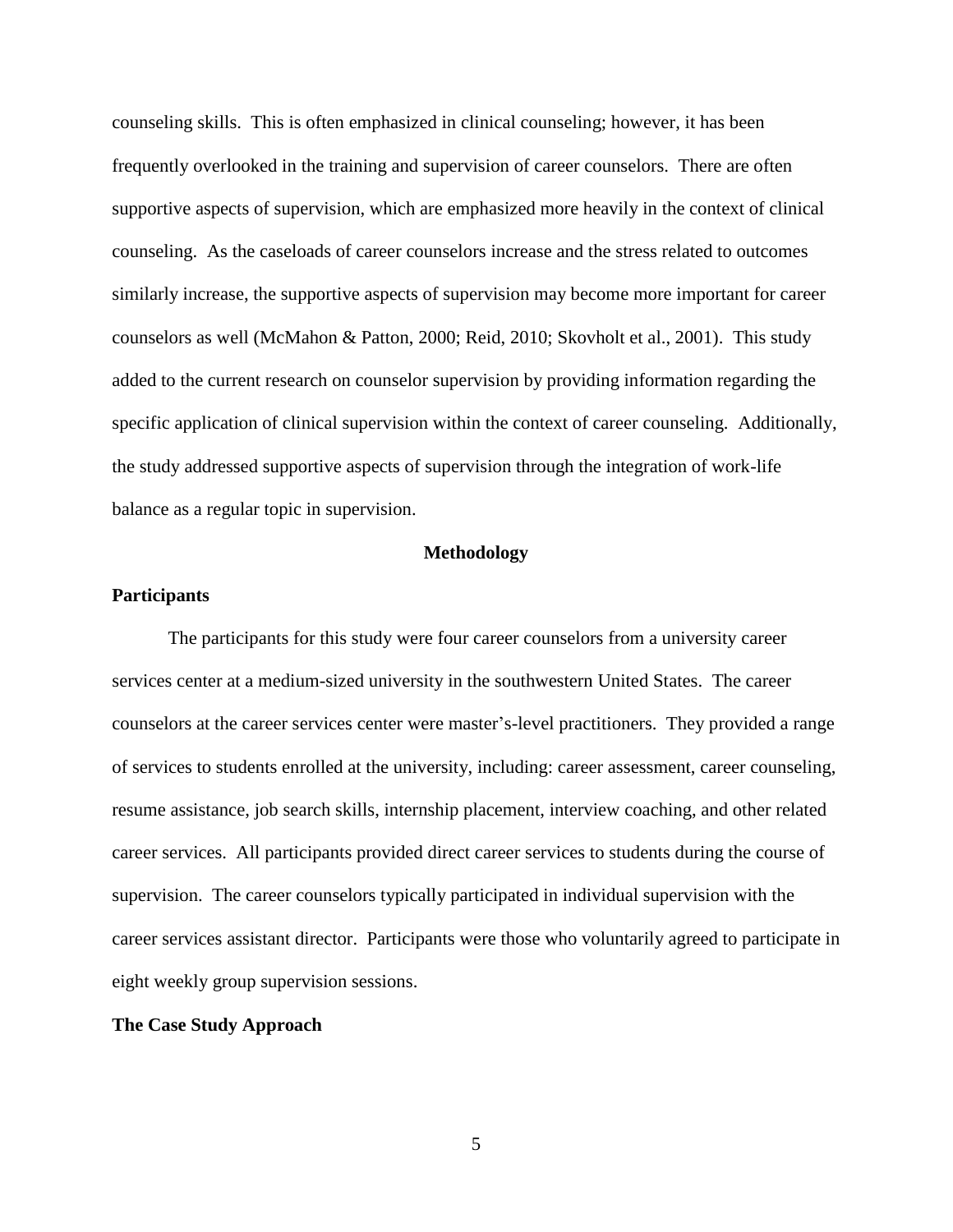A case study design utilizing journaling, individual interviews, field observations, and a focus group was appropriate to explore the proposed research questions. Yin (2009) defines a case study as, "an empirical inquiry that investigates a contemporary phenomenon in depth and within its real-life context" (p. 18). The context in this study was necessary to understand beyond the bounds of the supervision group to see the potential impact of supervision and worklife balance on the career counselors' lives and work. Additionally, this was an exploratory study into a previously limited area of knowledge in the field of career counseling. Thus, it was difficult to anticipate specific outcomes. Case study design allows the researcher to provide a description, which can inform an explanation of how a process occurred when a specific set of outcomes is not available (Yin, 2009).

After receiving permission from the associate director of a career services center, I facilitated a group supervision experience integrating work-life balance for a period of eight weeks. Information regarding the implementation of clinical supervision in career counseling is limited. Additionally, there has not been a strong focus on work-life balance in career counseling. Therefore, this experience represented a unique case.

#### **Supervision**

All career counselors, who volunteered to do so and the associate director of career services participated in the weekly group supervision meetings. The meetings each lasted approximately one hour. The inclusion of the associate director allowed an additional perspective on participation in the supervision experience, as well as experience and knowledge of career interventions. Each group supervision experience included the following elements: discussion or an activity related to an area of work-life balance, group case consultation, and time for reflection and journaling at the end of the session. The activities and discussions related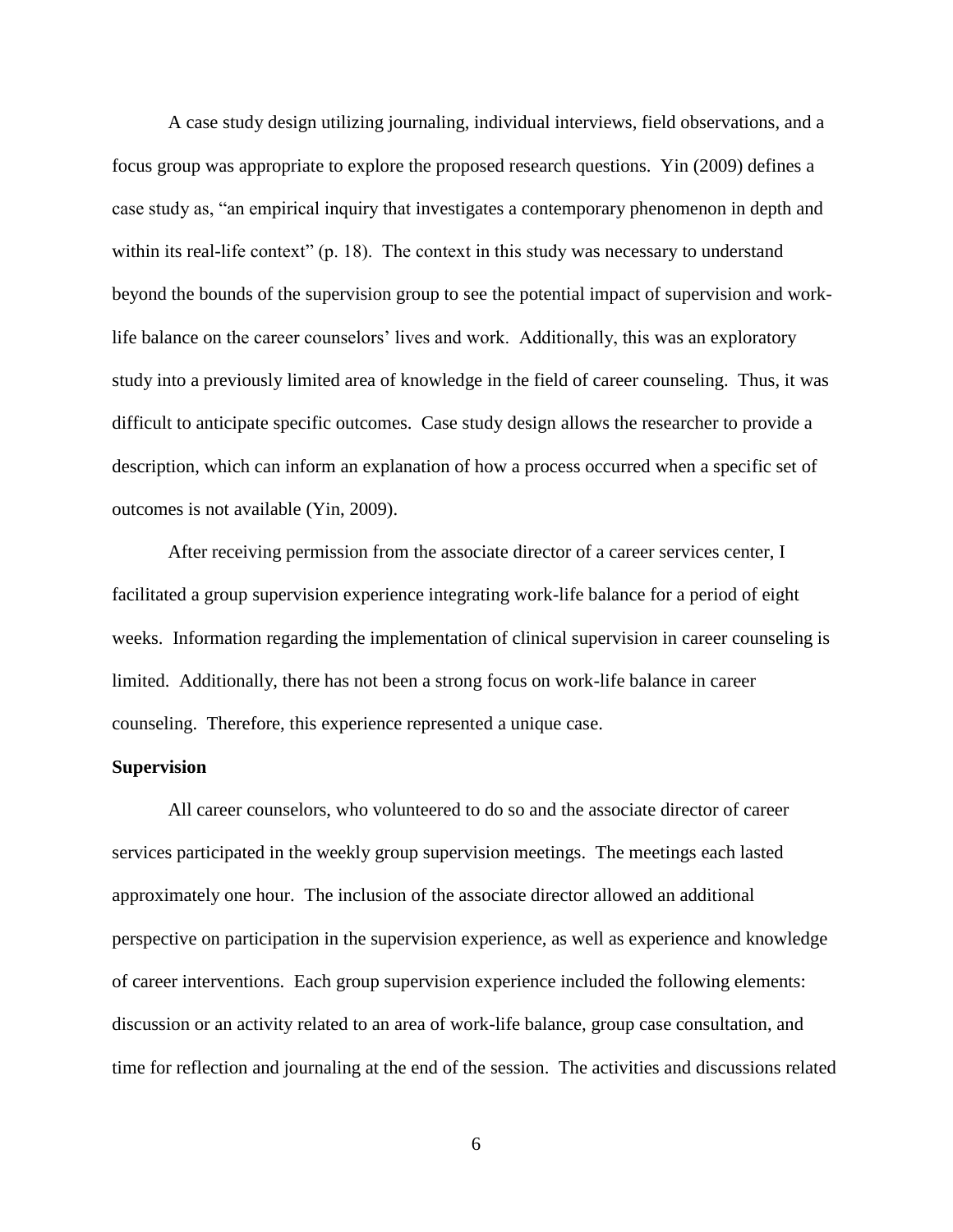to work-life balance allowed participants to personally reflect and address their own work-life balance (see Appendix A).

### **Data Collection**

Basic demographic information was collected from all participants at the beginning of the study (see Appendix B). At the conclusion of the group supervision experience, I collected the completed journals, which included entries reflecting on each supervision session. Discussion and reflection on the work-life balance plans and current career counseling work was included in each session. Journal prompts (see Appendix C) were provided to allow participants to reflect and respond to each session. Individual interviews were completed after the conclusion of the group supervision experience with each participant to explore their experience with the group supervision process. A semi-structured interview format following an interview guide (see Appendix D) was utilized to allow a conversational tone and free exploration of the participants' experiences while focusing on the area under study (Patton, 2002). Transcriptions of the interviews were sent to participants for member checking. And finally, a focus group was conducted with all participants following the development of initial themes to allow for clarification and review by the group. I maintained a field journal to document observations throughout the process.

### **Trustworthiness**

Trustworthiness was established through the use of multiple data sources (Patton, 2002). Data was collected from participants through journals, interviews, and a focus group. Additionally, member checking was utilized to assure the accuracy of data collection following the interviews and to verify the initial themes during the focus group. I also maintained a reflective journal and rival explanations were sought throughout the study. I was also fully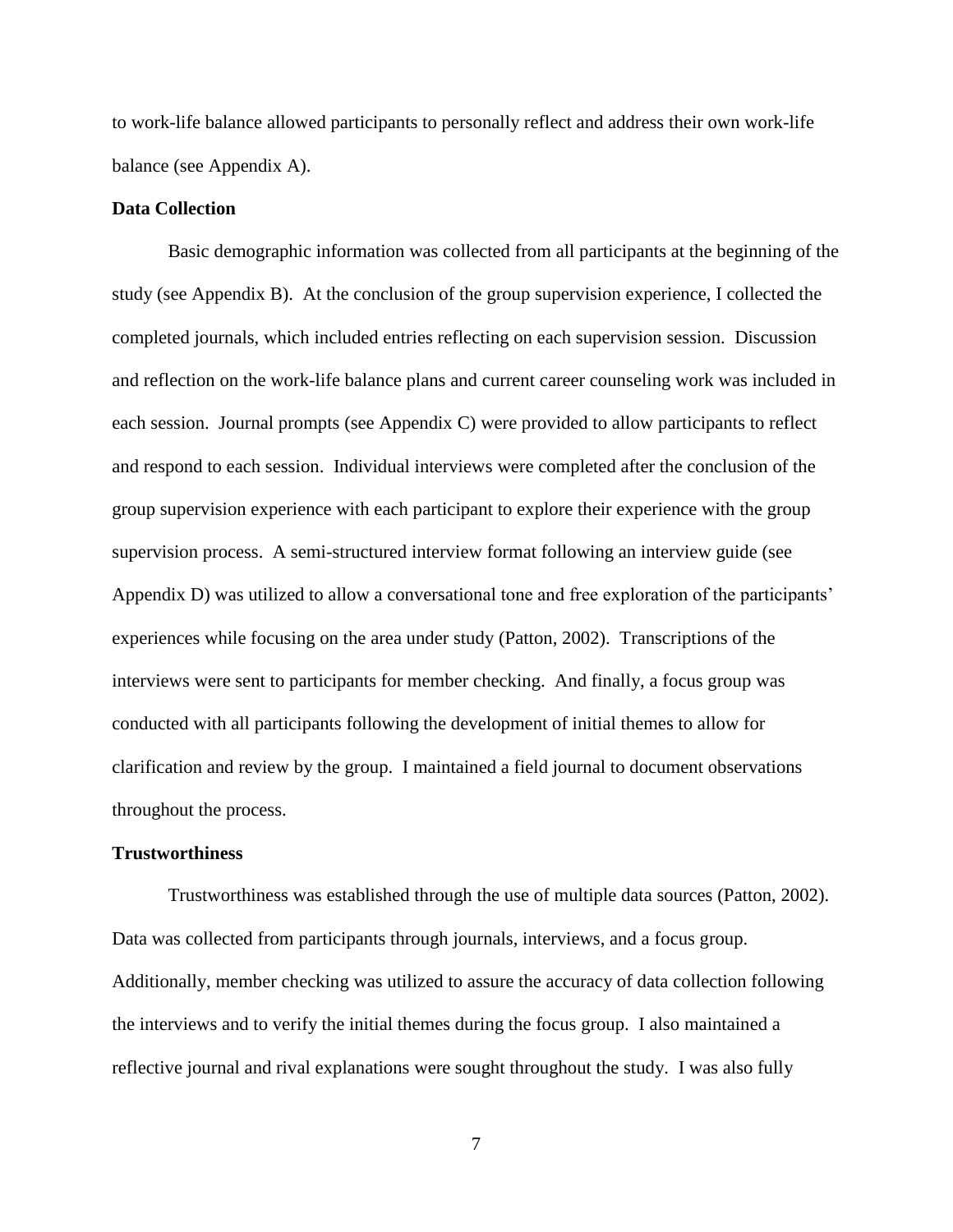involved with implementation of the supervision, interviews, and the focus group to allow prolonged engagement with the case (Yin, 2011).

### **Data Analysis**

The data analysis for this study integrated concepts and methods from Yin and Auerbach and Silverstein (Auerbach & Silverstein, 2003; Yin, 2009). Yin outlines four principles for high quality data analysis (2009). First, the researcher should include all the evidence and the interpretation of the data should account for all the evidence. This study addressed data inclusion and interpretation by following established coding and data analysis procedures. Second, the researcher should address all possible rival or alternative explanations. If there is an alternative explanation, the researcher should address all possible explanations in interpretation of the data. Rival explanations were sought and included during the data analysis process, following the development of initial themes. Third, the researcher should address the most significant aspect of the case, which helps to address possible avoidance of negative findings. This was addressed in this study by outlining research questions and focusing on those original research questions throughout the data analysis process. Finally, Yin emphasizes using prior, expert knowledge (Yin, 2009). This can be achieved by becoming aware of recent research and knowledge in the area of study. For this particular study, I have prior knowledge and experience with clinical supervision, and I also included an extensive literature review related to career counseling supervision and work-life balance.

The coding process explained by Auerbach and Silverstein (2003) was utilized during the initial stage of analysis. Auerbach and Silverstein recommend focusing on a general research concern at the beginning of the analysis. The primary research concern for this study was to understand the participants' experiences of the group supervision integrating work-life balance.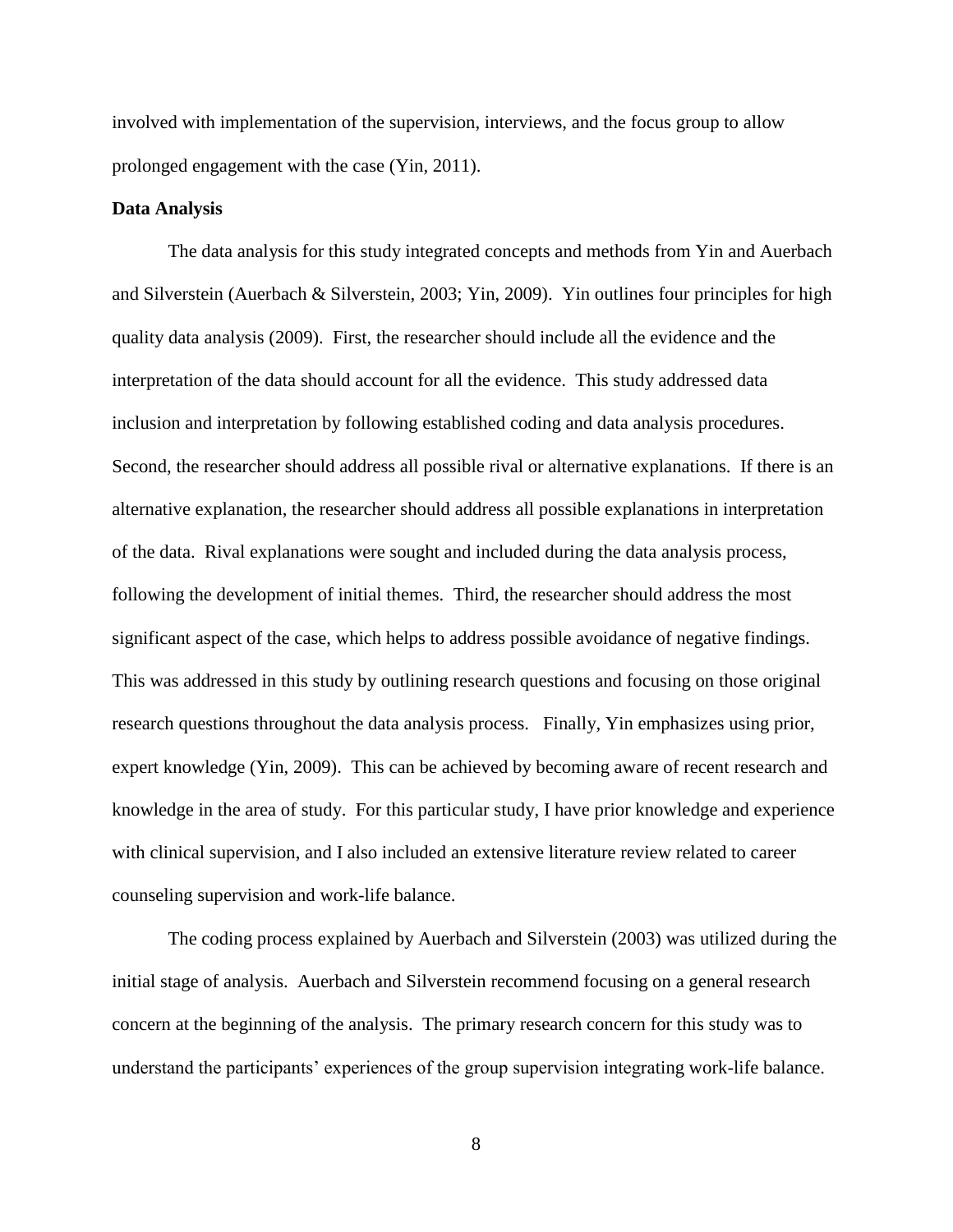The focus during initial analysis was on reducing the collected data to relevant text in order to make it manageable for further analysis.

After the relevant text was identified, I re-examined the text to identify repeated ideas and look for patterns. The repeated ideas began to shed additional light on the research concerns and served as building blocks for overall themes. Then, I assembled a list of all repeating ideas and examined them to begin grouping repeating ideas into categories, which became themes. After initial themes were developed, potential rival explanations were explored. The initial themes were presented to participants through the focus group, and possible information related to rival explanations was pursued.

The final analytic process involved explanation building to construct the final case study report from iterations through the data. The process began by composing an explanation of how the participants experienced the group supervision process building from the initial themes. Then I reviewed the data and attempted to provide an explanation for units of meaning that did not fit initial themes, as well as potential rival explanations. The revision of the proposed explanation was then examined relative to the initial themes, and the process was repeated until a final, inclusive explanation emerged.

#### **Ethical Considerations**

The study was approved by the Institutional Review Board of Texas A&M University – Corpus Christi [April 29, 2013, #163-12]. Confidentiality was addressed by participants choosing a code name identifier for all data collection. The participation of the associate director in supervision caused additional concerns. The associate director provided individual supervision and guidance related to the work of the career counselors. Participants may have felt pressure to participate and share personal information during discussions and activities due to the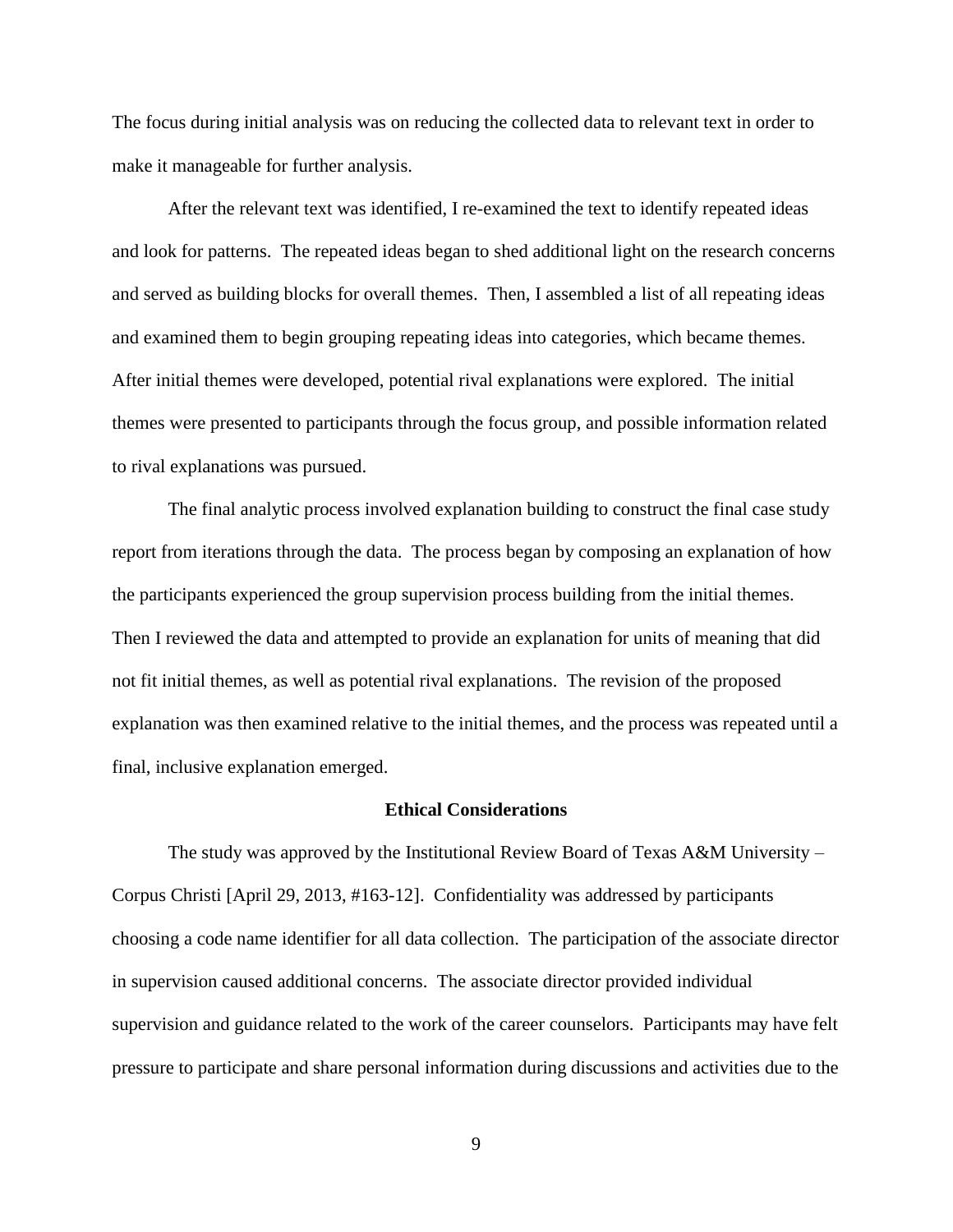involvement of the associate director. Throughout supervision, I reminded participants that all activities were voluntary, and they could choose to participate at the level they felt comfortable. The associate director did not have access to the research data, outside of her own transcripts.

#### **Basic Assumptions/Researcher Bias**

Yin (2011) discusses the researcher as the research instrument in qualitative research. The researcher is responsible for collecting and filtering the data. Therefore, it is necessary to explain the lens through which the researcher designs the study and collects and examines the data.

As a researcher, I chose qualitative case study research methodology, which emphasizes and examines context. I believe that context is important in examining the interventions utilized in counseling, education, and supervision. I believe in the socially constructed nature of knowledge, and I therefore believe the inclusion of contextual variables and description is important to the counselor education knowledge base, particularly relevant to the implications for interventions.

I also brought certain beliefs and biases to the research topic. I hold the assumption that supervision is a necessary and helpful aspect of counselor education and training. I also believed that clinical supervision and discussion would be helpful to career counselors at a college counseling center. Based on my interests in the changing nature of work in society, as well as the change for workers and life roles, I thought it would be interesting and important to explore the area of work-life balance within the context of career counseling and supervision. Also, with the topic of self-care being emphasized in counselor education and supervision, I believed this would be a way to target self-care for career counselors and enhance their work with clients.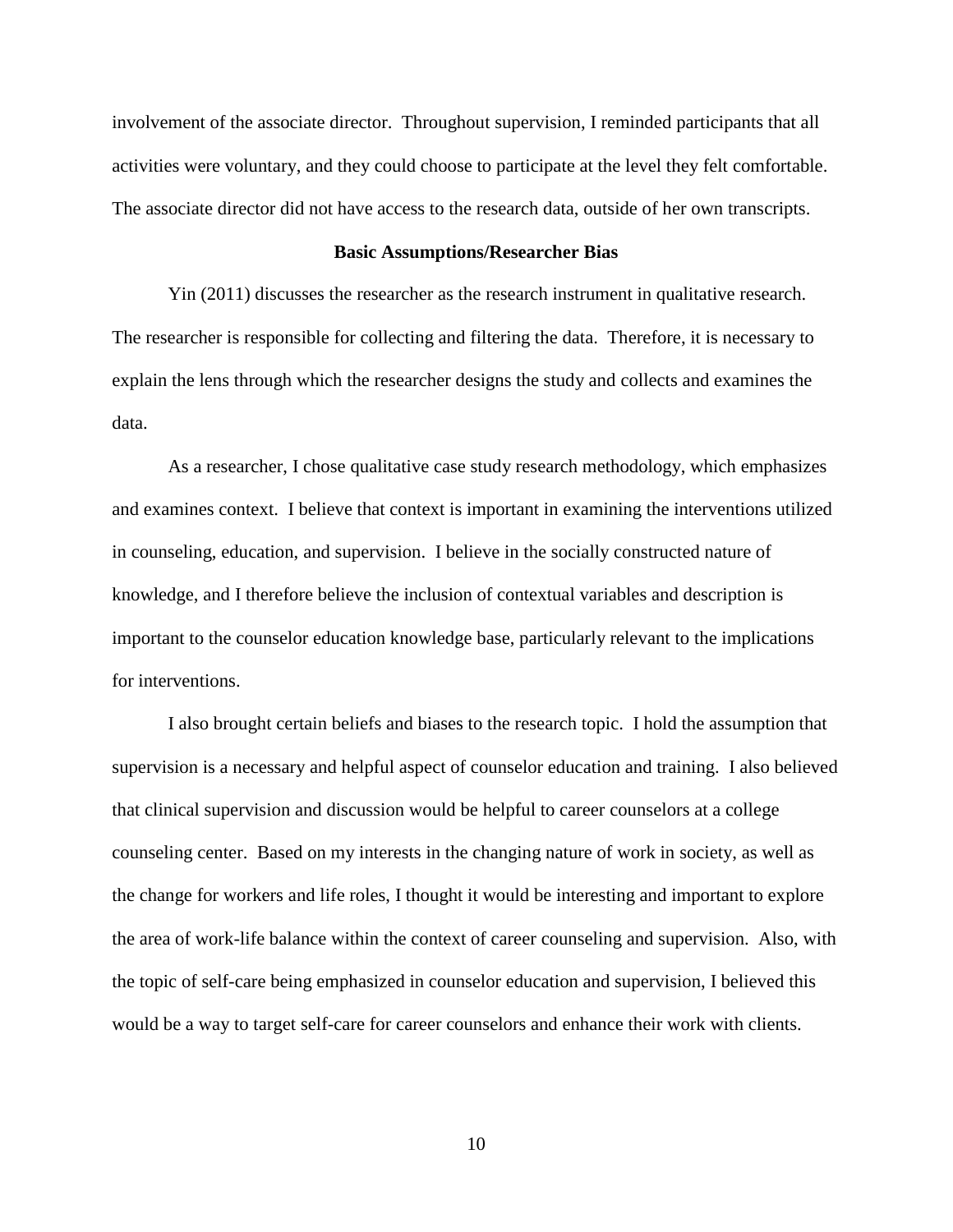I tend to favor unstructured supervision and consultation; however, I also integrated structured activities and topics of discussion to help guide the sessions both for the purposes of research and possible preferences by participants. I assumed that participants would actively participate and find value in the activities and discussions during supervision. However, I was also open to the possibility that some counselors favor different styles of supervision and consultation.

My counseling experience has primarily consisted of community mental health work with children and families. Most of the clients I work with come from families experiencing intergenerational poverty. My work has caused me to examine the ways education and career impact mental health and social concerns for clients. In particular, I have noticed the way that work impacts other life roles, which led to my interest in work-life balance. I have found clinical supervision and consultation to be helpful in my own clinical training and work. Additionally, I have found it necessary to seek out structured ways of addressing self-care and burnout prevention due to some of the stressors associated with community mental health work. While my work setting does not specifically target career issues, I have integrated aspects of career counseling in my community work. I have education in career counseling and participate in available continuing education through the National Career Development Association. Expertise about the career services center was available through the participation of the associate director in the supervision sessions. Participants helped guide the focus of supervision beyond the planned work-life balance aspects.

#### **Limitations**

One limitation of the study was that the supervision group was limited to eight weeks. On-going supervision beyond eight weeks which maintained a focus on work-life balance could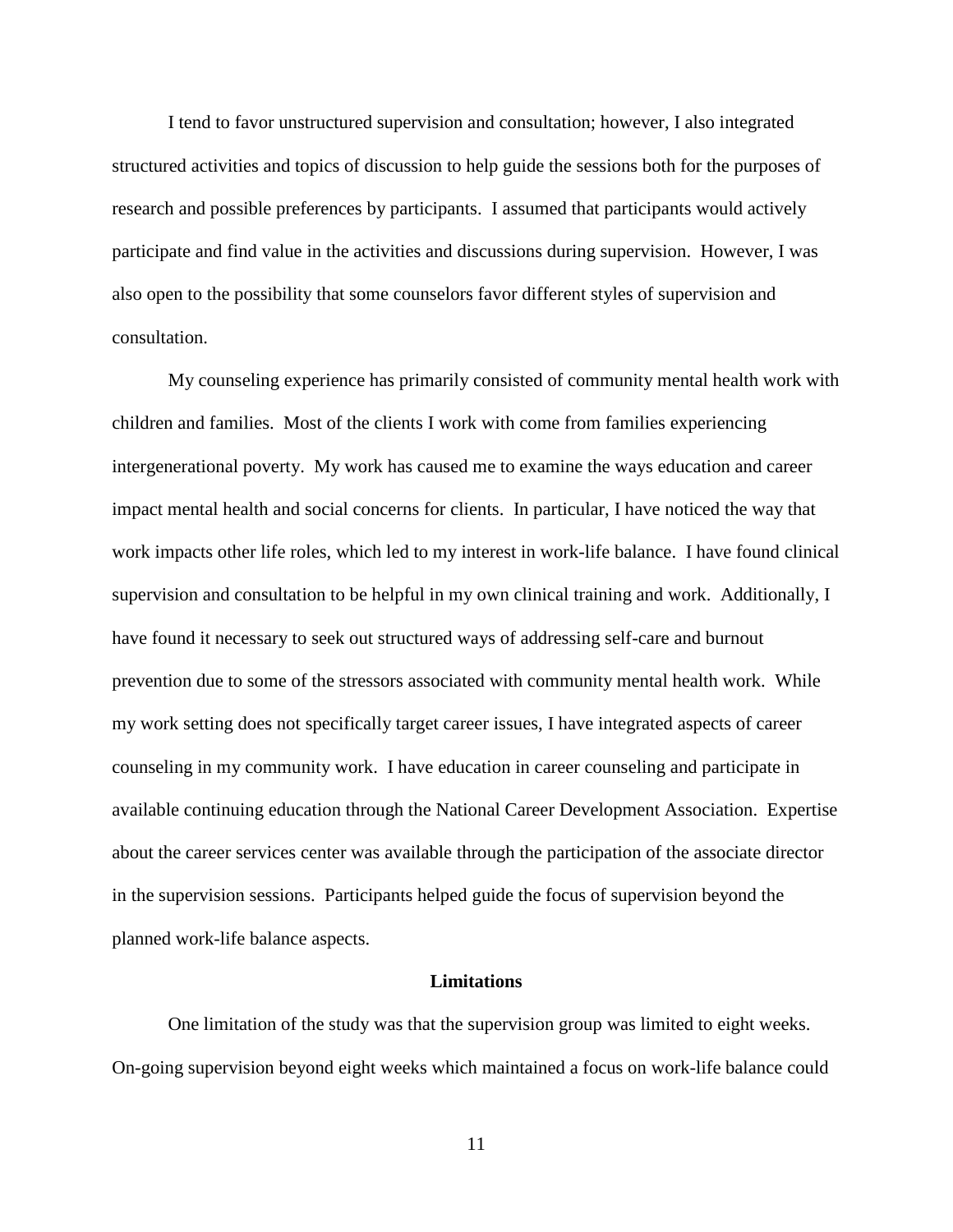have had different results. By definition, case study design involves examining a single unit or group; however, this case allowed in-depth exploration of the experiences within a single case of the supervision. It was hoped that the depth of the explained experience would be of value rather than a range of experiences with the intervention. Within the literature, a clear definition of work-life balance was lacking. In designing the intervention, I chose to focus on particular aspects of work-life balance; thus, the study was limited to those aspects of work-life balance addressed in the group.

#### **Definitions of Key Terms**

Certain terms were used throughout the study to describe the intervention and research design. The terms are listed and defined here to provide a clear understanding of the meanings within the context of the study.

**Work-life balance.** Waumsley, Hemmings, and Payne (2010) define work-life balance as the ability to achieve balance between both work and life away from work, which is acceptable to the individual and allows fulfillment in both domains.

**Career counseling.** The National Career Development Association (2009) defines career counseling "as the process of assisting individuals in the development of a life-career with focus on the definition of the worker role and how that role interacts with other life roles" (p. 1).

**Clinical supervision.** The National Career Development Association (2009) defines the purpose of supervision within the context of career counseling competencies as the process of evaluating career counselor performance and assisting career counselors in developing professional skills. The model of supervision adopted within this study follows a process proposed by McMahon and Patton (2000) for adopting clinical supervision within the field of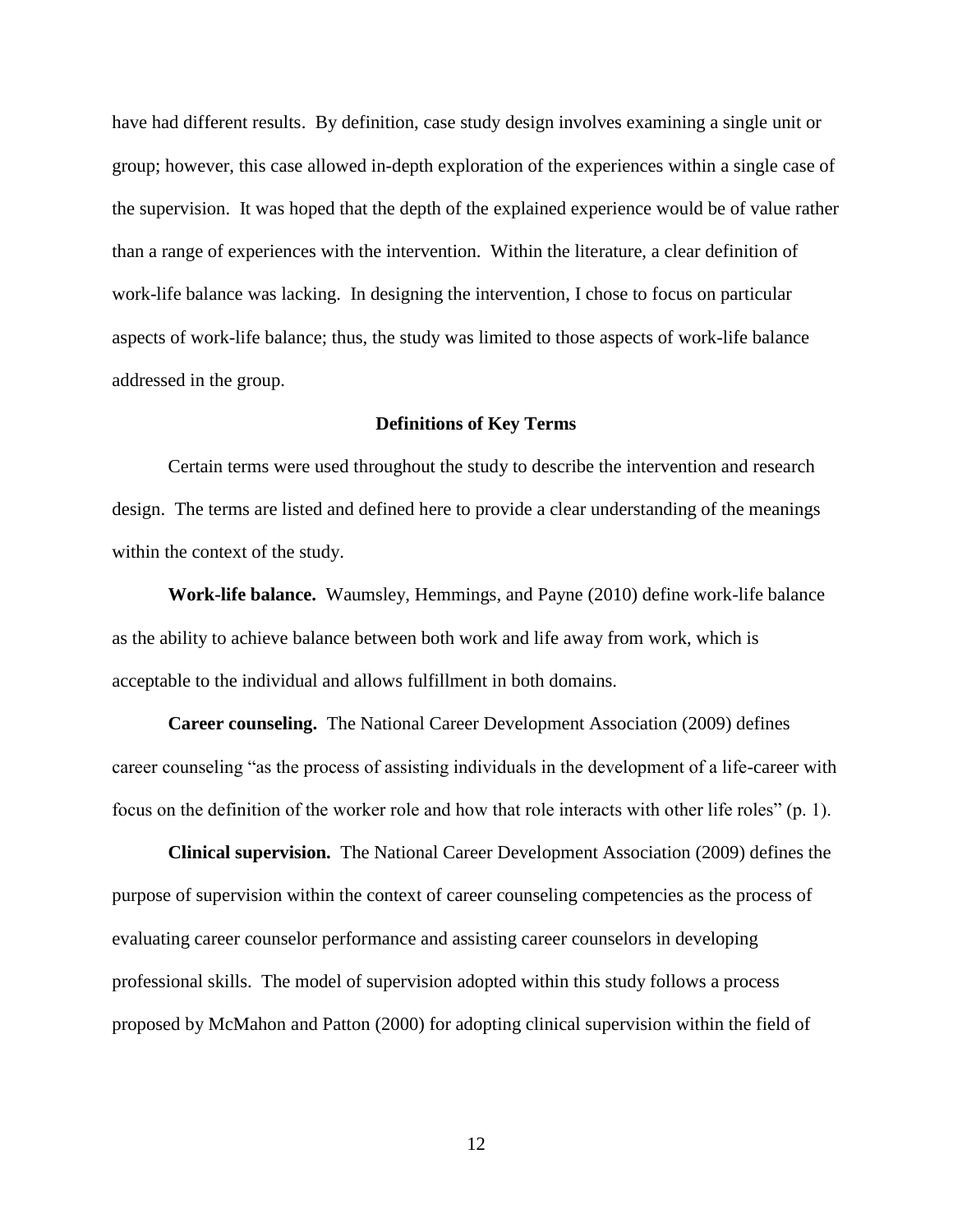career counseling, which involves "counselors presenting their work to a supervisor for discussion, feedback, review, reflection, or guidance" (p. 157).

### **Summary**

The purpose of this study was to explore how career counselors experience group supervision integrating work-life balance. Previous research has indicated that supervision may be helpful to career counselors by drawing on the common links between clinical and career counseling. Supervision has been a required part of training in counseling; however, there has been little documentation of the implementation of supervision within the career counseling specialization. This study sought to add to the literature in counseling supervision through a qualitative case study of a group supervision experience integrating work-life balance.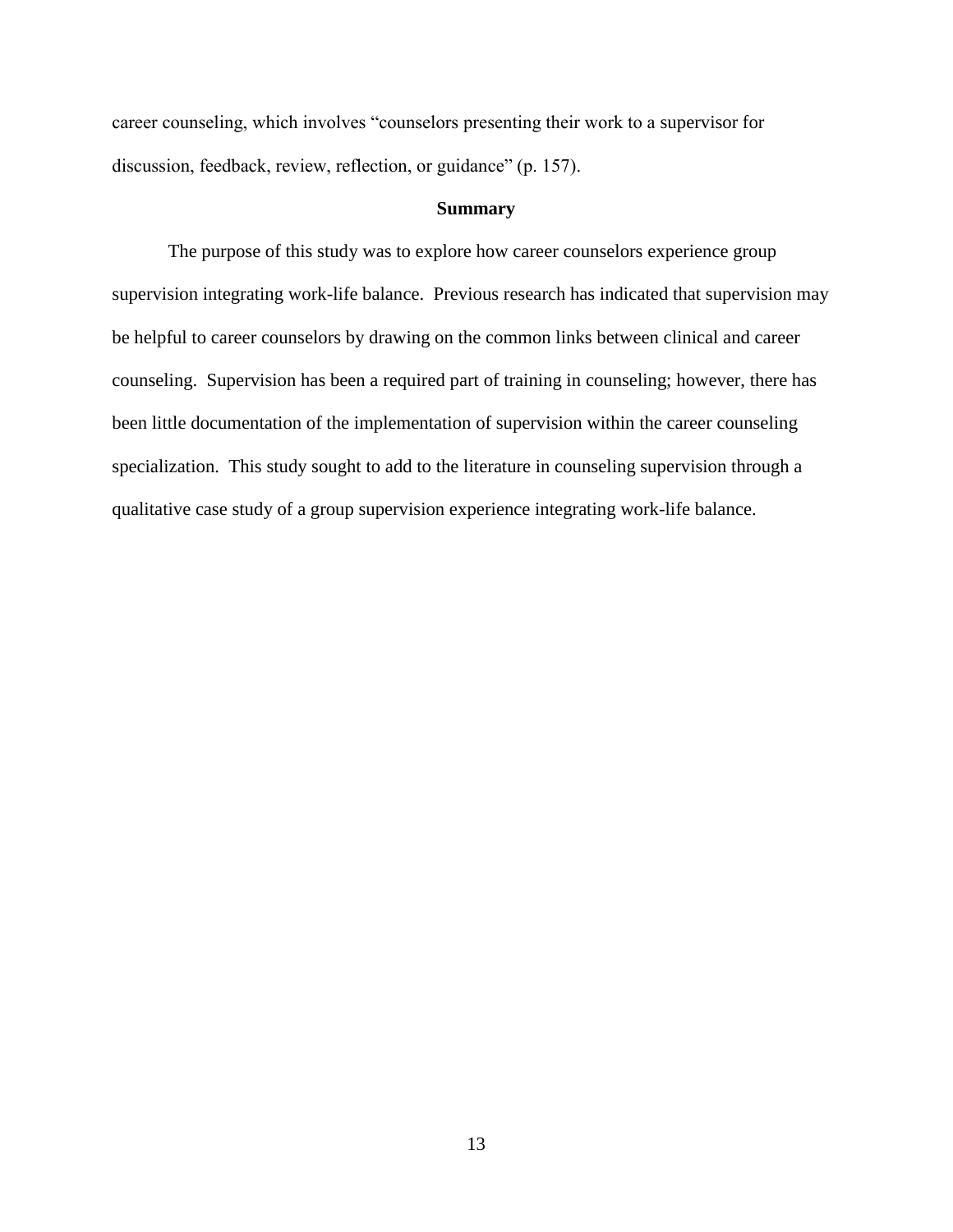#### CHAPTER II: THE LITERATURE REVIEW

This chapter provides a thorough examination of the literature related to the purpose of clinical supervision in counselor education and recommendations for the practice of clinical supervision in career counseling. Literature regarding the need to attend to career counselors' self-care and wellness is presented. Due to the limited availability of work-life balance research, particularly in the counseling field, similar concepts like occupational balance are included in this chapter. The areas covered in this review form the foundation for the current study and relate to the findings that emerged.

#### **Clinical Supervision**

Bernard and Goodyear (2009) explained that the training of mental health professionals includes two primary components: the theories and research that comprise the knowledge base of the field and practical knowledge from clinical experience. The focus of counselor education programs is to prepare practitioners by providing a foundation in the knowledge base of the field, which provides for training related to the first component. The Council for Accreditation of Counseling and Related Programs (CACREP) currently provides accreditation for master's and doctoral level programs in counseling. The purpose of the CACREP 2009 standards is to ensure that counseling programs provide knowledge and training in the eight common core areas: (a) professional orientation and ethical practice, (b) social and cultural diversity, (c) human growth and development, (d) career development, (e) helping relationships, (f) group work, (g) assessment, and (h) research and program evaluation. The eight common core areas are intended to represent the necessary knowledge to successfully practice. Supervision of clinical work is included in CACREP-accredited counseling training programs during the practicum and internship experiences (Council for Accreditation of Counseling and Related Educational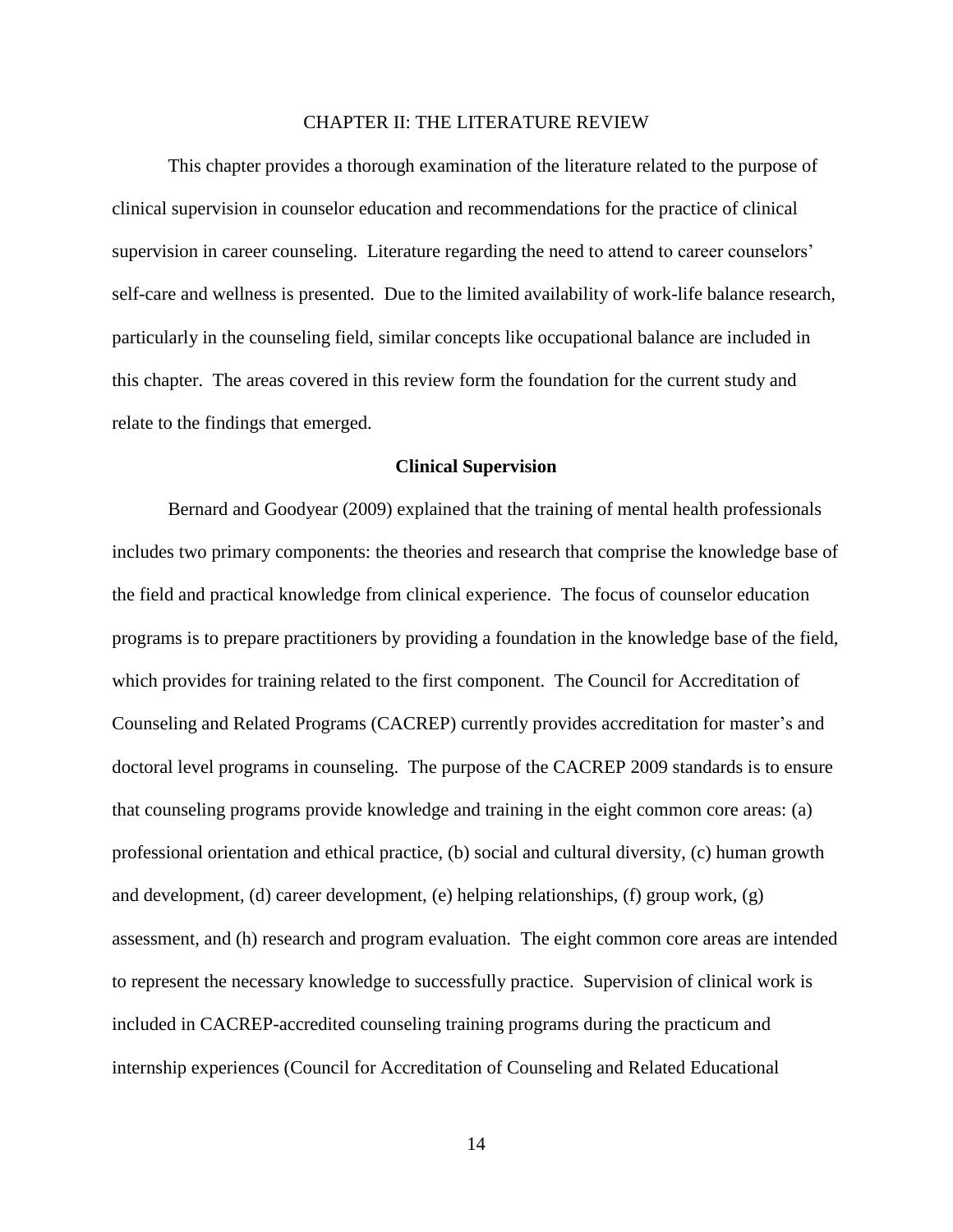Programs, 2009). Supervision can continue for new professionals after the completion of a counseling program, particularly for clinical counselors, who are pursuing a license from a regulatory board. However, career counselors and school counselors are often not required to obtain post-degree supervised experience (Evans & Payne, 2008; Hoppin & Goodman, 2014; McMahon & Patton, 2000; Skovholt et al., 2001). Clinical supervision allows for the integration of knowledge and practice under the guidance of a trained and experienced supervisor (Bernard & Goodyear, 2009). Clinical supervision within the field of counseling has been defined as:

A didactic and interpersonal activity whereby the supervisor facilitates the provision of feedback to one or more supervisees. This feedback can pertain to the work in supervision, the supervisee(s), the supervisees' clients, or the supervisor, and can positively or negatively influence supervisee counselor competence and client outcome. (Bradley, Ladany, Hendricks, Whiting, & Rhode, 2010, p. 3)

Bradley et al.'s (2010) definition of counselor supervision is inclusive of supervision in both individual and group forms. They also acknowledge the possibility that supervision could potentially have a negative influence due to the lack of clear, empirical evidence linking counseling supervision with counselor competence and client outcome. Bradley et al. (2010) listed "three main purposes of clinical supervision: facilitation of counselor professional and personal development, promotion of counselor competencies, and promotion of accountable counseling services and programs" (p. 6). The knowledge base of counseling is constantly expanding through new research in the field, which requires that counselors engage in lifelong learning. In addition to continuing education requirements, which are often associated with professional licenses, supervision can promote lifelong learning and development (McMahon & Patton, 2000; Skovholt et al., 2001). Additionally, Skovholt et al. (2001) highlighted that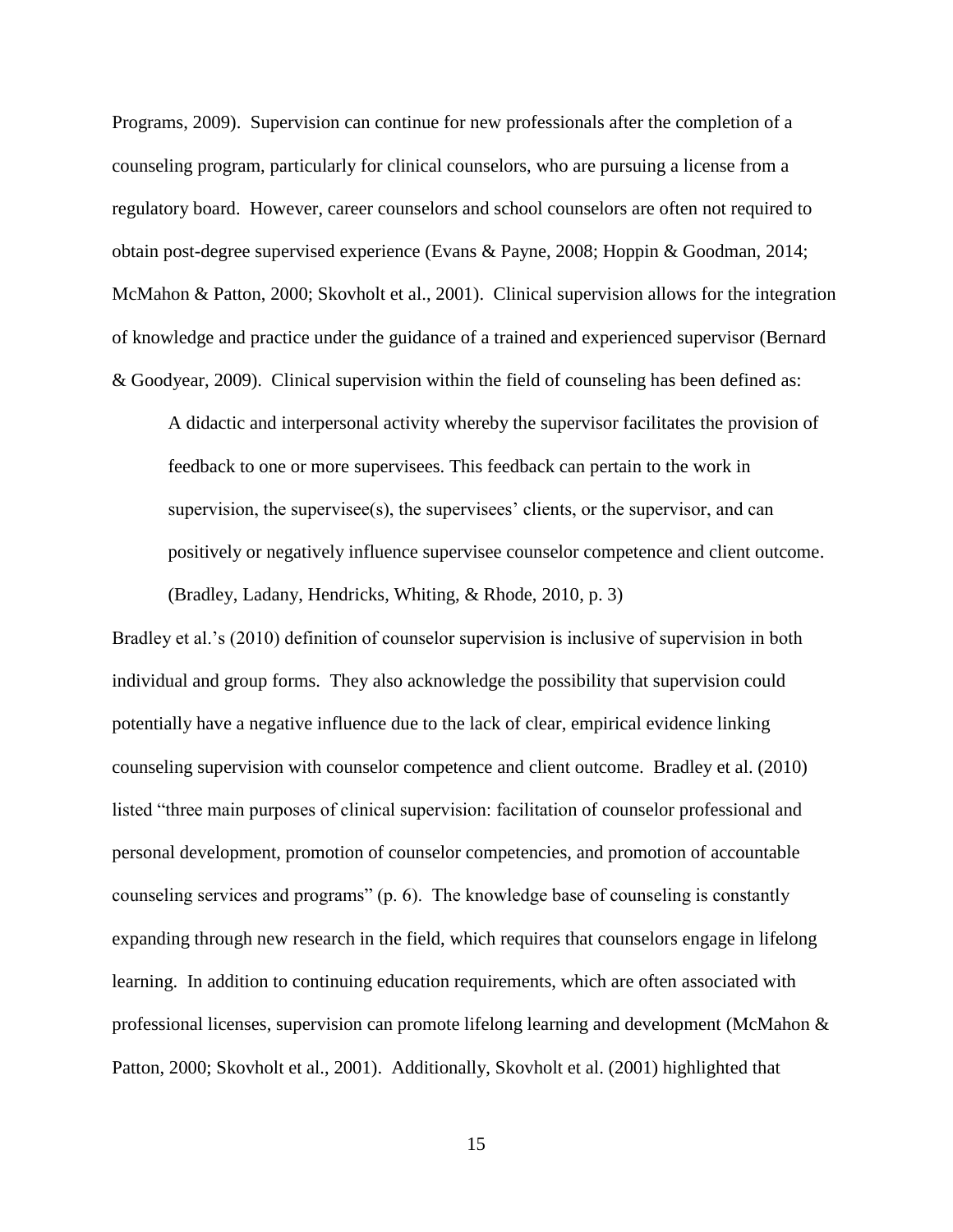counselor education programs cannot provide counselors with training in all the necessary areas for successful practice over the counselor's career. As counselors gain new knowledge, clinical supervision can help counselors with their training needs in application of the knowledge (Hoppin & Goodman, 2014; Lara, Kline, & Paulson, 2011).

Several existing models of clinical supervision are highlighted within the literature on career counseling supervision: Kagan's interpersonal process recall model, the integrated developmental model, the discrimination model, and the systems approach to supervision (Bronson, 2010; Prieto & Betsworth, 1999). However, the suggestion to apply these models to career counseling supervision is only conceptual. There is no research examining the effectiveness of existing models of supervision in a career counseling setting. Additionally, group supervision is a specific supervision format and provides a different experience to supervisees than individual supervision; however, there is limited research describing the different experiences in or effective elements of group versus individual supervision (Rowell, 2010). Currently, CACREP-accredited programs are required to provide group supervision to students in practicum and internship, including students training to become career counselors (Council for Accreditation of Counseling and Related Educational Programs, 2009). Thus, career counselors are likely to encounter group supervision through their education experience, as well as employment or licensure if pursued. However, career counselors' exposure to individual clinical supervision is likely more limited.

#### **Career Counseling Supervision**

There is a significant focus on the importance of supervision within the training of clinical counselors. However, there is a lack of research related to supervision within the field of career counseling (McMahon & Patton, 2000). Limited conceptual articles and book chapters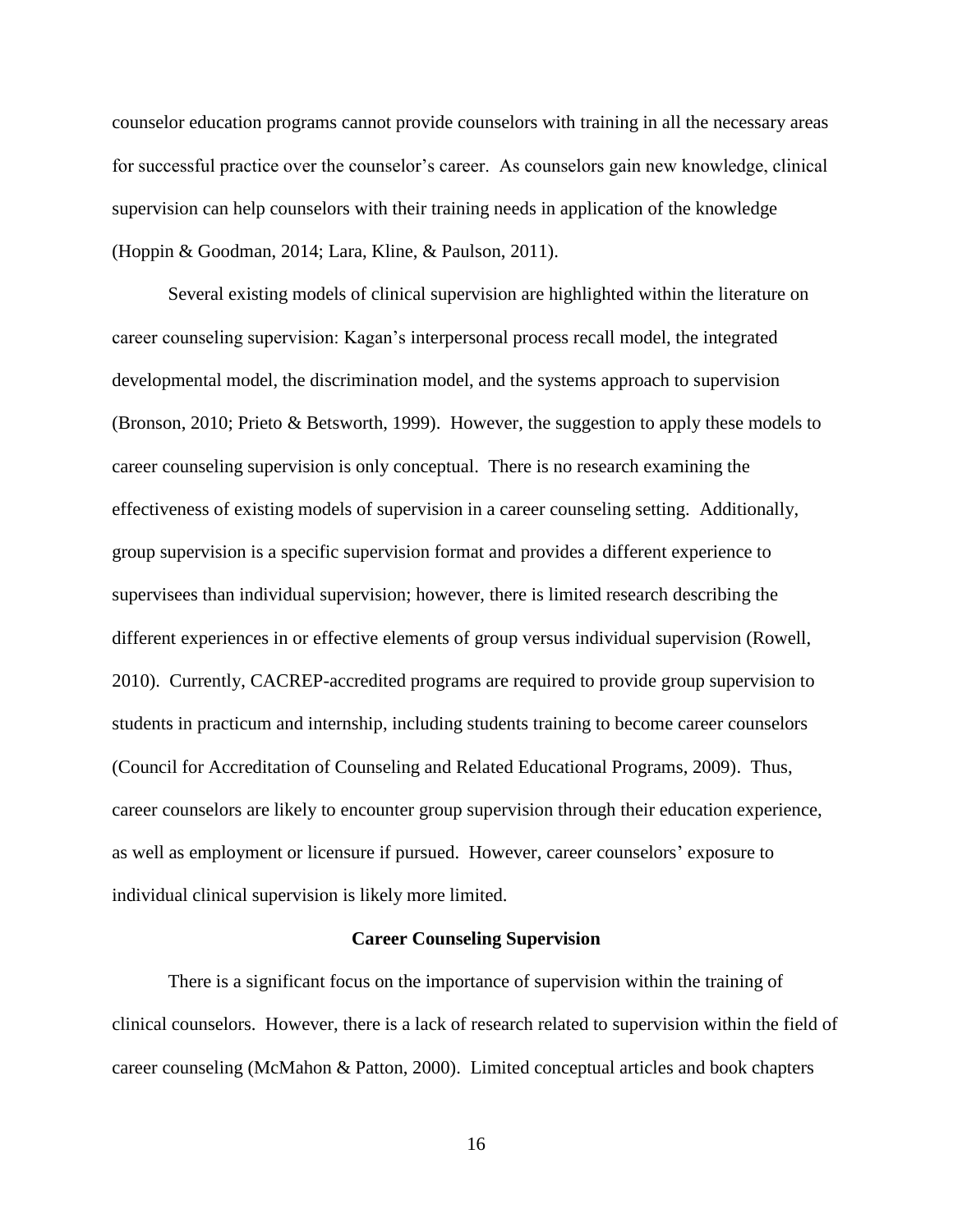about the integration of career counseling competencies into existing models of clinical supervision have been published; however, there has been a lack of empirical research related to the training needs of career counselors or the provision of career counseling supervision (Hoppin & Goodman, 2014; Parcover & Swanson, 2013; Patton & McMahon, 2014; Prieto & Betsworth, 1999). The limited research available concerning supervision of career counseling suggests similar areas to be addressed by both personal and career counseling supervision (Prieto  $\&$ Betsworth, 1999). The commonalities in the literature between career counseling supervision and personal counseling supervision include: (a) exploring attitudes toward counseling, (b) providing the opportunity to increase counseling self-efficacy, (c) providing support for counseling activities, (d) assisting supervisees in understanding the overlap between career and personal issues, and (e) developing specific counseling skills (Prieto & Betsworth, 1999). Developing specific counseling skills includes both relationship building skills and skills related to specific effective interventions for the supervisees' population(s) (Prieto & Betsworth, 1999). Bronson (2010) stated that no explicit career counseling supervision theories have been proposed. Furthermore, Bronson indicated the factors specific to the process of career counseling supervision and training have not been researched or described.

Supervision is recognized as an important competency within the *Career Counselor Competencies* identified by the National Career Development Association (2009). McMahon and Patton (2000) also suggested that career counseling supervision may help counselors with evaluation of their counseling skills and further development after they have completed their graduate education. Ongoing learning, training, reflection, and evaluation are particularly relevant to career counselors due to the changing nature of career and work (McMahon & Patton, 2000). Unfortunately, the majority of the literature in the career counseling field focuses on the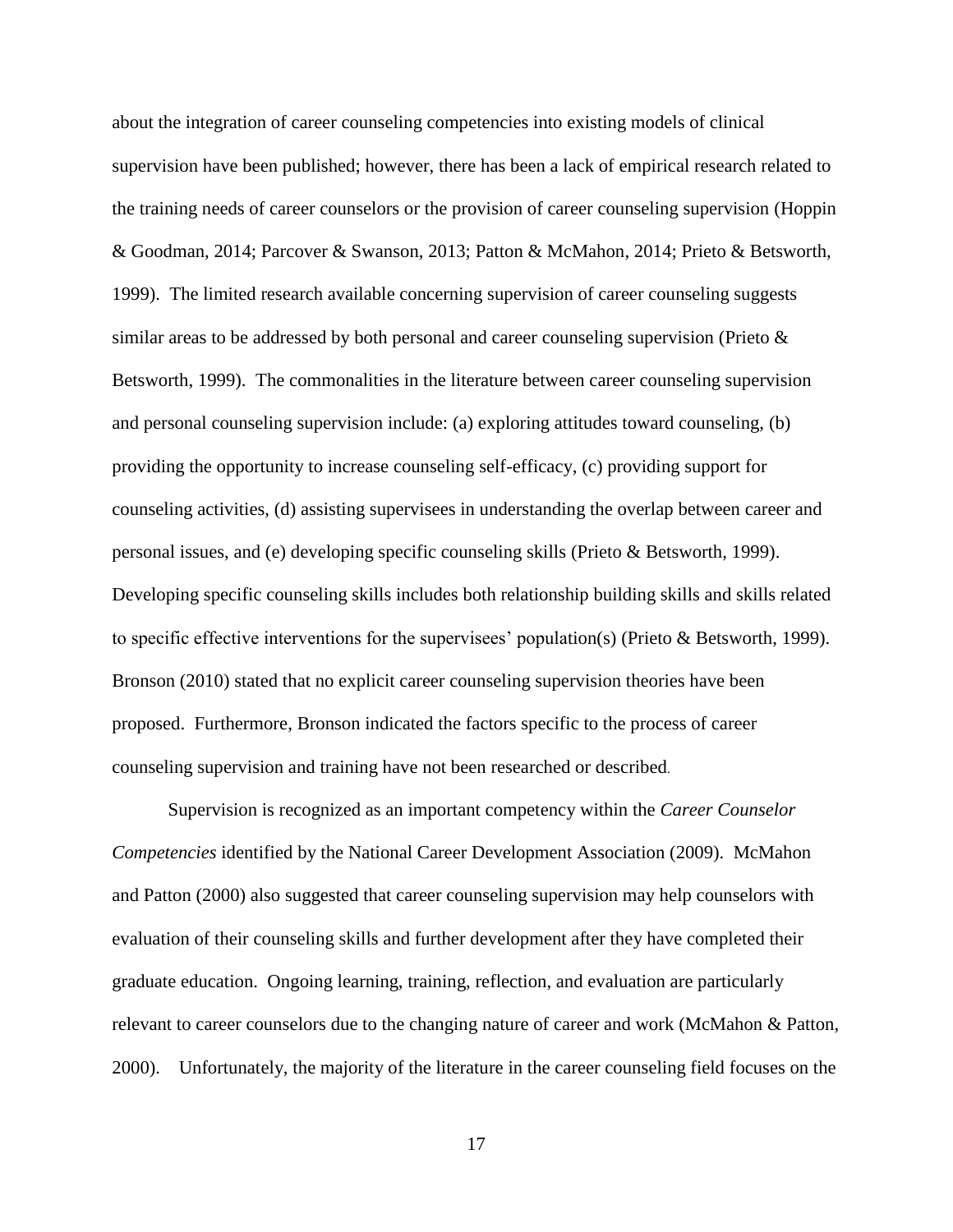needs of clients, and there is very little information about the training needs of career counselors (McMahon & Patton, 2000). Without research on the training needs and possible interventions to promote the development of career counselors, ongoing learning for career counselors is inhibited. This ultimately affects clients, because career counselors are not able to provide optimal services to clients (McMahon & Patton, 2000). McMahon and Patton suggested that supervision can serve as a context for career counselors to become self-reflective and selfmonitoring. A counselor can make observations regarding his or her interactions in the counseling session, his or her perception of the relationship with the client, and overall themes in his or her personal and professional development. Supervisors can assist career counselors in their development by providing additional perspectives, identifying blind spots, clarifying issues that arise, and providing feedback and recommendations for growth (McMahon & Patton, 2000). McMahon and Patton state that one of the primary purposes of supervision is to guide counselors toward achieving greater self-awareness. Stressful and demanding work conditions can distract counselors from the process of self-reflection necessary to move towards greater self-awareness. Therefore, supervision serves a necessary role in designating a learning environment to facilitate self-reflection and self-monitoring. Additionally, McMahon and Patton explained that uncovering learning needs during supervision can be a stressful process for supervisees, which can be addressed by a strong supervisory relationship based on warmth and trust. There is a link between supportive supervision and burnout prevention and stress relief (McMahon & Patton, 2000).

McMahon and Patton (2000) also discussed highlighting the importance of the counseling relationship and emotional content within the career counseling process. Supervision allows a context to monitor the overall development of counselors and their ability to exhibit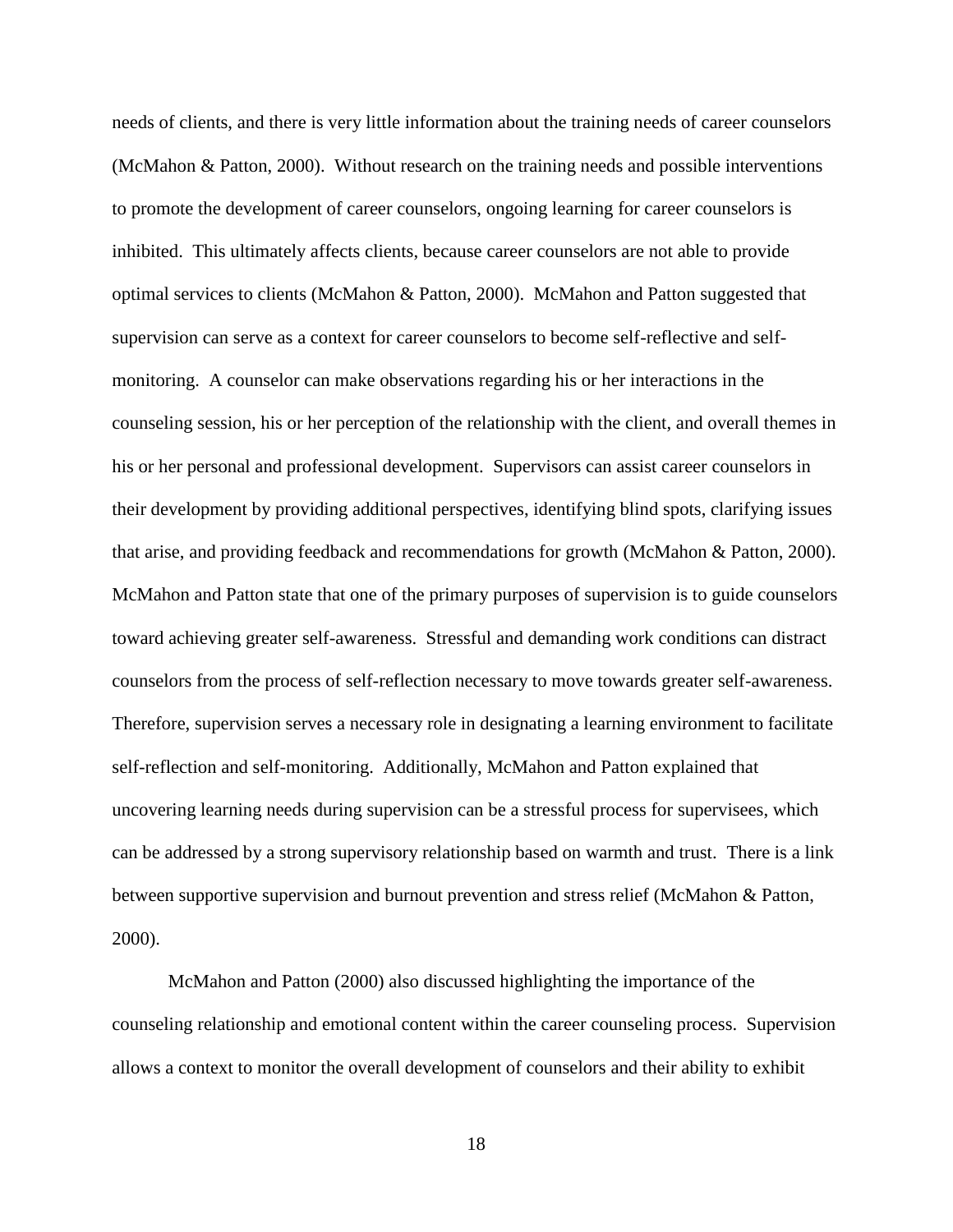skills necessary to establish working relationships; however, training and supervision in career counseling have typically focused on career counseling on a case by case basis. Career counselors have also been encouraged to focus on the cognitive aspects of career counseling rather than the emotional and relational (McMahon & Patton, 2000).

Currently, many students graduate from counseling programs with limited training in career counseling, which leaves many new professionals unprepared to handle the career counseling concerns of real clients. Most master's-level counseling programs only offer one course in career development, and many counseling programs lack faculty with a specialty in career counseling (Hoppin & Goodman, 2014). Lara, Kline, and Paulson (2011) found in a qualitative study of students' attitudes toward career counseling and their experience in a career counseling course that students did not feel prepared to deal with the issues of career counseling based on their limited training within their master's program. Students described a supervised career-specific internship as "valued, necessary, and lacking" (Lara et al., 2011, p. 437). Students believed that their training was incomplete without supervision of the application of career theory and interventions to actual cases (Lara et al., 2011). They welcomed the feedback and guidance of a more advanced practitioner or faculty member.

A final need, which can be addressed through supervision, is self-care. Career counselors can experience professional isolation, particularly during periods of stress. Similar to the lack of research related to supervision in career counseling, little has been written about self-care needs of career counselors. Supervision can be an ideal environment for addressing the self-care and support needs of career counselors (McMahon & Patton, 2000). McMahon and Patton (2014) noted the importance of balancing challenge and support within the environment of career counseling supervision. Supervisors need to create a challenging environment for learning and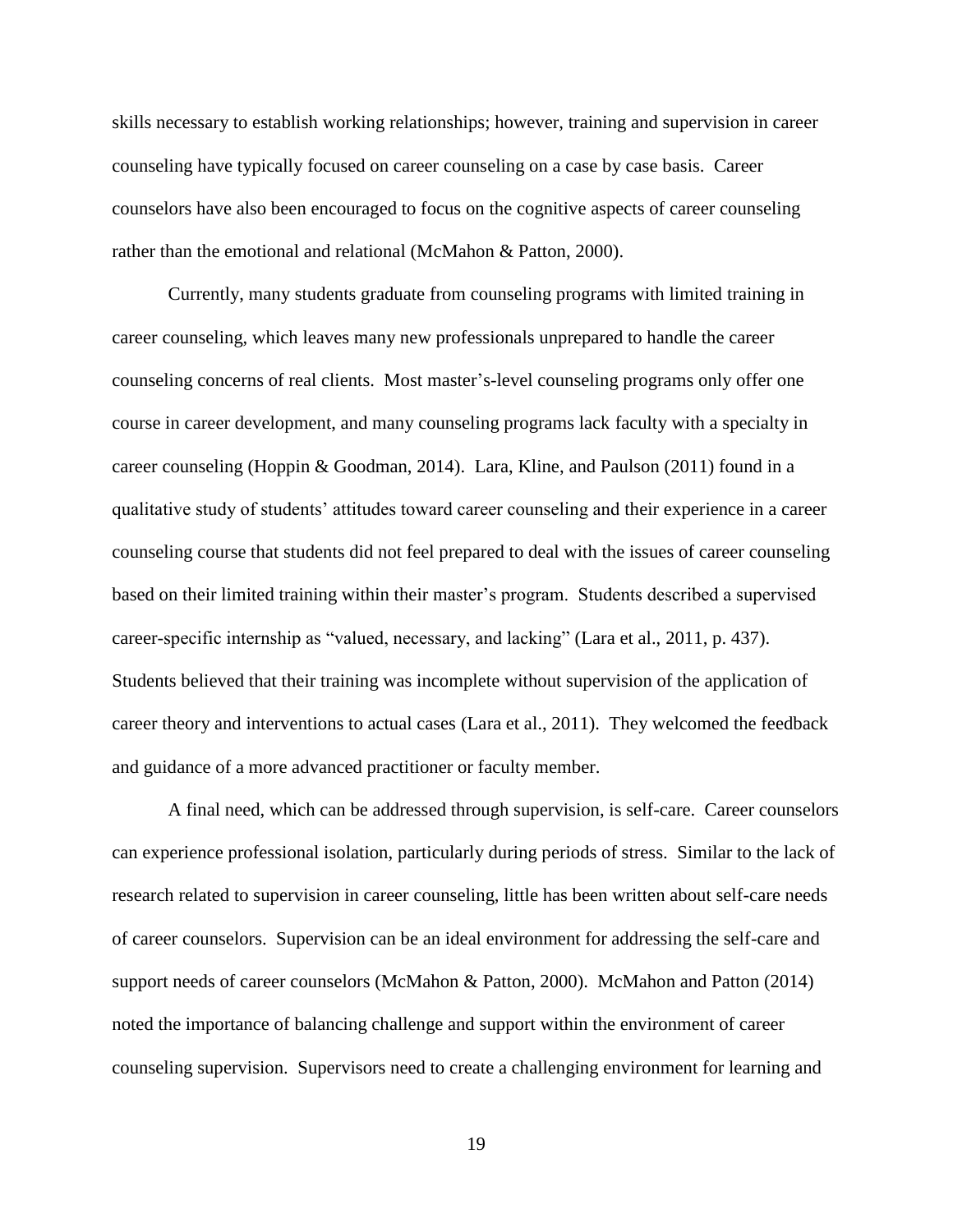discovery in supervision; however, they can also serve as a supportive consultant to career counselors.

Hoppin and Goodman (2014) developed an overview of suggested strategies for providing clinical supervision to career development practitioners for the National Career Development Association. They noted that career counselors had additional needs beyond those typically addressed with counselors in clinical supervision (Hoppin & Goodman, 2014). Hoppin and Goodman highlighted the complex nature of career needs and career counseling in the 21st century as a significant reason for the need for specialized career counseling supervision. However, they also noted that historically career counseling practice has been oversimplified (Hoppin & Goodman, 2014). They explained that career counseling supervisors require specialized skills beyond those of a typical clinical supervisor in order to assist career counselors negotiating the complex interactions inherent to career counseling (Hoppin & Goodman, 2014). Additionally, due to limited career counseling training in counseling programs, new professionals may be unaware of some of the career counseling tools and resources available on the internet or in print. Career counseling supervisors can also provide guidance related to career decision-making theories, research, and appropriate career assessment (Lara et al., 2011).

#### **Methods of Career Counseling Supervision**

Prieto and Betsworth (1999) proposed the application of the integrated developmental model (IDM) as an appropriate conceptual framework for career counseling supervision. The integrated developmental model was chosen because it is an empirically supported developmental model of counselor supervision, and the developmental stages and professional domains closely align with the training needs of career counseling supervision (Prieto  $\&$ Betsworth, 1999). Within the integrated developmental model, counselors move across three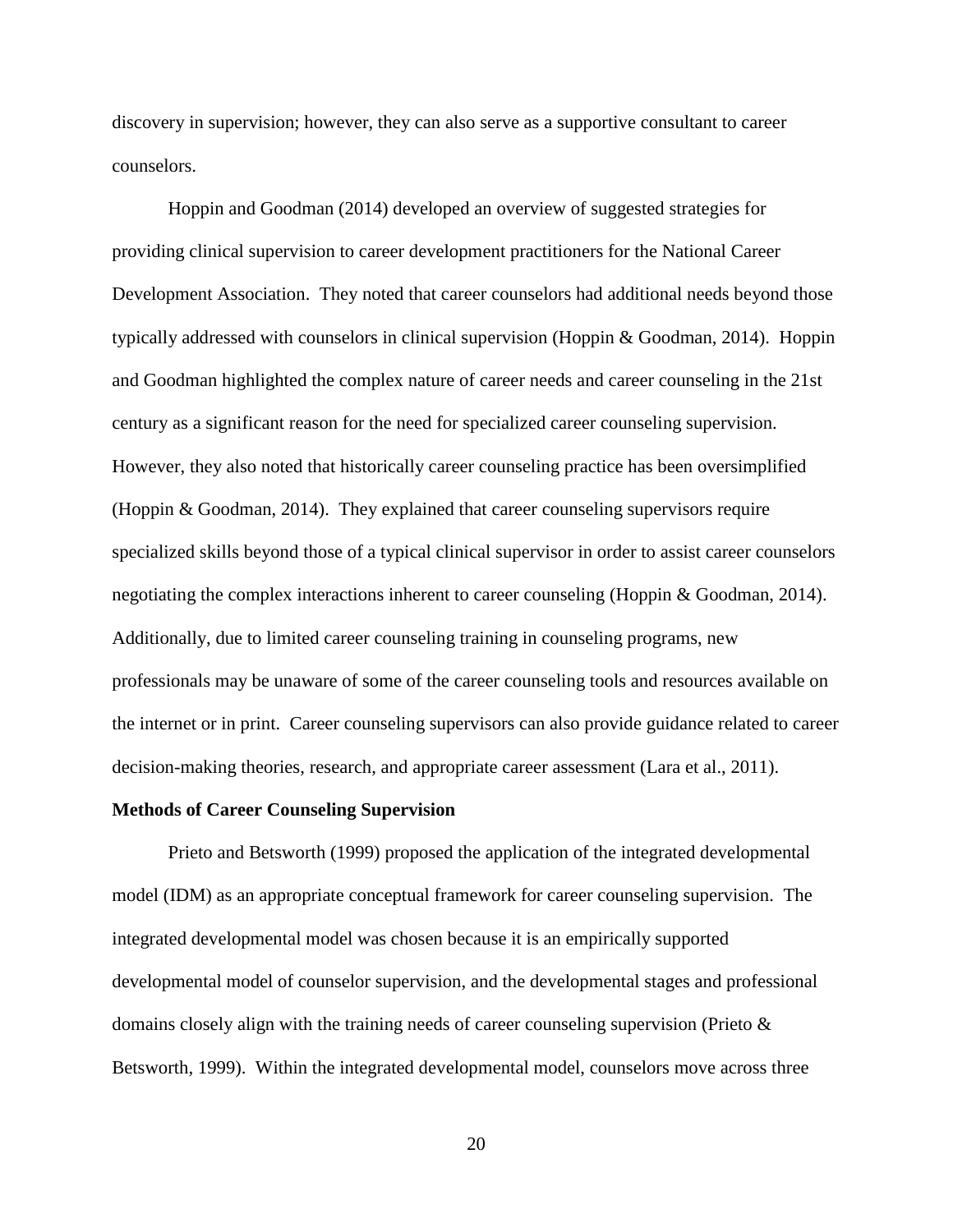stages of development from Stage 1, which captures the developmental level of a novice counselor to Stage 3 – Integrated, which describes an advanced counselor, who is capable of integrating necessary skills to function at a high therapeutic level (Prieto & Betsworth, 1999). The three developmental structures within which growth is monitored and evaluated are: autonomy, motivation, and self and other awareness (Prieto & Betsworth, 1999). The developmental structures capture developmental tasks that are necessary for professional development within career counseling similar to clinical counseling. Motivation specifically relates to a counselor's understanding of his or her role, and the counselor's confidence in his or her professional identity. Autonomy and awareness relate to separate aspects of the counselor's ability to function within the therapeutic relationship. The goal of supervision is for the counselor to gain knowledge, skill, and feelings of self-efficacy in order to become more autonomous in counseling practice and clinical decisions. Additionally, the emphasis on self and other awareness through IDM provides a way to address self-reflection and build relationship skills within career counseling supervision. The only adaptation of IDM for career counseling supervision would be to the professional domains; however, career counseling professional domains closely align with those proposed within IDM: "professional ethics, treatment plans and goals, theoretical orientation, individual differences, client conceptualization, interpersonal assessment, assessment techniques and intervention skills competence" (Prieto & Betsworth, 1999, p. 178).

Bronson (2010) developed an outline of effective career counseling supervision by integrating career counseling theory and research with existing research and models of counseling supervision. Effective career counseling attends to ten areas: (a) the supervisory relationship, (b) counseling skills, (c) case conceptualization, (d) assessment skills, (e) resources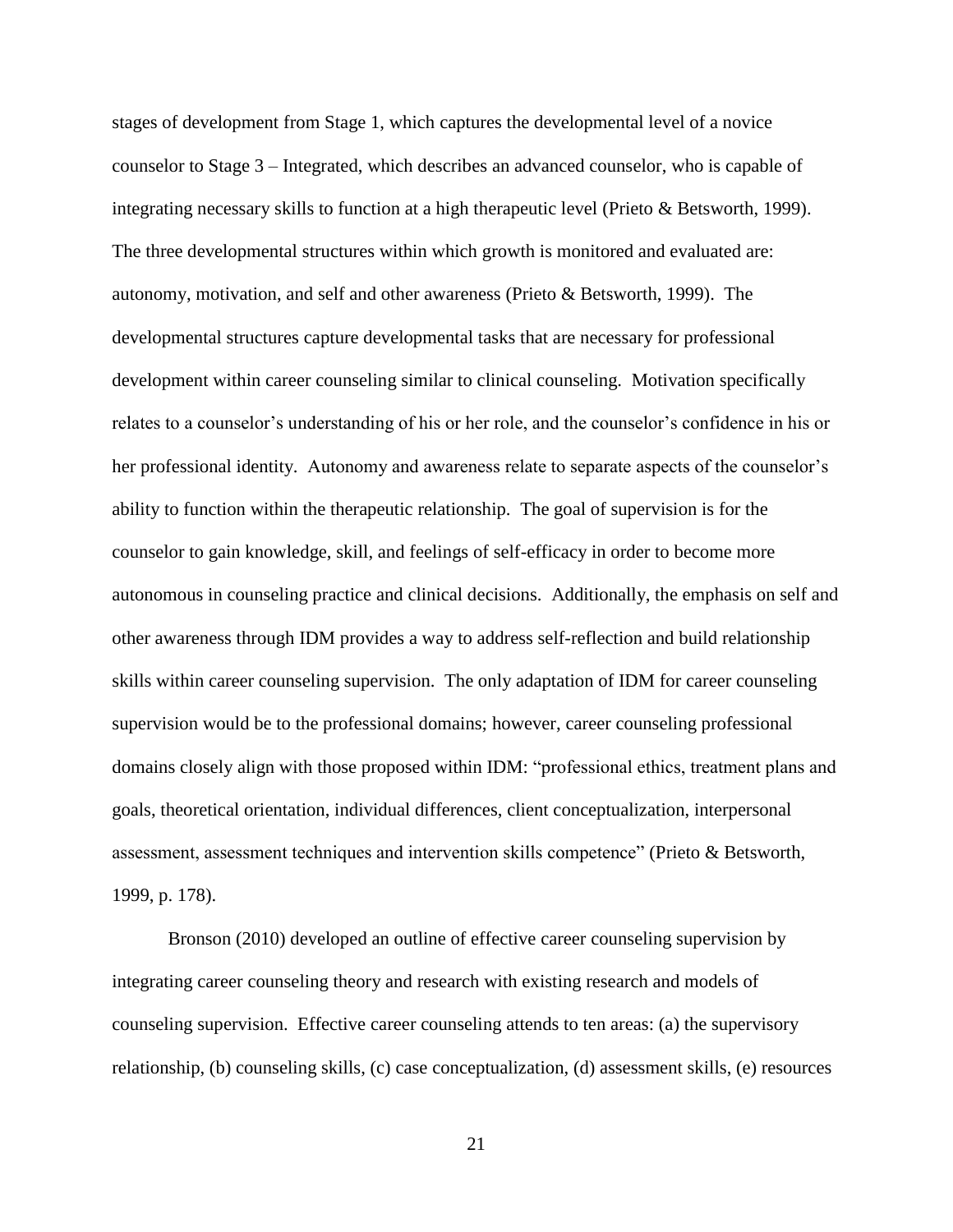and information (knowledge of basic career resources), (f) the interconnection between personal issues and career issues, (g) promoting supervisee interest in career counseling (modeling quality career counseling and addressing myths about career counseling), (h) addressing career issues in developmentally and age appropriate ways, (i) multicultural issues, and (j) ethics (Bronson, 2010). Bronson included the supervisory relationship first in the list of components of career counseling supervision to emphasize the importance of the relationship to the effectiveness of supervision. Similar to the process of clinical counseling supervision, Bronson noted the importance of the building of the working alliance in supervision as a parallel process to relationship building within the counseling relationship. The importance of the acquisition and development of counseling skills within supervision was also indicated (Bronson, 2010). Bronson suggested that the interpersonal process recall model is a particularly useful method to facilitate supervisees' counseling skill development. Interpersonal process recall allows supervisors and supervisees to use audio or video recordings to explore the use of additional and alternative counseling skills within the context of actual counseling sessions. In the same way Hoppin and Goodman (2014) emphasized the importance of career counselors learning and applying counseling skills within the context of career counseling, Bronson specifically noted that career counselors can only provide effective career counseling when they develop counseling skills as they specifically relate to career issues. Assessment is included in the career counseling supervision components as a particularly complex task; however, it is often overlooked in the training and practice of career counselors. The selection of appropriate assessment methods and integration of assessment results within the counseling process are issues that need to be addressed within supervision. Bronson also highlighted the lack of specific research related to the effective training and supervision of counselors in assessment methods.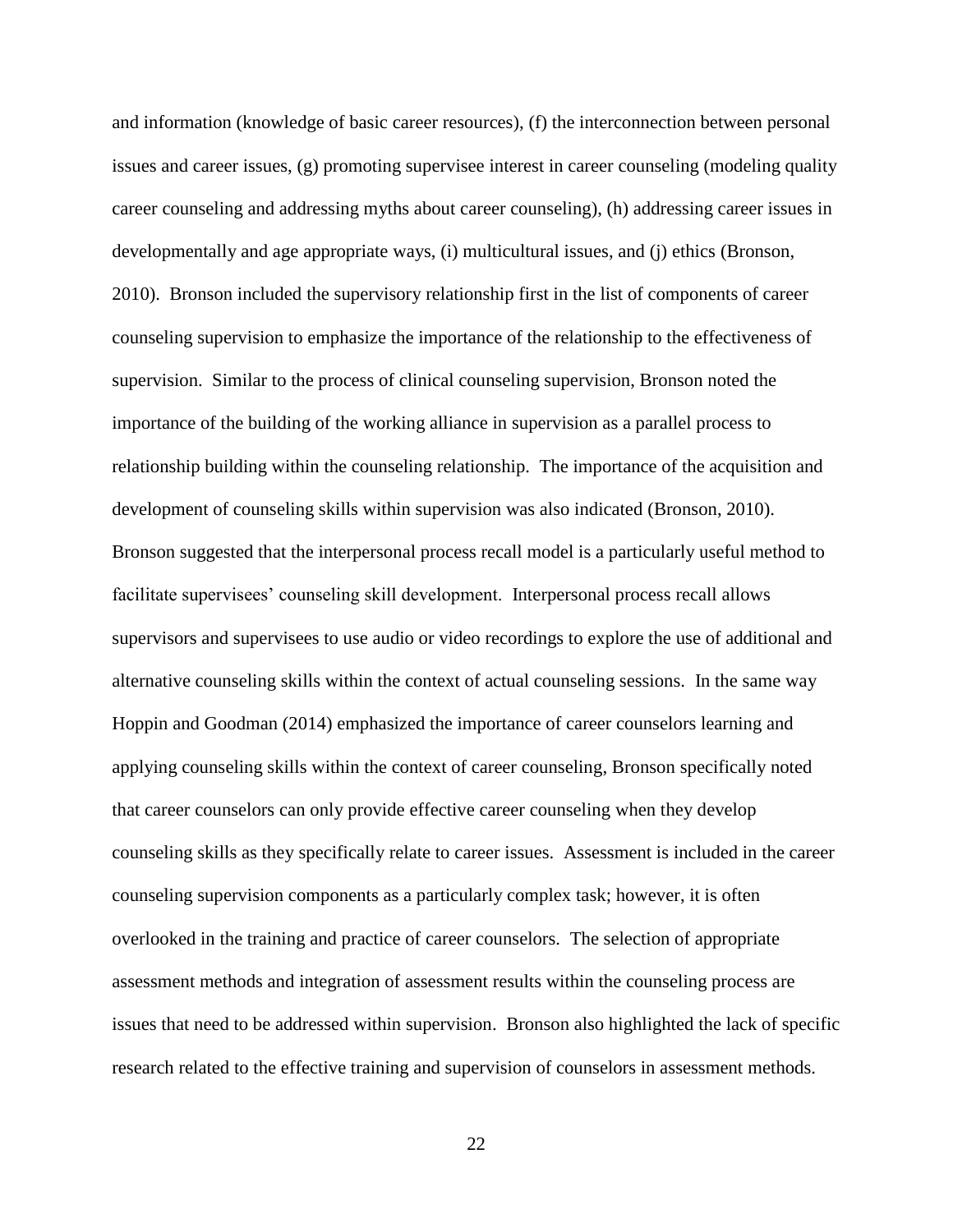Didactic training, role play, and monitoring assessment sessions with clients are included as ways to address assessment in supervision.

The overlap of career and personal issues is a particularly relevant area to career counseling supervision. Bronson (2010) emphasized the need for holistic counseling even within the career counseling context. Supervisors can support career counselors' development by attending to the whole client in supervision. Career development is impacted by a myriad of personal characteristics and social context factors. Additionally, career and work issues can impact aspects of the client's life and well-being. Bronson suggested that clients are best served when supervisors and counselors avoid the tendency to split client issues into personal and career domains. Supervisors can create an atmosphere for the integration of career and personal issues by encouraging counselors to treat "people presenting with career concerns" and taking into consideration all the personal and social factors that impact the person and the career concern (Bronson, 2010, p. 272). A major implication of the emphasis on the overlap between career and personal counseling is that supervisors need to ensure supervisees are competent to "recognize, identify, and diagnose mental health concerns and be able to refer the client for proper treatment" (Bronson, 2010, pp. 272-273). Career counselors do not necessarily have to be competent to treat presenting mental health concerns; however, they should be able to recognize those concerns, as well as be able to consider their relation to the presenting career concerns in order to proceed effectively. Bronson suggested the discrimination model of supervision as a useful intervention to promote a holistic view of clients in career counseling supervision through the use of the three roles of teacher, counselor, and consultant. Through the teacher role, the supervisor can provide the supervisee with additional knowledge and expertise in new areas or more complex client presentations, such as those integrating personal and career presenting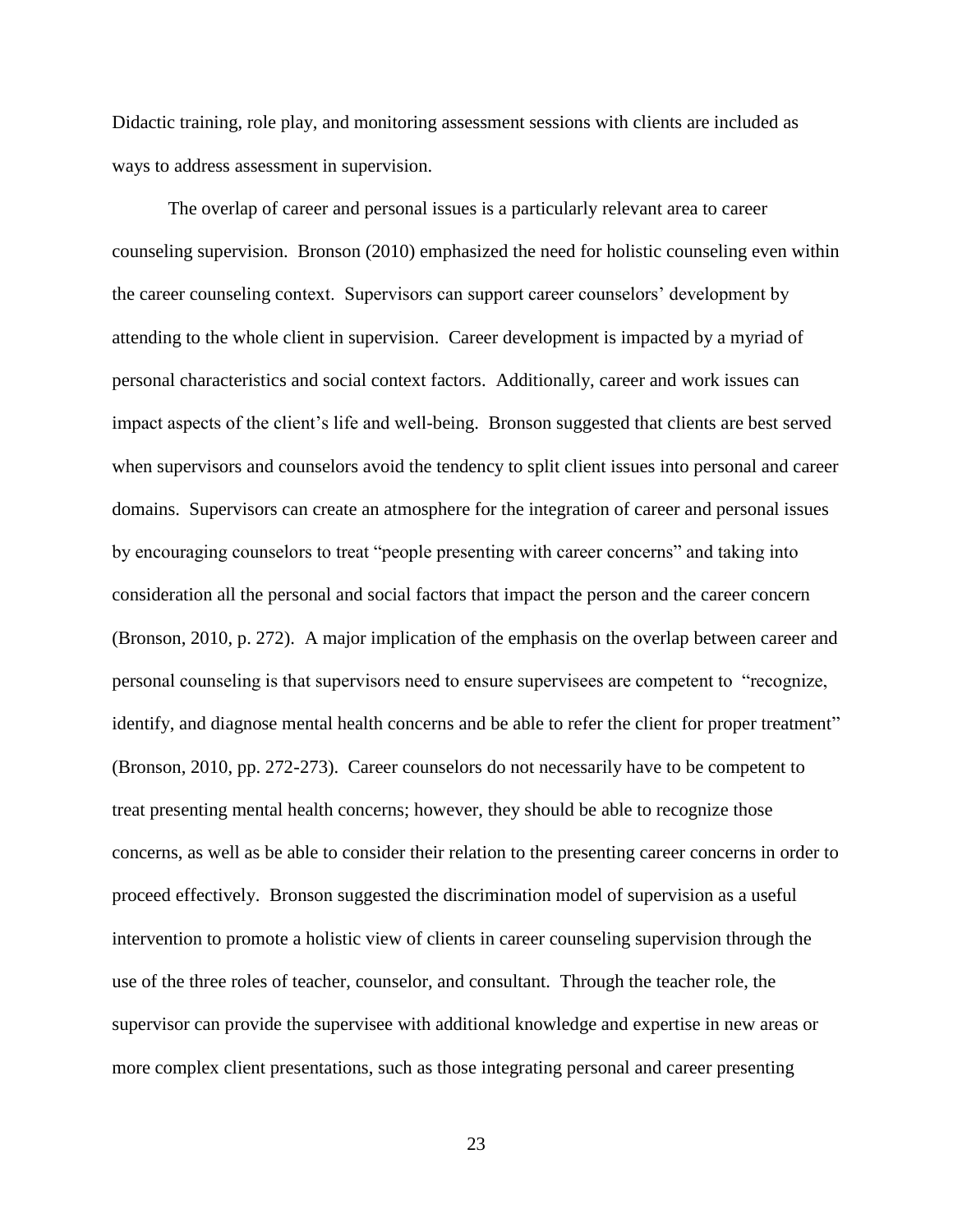concerns. The supervisor can assist the supervisee in exploring his or her own thoughts, feelings, and past experiences that may be impacting the counseling process through the counselor role. Finally, the supervisor and the supervisee can collaborate to explore a holistic case conceptualization of the client, as well as consider possible interventions and future interactions with the client.

Bronson (2010) also emphasized the importance of attending to client characteristics in the consideration of the developmental and multicultural context of career counseling and supervision. Career issues are impacted by personal characteristics, developmental stage, and wider social contexts including multicultural issues. Bronson also suggested the discrimination model in the consideration of multicultural issues in career counseling supervision. The supervisor as a teacher can educate and provide the supervisee with resources in areas of limited cultural understanding. The supervisor can also demonstrate skills or questions to assist the supervisee in exploring multicultural issues with the client. In the counselor role, the supervisor can assist the supervisee in exploring beliefs and feelings related to multicultural issues and cross-cultural counseling with clients. Finally, the supervisor can partner with the supervisee as a consultant to establish goals related to expansion of multicultural competence as a part of supervision.

Bronson (2010) highlighted the importance of promoting interest in career counseling in supervision. Promoting interest in career counseling can motivate supervisees to develop career counseling competencies and provide quality career counseling services. Additionally, promoting interest in career counseling assures that counselors are more likely to attend to career issues within the counseling context. Bronson noted research and trends within the fields of counseling and psychology that indicate students and professionals are less interested in career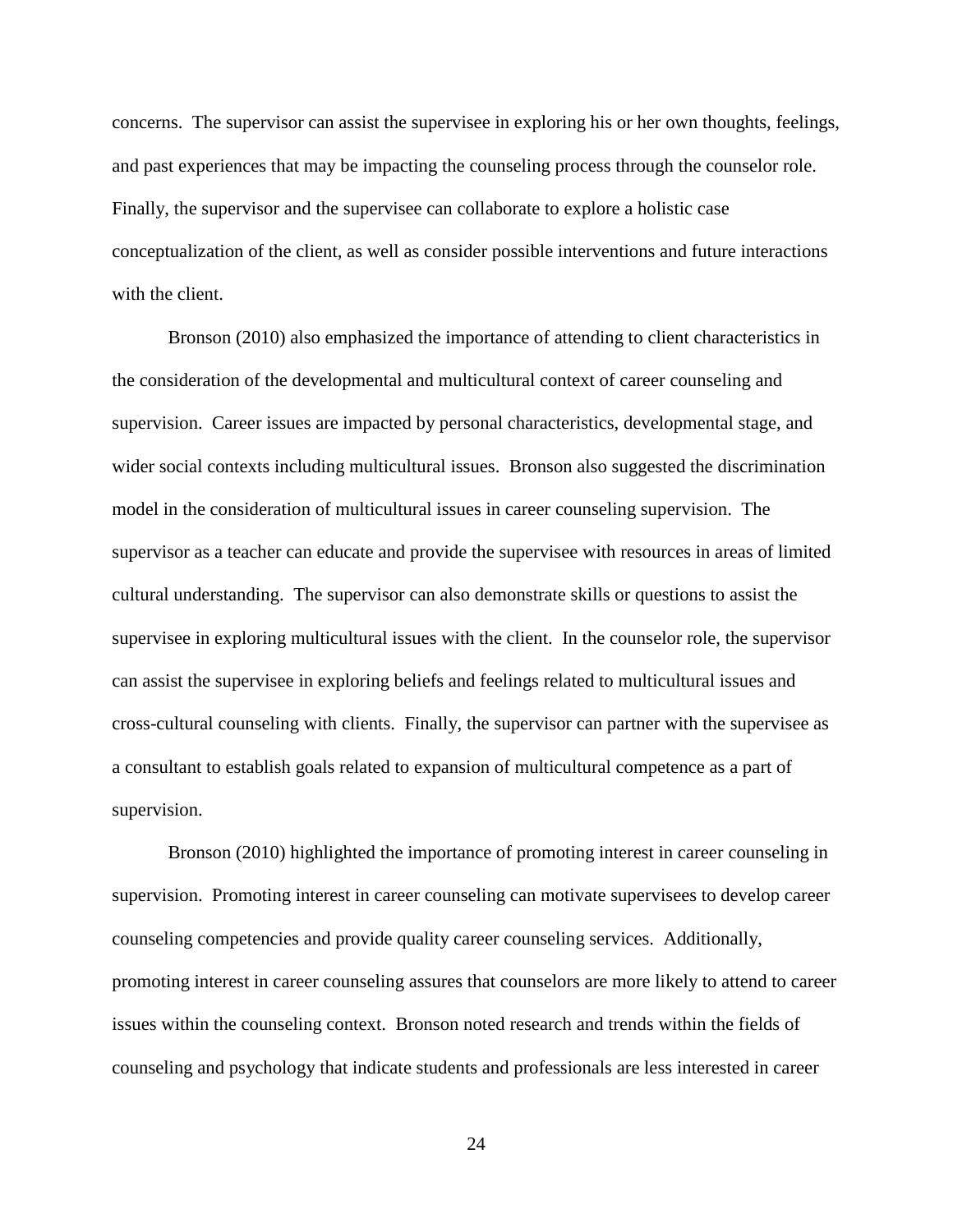counseling than clinical counseling. Additionally, some counselors have inaccurate views of career counseling as being less challenging, less lucrative, and only relating to career placement. Bronson explained that supervision can serve as a context to motivate new professionals and dispel inaccurate beliefs regarding career counseling. Bronson also explained that supervisees were positively influenced by enthusiastic supervisors who communicated the interrelation between career and personal counseling.

The importance of the supervisory relationship, developing counseling skills, and the intersection of personal issues and career issues are areas that are sometimes overlooked in career counseling. Additionally, counselors may hold inaccurate beliefs about career counseling, and they may not take ethical and multicultural considerations as seriously within a career counseling context (Bronson, 2010). Bronson noted that in order for career counseling to move beyond attending to the technical aspects of career, career counselors need to develop counseling skills, which will form the basis of their relationship with clients. Within career counseling supervision, supervisors can focus specifically on the application of basic counseling skills to career issues.

Patton and McMahon (2014) presented a model of supervision from a systems theory perspective with an emphasis on experiential learning. A systems theory perspective encourages supervisors and supervisees to consider the interrelated systems involved in the delivery of services to clients. Patton and McMahon emphasized that career counselors should develop into self-directed lifelong learners through the guided process and learning environment coconstructed by the supervisor and the supervisee within supervision. A number of influences from different stakeholders impact the content of supervision: "the profession's requirements for training, the organization's policies and needs, the supervisee's learning requirements, the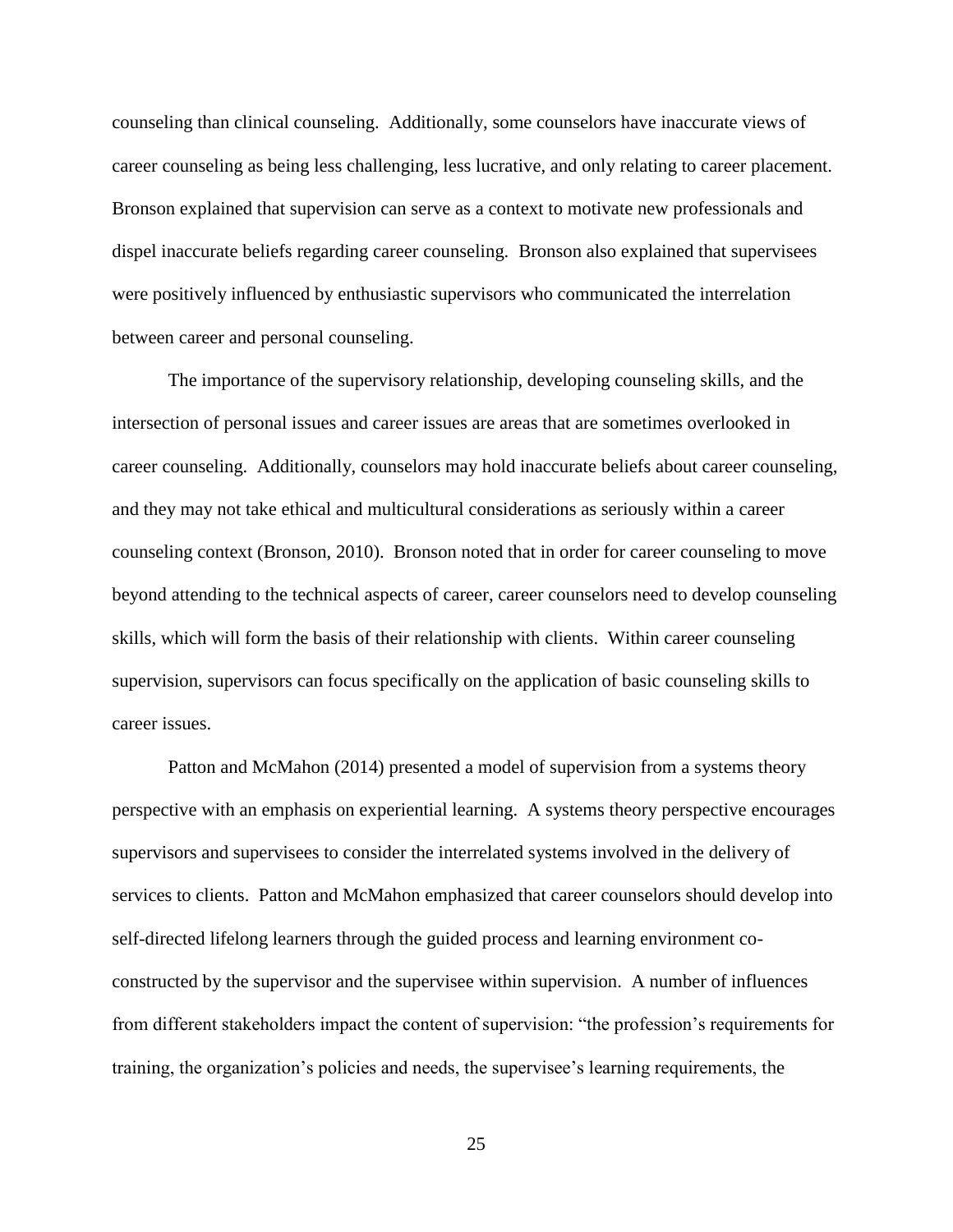supervisor's teaching objectives, and the consumer's need for effective professional service" (Patton & McMahon, 2014, p. 318). Patton and McMahon paid particular attention to the impact of the counselor's immediate social system, past personal and career experiences, and wider environmental-social system on his or her work with clients. The recursive and nonlinear nature of supervision was also highlighted. Counselors bring particular issues, questions, and challenges regarding their work to supervision, while the information being discussed within supervision also impacts the content of counseling sessions, as well as the personal and professional development of the counselor (Patton & McMahon, 2014). Additionally, due to counselors' participation in the constantly changing social system, they are continually subjected to new influences and experiences (McMahon & Patton, 2000). Similar to other models of career counseling supervision, Patton and McMahon noted the importance of developing counseling skills and techniques, gaining an understanding of career theory, and developing the supervisee's personal and professional development. However, they also placed particular importance on supervisee self-reflection on aspects of practice and enhancing self-awareness. Patton and McMahon stated that supervisors should assist supervisees in processing their emotional and cognitive experiences of themselves and clients during counseling so they can move toward a process of self-monitoring.

#### **Self-Care Needs in Career Counseling**

Burnout is not typically considered a risk for career counselors as it is with clinical counselors. However, according to Skovholt, Grier, and Hanson (2001), career counselors engage in the same caring cycle as other helping professionals. Career counselors are also exposed to other risk factors for burnout, such as: (a) assisting clients with unsolvable problems; (b) working with clients with low resources; (c) dealing with a gap in readiness to change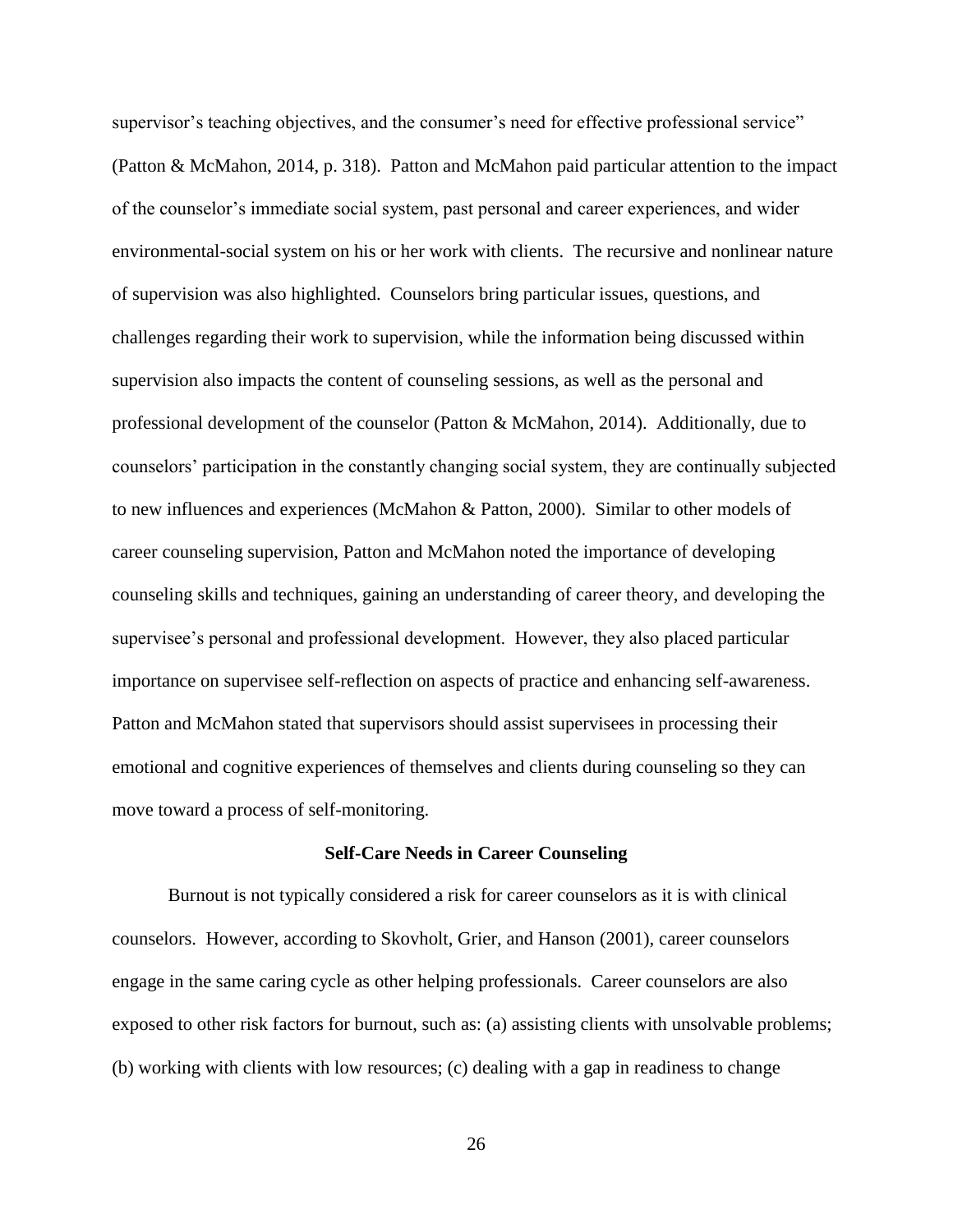between client and counselor; (d) difficulty with personal boundaries and saying no; (e) large amounts of time spent engaged in empathy and one-way caring; (f) difficulty measuring success; and  $(g)$  the need to accept normative failure (Skovholt et al., 2001). The exposure of career counselors to these risk factors highlights the need for attention to self-care. Skovholt et al. (2001) noted that "balancing the four personal dimensions of wellness – physical, spiritual, emotional, and social" is vital to counselor self-care (p.4). An additional element of self-care for counselors is balancing relationships in their personal lives with the consideration that they engage in so many one-way caring relationships professionally (Skovholt et al., 2001). McMahon and Patton (2000) also addressed the need for attention to counselor well-being and support as a part of supervision with career counselors; however, they noted the potential professional isolation and stressful work environments within career counseling. Career counselors have less access to supervision and consultation, as well as resources to support those activities than clinical counselors (McMahon & Patton, 2000). Additionally, career counselors often practice in university settings, and increasingly, universities are expecting counselors to work harder and provide better outcomes while simultaneously cutting resources and budgets. McMahon and Patton explained that work environment is one of the factors that contributes to burnout.

## **Work-Life Balance**

A review of the literature indicated that researchers have yet to come to a clear consensus on the definition of work-life balance (Christiansen & Matuska, 2006; Kalliath & Brough, 2008; Reiter, 2007). Work-life balance has become a topic of interest within psychology and health professions as a result of the heavy demands placed on individuals living in the developed world. A lack of lifestyle balance has been documented as a contributor to stress in American society.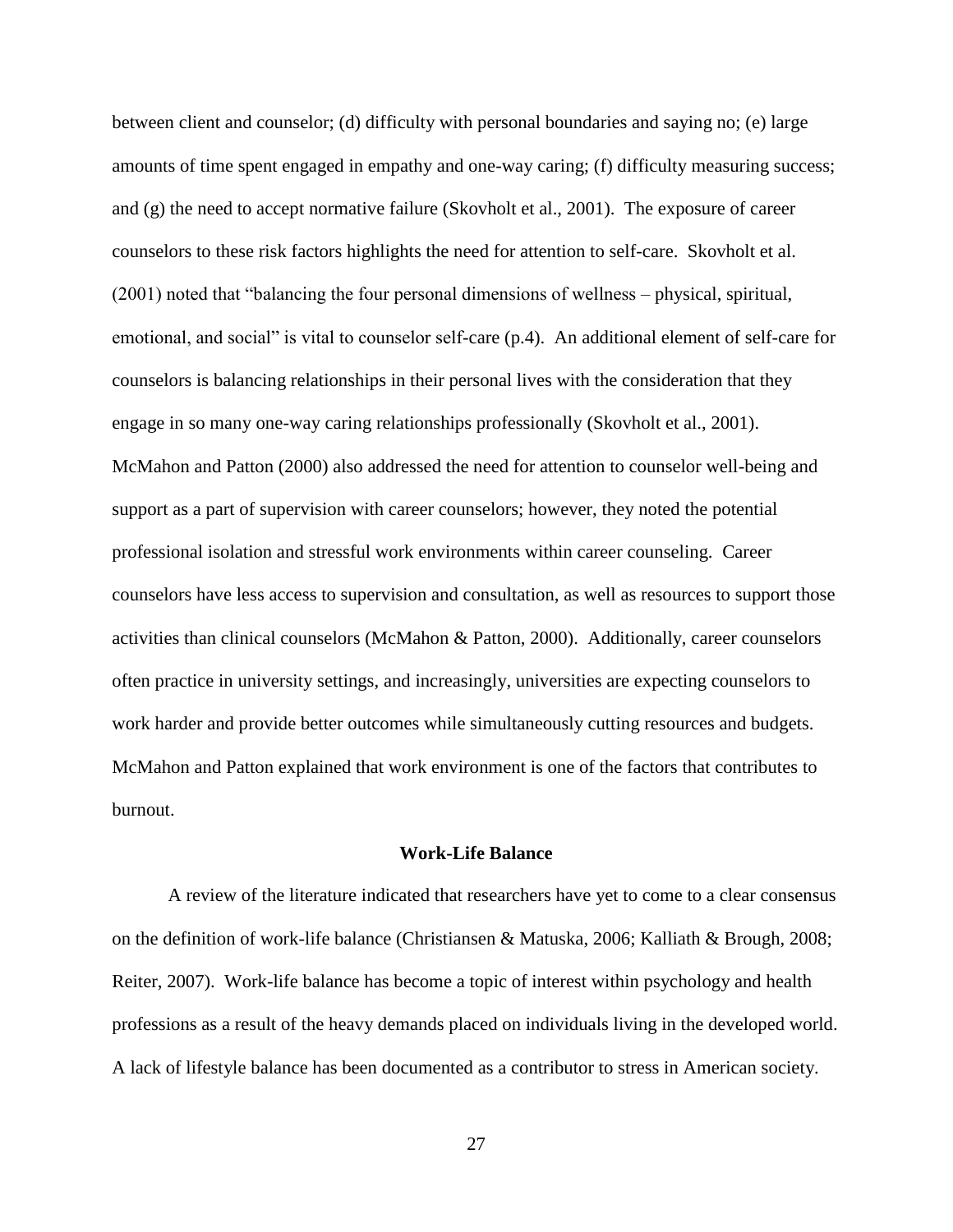Christiansen and Matsuka (2006) indicated that over half of U.S. workers reported experiencing moderate or a lot of stress while nearly half of U.S. workers also reported that their work interfered with their personal lives. Research has particularly highlighted the link between a balanced lifestyle and both health and coping ability (Christiansen & Matuska, 2006). Changes in the structure of modern society and modern work require individuals to adapt in order to cope with the demands and maintain healthy lives (Christiansen & Matuska, 2006).

Due to a lack of research, theories identifying the specific components of a balanced lifestyle have not been proposed. However, Christiansen and Matsuka (2006) posited that a life pattern of activities consistent with an individual's values, skills, and interests will positively contribute to life balance and well-being. They also suggested that a balanced lifestyle will include daily, healthy habits, as well as low levels of ongoing stress. Christiansen and Matsuka also explained that healthy lifestyle balance will improve health and increase positive coping. Backman (2010) indicated that work-life conflict often arises from role overload and workfamily conflict. Contributing factors to role overload include: "too many demands for the time available, tight production schedules, lack of support in the workplace, and escalating technological complexity" (Backman, 2010, p. 239).

Historically, there is a link between life balance and mental health in the mental hygiene movement (Christiansen & Matuska, 2006). Adolf Meyer, who was a champion of the mental hygiene movement and helped establish the foundation for occupational therapy, proposed that lifestyle and biological factors interacted to impact mental health (Christiansen & Matuska, 2006). When the mental hygiene movement started in the early twentieth century, it was a response to rapid industrialization and its perceived link to mental illness through individuals' inability to cope with the changes (Christiansen & Matuska, 2006). Meyer (1922) explained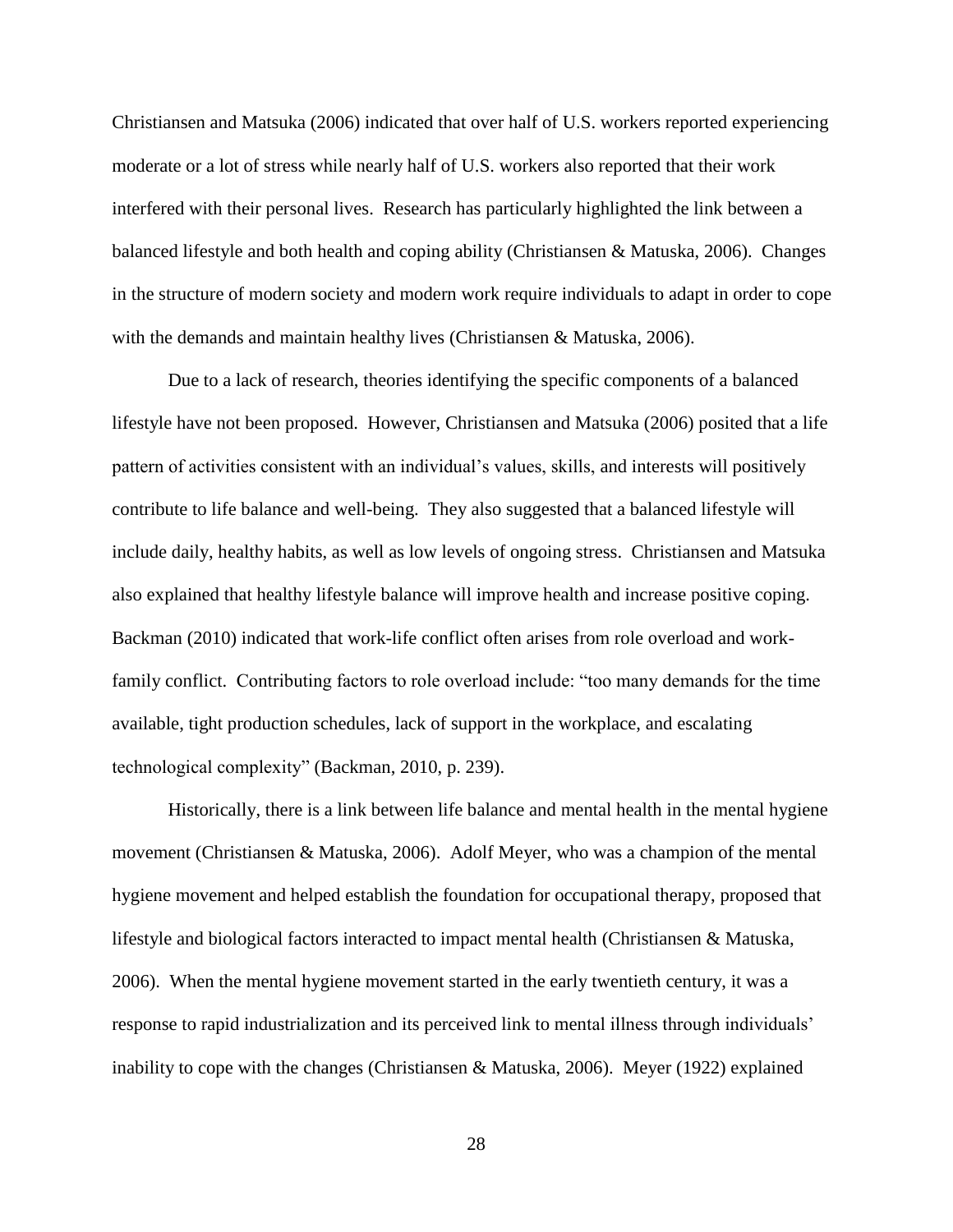human health as related to a kind of rhythm and highlighted the big four rhythms, which humans must balance as: work, play, rest, and sleep. He further emphasized that humans must be able to balance these aspects even under stress. The only way for humans to be able to achieve lifestyle balance was through practice and attending to an intentional program of healthy living (Meyer, 1922). Unfortunately, there has been little attention paid to the concept of life balance or efforts to assist individuals in developing skills to address their life balance within mental health fields since Meyer's contribution. Suggested concepts for addressing work-life balance from Amundson (2001) will be covered in this literature review; however, there have not been any research advancements related to interventions or a clearer understanding of the concept. Literature has been primarily concerned with the general concepts of wellness and self-care. Occupational therapy literature has advanced the understanding of the balance concept; however, within this field, that understanding has also been primarily conceptual in nature without supporting empirical research.

#### **Occupational Balance**

Work-life balance is not well researched and addressed in the counseling literature; however, a similar concept occupational balance is an integral concept to the field of occupational therapy (Backman, 2004). Occupational therapy developed in the 20th century with the purpose of advancing health through the use of occupations (Jarman, 2010). Occupational therapists believe that being involved in a variety of occupations assists people in experiencing a variety of benefits, including: educational, health, and social (Jarman, 2010). Occupation includes all "the daily pursuits of humans" and refers to "more than engagement in work" (Christiansen & Townsend, 2010, p. 2). Occupational balance includes both paid and unpaid employment, as well as other occupations necessary to meet the needs within an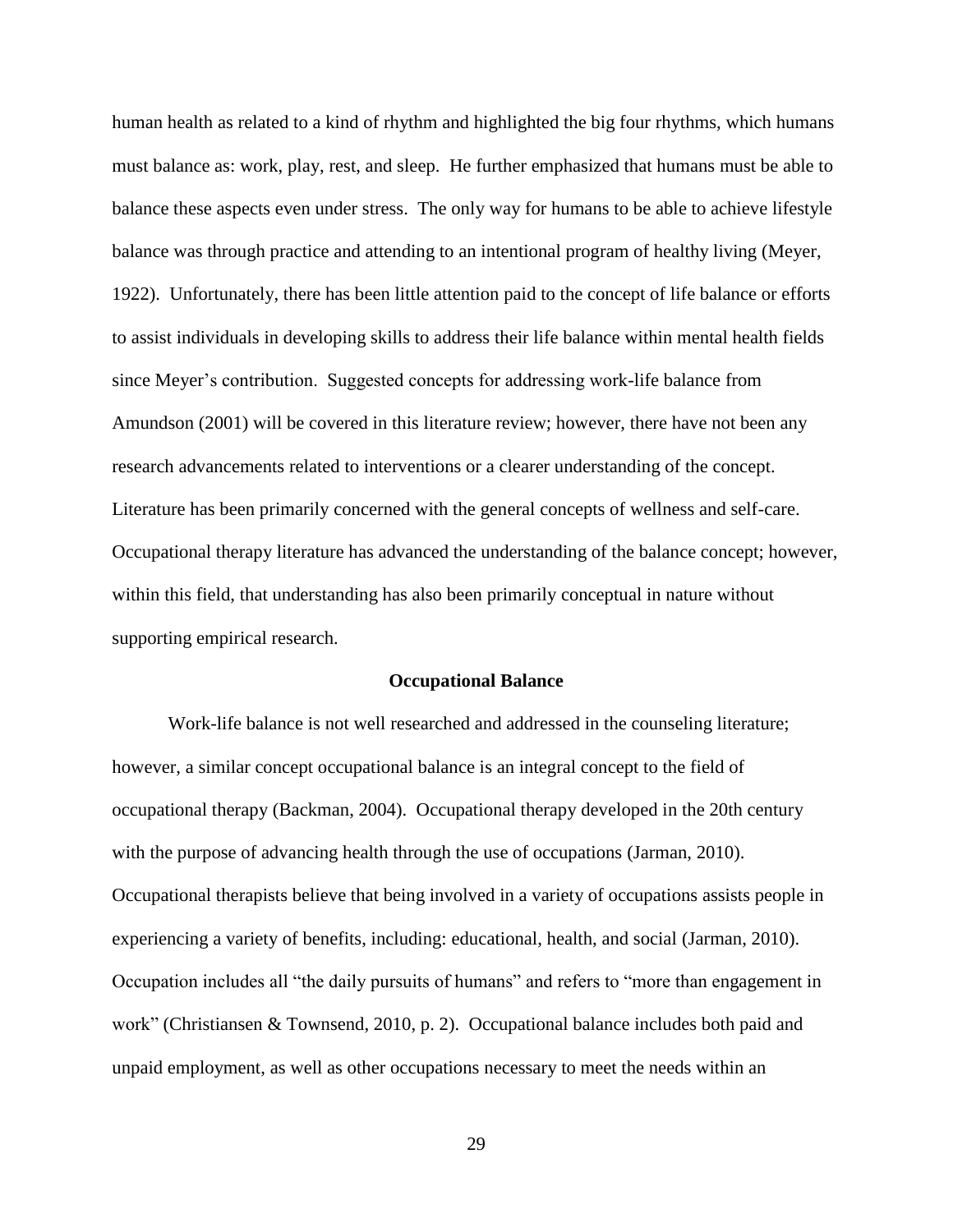individual's life. Therefore, it is a more broad, inclusive concept than work-life balance or workfamily balance (Backman, 2010). Christiansen and Townsend explained that occupations provide meaning to people's lives, and humans construct their identity from the occupations in which they choose to participate. Occupations serve as a context for social interaction, and occupations are also influenced by social, cultural, and economic factors (Christiansen & Townsend, 2010). Christiansen and Townsend explained that people often use "an occupational lens to understand what people are doing, or want and need to do to survive, be healthy, and live well as valued citizens" (Christiansen & Townsend, 2010, p. 2).

Backman (2010) defined occupational balance as "the extent to which [people] are able to organize and participate in occupations in a manner congruent with their aspirations and values" (p. 232). People engage in a variety of occupations to support their various life roles. The occupations chosen are shaped by environmental demands, as well as personal needs and desires (Backman, 2010). Occupational balance is a perceived state, because people experience it, and it cannot be directly observed. Additionally, occupational balance is an individualized, dynamic process (Backman, 2010). The subjective and dynamic nature of occupational balance have contributed to difficulty in defining and studying it. Occupational balance is most accurately conceptualized as a relative state on a continuum anchored by occupational imbalance on one end and ideal occupational balance on the other end. Backman (2010) explained that occupational balance is similar to "life balance, lifestyle balance, work-life balance, role balance, and work-family balance" (p. 233). However, each term is shaped by the relevant field in which it is used and the assumptions that underlie it. Occupational scientists have criticized work-life balance and work-family balance as being dichotomous concepts, as well as focusing on interventions and research that benefit the employer or organization rather than the individuals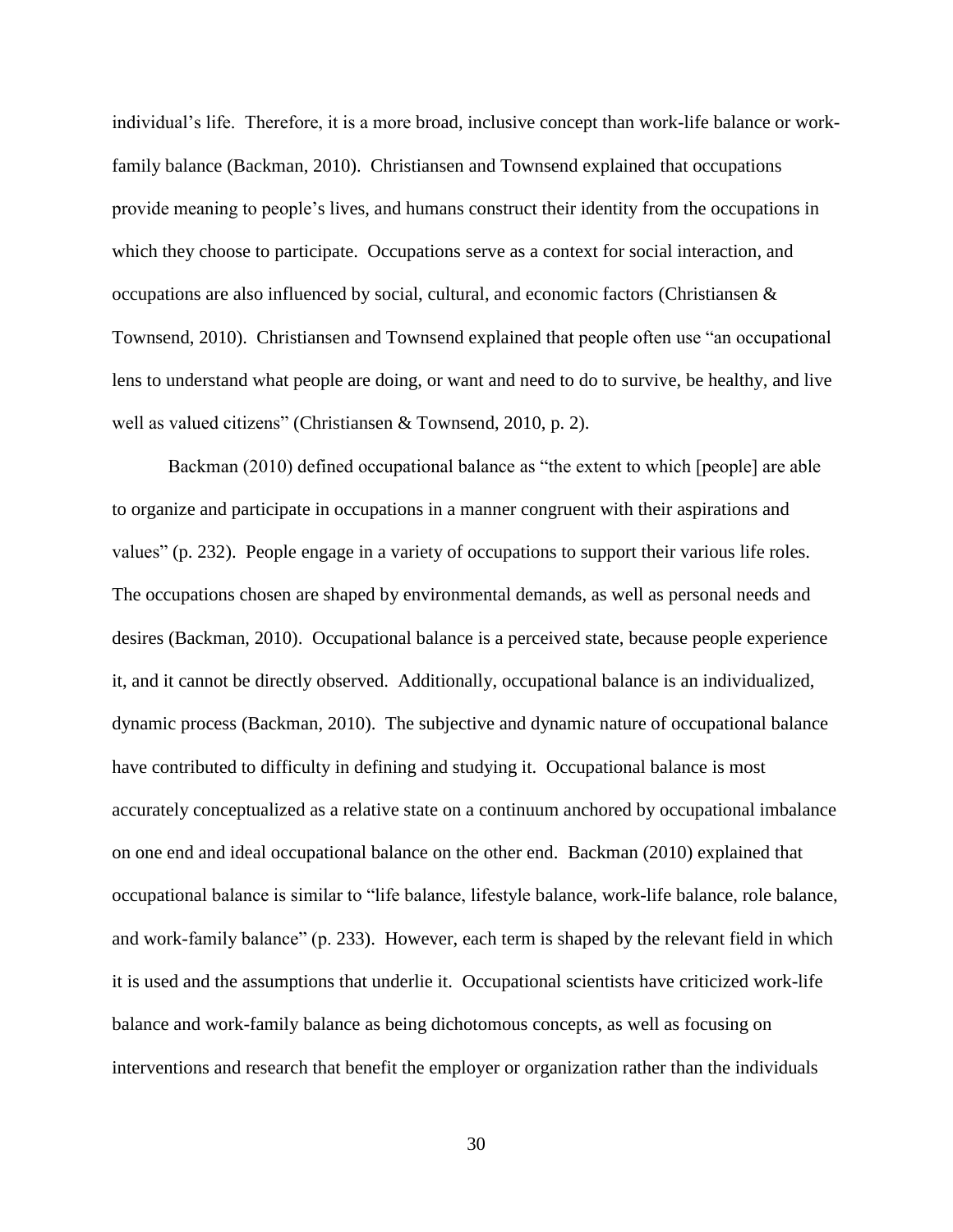within the organization and their well-being (Backman, 2010). Occupational imbalance is used to describe the "inability to juggle competing demands," and occupational imbalance arises due to different circumstances: "an overabundance of occupations, incompatible occupations, or a lack of participation in meaningful occupations" (Backman, 2010, p. 232). The perception of occupational balance has an influence on "happiness, stress, health, and well-being" (Backman, 2010, p. 232).

Occupational therapists have typically viewed occupational balance as balance across the areas of "self-care, productivity, and leisure" (Backman, 2010, p. 234). However, this view of occupational balance has been criticized due to potential oversimplification of the range of occupations, as well as a focus on the temporal dimension (Backman, 2010). Increasingly, occupational therapists are beginning to consider the impact of systemic factors and developmental stage on occupational balance (Backman, 2010). Similar to the contribution of role overload to work-life balance, role overload is seen as contributing to occupational balance. However, with consideration of systemic factors, Backman (2010) highlights the interaction between demands placed on the individual to fulfill both personally valued roles and the demands placed on the individual to live up to external expectations. Unfortunately, individuals tend to internalize these competing demands and ultimately explain inability to meet the demands with self-blame and explanations of not keeping up. When occupational balance and work-life balance are conceptualized as achievable, static states, this can lead to policies and interventions that contribute to increased role strain and occupational imbalance (Backman, 2010). Additionally, due to the emphasis on the necessity of play and self-care as occupations within occupational therapy, occupational therapists do not necessarily view work and leisure as separate, contrasting categories of occupation.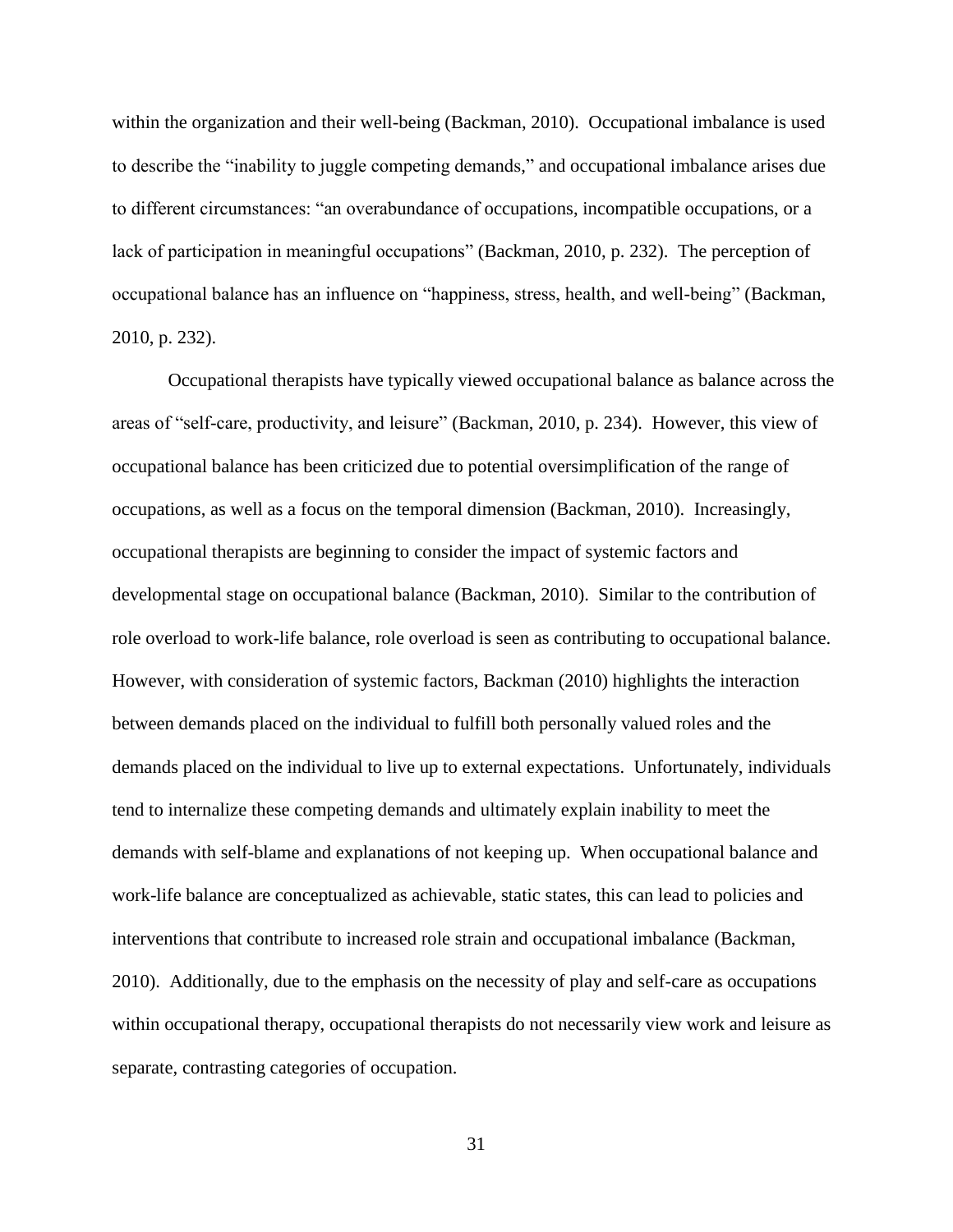Occupational balance is often explored by observing how people allocate their time across occupations; however, occupational balance is impacted by more than just time (Backman, 2004). Backman (2004) explained that occupational balance is internally defined and perceived by individuals from personal attitudes, values, goals, and perspectives while interacting with time and systemic expectations. Backman (2010) suggested that self-reflection can be used to identify an individual's position on the continuum of occupational balance. Then, an individual could seek strategies to resolve potential imbalance. One of the challenges associated with addressing occupational balance is that it has remained an abstract and evolving concept. Due to the nature of the concept and the lack of a clear, accepted definition, occupational balance has been difficult to research and create empirically based interventions to address (Backman, 2004).

### **Psychological Detachment from Work**

High workload is associated with negative emotional and physical consequences for workers. The negative association between high workload and psychological detachment indicates that excessive workload interferes with workers ability to detach from work at home (Sonnentag & Bayer, 2005; Sonnentag, Kuttler, & Fritz, 2010). Lack of psychological detachment is related to job stressors negatively impacting overall well-being of workers (Sonnentag et al., 2010).

Sonnentag, Kuttler, and Fritz (2010) found in their study with clergy that a particular job stressor, emotional dissonance, was negatively associated to psychological detachment. Emotional dissonance occurs when work requires the worker to express specific emotions at work that may differ from genuinely felt emotions. Sonnentag et al. noted that work that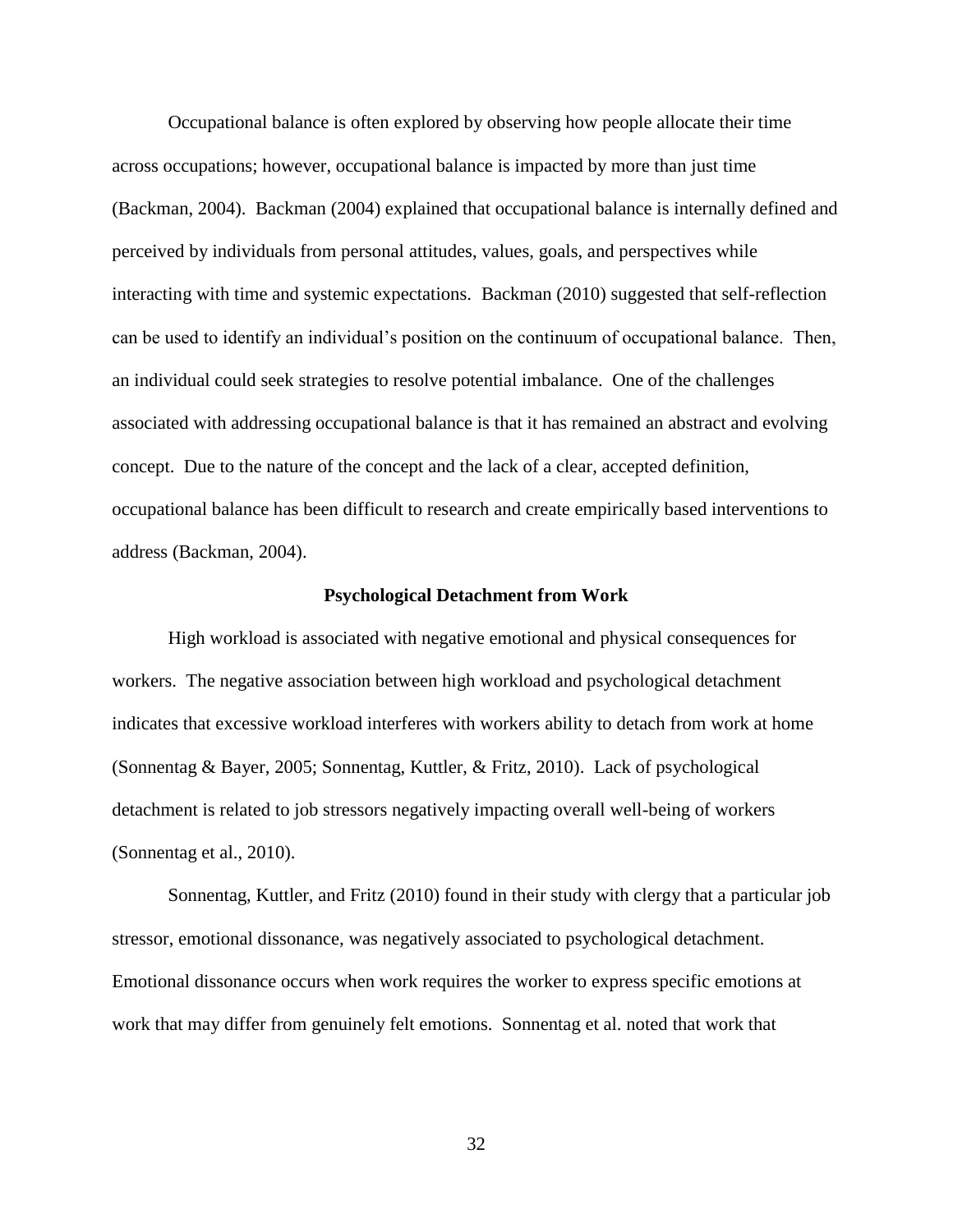requires compassion and authenticity may make it particularly difficult to emotionally detach from the work, because the worker may feel they have not delivered good service.

# **Individual Factors**

People vary in the degree to which they can psychologically detach from work. Two individual traits are associated with low psychological detachment: negative affectivity and high job involvement (Sonnentag, 2012). Negative affectivity describes people who tend to react strongly to negative events. Sonnentag suggested people who have high negative affectivity may continue to ruminate on events from the workday and anticipate future work days, which would interfere directly with psychological detachment. High job involvement means that the job plays a central role in the person's identity, which also may interfere with the ability to detach from work during non-work hours. People, who engage in meaningful off-job activities like volunteer work are better able to detach from paid work (Sonnentag, 2012).

## **Situational Factors**

Situational factors from the work environment carryover into non-work hours and impact recovery experiences. Typical job stressors include: workload in terms of the amount of work expected to be completed during the work day and the number of hours worked; role ambiguity; and situational constraints (Sonnentag  $&$  Fritz, 2007). A positive resource from the work environment that may aid workers in self-regulation is job control, which is the ability for the worker to determine the timing and methods to complete work tasks.

Sonnentag (2012) found the strongest predictors of low detachment to be heavy workload and high time pressure at work. The strong influence of situational factors on a worker's ability to detach from work during non-work hours indicates the strength of the work environment in relation to work-life balance and well-being. People who are given more work than they feel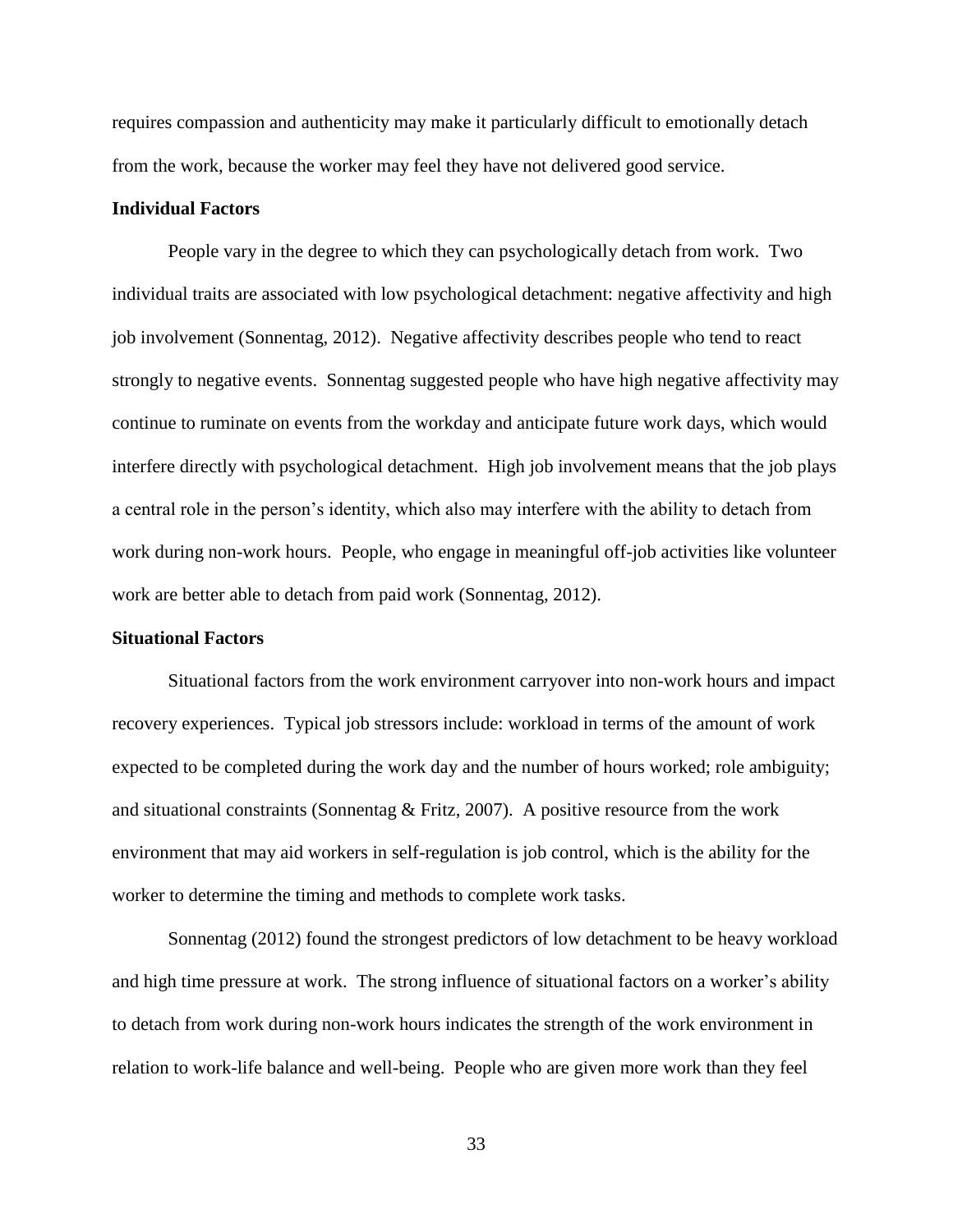they can accomplish during the workday have less psychological detachment when at home. Sonnentag proposed that heavy workload and high time pressure may increase workers' general level of arousal, which may contribute to difficulty relaxing and detaching from work at home. These factors may also lead workers to continue to think about work-related issues due to unfinished work from the workday, as well as mentally preparing or worrying about work for the next day.

Recovery is particularly important at a high stress job; however, the impact of situational factors that interfere with psychological detachment indicates that recovery is likely impaired at high stress jobs (Sonnentag, 2012). Job stressors may make it more difficult to relax after prolonged activation (Sonnentag & Fritz, 2007). Sonnentag suggested that the prolonged arousal that results from reaction to an immediate stressor without the recovery that occurs during detachment may lead to significant health impairments in the long-term. Job stressors also increase fatigue in workers. Fatigue can make it more difficult to participate in leisure activities outside of work. Workers may also have more difficulty with self-regulation in non-work hours due to fatigue (Sonnentag & Fritz, 2007).

The environment outside of work also impacts the ability to which people are able to detach from work and engage in recovery. One particular factor related to the ability to recover from high stress work is that the environment allows the individual to engage in fascination, which is the ability to provide effortless attention. While working, workers have to engage inhibitory mechanisms to allow them to provide directed attention to work tasks. A rich, natural environment allows a worker to provide effortless attention to his or her setting, which provides time for restoration of the faculties necessary to focus attention during the next work day (Sonnentag, 2012).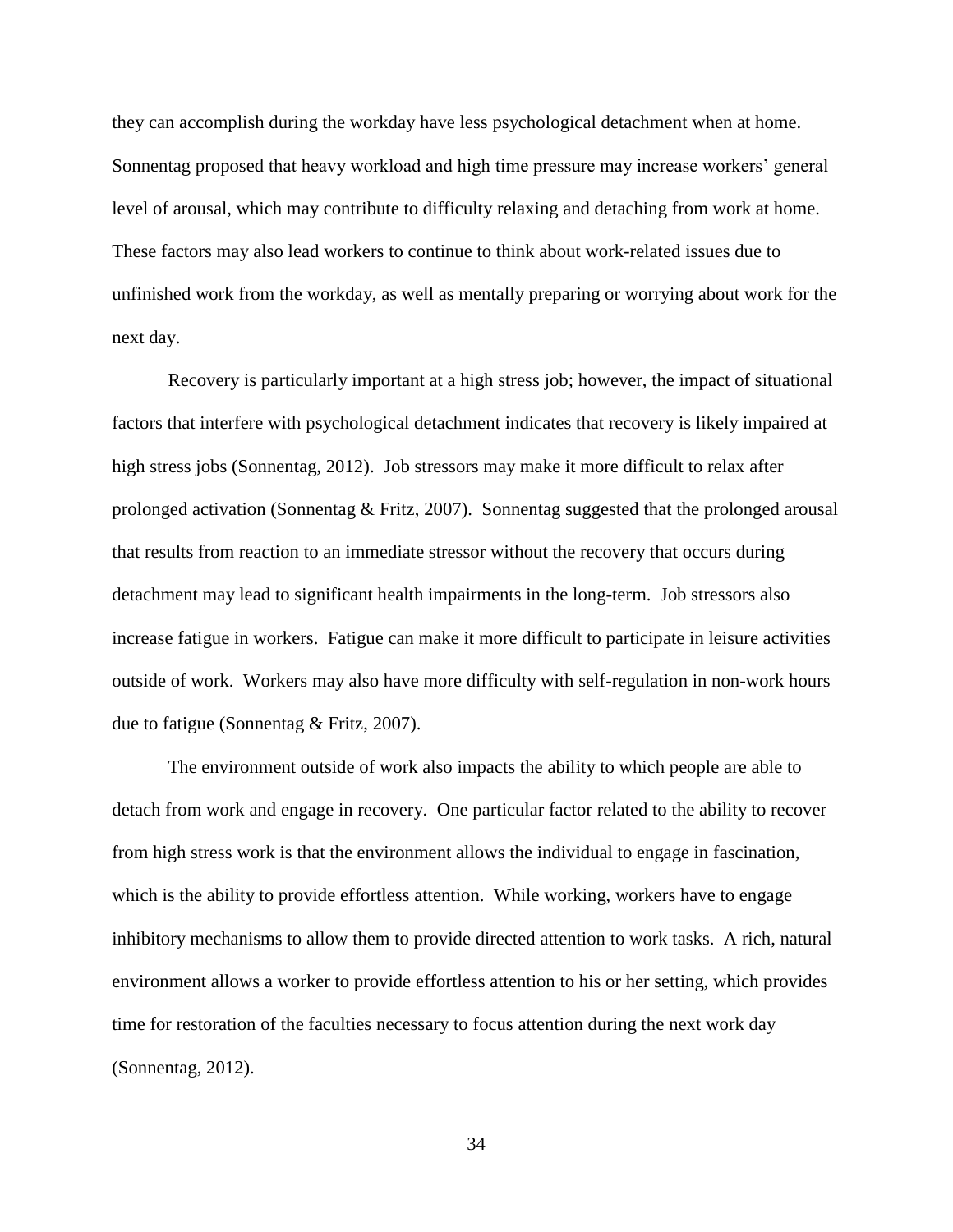#### **Addressing Work-Life Balance**

From the perspective of life or occupational balance, physical and mental health problems are seen as problems of living or problems of adaptation (Meyer, 1922). One of the ways to address these problems of living is to assist people in learning to organize their time. Within the field of occupational therapy, people organize their time by the occupations in which they choose to engage (Meyer, 1922). People often become trapped between all the pursuits they wish to pursue in limitless time contrasted with the reality of actual time (Meyer, 1922). Amundson (2001) discussed the challenge of adapting to life balance within a systemic context and addressing the unpredictable nature of life within a physics-based metaphor addressing the dimensions of living: length, width, and depth. Length referred to the length in terms of years of life. Width referred to the busyness of occupations or activities included in daily living, and depth referred to the purpose or meaning of life (Amundson, 2001). Amundson used the three dimensional concepts of length, width, and depth to describe how people create the shape of their lives. Within the width concept, Amundson described social and cultural messages that contribute to too much busyness within a life, such as the perceived indication of importance of an individual based on how busy he or she is. Amundson also highlighted the need for variety and meaning within chosen activities and roles as in the field of occupational therapy. Amundson acknowledged the importance of awareness of the roles we are engaged in, and the tendency for busyness to distract people from conscious reflection and choice regarding their activities when they are too busy. People need to find a balance between busyness and an absence of activity, but it is also important that people are able to find meaning, which reflects their values in their occupations. Amundson described life balance as encompassing "four sets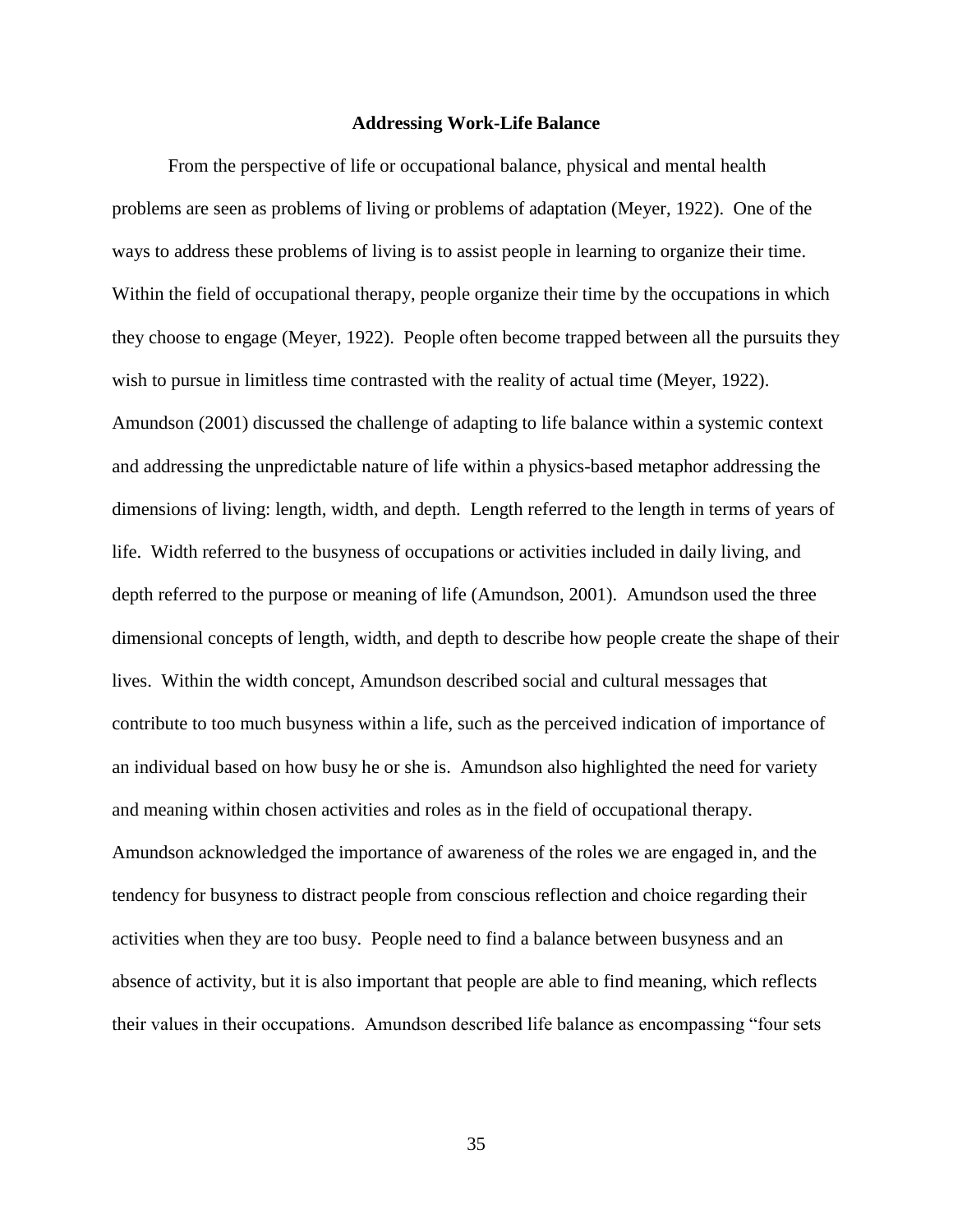of contrasting factors: work and play, physical and spiritual, social and personal, and emotional and intellectual" (p. 123).

Amundson (2001) described the process of establishing boundaries as shaping and creating identity. Establishing boundaries and shaping an individual's life according to length, width, and depth is a lifelong process that requires energy and active engagement. (Amundson, 2001). Amundson also emphasized that establishing boundaries is a skill that requires development and practice. Amundson described how boundaries are established for individuals according to their needs and values; however, boundaries must also be negotiated and established within a wider social system. Individuals are the active agents who establish and maintain boundaries; however, the shape of their lives is impacted by the interaction between individuals and their social systems. Additionally, Amundson described how boundaries for lives change over time and with new life experiences. It is necessary for individuals to consider flexibility when establishing boundaries for their lives due to the dynamic nature of life as addressed within occupational balance.

Amundson (2001) provided five areas to explore to create a greater awareness of life balance and assess willingness and motivation for change. First, individuals need to consider the available evidence related to their perceived balance or imbalance. Individuals need to consider if examples or experiences in their lives match their perceived level of life balance. Second, Amundson suggested a historical view of how balance and imbalance have developed and shifted over time. Life balance is a dynamic concept so it is likely that individuals can obtain evidence of emotional, behavioral, and systemic circumstances surrounding both balance and imbalance from a historical viewpoint. Third, individuals can consider the feedback they have received from others regarding life balance or imbalance. Individuals consider both their own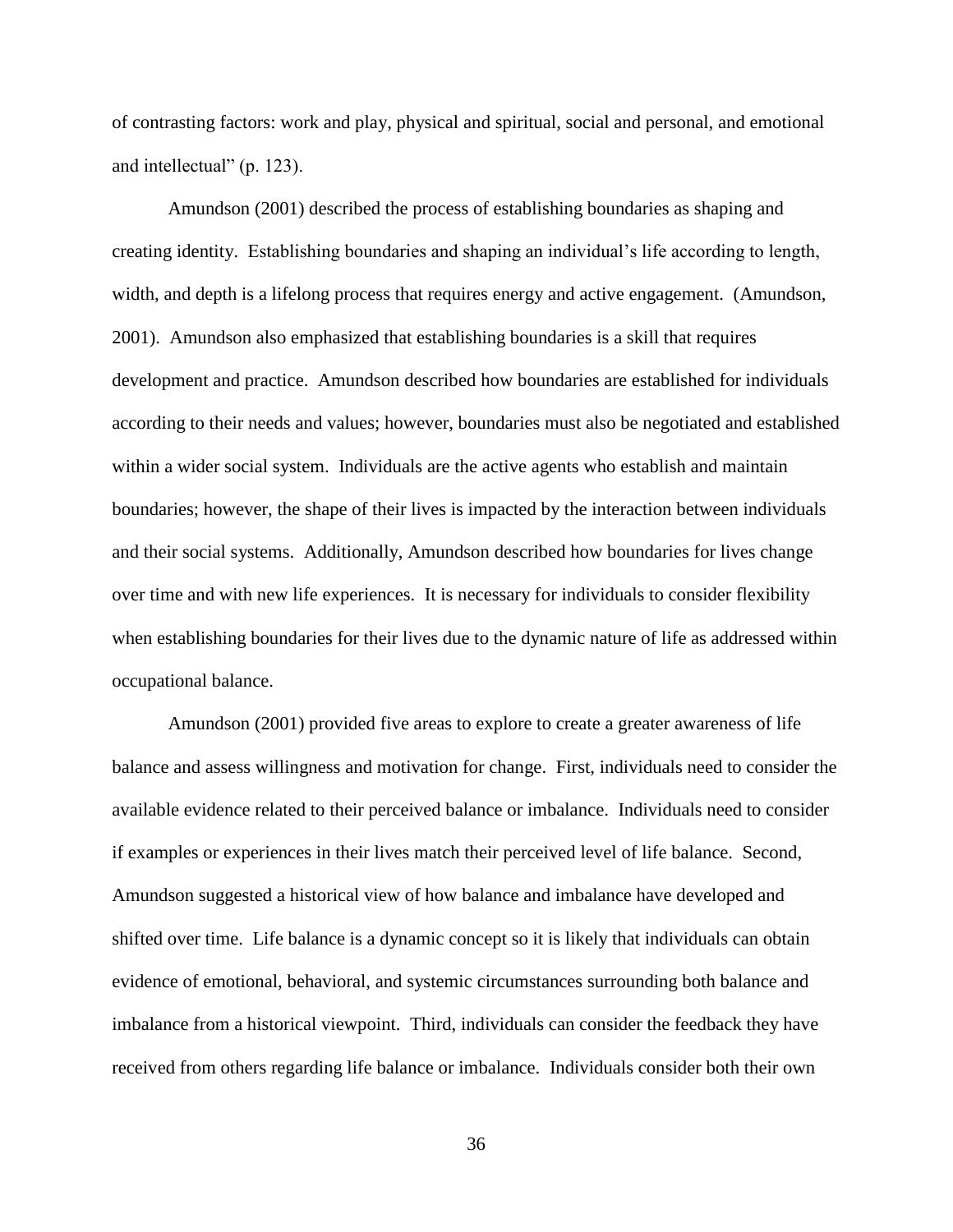perception of balance, as well as messages received from the social system regarding balance. Fourth, individuals consider the impact of life balance on their physical and psychological wellbeing. Finally, Amundson builds to questioning an individual's satisfaction with his or her life balance to allow individuals to consider if they are ready and willing to actively engage in the process necessary to change their life balance.

### **Career Counseling Theory and Work-Life Balance**

New theories of career counseling emphasize holism and moving beyond a matching approach to career counseling. Hansen (2001) noted that one force in postmodern career counseling is a growing focus on "holistic human development, balance, and career development over the life span" (p. 262). Changes within society, including changes in the nature of work, career patterns, and diverse types of family indicate a need for more integrative approaches to life and work. Hansen (2001) also suggested the growing number of companies that address human needs through human resource initiatives and employee benefits indicates a growing desire amongst workers for more emphasis on relationships, balance, and community. The goal of career counseling within Integrative Life Planning (ILP) is to assist a client in exploring work in relation to other life roles to provide a more holistic view of the client's world (Hansen, 2001). Counseling within ILP attempts to draw connections between the multiple dimensions of a client's life: body, mind, and spirit; life roles: love, learning, labor, leisure, and citizenship; culture; gender, including: self-sufficiency and connectedness for both women and men; community; ways of thinking: rational and intuitive; ways of knowing: qualitative and quantitative; and personal and career issues within a client's life (Hansen, 2001). Integrative Life Planning focuses on six critical life tasks necessary to weave a cohesive whole within the lives of career counseling clients. Two of the six life tasks are particularly relevant to the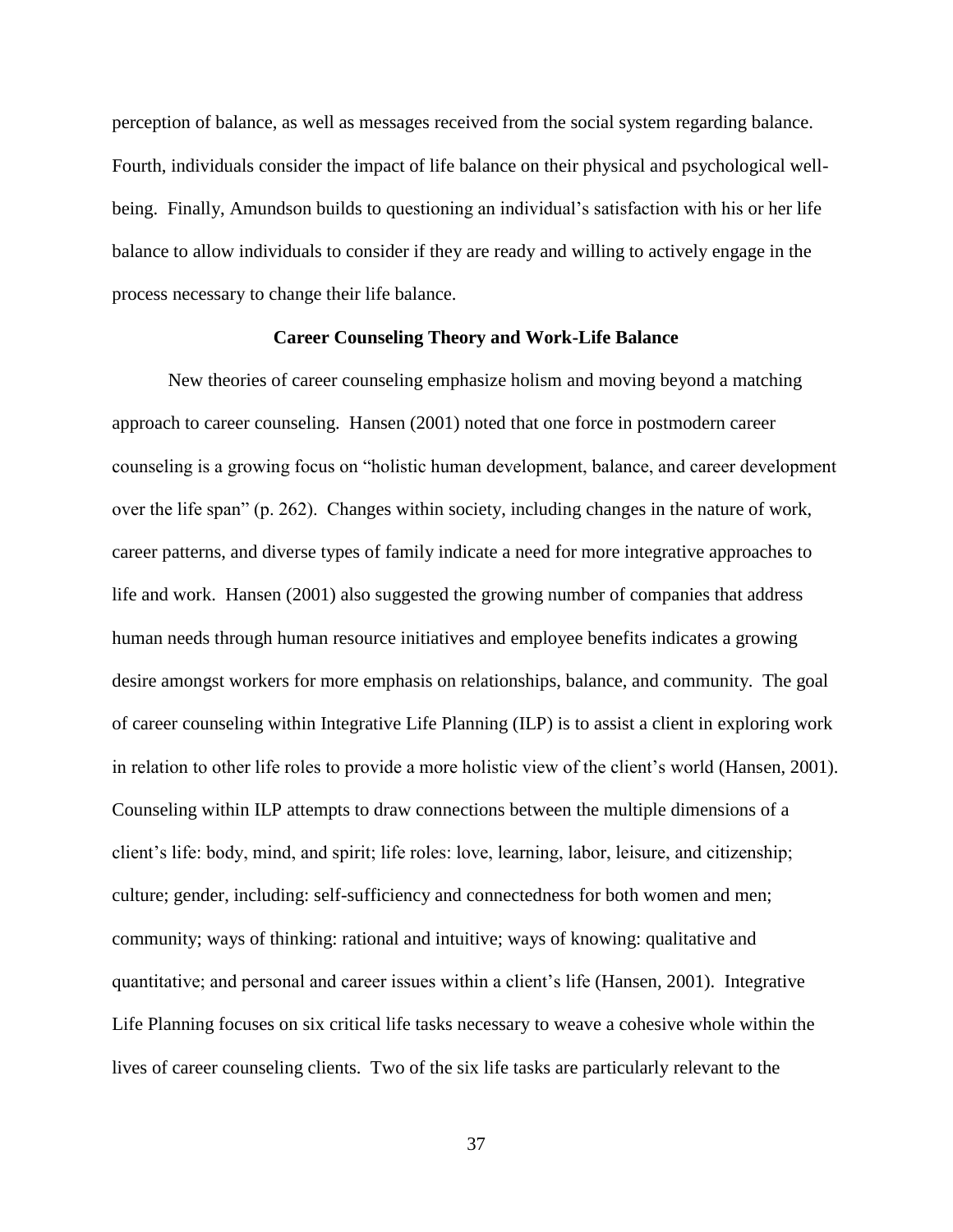discussion of work-life balance and career counseling: attending to physical, mental, and emotional health; and connecting family and work (Hansen, 2011). Hansen noted that work and family roles have a reciprocal effect on each other.

# **Summary**

This chapter provided an overview of the existing research related to career counseling supervision, work-life balance, and related concepts. Research from this chapter will be referred to again in chapter five to support the discussion of this study's findings. The next chapter will provide a discussion of the qualitative methodology utilized in this study as well as a description of the instrumentation of the study, data collection methods, and data analysis methods.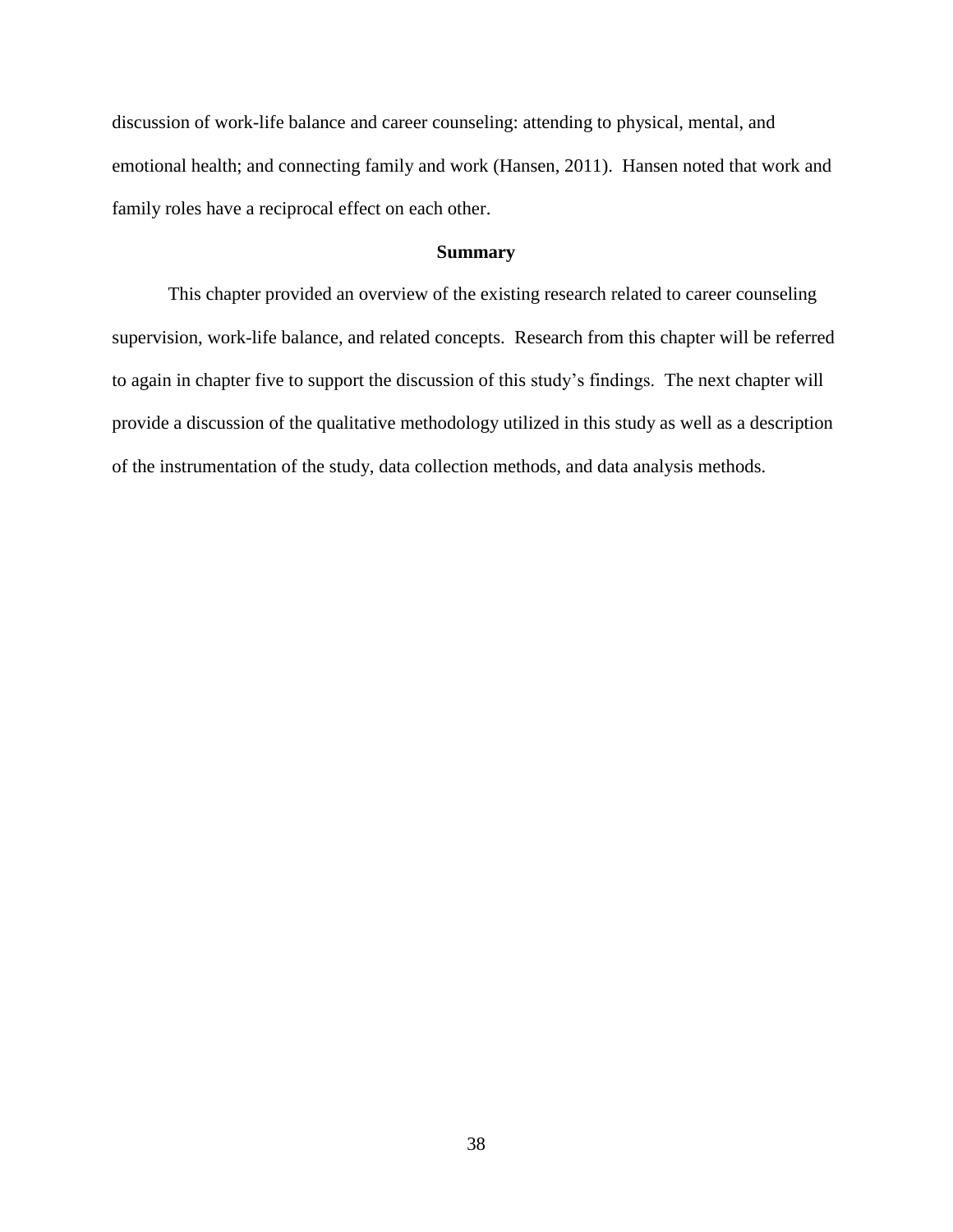#### CHAPTER III: RESEARCH DESIGN AND METHODOLOGY

This study was designed to explore the experiences of career counselors participating in group supervision integrating aspects of work-life balance. Through this study, I (the primary researcher) sought to gain an understanding of how career counselors experience supervision integrating aspects of work-life balance. In order to answer the research questions I designed a study in which I implemented a group supervision experience integrating aspects of work-life balance. This chapter describes in detail the design and methodology that were used to facilitate the exploration of this phenomenon.

#### **Qualitative Design Rationale**

Few studies exist that explore the use of supervision in career counseling. Additionally, there is little research exploring how work-life balance relates to career counseling. This study contributes to the body of knowledge pertaining to counselor education by exploring how career counselors experience group supervision integrating work-life balance. Based on the exploratory nature of the study and the research questions driving the study, a qualitative research approach seemed the best fit for the study. Specifically, a phenomenological approach utilizing case study methods was employed in order to examine the lived experiences of participants in the group supervision experience. Phenomenology is the attempt to arrive at the deeper meaning or nature of human experience through systematic methodology (Van Manen, 1990). This phenomenological study is concerned specifically with the experiences of the participants in the case of the application of this supervision model in a career services center. Phenomenology is particularly appropriate for this case study, because phenomenology involves "the taking up of a certain attitude and practicing a certain attentive awareness to the things of the world as we live them rather than as we conceptualize or theorize them, and as we take them for granted" (Van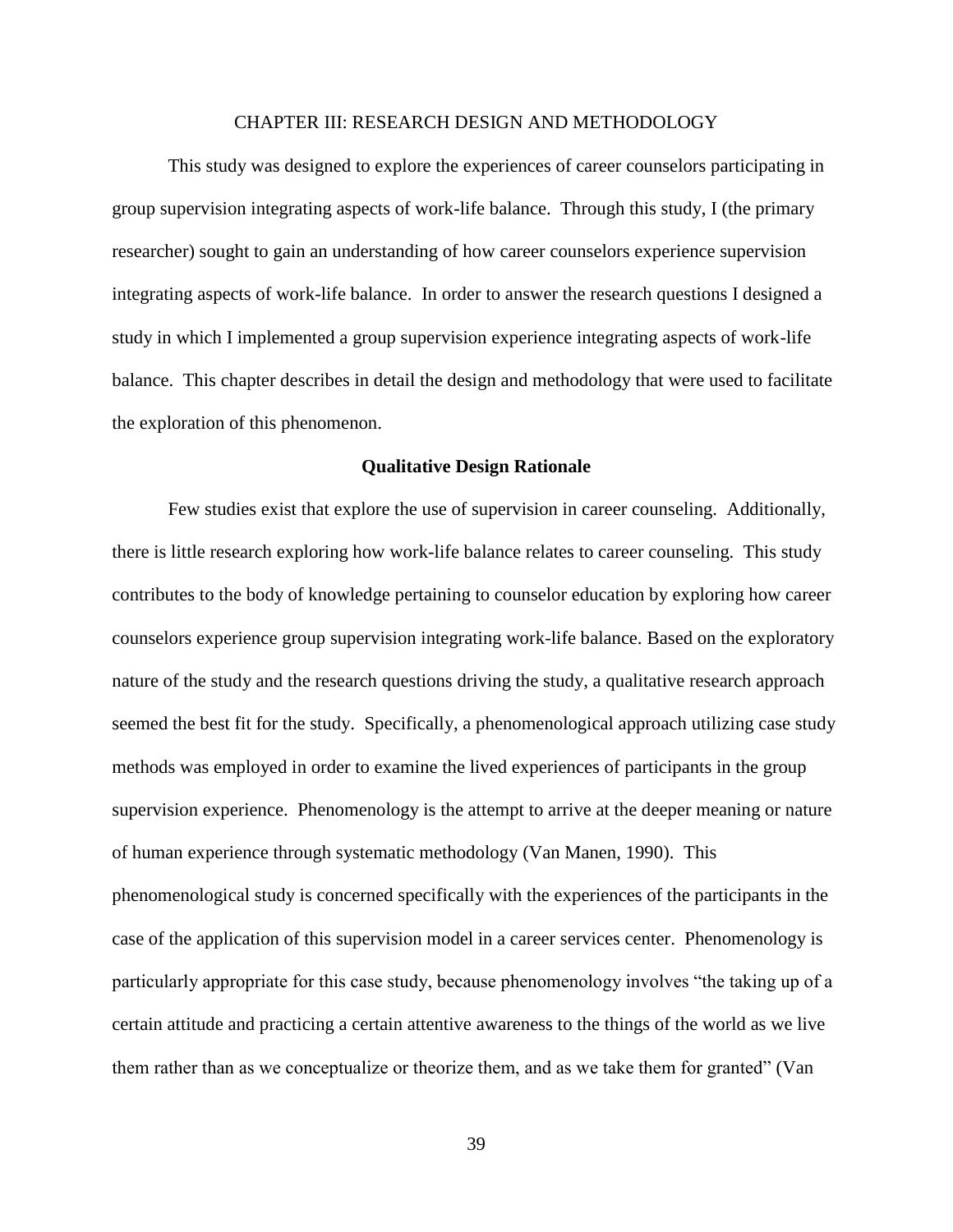Manen, 2014, p. 41). The purpose of this study was to explore the experiences of the participants in the group supervision experience. Despite the suggestion of the need for supervision in career counseling in the literature, there is limited information regarding the structure or process of supervision with career counselors. Therefore, it is vital to access the experiences of career counselors as they participate in a group supervision intervention. This chapter includes a detailed narrative of the study's design, the methodology used during the study, the role of the researcher, data collection methods, and data analysis procedures.

The study was driven by two primary research questions: (a) How do career counselors experience the integration of work-life balance in group supervision? and (b) How do career counselors describe any effect on their career counseling of group supervision integrating worklife balance? The sources of data for the study came from participants' journals, individual interviews, my field journal of observations during and following each session, and a focus group.

## **Design Methodology**

The study was implemented during the summer of 2013 at a university career services center. As primary investigator for the study, I facilitated eight weekly group supervision sessions, including: (a) clinical supervision and case consultation of the participants' work at the center, (b) discussion of work-life balance issues, and (c) work on an individual plan to address work-life balance. The group supervision sessions were scheduled for one hour in the morning during work hours and were held in the computer lab of the career services center. Results of the study were derived from: (a) the participants' views of the experience, which participants spoke to through individual interviews and weekly journal entries at the conclusion of each supervision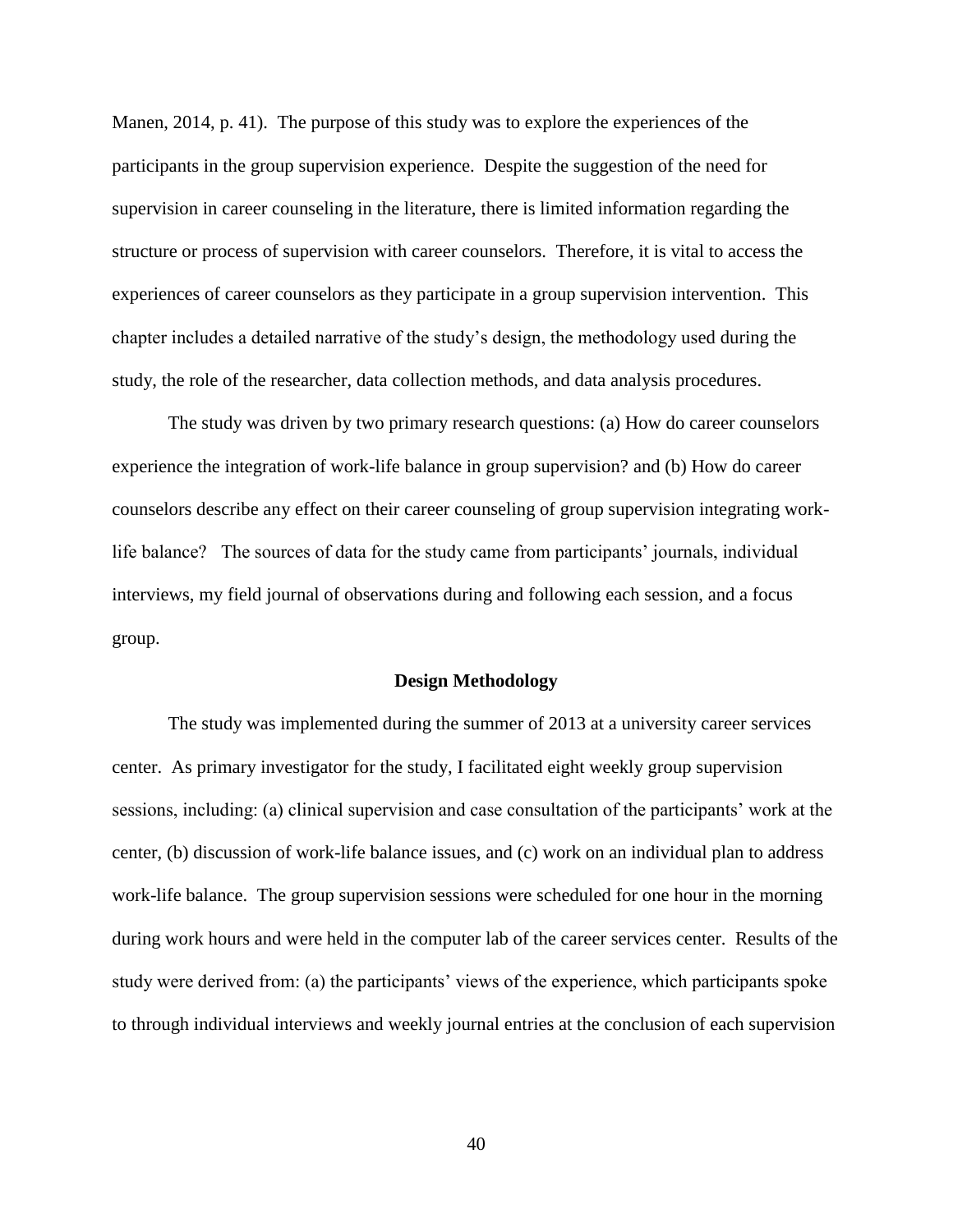session; (b) confirmation and clarification of initial themes through a focus group; and (c) my research journal.

# **Role of the Researcher**

Van Manen (1990) explained that phenomenological research is by its very nature always connected to a particular person, the researcher, who attempts to make sense of human experience within a particular set of individual, social, and historical circumstances. Therefore, the role of the researcher within phenomenological research is deeply connected to data collection and analysis. Further, the researcher typically selects an area of interest that has special significance or meaning to explore. Van Manen emphasized the importance of a strong and oriented relation to the phenomenon during data analysis and writing in order to maintain focus on the fundamental notion of the phenomenon and research questions guiding the analysis. A researcher's orientation to the phenomenon allows for full, rich description of the lived experience, and a strong orientation also avoids potential pitfalls, such as shallow description or distraction by preconceived notions. My role was as a participant-observer in the study. I designed all the sessions included in the intervention and participated as the facilitator of the group supervision experience. Additionally, I conducted all the individual interviews and the focus group. My involvement in the group sessions as facilitator was necessary so that I could enter into the world of the supervision group and maintain a connection with the experience of which the participants were also a part. Within phenomenology, the researcher's direct involvement allows access to the shared experience and facilitates an eventual grasping and description of the essence of the phenomenon (Van Manen, 1990).

Phenomenological research requires the researcher to return to a natural attitude when approaching the world to allow direct contact with the experience. Prior knowledge, existing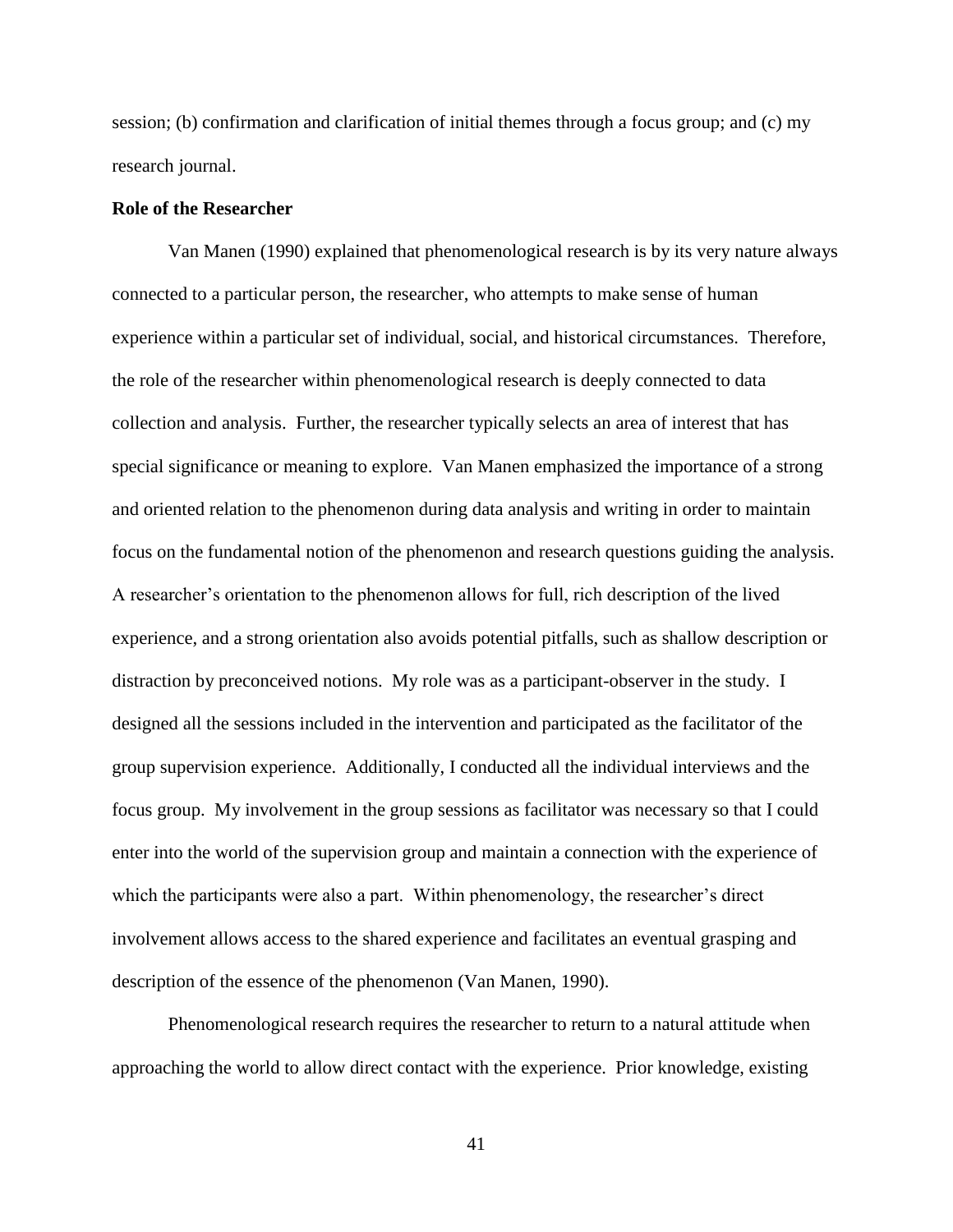theories, and assumptions related to the phenomenon may prevent thorough investigation and analysis of the phenomenon by predisposing the researcher to make a premature interpretation of the data (Van Manen, 1990). Fortunately, as previously stated, there is very limited research or literature related to supervision in the field of career counseling. Additionally, the application of work-life balance from a positive standpoint of balance within a counseling, counselor education, or supervision context is also limited. I came into this research project with an open perspective regarding the experience of the group, because I did not have any specific, past experience to inform it. However, I have had prior experiences with clinical counselor supervision, both as a supervisor and a supervisee. My experiences have for the most part been extremely positive. I believe in the importance of supervision in counselor development, and I believe my clinical skills, ability to reflect, and ability to conceptualize cases have been improved by participation in supervision. Although I did not have specific expectations of the group, I did hope that it would be a positive experience for the participants. However, I was also aware that there was the possibility that some of the participants would not enjoy the supervision group or have a negative experience.

Van Manen (2014) described phenomenological reflection as reductive rather than inductive or deductive. Reduction is the process by which the researcher places himself or herself in the open so the phenomenon can be directly and naturally experienced (Van Manen, 2014). There are two specific types of reduction related to the role of the researcher in this study: the heuristic epoché-reduction and the hermeneutic epoché-reduction (Van Manen, 2014).

The heuristic epoché-reduction is explained as awakening "a profound sense of wonder" (Van Manen, 2014, p. 223). Van Manen advised that a sense of wonder should remain throughout the phenomenological inquiry. Wonder in a phenomenological context involves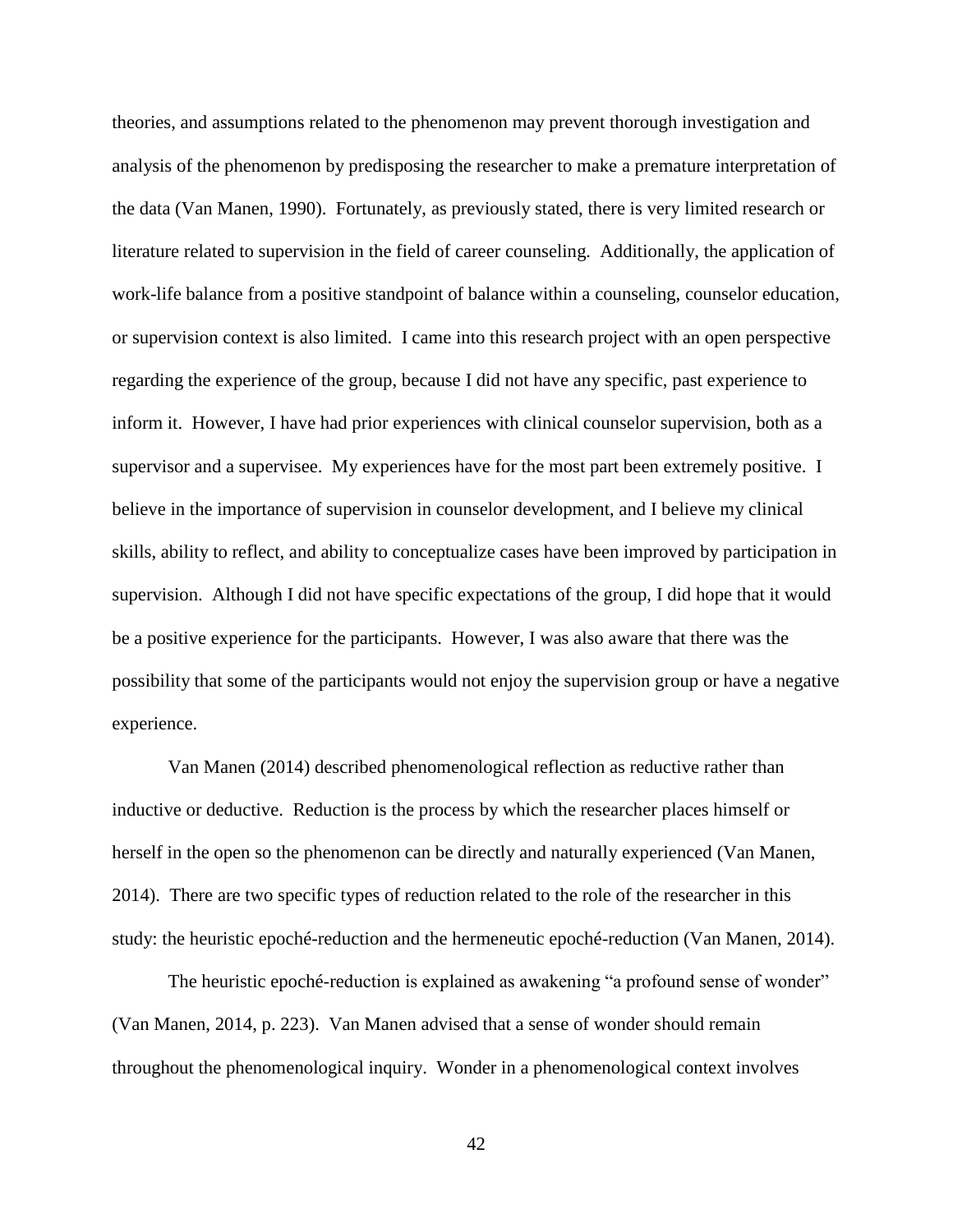stripping away preconceptions to allow the researcher to discover the phenomenon with a natural or clear mind (Van Manen, 2014). I have a natural inclination to wonder in general. As a counselor, I often employ wonder in my investigative role when I am trying to develop explanations for behavior or problems clients are experiencing. I have found that suspending my own beliefs or preconceived notions is often necessary, particularly in my work with clients from significantly different cultural and socioeconomic backgrounds than me, as well as children, who tend to challenge and diverge from an adult's view of the world. It is difficult to enter a client's world when you are trapped behind your own assumptions and beliefs. Also, I tend to find a natural view helpful when confronting difficult or frustrating problems.

My interest in career counseling supervision started with a former professor and supervisor, who included me in a presentation about career counseling supervision at a national conference. My conversations with career counselor supervisors who participated in our roundtable discussion alerted me to some of the assumptions I took for granted about the work of career counselors. Through my own clinical counseling work, I had developed an interest in the intersection of clinical counseling and career counseling issues. However, until that presentation, I held the assumption that career counseling was not typically as stressful or prone to burnout as clinical counseling. Discussions from that presentation allowed me to see that career counselors faced significant challenges in the areas where clinical counseling issues and career counseling issues were difficult to distinguish and separate. Additionally, career counselors in some roles and settings faced significant stress and similar issues related to burnout, particularly as funding was reduced and expectations by clients and funders increased with the recent economic recession. I found supervision to be helpful in dealing with stress and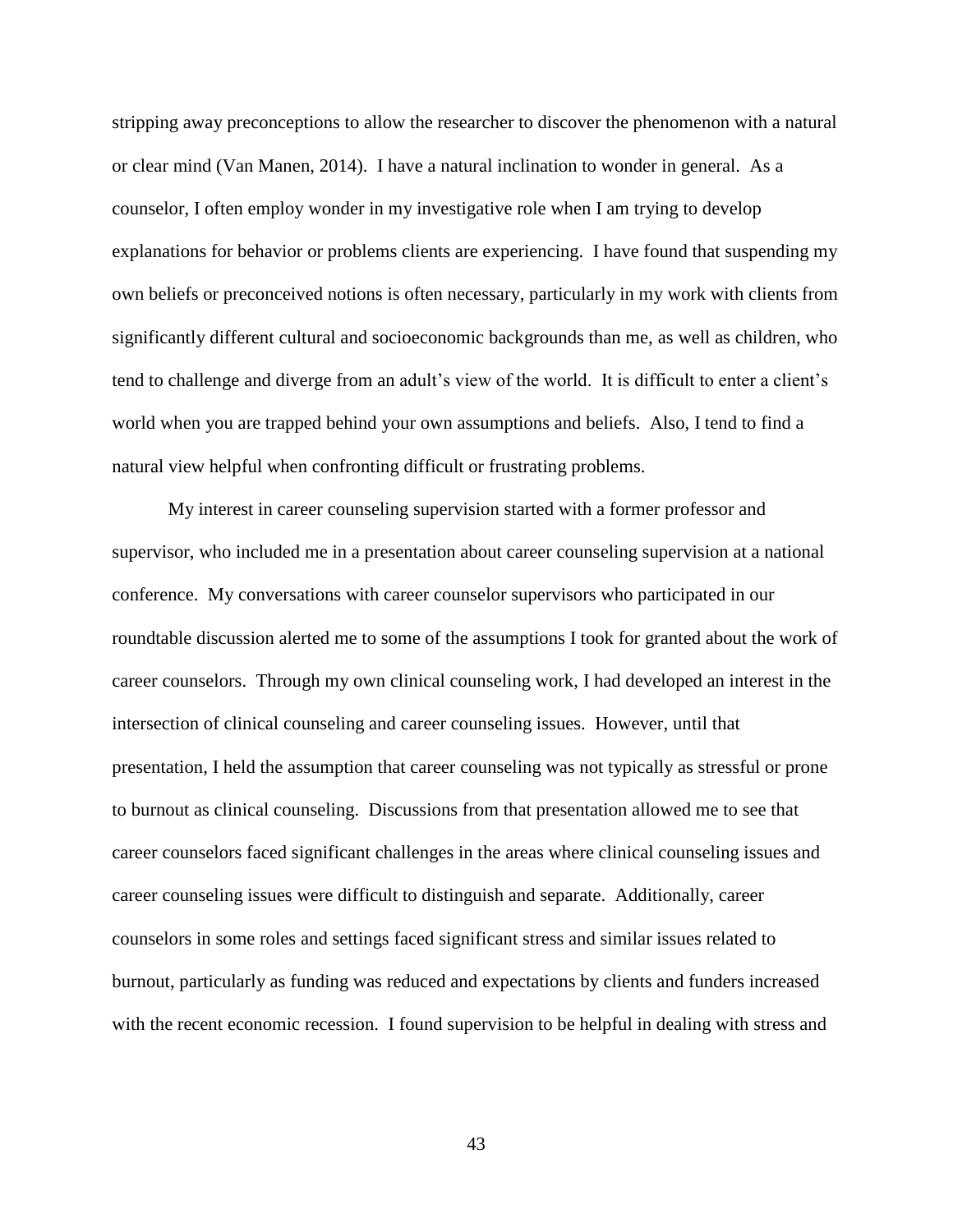issues of burnout in my work as a clinical counselor, and I wondered if supervision might similarly be helpful to career counselors in personal and professional development.

Hermeneutic epoché-reduction is stated plainly as openness (Van Manen, 2014). The researcher needs to remain aware of the tendency to be led by presumptions and theories during data collection and analysis, which prevent the researcher from "coming to terms with a phenomenon as it is lived through" (Van Manen, 2014, p. 224). Hermeneutic reduction can be accomplished through careful reflection and note-taking during data analysis, as well as establishing a clear chain of evidence. Additionally, layers of meaning identified within the experience or alternative explanations should be included in the phenomenological narrative (Van Manen, 2014). The primary assumption I struggled with during the intervention and data collection process was that the participants would not be interested in the intervention or find it helpful. However, I tried to remain aware of my tendency to lean toward this thought during initial stages of the intervention and then the interviews. Additionally, this assumption led me to elicit formative data during the supervision group to try to inform the process in ways that would engage the participants.

#### **Population and Setting**

#### **Study Participants**

Five participants agreed to participate in the study at the beginning of the group supervision experience; however, only four of the five volunteers completed the entire group supervision experience and participated in an individual interview and the focus group. The fifth participant withdrew from the study prior to the start of the fourth week of supervision. The participants were all self-selected and were not pressured to participate in the study. All of the participants were career counselors within the same university career services center, and they all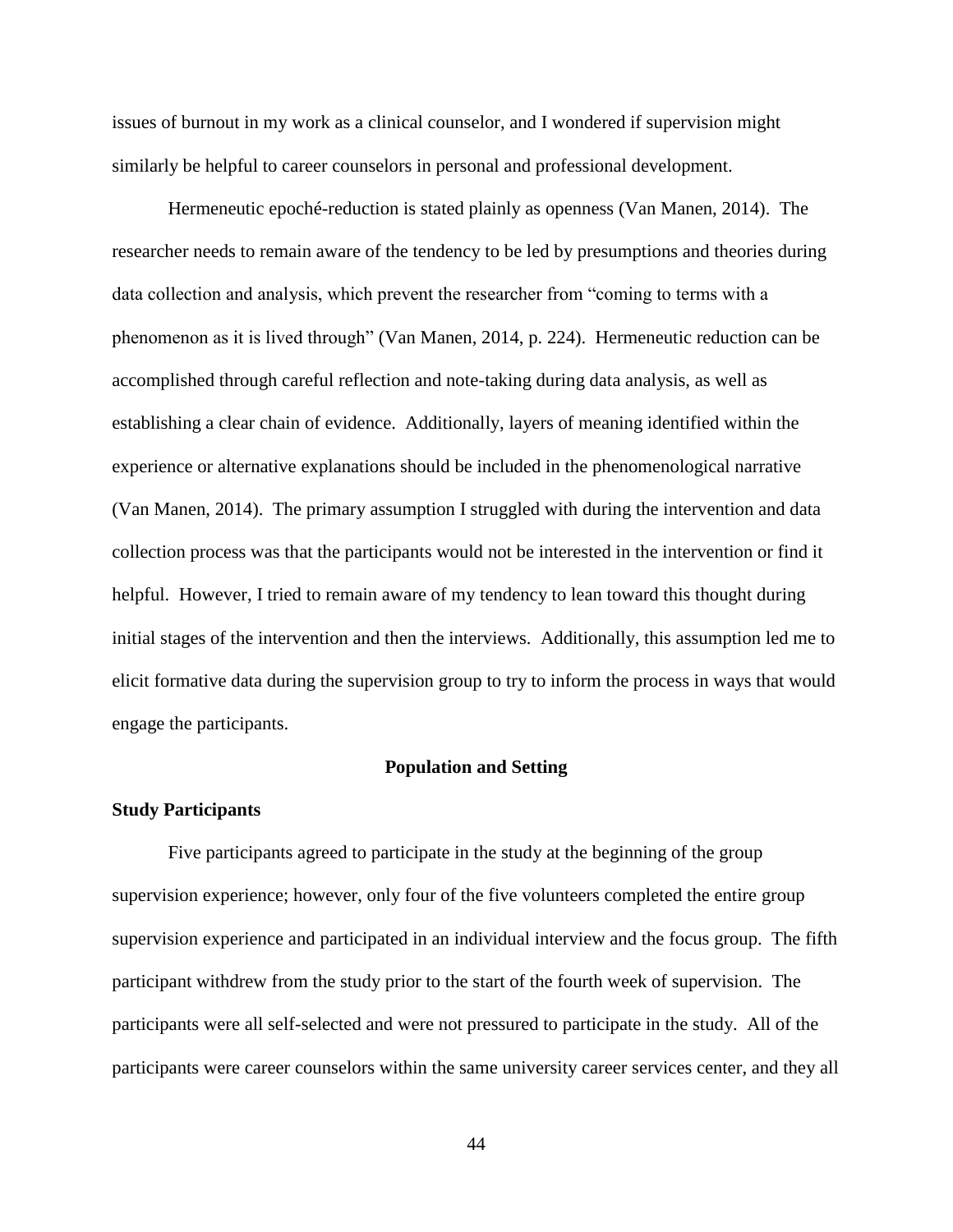provided career counseling services to students. One participant also served as the career services assistant director in addition to providing career counseling services. The ages of the participants ranged from 27 to 53. All of the participants identified as female. Three participants identified themselves as White or Caucasian and one participant identified as Hispanic. One participant was married and three participants were single. All of the participants held master's degrees, including three in the field of counseling and one in business. Only one participant held a professional license in counseling. The participants' experience in career development, including counseling, advising, and coaching, ranged from one year to seventeen years.

The counselors were invited to participate in the study during a meeting scheduled at the career services center. At the meeting, I provided an explanation of the purpose of the study and an overview of the planned supervision experience and the other aspects of the study: journaling, individual interviews, and focus group. The counselors were informed that participation in the group supervision experience and study was voluntary, and that they could withdraw at any time without any consequence. After all questions regarding participation in the study and clarification of aspects of the study were answered, the counselors were provided with a copy of the consent form. The counselors who agreed to participate in the study read, signed, and returned the consent form indicating their consent to participate in the study through participation in the eight group supervision sessions, completion of journal entries to be read and analyzed by the primary researcher, and participation in an individual interview and focus group. They were then provided with a second copy of the consent letter to keep.

**Participant protection.** This research project was designed with participants' confidentiality, safety, and well-being in mind. The study was approved by the Institutional Review Board of Texas A&M University – Corpus Christi [April 29, 2013, #163-12]. Every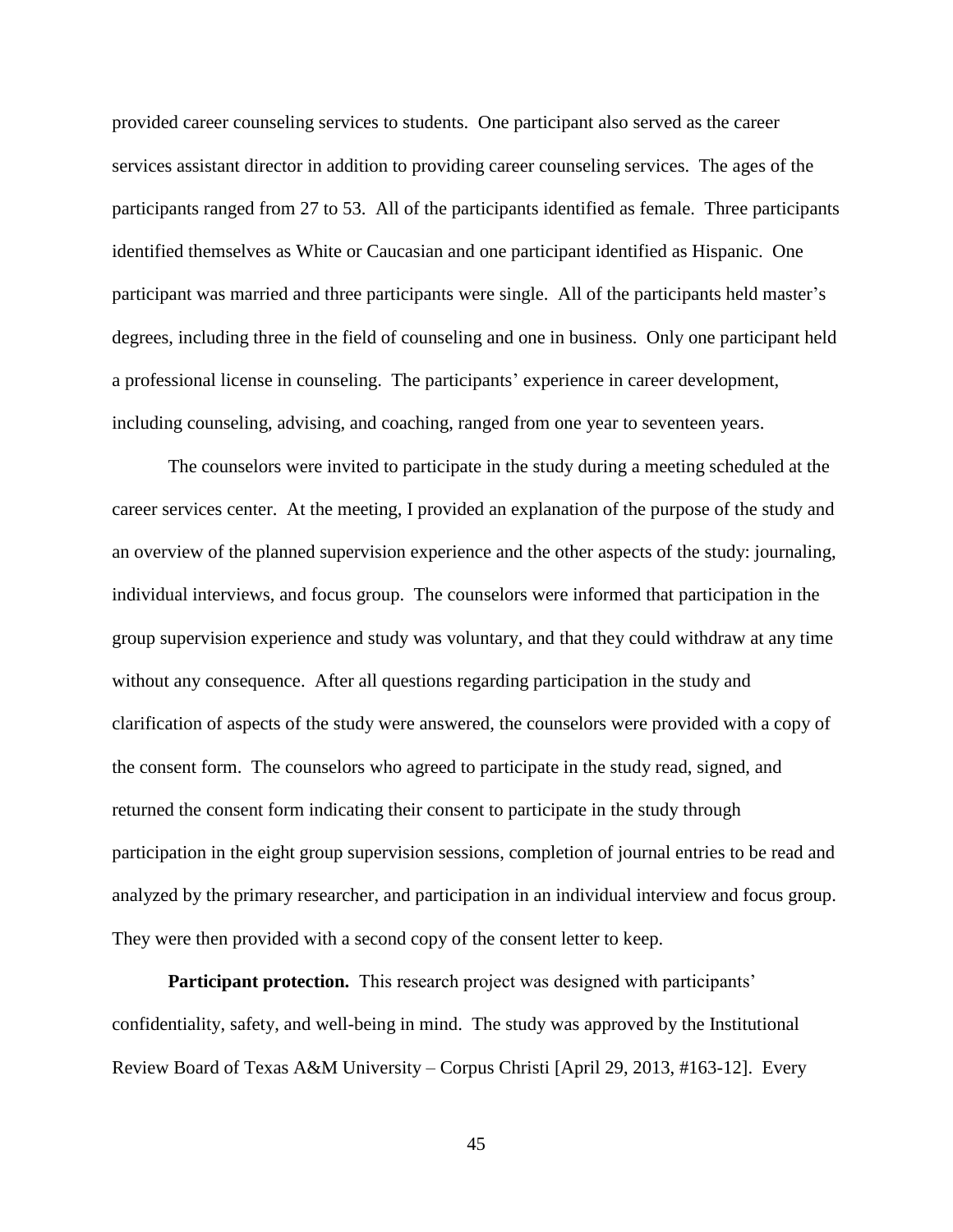effort was made to protect participants' confidentiality. Participants' journals, transcriptions of interviews and the focus group, my field journal, and any additional information pertaining to participants were stored in a locked filing cabinet. During the study, journals were collected at the end of each session and stored in a locked filing cabinet until the next session. A code name created by each participant was used to identify journals and interview transcripts. The participants were also encouraged to only share information they felt comfortable sharing during the group supervision sessions. The associate director, who was the supervisor of the other three participants, also participated in the group, and she did perform work evaluations and other administrative duties. However, she also provided individual supervision to the participants, and she also dealt with some wellness and stress related issues during individual supervision. My dissertation chair and I did not anticipate delving into any serious or deeply personal issues during the course of the group supervision sessions. However, participants were warned about possible limits to confidentiality during the meetings and were reminded throughout the group that participation in discussion and activities was voluntary and up to their discretion.

## **Setting**

The study took place at a medium-sized public university, which offers bachelor's, master's, and doctoral degrees, in the southwest United States. The university is mainly a Hispanic-serving institution and also serves a large proportion of first generation college students as well as non-traditional students. The career services center, where the study was carried out, provides career development services to both undergraduate and graduate students in all five of the colleges within the university: (a) Business, (b) Education, (c) Liberal Arts, (d) Nursing and Health Sciences, and (e) Science and Engineering. Five career counselors work in the career services center, and they each provide career development services to all the students in one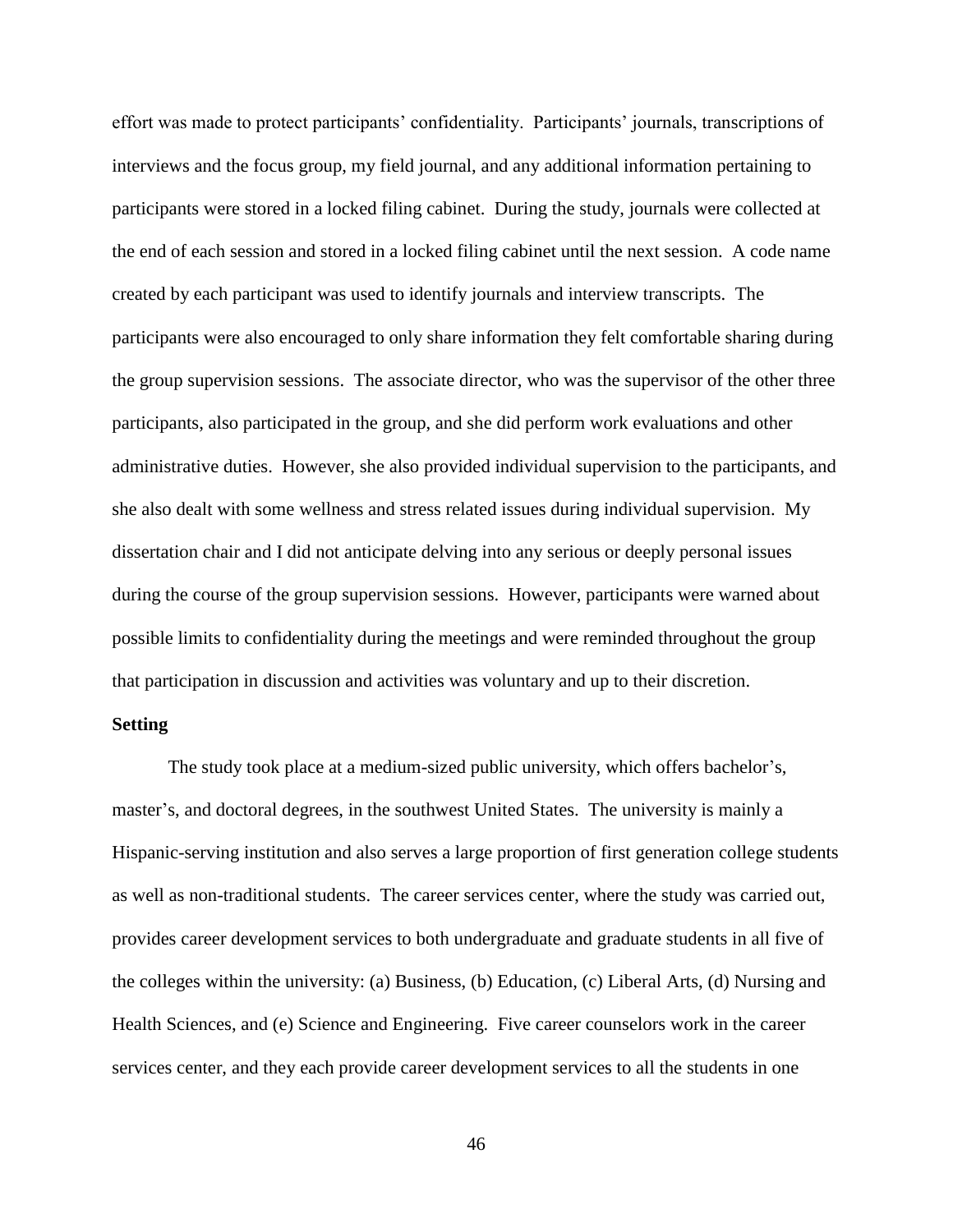assigned college. One of the career counselors also serves as associate director for the career services center and provides individual and group supervision to the other career counselors. Additional professional staff at the career services center include: (a) the director, (b) an internship and work-study coordinator, and (c) an administrative assistant. The career services center also employs six to eight student workers and several interns each semester.

The group supervision experience took place in the computer lab of the career services center, which was the typical location of meetings within career services. Upon entering the career services center, there was a waiting area with comfortable chairs and a television to the left, three offices to the right, and the administrative assistant and student workers' desk straight ahead. The computer lab, where the group met was at the end of a long hallway lined by offices on the left and right. Only the offices on the right had windows. Office doors were usually left open unless there was a meeting in one of the offices. The participants would usually emerge from their offices off the hallway after they saw me arrive and follow me to the computer lab for our meeting.

The computer lab was a large, rectangular room with two large windows on the wall to the right of the door leading into the room. The two windows looked out onto an open plaza area and two other buildings set in the middle of the university campus. Three full walls and half of the wall with the door leading into the room were lined with about 20 computers on wallmounted desk shelves, which were setup for student access to the career assessment tools utilized by career services, and 20 rolling office chairs. The wall with the door to the room also had two filing cabinets lined on the opposite side of the computers with a clock mounted on the wall over one of the filing cabinets. In the middle of the room were four medium, round tables forming a square formation. Each of the tables was surrounded by four chairs.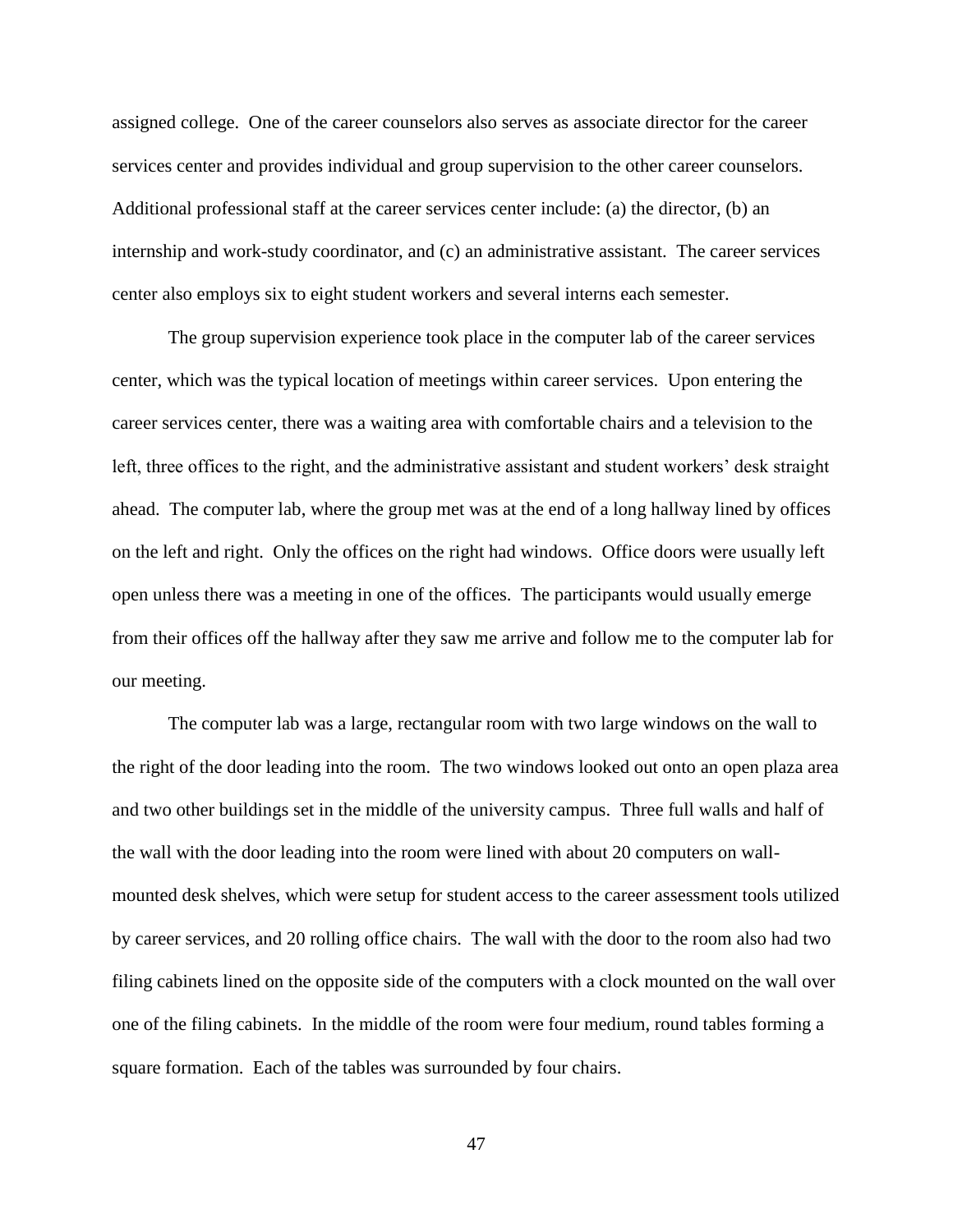For our first meeting I entered the room first, and I chose to sit in a chair at one of the two round tables closest to the door. My chair faced the door and the clock on that wall so that I could keep track of the time during our supervision session. The participants entered the room, and two sat next to each other at the other table closest to the door, next to the table I chose. The final two participants sat across from me at my table. Our tabletop would wobble when we rested our hands on it or wrote because of uneven legs. Everyone continued to sit in the same positions for the remainder of the sessions, as well as during the focus group, which was held in the same meeting room.

All of the supervision meetings were held for an hour in the morning on Tuesdays. I would turn the lights on when I would enter the computer lab; however, the room still remained dimly lit. The participants would enter, grab their journals, and then sit at the tables. Despite the large size of the room, the participants and I sat within close proximity in a casual, conversational space, forming a circle between the two tables. The participants would typically bring drinks to the meetings and would sit comfortably in the chairs. Most of the supervision sessions started with small conversations between the participants about events that had taken place during the morning or prior day. After our meetings, the participants would return to their offices and resume their work.

## **Instrumentation**

The study took place over eight weeks during the summer of 2013. Before beginning the group supervision experience, I created an outline of the eight planned supervision meetings (see Appendix A). Each meeting was organized to include three areas: (a) discussion and activities related to a work-life balance topic, (b) case consultation and supervision of the counselors' work at the career center, and (c) completion of a journal entry in response to a prompt. The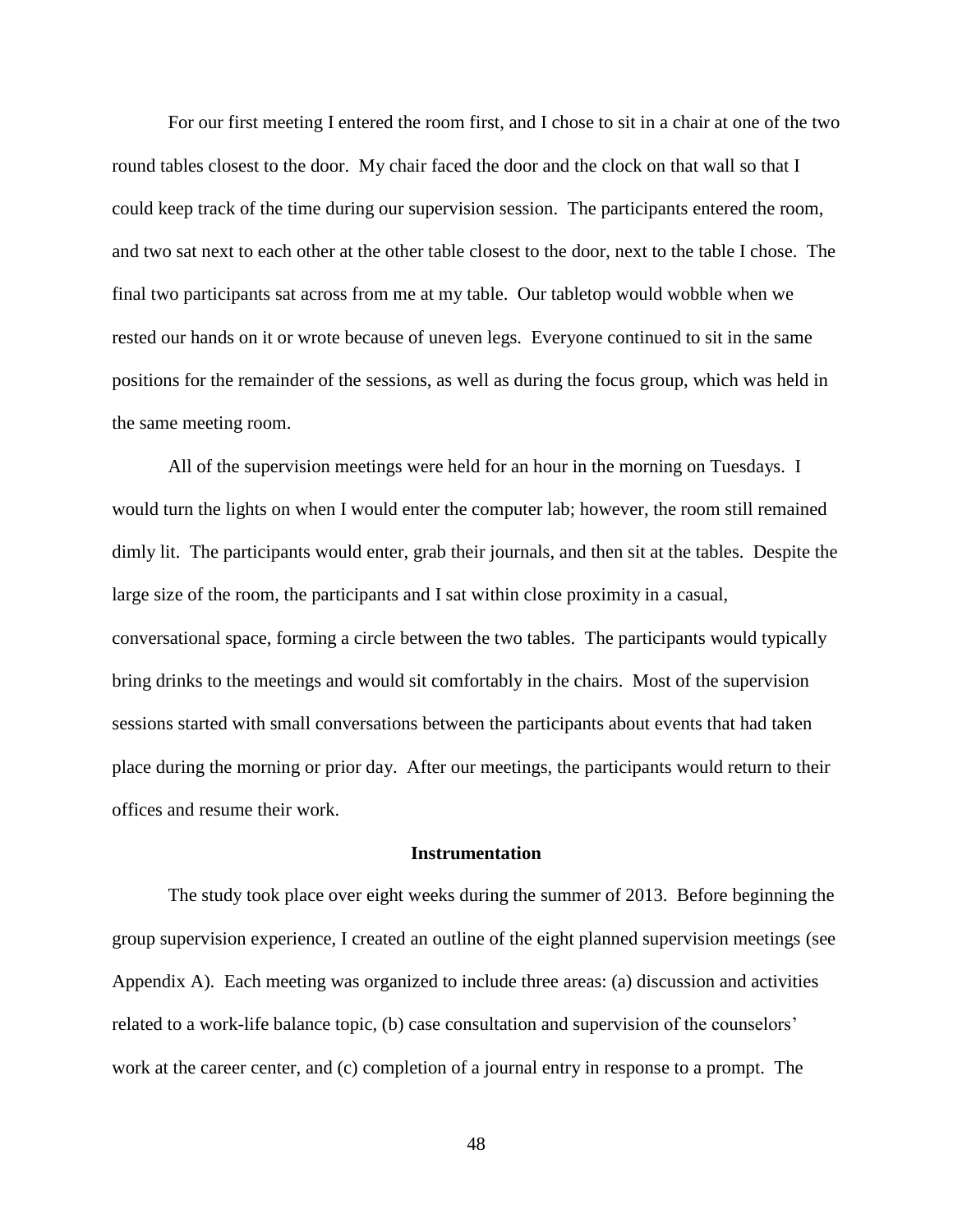planned work-life balance topics and discussion for each session were designed to facilitate the development of a personal work-life balance plan. Later sessions allowed participants to revisit, assess progress towards, and possibly revise their work-life balance plans. As the group progressed, additional work-life balance material was added to address specific concerns and areas relevant to the participants. Information, questions, and activities to promote selfreflection and facilitate discussion during case consultation and clinical supervision were also added to supplement the outline of planned sessions.

#### **Group Supervision Experience**

**Session 1.** The first session was primarily designed as an orientation for the participants to the group. Beyond some discussion of work experience and organization and focus of the career center, case consultation and clinical supervision were not included in this session. The session started with introductions of the participants, including their education and background in counseling, current work at the career center, and future career and counseling interests. The participants were all familiar with each other because they worked together at the career center; however, this primarily offered me a chance to get a sense of the group, and their experience and interest areas. I also asked the participants to share their experience with supervision and if they had a preferred style of supervision which they considered most helpful. Overall, the group reported limited experience with clinical supervision outside of supervision during practicum and internship experiences in their graduate programs. The primary mode of supervision utilized by the associate director in the career center was person-centered, unstructured, and non-directive. I also presented an overview of the planned sessions and topics for the group. I invited the participants to help contribute to the planned itinerary for future sessions by stating their preferred level of structure and types of discussions or activities. Finally, I presented the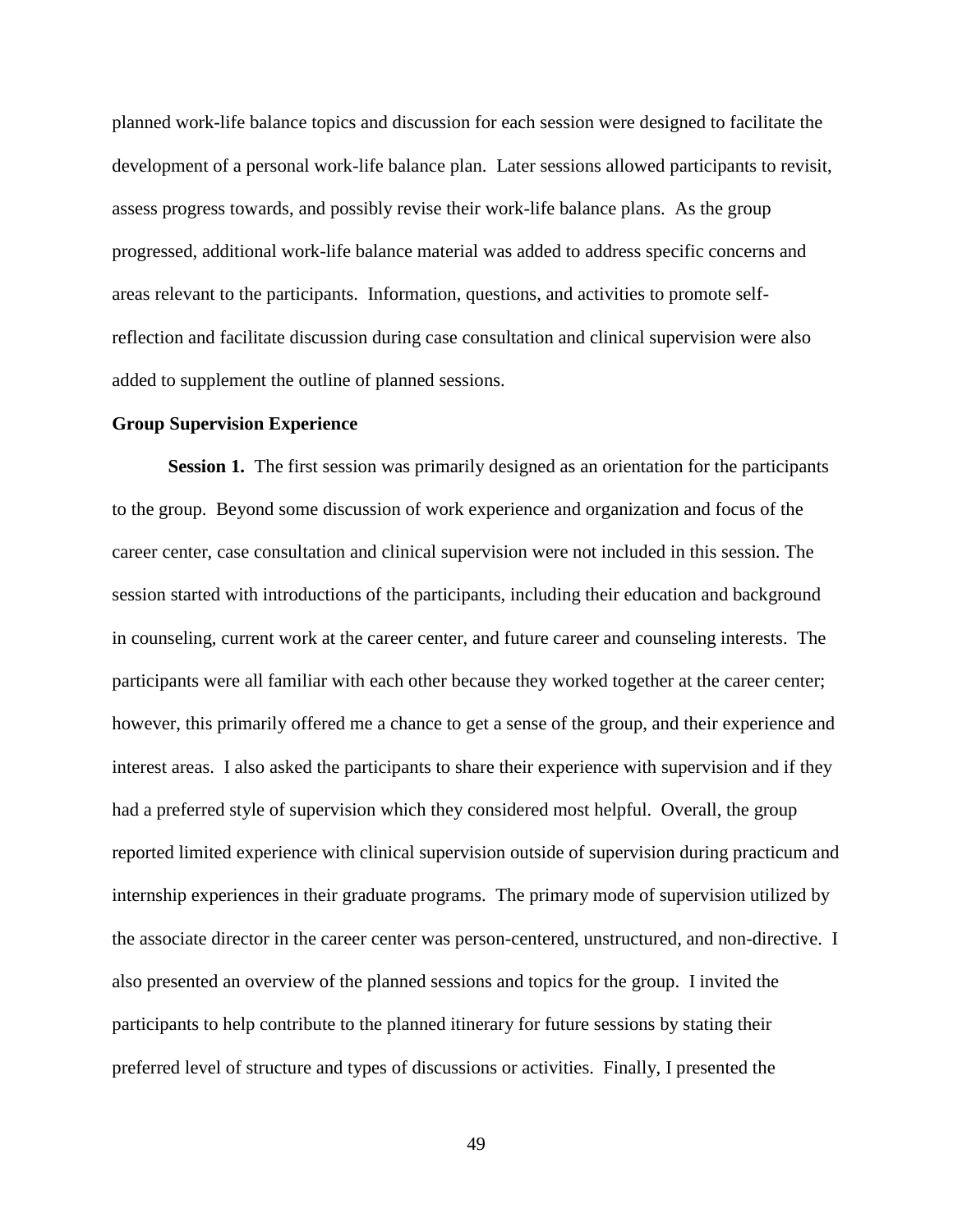following definition of work-life balance to stimulate a discussion of the participants' understanding of work-life balance. "Work-life balance is about being able to achieve a balance between working life and life away from work that is acceptable to the individual; a balance which allows the successful fulfilment of potential in both domains with minimal stress" (Waumsley, Hemmings, & Payne, 2010, p. 247). The participants shared prior experiences with work-life balance and wellness through prior wellness interventions during graduate training and at the career center. The career center and other associated student services at the university have attended to wellness through in-service trainings and on-going staff events. We discussed the individual nature of views of ideal work-life balance, and the importance of awareness and maintenance even during times of perceived balance. Participants also shared past negative experiences of feeling overwhelmed by focusing on wellness or work-life balance when there was a significant disparity between their actual state and ideal state of wellness or balance. Participants felt comfortable using the terms work-life balance and wellness interchangeably, and they also could see a link between the two terms.

After the discussion of work-life balance, I introduced the role pie activity. Participants were provided with a copy of a role pie page (see Appendix A). Then, I instructed the participants to think about the various roles they identify in their life currently. They could list them on the page prior to drawing on the circle if necessary. Once the participants had an idea of their roles, they divided the circle on the page according to the energy they were devoting to the different roles in their lives. I emphasized that participants should consider energy rather than simply time, because some roles and activities had a greater impact on personal energy and resources in addition to available time. After the role pie was complete, each participant considered her personal satisfaction with the overall balance represented in the role pie, and she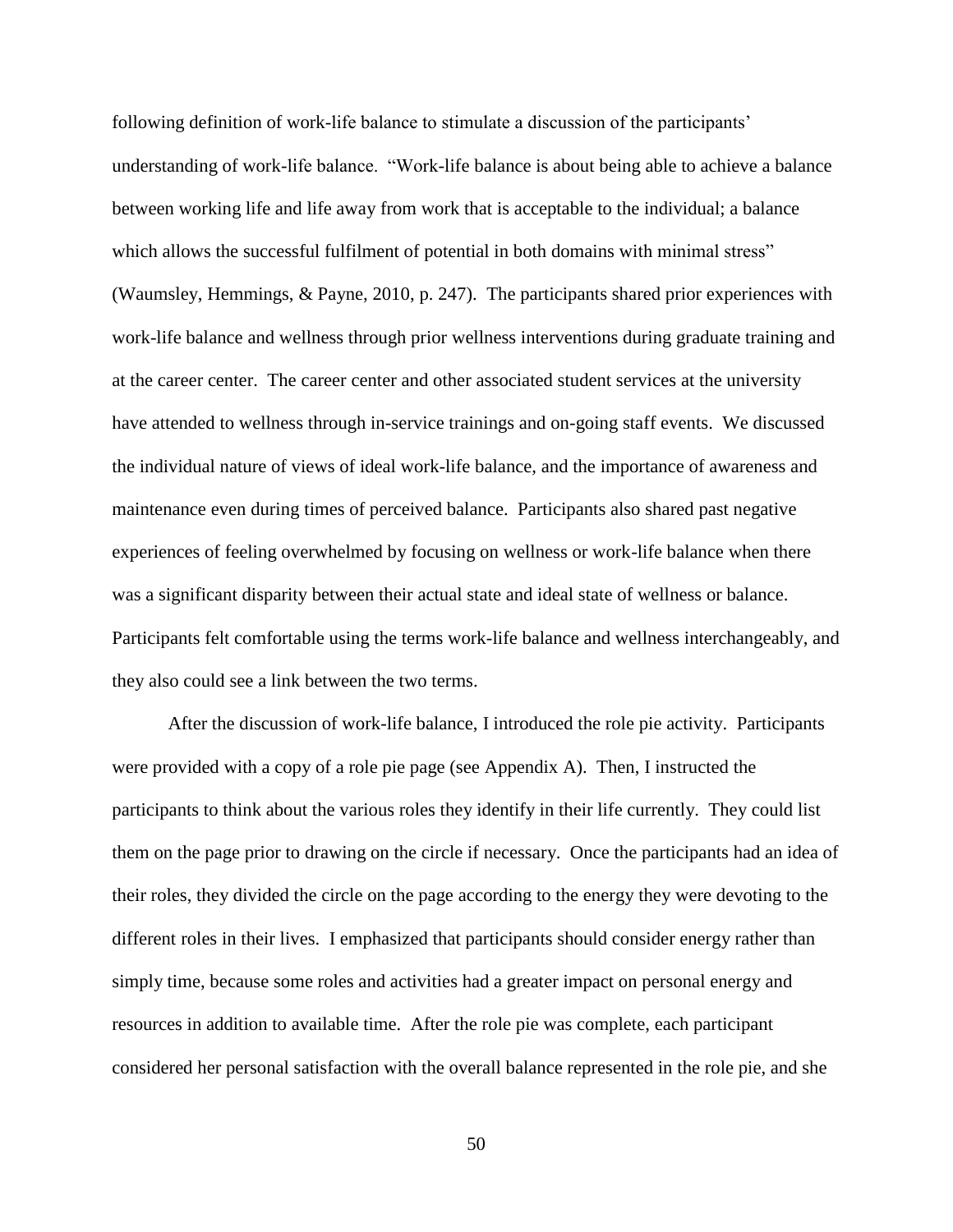made a note about that at the bottom of the page. I invited the participants to share their role pies if they felt comfortable with the group. Three of the four participants stated being generally satisfied with their role pies; however, as one participant stated, "there is always room for improvement or the possibility of change." We also returned to a prior point from the discussion of work-life balance regarding awareness and maintenance during periods of satisfaction with work-life balance. The participants each shared some of the areas that contributed to their level of satisfaction.

The final activity for the group was the journal response. I provided different colored journals to the participants and instructed them to write their chosen code names on the interior of the front cover. Each journal could then be identified both from the outside by the individual color and the inside where the code name was written on the cover. I read the first journal prompt, which was also included on the first page of each journal: What was the role pie experience like for you today? The participants had the final ten minutes of the meeting to respond to the prompt, and then they could return their journals and leave after their response was completed. I informed the participants I would review the journal entries between sessions to allow me insight into how the process was developing and assist me in adding relevant content to future supervision sessions. The participants stored their role pie in their journal so that they could use this activity as a reference during the development of a personal work-life balance plan.

**Session 2.** The focus of the second session was development of personal work-life balance plans. As participants arrived in the meeting room, they collected their journals prior to sitting at the tables. The session started with a discussion of values and beliefs related to worklife balance based on the questions included in the outline of planned sessions (see Appendix A).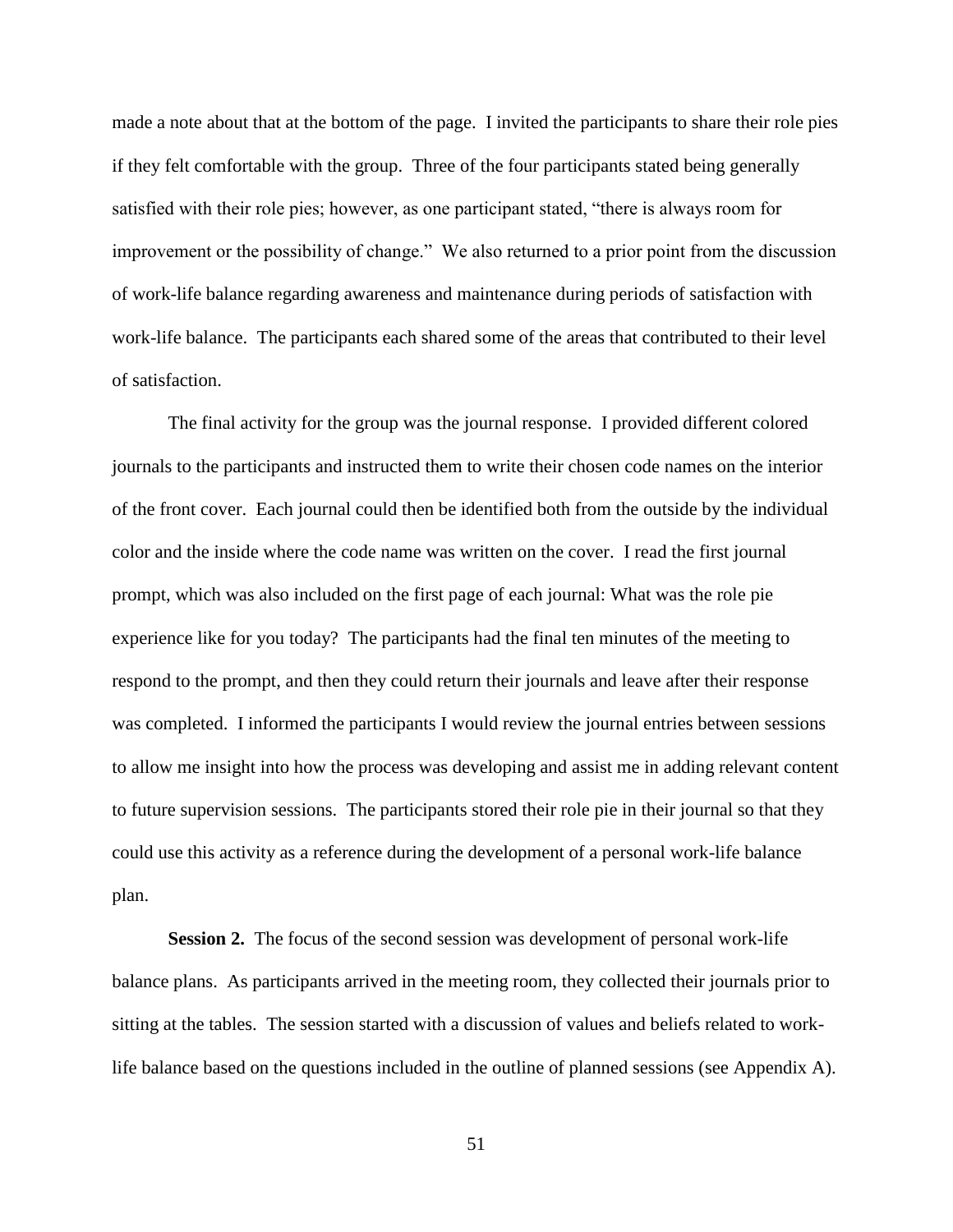However, discussion was slow to start. So I provided an activity to help stimulate discussion by allowing participants to reflect on their values and beliefs about work-life balance and the sources of those values and beliefs. I led the participants through consideration of messages from self, family, friends, and community regarding: work, leisure, family, self, and life overall. As I stated an area, starting with work, participants had one to two minutes to write messages and beliefs that came to mind regarding that area on a piece of paper. After we completed thinking about each of the areas, participants were invited to share their values and beliefs. Discussion moved to the topic of how various roles relate to each other. Finally, I included a discussion of self-compassion and kindness towards the self when considering personal work-life balance based on discussion from the prior session and journal entries. Some of the participants were harsh when assessing their satisfaction with their personal work-life balance. Participants also shared past stress during experiences that led to awareness of the disparity between their actual and ideal level of wellness. After the discussion, I invited the participants to choose one area or role to focus on for their personal work-life balance plans. Participants were encouraged to consider their values and needs in selecting one specific area. The participants then responded to the second journal prompt by describing their plan for addressing work-life balance in the chosen area. Participants wrote in their journals for ten minutes prior to commencing the period of case consultation and supervision.

For the start of the clinical supervision, I included an activity to assist the participants in considering their definition of career counseling and the role of a career counselor in the career center. The participants were instructed to write an advertisement for their ideal of their current position. Prior to writing the ad, I encouraged the participants to consider what they valued about their job and how they considered themselves most helpful to the students and college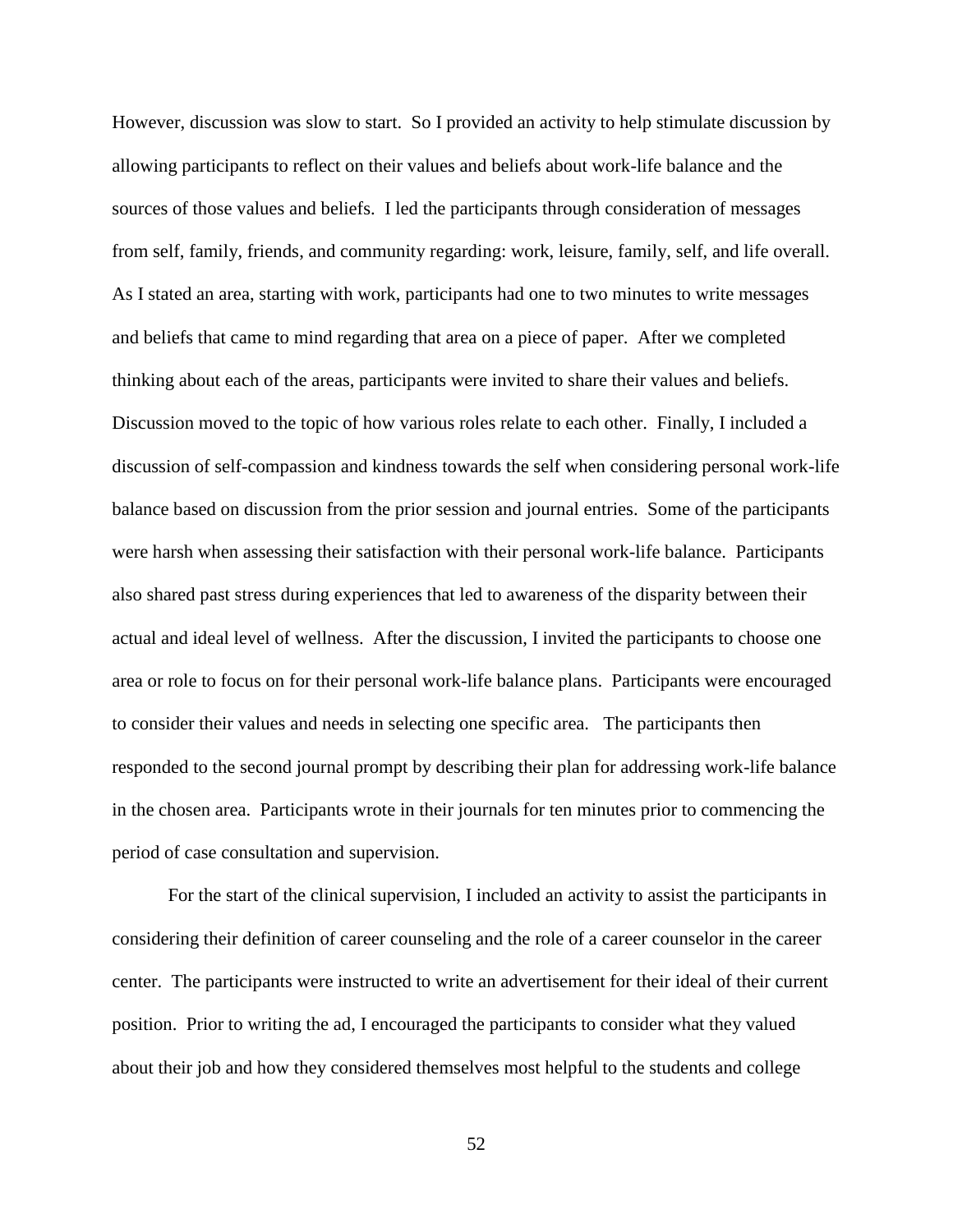community. I also told the participants they did not have to abide by the typical restraints of their current position, because they were focusing on how they viewed the role of a career counselor in this setting. Participants were then invited to share their ads with the group if they felt comfortable. This led to further discussion of the participants' views of the role of a career counselor, and how this aligned with or deviated with the perceived view of a career counselor by others in the university and the public at large. We also discussed how meeting the needs of their clients (the students) sometimes came into conflict with the mission of their employer (the university). At the end of the clinical supervision period, I collected the participants' journals, and they returned to their offices.

**Session 3.** The topic for the third session was goal setting. Participants collected their journals as they entered the group for the meeting. I started the group by opening discussion about their understanding of goal setting, and how they have used goals personally and professionally. The participants shared some of their past successes with wellness related goal setting. They also explained how they will work with students on long-term career goals, which will also involve short-term steps and tasks to progress towards the long-term goal. I encouraged the participants to review what they wrote last week during the journal prompt for their work-life balance plans. Then they started to think about a specific area they would like to work on or change. After a brief period of time to read and reflect, we returned to discussing goal setting with each participant's focus in mind. For the purpose of the work-life balance plan, I encouraged the participants to focus on a specific area and set one goal related to that area. I reminded the participants that we would be working on these goals for the next five weeks, and they should consider the time frame and think realistically about what was possible. We discussed how focusing on small, attainable goals and making changes can trigger other positive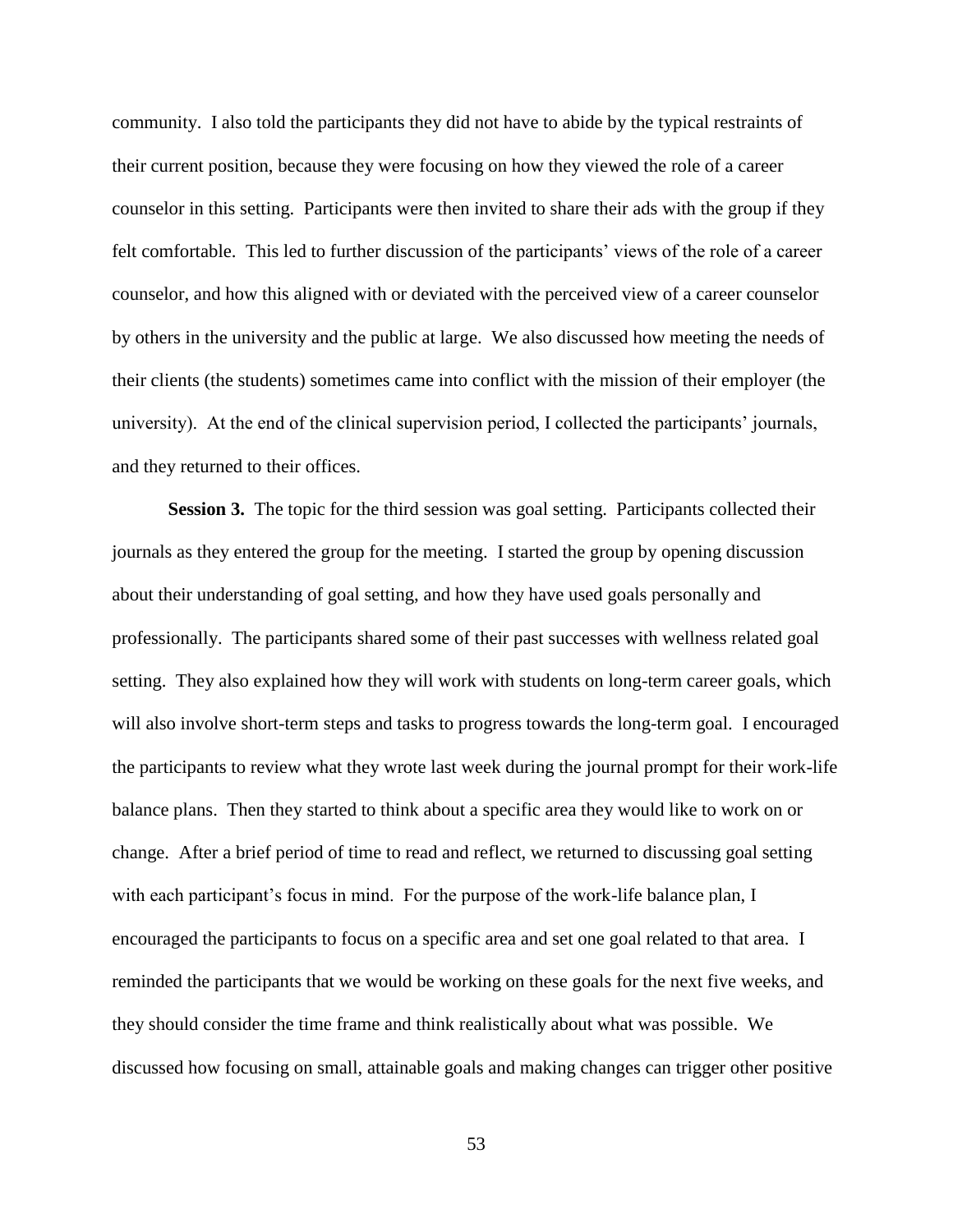changes, which accumulate and lead to larger changes. I also discussed positive, action-oriented goals and explained that participants should write their goals in positive, behavioral terms, which would allow them to increase or add rather than behaviors or problems they want to eliminate. Participants took a few minutes to reflect and write a goal. Then I instructed them to spend some time and write out the necessary steps or sub-goals necessary to achieve that goal in the five week period. After the participants were finished writing their goals, I encouraged them to focus on what they would do in the next week to start moving toward their goals. Participants were invited to share their goals with the group. We finished the work-life balance portion of the meeting by discussing possible ways to measure the goals or start to notice positive changes in those areas of work-life balance.

At the start of the clinical supervision part of the meeting, I returned to discussing the participants' views of supervision and areas they would like to explore or would consider helpful during our meetings. After personal reflection on the prior supervision sessions, I was frustrated by the case consultation and clinical supervision portions, because it seemed difficult to encourage the participants to delve into self-reflection, to increase their awareness of themselves and clients, and to consider alternative possibilities in their work. A significant portion of our time was spent in past sessions discussing their frustrations with their role and university policies and politics. The participants returned often to the obstacles they encounter in their work. When we did discuss students, it was often frustration without consideration of approaching issues in another way. I understood the importance to the participants to have an outlet to vent their frustrations; however, I also wanted the group to be able to provide an opportunity for growth through clinical supervision and case consultation.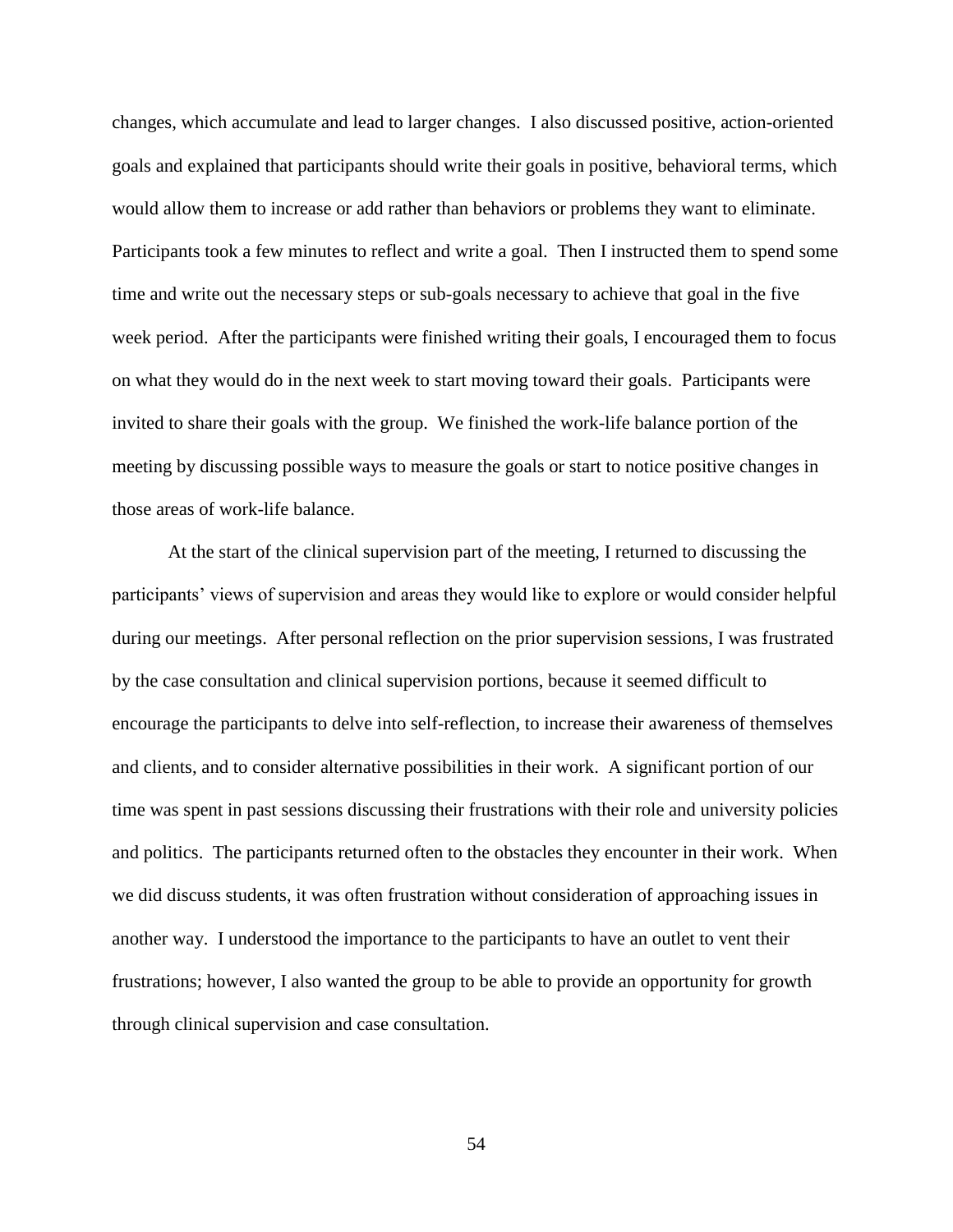The participants started by reminding me that summer is a slow time for Career Services, because less students are on campus, and there are less events. In the past, they have used the summer as a time to reflect on successes and problems of the past year. They also would try to organize and prepare for the next academic year. I invited the participants to share areas they thought might be helpful to explore or possible changes they wanted to make in their work or events and services provided at Career Services. We discussed the possibility of reviewing case studies from a career counseling casebook. I also asked the participants to share their views on how people make career decisions or describe career development theories, which appealed to them. Then we discussed possible career theories or areas of research they may want to know more about during our supervision. I introduced the possibility of discussing and sharing information related to current issues and needs in career development and planning. I also shared the possibility of resolving some of their concerns with their work. Each career counselor could share information about how she resolves issues, needs, and challenges with the students and faculty within her college. We could also discuss the various roles they fill as a part of their work and explore the division of time and energy within those roles. At the end of the clinical supervision, participants spent 10 minutes responding to the following journal prompt: What is it like to think through a plan for strengthening work-life balance?

**Session 4.** The fourth session started with a discussion of any success or changes so far related to work-life balance. The participants started by reviewing the goals they wrote in their journals as a part of Session 3. None of the participants were able to identify any success or changes in their work-life balance. However, during a discussion of how the participants feel about their focus within work-life balance or work-life balance in general, all of the participants were neutral or okay with their current status. The participants discussed how activities and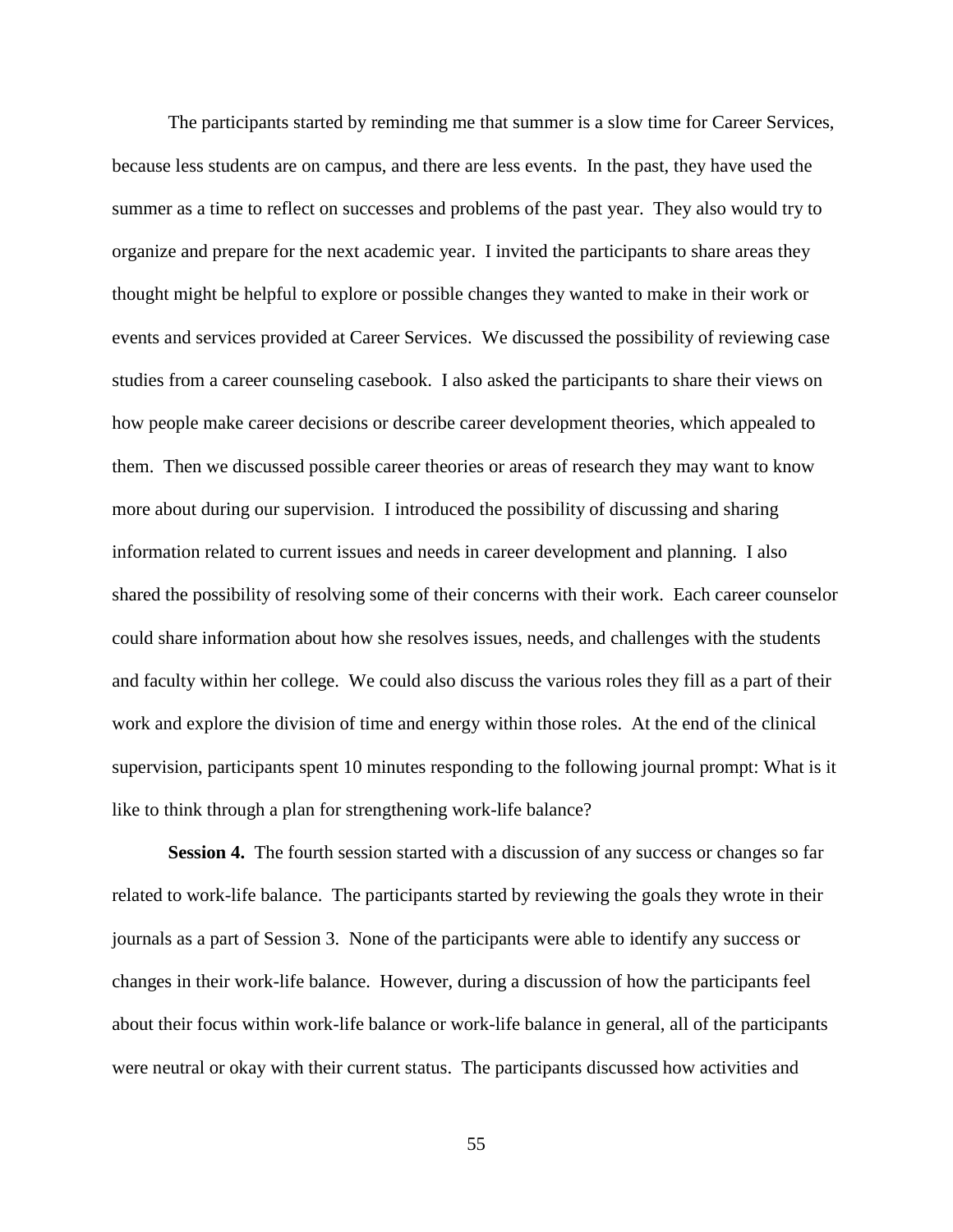proportions of time within work and personal life change during the summer and throughout the year. Work-life balance is always changing, and the participants shared that it can be difficult to set or focus on a specific goal for a length of time. They also shared insight that feelings about work and personal life, as well as what you derive satisfaction from changes over time. We discussed possible revisions to the goals. I reminded the participants that we will be working on the goals for another four weeks and to focus on something realistic for that time frame. The participants reviewed their goals again for possible revision. Then participants were instructed to consider the next step they needed to make toward the goal. Participants shared any changes to their goals with the group and their next steps in working on the goals.

Then, we started the clinical supervision portion of the meeting. I developed some questions to prompt case discussion by the participants. I started by eliciting descriptions of the types of clients the counselors see at the career services center. Most of the clients are traditional college students; however, there are also some non-traditional students, who seek services. Several of the participants noted that increasingly more students were working while attending school full-time. The counselors focused more on time management and academic planning issues to assist working students with navigating the additional demands of work hours with academic load. They discussed the challenge of the conflict between the university encouraging heavier academic loads to ensure timely degree completion while simultaneously increasing the promotion of internships for students. I followed up the initial discussion by inquiring about the differences between internships and jobs, and how the counselors approach planning for each with students. We also discussed some of the differences between the students within the different colleges. One of the primary areas of discussion was the special needs of international students. The College of Business has a large proportion of international students, who seek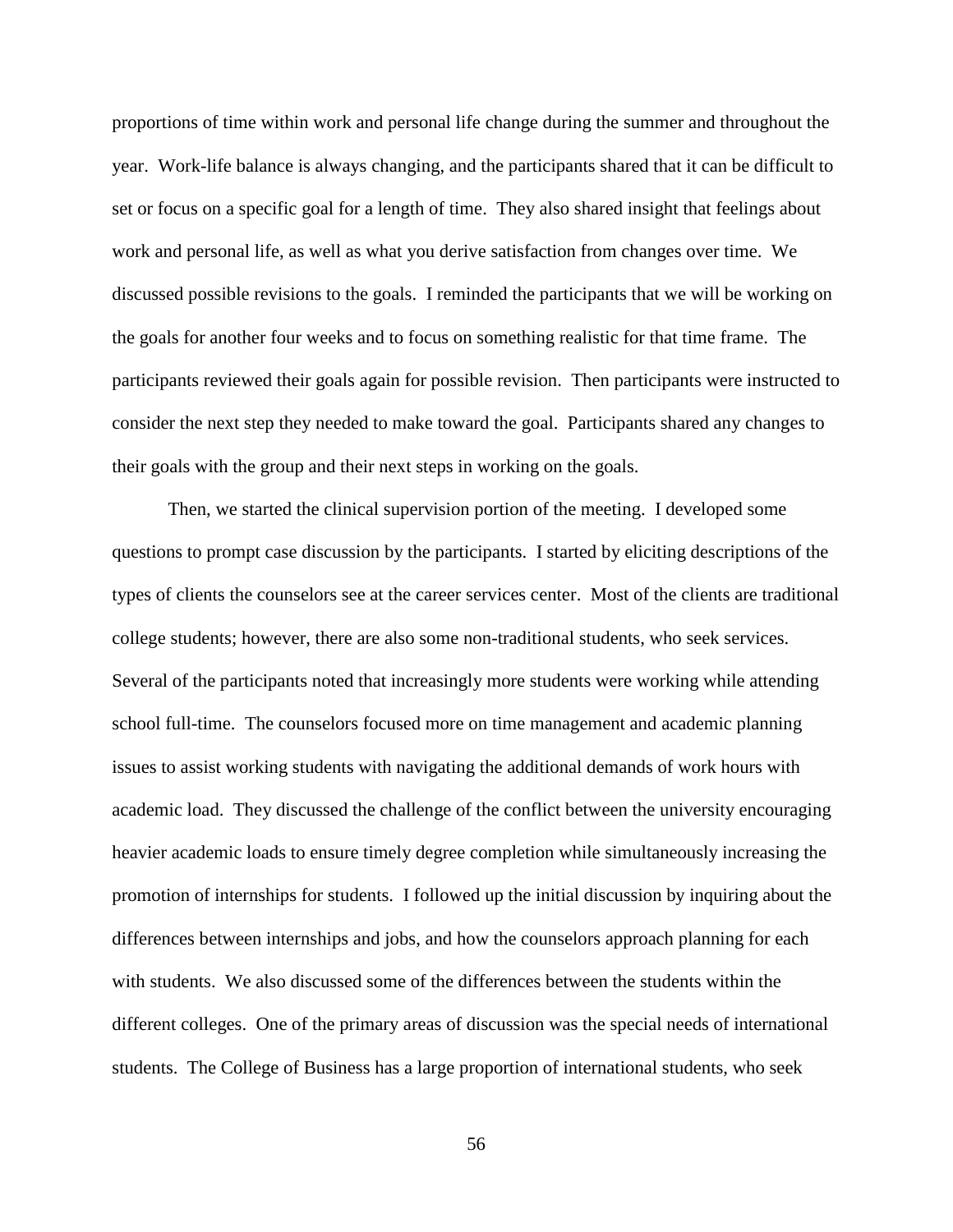assistance through the career services center. We discussed some of the challenges that international students encounter at the university and in relation to career development goals. Often the international students will seek assistance through Career Services for additional issues after they establish a relationship and become comfortable with the staff. We discussed some of the discrimination and difficulties the international students specifically face in seeking internship sites and making decisions about employment after graduation. The counselors also discussed some of the differences between the needs of the colleges. There are only two majors within the College of Nursing and Health Sciences, whereas the College of Liberal Arts has fifteen majors within a wide range of disciplines. Additionally, the faculty within the College of Nursing and Health Sciences and the College of Science and Engineering prefer to provide career development assistance to students directly, whereas the counselor for the College of Liberal Arts seemed to have the most collaboration with faculty. At the conclusion of the clinical supervision portion, the participants responded to their fourth journal prompt: How can you envision using the work-life balance concept in your work with clients? The typical scheduled meeting time for the supervision session for the following week fell on a holiday. So I provided the participants with some homework to prepare for the fifth session in two weeks. I encouraged them to plan and engage in some leisure activities over the upcoming weekends and holiday. The counselors would also consider how leisure factors into their life and current worklife balance plan for the work-life balance discussion during Session 5.

**Session 5.** Supervision resumed with the fifth session after 2 weeks off due to a holiday on the typical meeting day and another scheduling conflict with a university event. The participants grabbed their journals and sat at the tables. Then, I instructed them to read through their work-life balance plans and goals over the last four weeks. During my review of the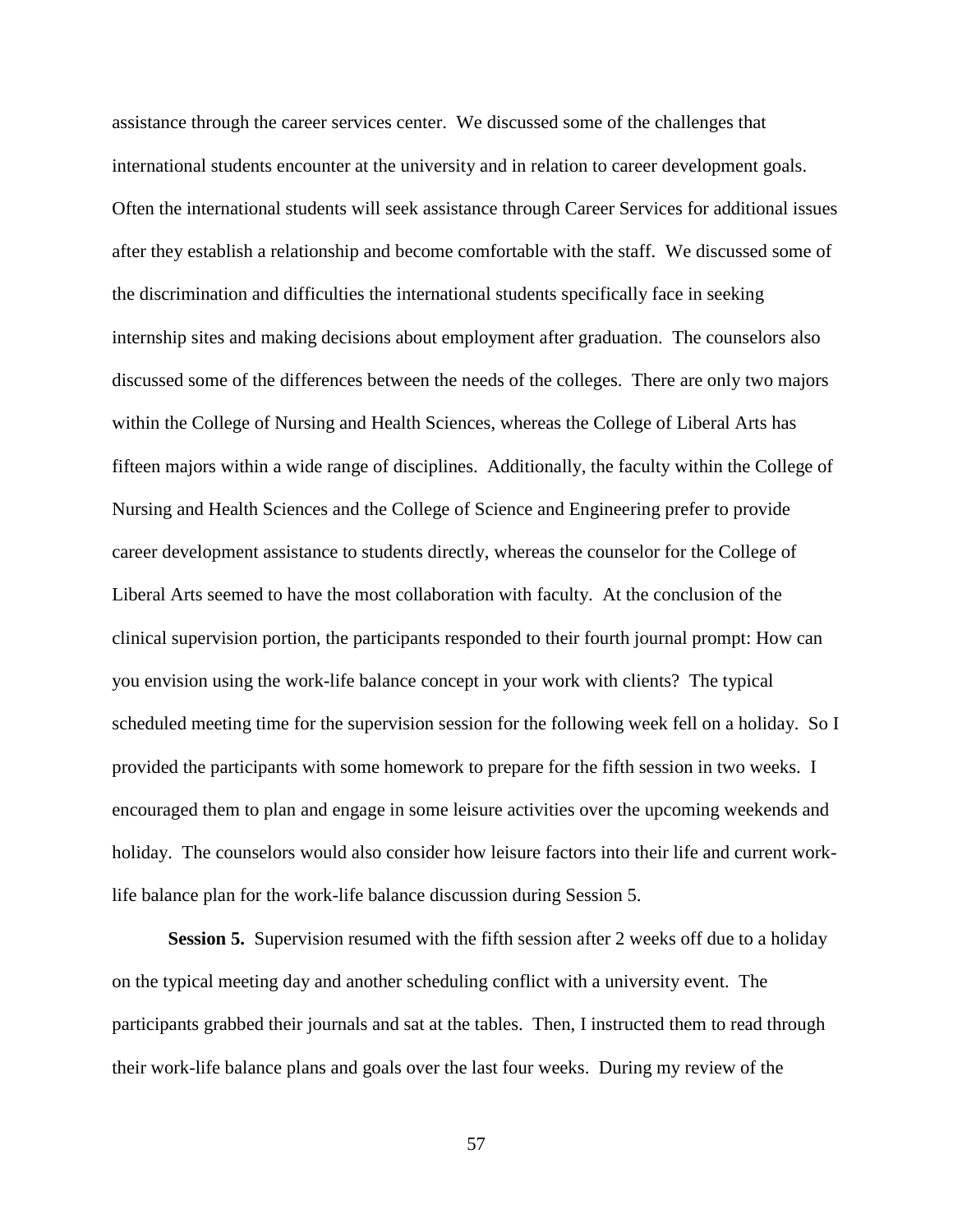journals and work-life balance goals after the fourth session, I noticed a lot of confusion and frequently changing goals. During the work-life balance discussions, I had also noticed that participants had not been able to share any specific progress or steps towards their goals. I discussed with the participants that from my review of the journals I was confused about what some of the participants were working on or their specific goals. I also inquired if they were also possibly confused about their plan or goals. Several of the participants stated that they were in fact confused about their exact goal. I provided the participants with some time to pick one specific goal from their already established plans or possibly revise an unclear goal and make a note of it in their journals. Then we discussed ways they could monitor themselves related to their goals or notice any progress. I noted that in the past it had been difficult for anyone share any specific goal or plan progress. The participants shared that some of that was related to constantly changing goals or focus due to changing needs and demands in their lives. We returned to prior discussions of work-life balance constantly changing or being in flux. The participants also shared that they did not like setting specific goals. We discussed that goals could be revisited and revised; however, in general but also specifically related to this study, it was helpful to have a goal to stay focused on the area of work and change and also to keep the participants accountable. After the discussion, I instructed the participants to write about their progress in relation to their clarified goals and the way they are monitoring their progress.

We continued with the planned discussion related to leisure. The participants shared their definitions of what leisure time encompasses. One particularly important area to the participants, which I had also planned to discuss, was "me time" as an element of leisure time. The participants enjoy spending time with their family and friends; however, they also noted that family and friends can bring additional demands and stress. Sometimes they needed time away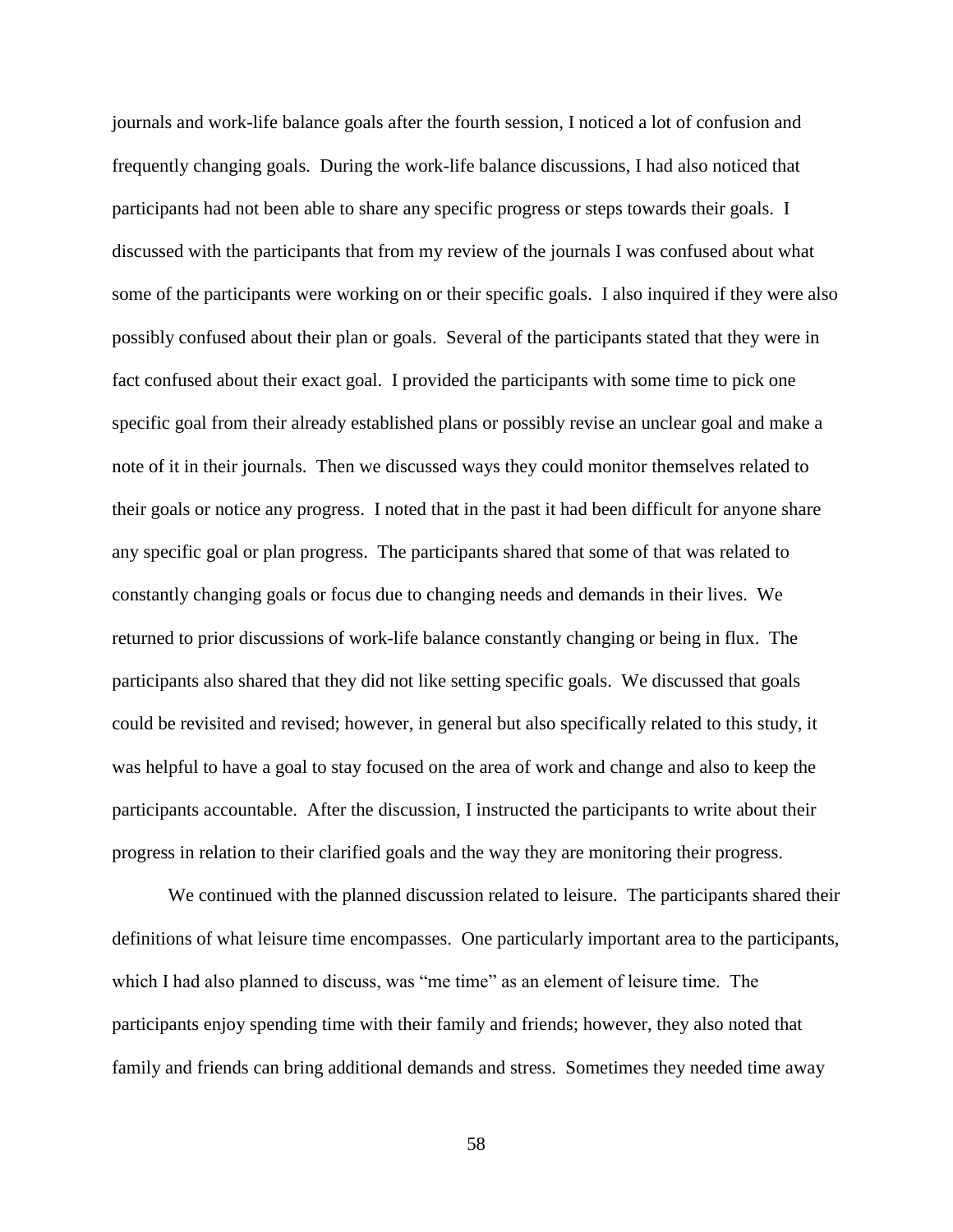from everyone to unwind, relax, and potentially do nothing. I reminded the participants of the homework from the last session. The participants did not specifically remember the homework from the prior session. Also despite insistence from the participants that they had plenty of time and low stress, it was difficult for them to describe recent, specific instances of leisure time. Some of the participants did share plans for later in the summer, which led to discussion of the added stress some leisure activities can add. I emphasized the importance of setting aside and potentially scheduling time for leisure activities when necessary. Then, we discussed ways the participants ensure they have time for leisure, and how they separate work and leisure time or protect time in their schedule for leisure.

Due to the additional time spent on the work-life balance discussion this week, there was less time for clinical supervision than in prior weeks. However, I believed the extra time spent on the work-life balance discussion was beneficial for the participants. We transitioned into the clinical supervision by discussing how leisure appears in the counselors' work with students. The counselors returned to prior discussion of time management issues with the students, particularly as they related to necessary hours for classwork, work hours, and internship demands. The counselors stated that typically the students seem to have a problem with too much leisure time or too much of a focus on leisure. They explained that some of the students come in with misconceptions about how much time they will have for leisure activities. The counselors often have to address time demands within various academic programs and internships with students during the course of career development services. We also returned to another topic, which is that students often seek career development assistance too late in their academic career. I encouraged the counselors to consider possible ways they could utilize some of their experience with students, time management, and leisure expectations to develop ways to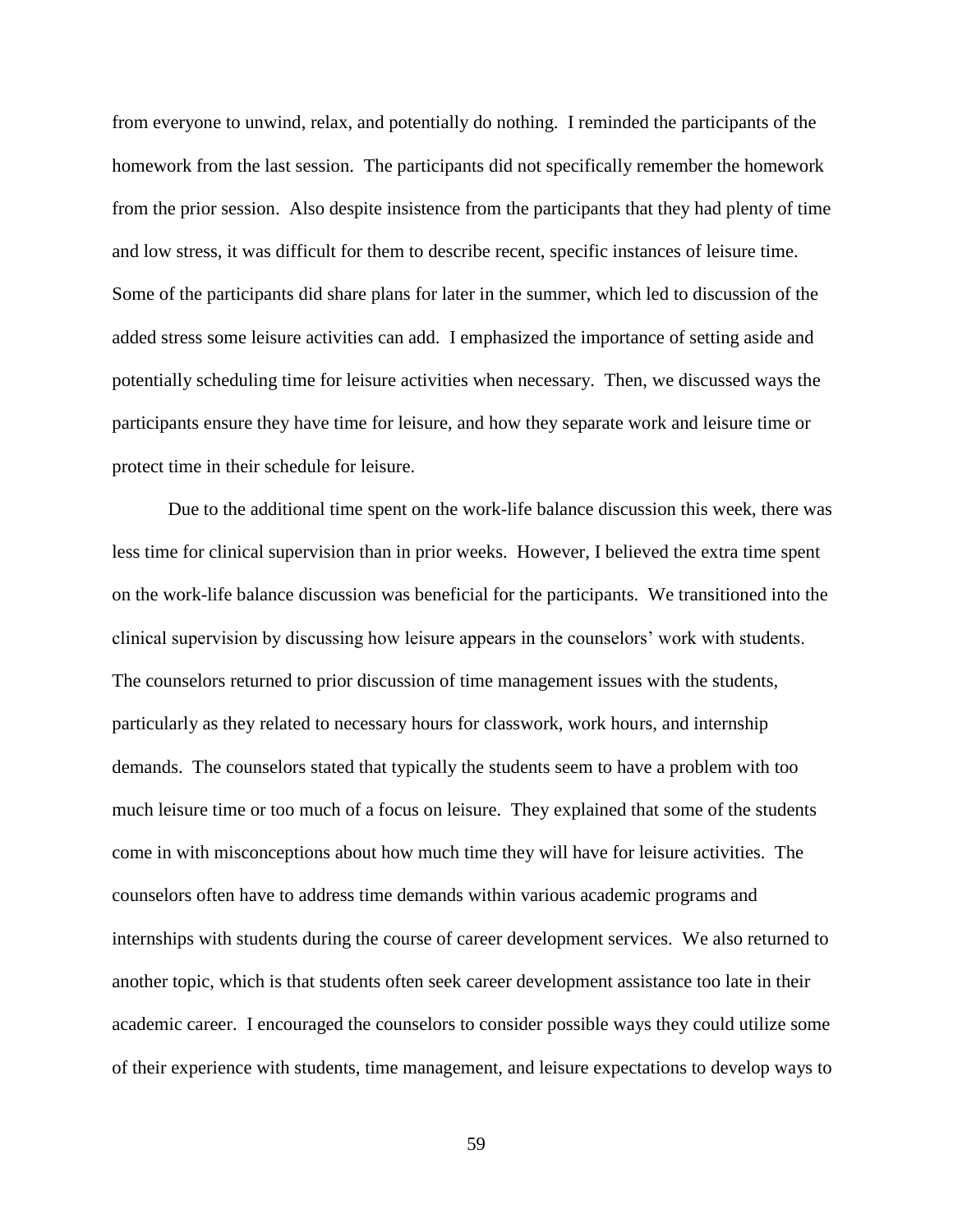reach those students, who often prove difficult to help once they seek services. At the conclusion of the clinical supervision portion, the counselors responded to a journal prompt reflecting on ways they could address leisure in their own lives.

**Session 6.** The sixth session started with a review of progress on the recently revised goals. It appeared from discussion and review of the journals that the participants had a clearer work-life balance plan. The focus of the work-life balance discussion for this session was addressing possible obstacles or challenges related to the work-life balance plans. I opened the discussion by inquiring about current or previously encountered roadblocks or difficulties in addressing their goals or making progress. Some of the issues included procrastination, changing life circumstances, and initial confusion or lack of focus regarding the goal. Some participants shared that they simply were at a place where they did not have much control over the areas that bothered them related to work-life balance. We also discussed the ways they have overcome past obstacles when faced with similar challenges. The participants discussed some of their past focus on wellness issues. They indicated that in the past simply having a time and specific tasks or meetings with the goal of focusing on wellness was helpful in addressing those areas. They also shared that despite not liking goals as expressed last week, having clear goals was a reminder of objectives they know they need to address or complete. Then, I encouraged the participants to share their available internal and external resources as they relate to their work-life balance plan. We concluded with a discussion of positive steps thus far or known strengths in relation to work-life balance, as well as planned next steps in their work-life balance plans.

Then we started clinical supervision by discussing how the counselors address goals and obstacles when working with the students related to their career concerns. Some of the frequent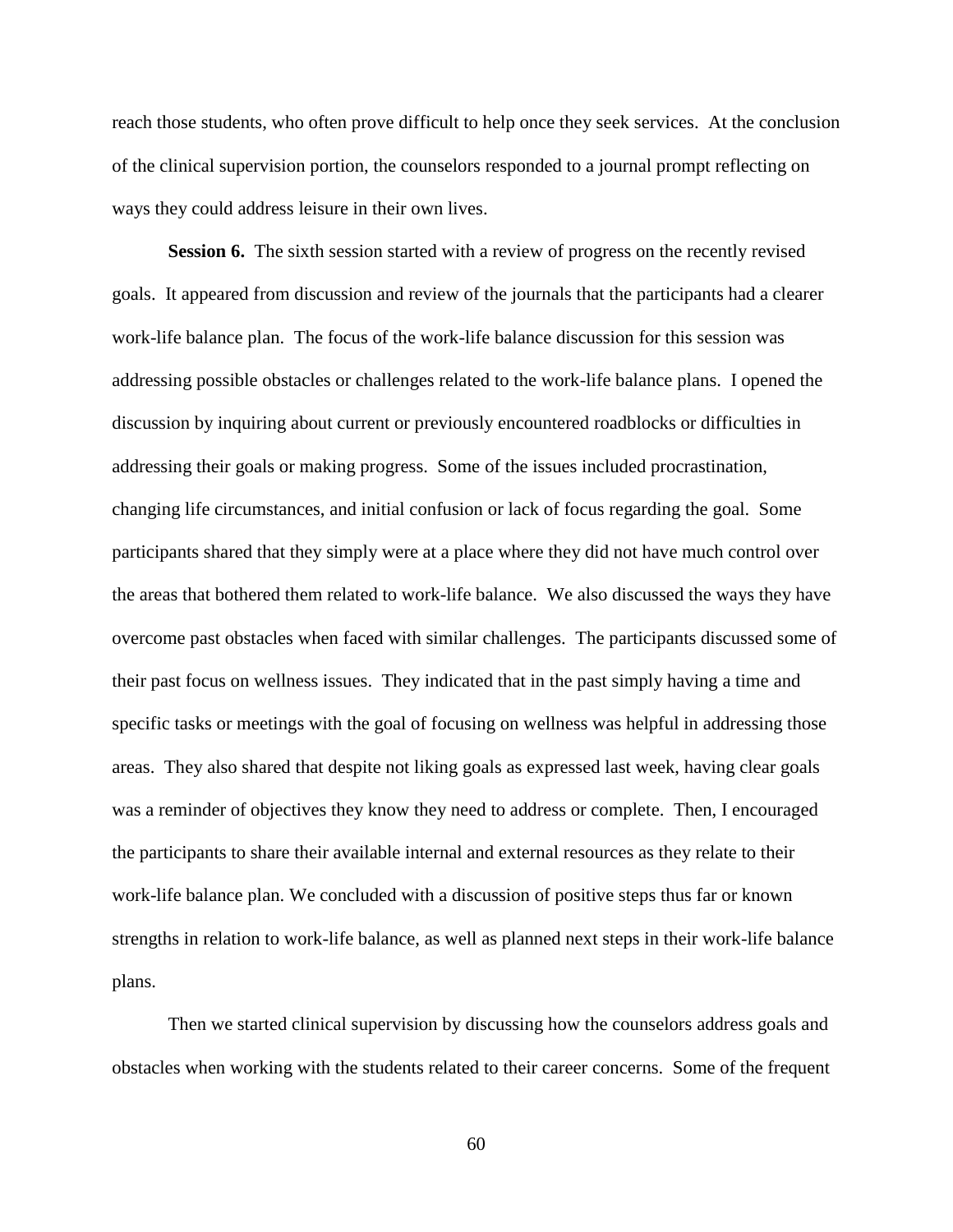roadblocks the counselors stated they saw with students were: defensiveness, procrastination, a lack of awareness of work values by the students and how they influence their career decisions, and inaccurate perceptions of a career, particularly influenced by prestige or financial decisions. The counselors also shared that families and parents often exert pressure on students to follow certain academic paths and careers, which may not be a good fit to the skills, interests, and values of the student. We moved into a discussion of the goals and purposes of higher education, historically and currently, as well as the goals and purposes of Career Services. The counselors repeated the idea that the actual goals and purposes of Career Services deviate from individual ideals of the counselors, the University, the faculty, the students, parents, and outside companies. We explored ways that the current academic environment and Career Services fits and does not fit students' needs and overall career development needs in modern society. We concluded the session by participants responding to the journal prompt: In what ways, does discussing roadblocks and obstacles effect work-life balance efforts?

**Session 7.** For the seventh session, we returned to a review of the original role pie activity. I instructed the participants to remove their previous role pie from their journal and review it as the activities included and goals related to their current status. Some of the participants shared how their current role pies would look different than the original role pie completed at the start of supervision. Some of the participants stated that their pies would look the same; however, they felt better about how the pies would look and the status of work-life balance in their lives. We explored work-life balance through several more discussion questions related to a review of roadblocks or areas where the participants might feel stuck, as well as a discussion of easy and difficult elements of work-life balance.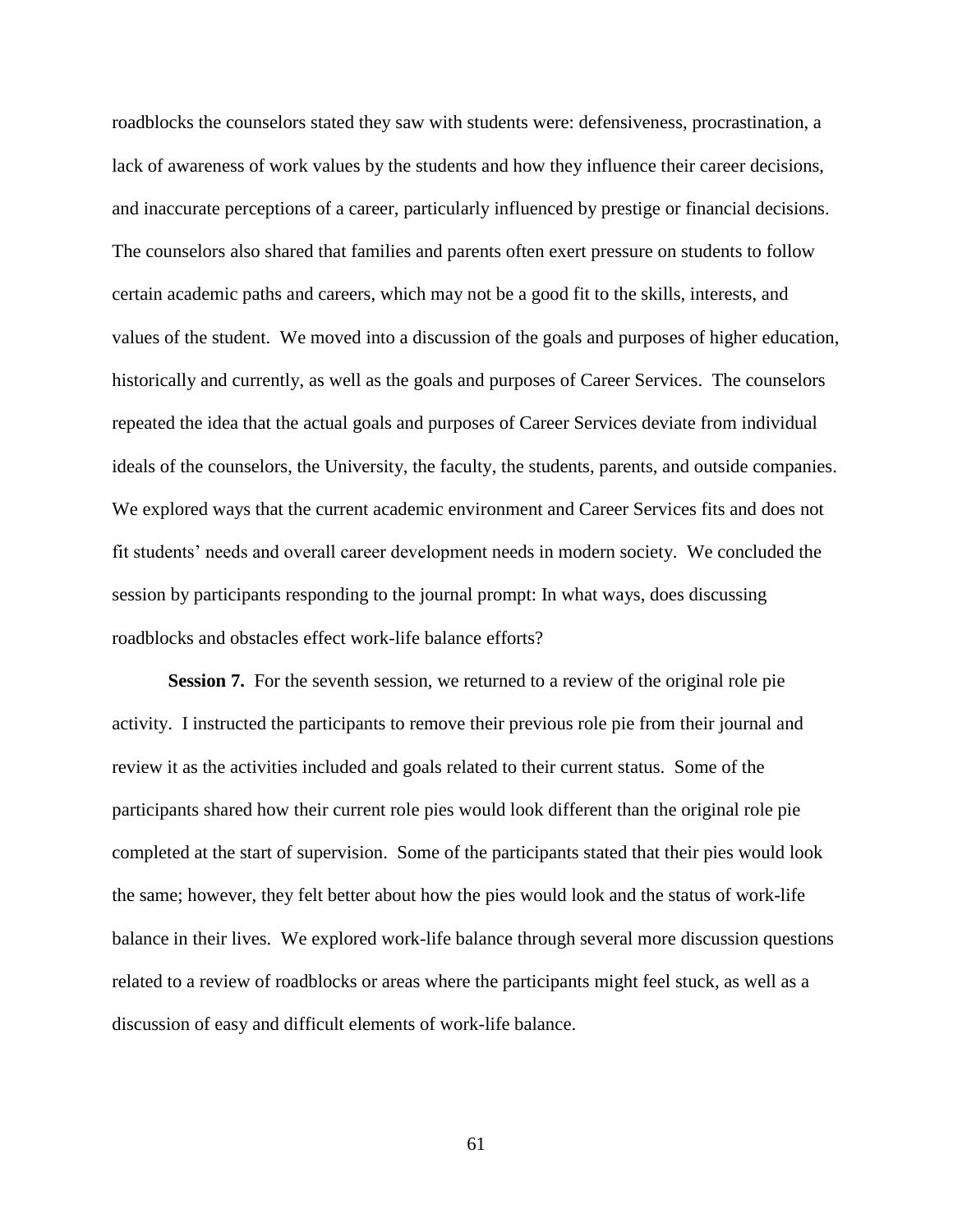After a review of the clinical supervision from prior sessions, I decided to provide information on a career counseling theory for discussion within the group, as well as possible case conceptualization of a case study example or as it related to their work in Career Services. I presented information to the group on Integrative Life Planning (ILP). I provided a brief overview of the theory to the counselors through the Six Critical Life Tasks: (1) finding work that needs doing; (2) weaving lives into a meaningful whole; (3) connecting family and work roles; (4) valuing inclusivity and social justice; (5) managing personal and organizational transitions; and (6) exploring spirituality, meaning, and purpose (Hansen, 2001). I also discussed how ILP differs from traditional career development theories by broadening the concept of career. Additionally, a weakness of ILP is that it does not attend to the issues of finding a job. Therefore, it is a career development theory that builds upon traditional trait and factor and developmental career theories. I also explained why I chose ILP to present to the group for discussion, because it had a particular emphasis on issues related to our work-life balance discussion, and the deviation from traditional career theories. None of the counselors were familiar with Integrative Life Planning prior to our discussion. We discussed how the Six Critical Life Tasks related to or could be applied to their work at Career Services. The counselors also discussed the necessity within their setting of career development theories, which provided concrete steps and knowledge related to career exploration and decision-making. We discussed the relevance of ILP throughout the career lifespan, and I also noted that Hansen added a life task related to managing health, including: personal, emotional, and physical after initial publication of the theory (Hansen, 2011).

I also opened a discussion of career theory and values with the counselors. Based on information from prior sessions and the participant journals, I believed it was important to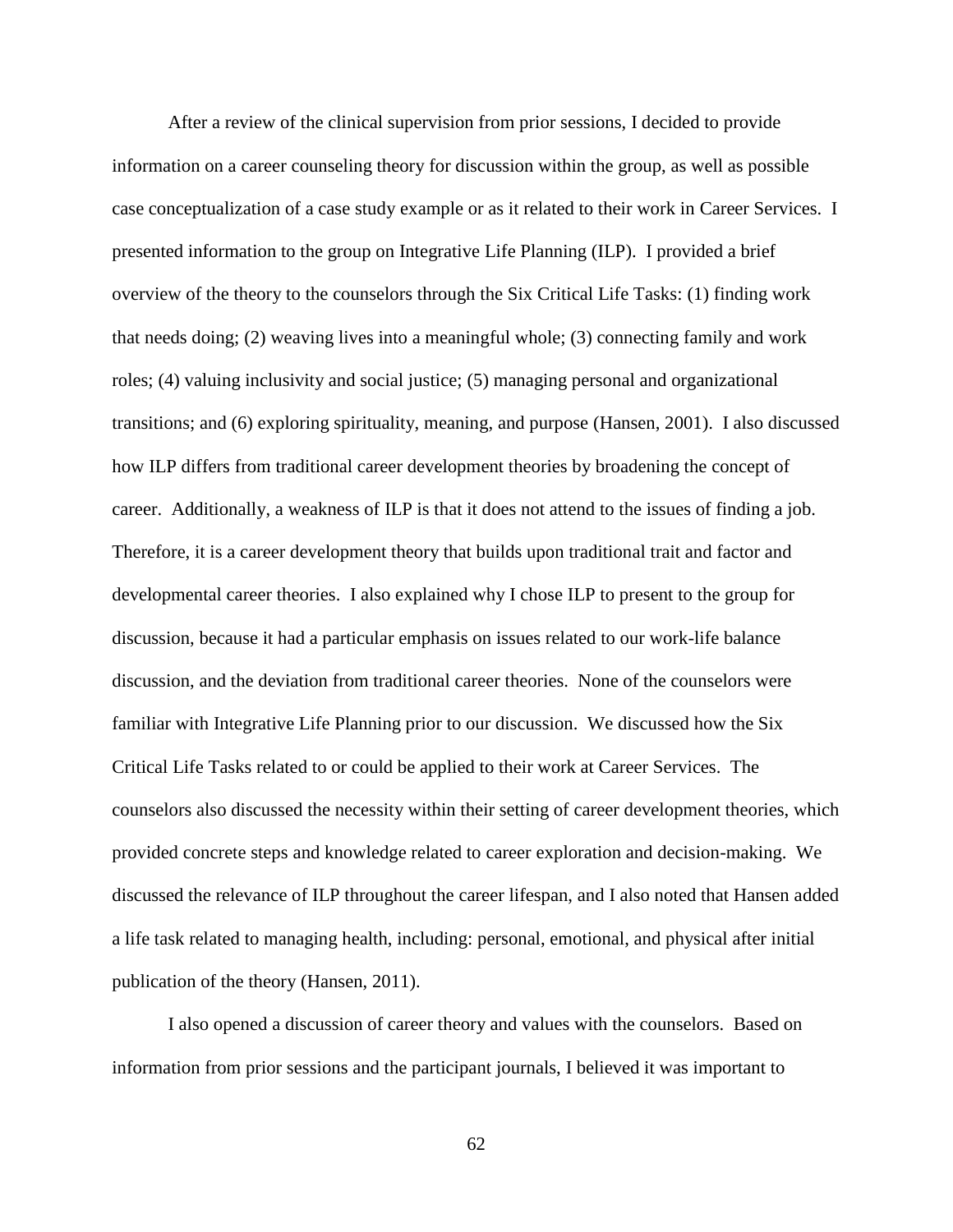encourage the counselors to continue to explore and reflect on their own career values, thoughts about career development or career path, and how those areas interact when they work with students. The counselors engaged in discussion of the conflict and difficulty between generational cultures, characteristics, and values. They also shared the difficulty they have teaching certain students useful career skills and soft skills when they do not display any of these skills already or a foundation on which to build skills. Finally, they discussed the importance of adapting or taking on a new perspective when they find that they are stuck with a particular student. We concluded the session by the participants responding in their journals about what has been meaningful to them about the overall supervision experience.

**Session 8.** The final session focused on a review of progress on the participants' worklife balance plans and termination of the supervision experience. The participants started by completing another role pie activity reflecting their life currently. Participants were provided with a copy of a role pie page (see Appendix A). Then, I instructed the participants to divide the circle on the page according to the energy they were devoting to their life roles currently. After the role pie was complete, each participant considered her personal satisfaction with the overall balance represented in the role pie, and she made a note about that at the bottom of the page. I invited the participants to share their role pies if they felt comfortable with the group. We discussed how the participants felt about their current role pies and any changes they noticed from their initial role pie. All of the participants stated feeling better about their role pies than previous discussions during the course of supervision; however, there was not necessarily change in everyone's role pies or noted progress on their work-life balance plans.

Then I facilitated a discussion to help close out the work-life balance aspect of supervision. We started by exploring how their perspectives on the work-life balance concept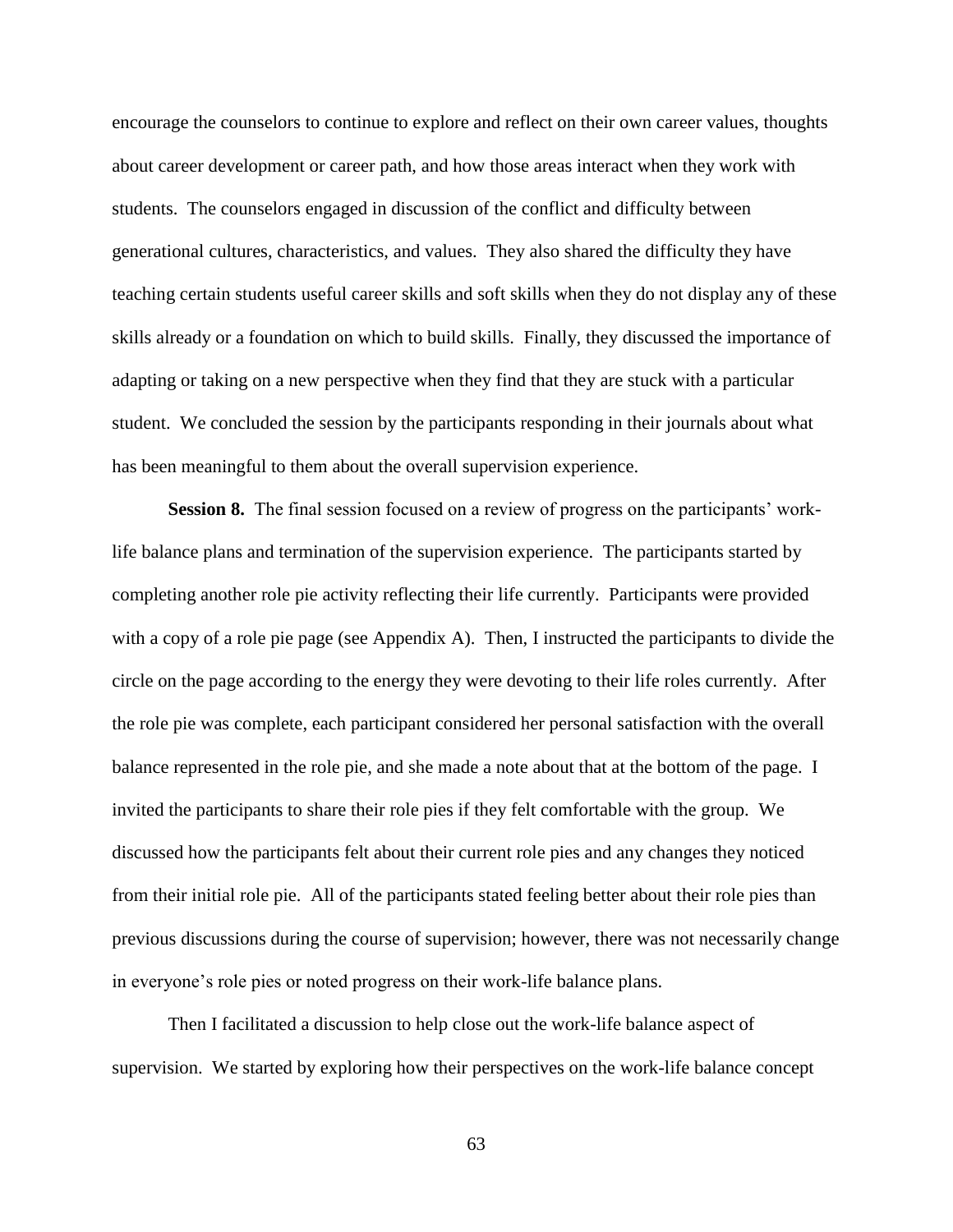had changed, or if they considered anything as a part of work-life balance that they did not prior to the group. We discussed other systems or areas of life that potentially had an impact on their work-life balance during the group experience. We also discussed how awareness changed their perspective or outlook related to work-life balance, as well as how change in one area of their work or life potentially had an impact on other areas. Finally, we concluded with a discussion of possible future plans in their various life roles.

We concluded clinical supervision through a discussion of the supervision experience and the counselors' perspectives on professional identity. The counselors described their view of an ideal career development center within a college campus, as well as the strengths they see within career counselors and themselves. We also reviewed the counselors' career values and views of how people make career decisions, as well as how the counselors conceptualize their career development work. We discussed some of the challenges they face in their setting and possible ways they can adapt their work or collaborate to overcome some of those issues. Finally, I asked the counselors to share universal skills they believe are necessary for a successful or meaningful career path. The session concluded with the participants responding to the final journal prompt: What has it been like for you to focus on your work-life balance? Prior to turning in their completed participant journals, I also asked the participants to submit a separate sheet with their preferred contact information to schedule their individual interview and correspondence regarding their interview transcripts, which I would destroy after our contact was completed.

### **Data Collection**

Data collection within a phenomenological study involves borrowing the experiences and reflections of the participants to assist the researcher in developing an understanding of the deeper meaning of the experience (Van Manen, 1990). Phenomenological studies emphasize the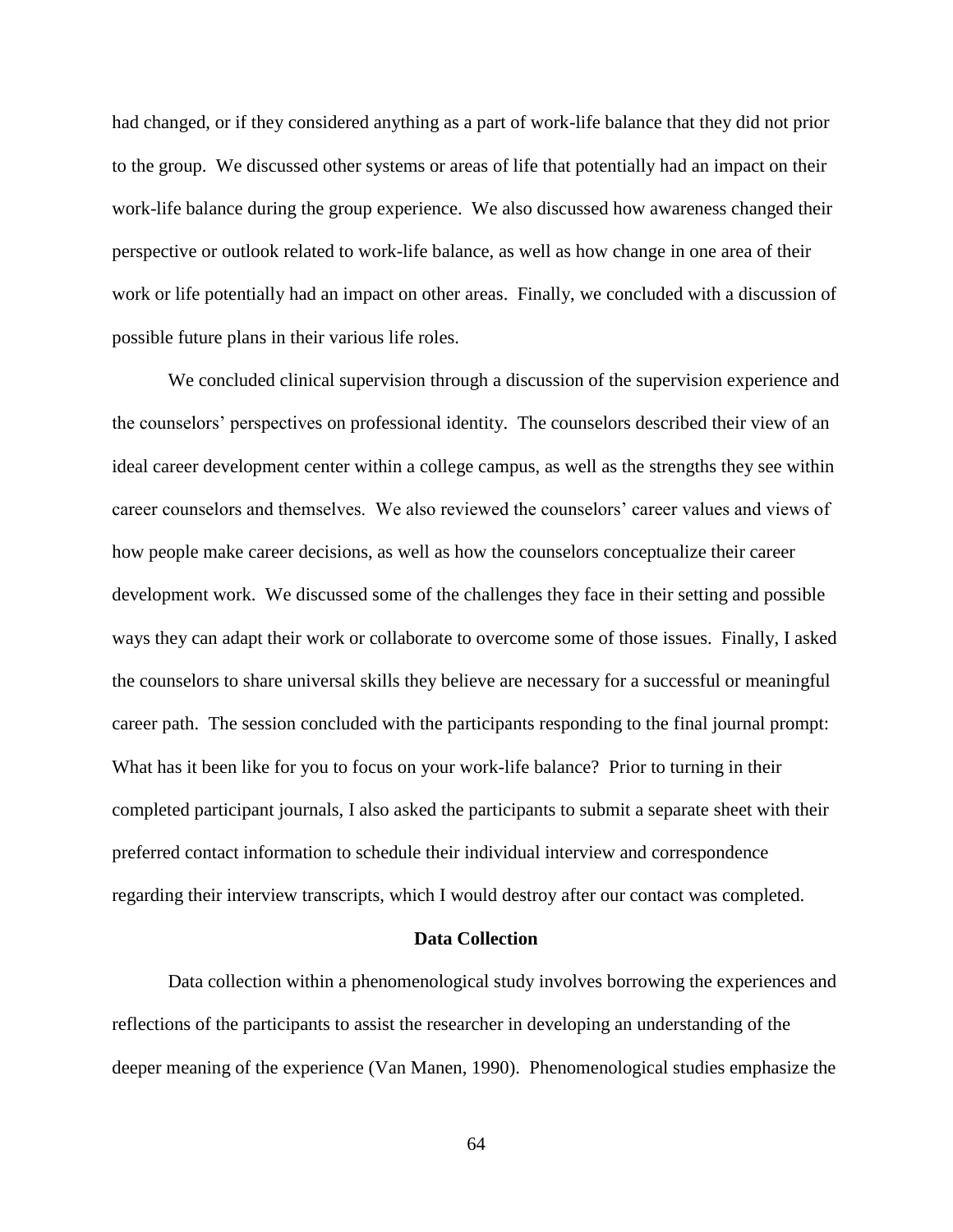importance of utilizing a phenomenological stance while making methodological choices and utilizing other social science data collection methods, which allow the researcher to access the participants' experience. This study utilized participant journals, individual interviews, and a focus group to access the experiences and reflections of the participants. The researcher's journal served as an additional source to record my personal experience of the group and to record my observations and reflections during the group experience, data collection, and data analysis. Yin (2009) recommends the following three principles for data collection within a case study: (a) utilize multiple data sources, (b) create a case study database, and (c) provide a chain of evidence. A case study database was not specifically needed in this study, because there was not a large collection of data as might be seen in an extensive case study. However, data collected from all four sources was maintained electronically in the unedited form and organized according to source with all identifying information removed except for the chosen code name. Notes maintained electronically within data analysis files and the researcher's journal also serve to maintain a chain of evidence from the source to the resulting theme and phenomenological narrative.

# **The Researcher's Journal**

The first source of data was my research journal. Van Manen (2014) stated that the researcher's personal experience with the phenomenon under study is the starting point of research. I used the journal to record my preparation for each supervision session and my reflection and insight after the conclusion of each session. I tried to include thoughts or steps that led to my decisions to include particular questions, discussion topics, and activities. I noted concerns or frustrations I had with the supervision process. I also used my reflection time after each session to complete a response to the journal prompt to maintain a record of my experience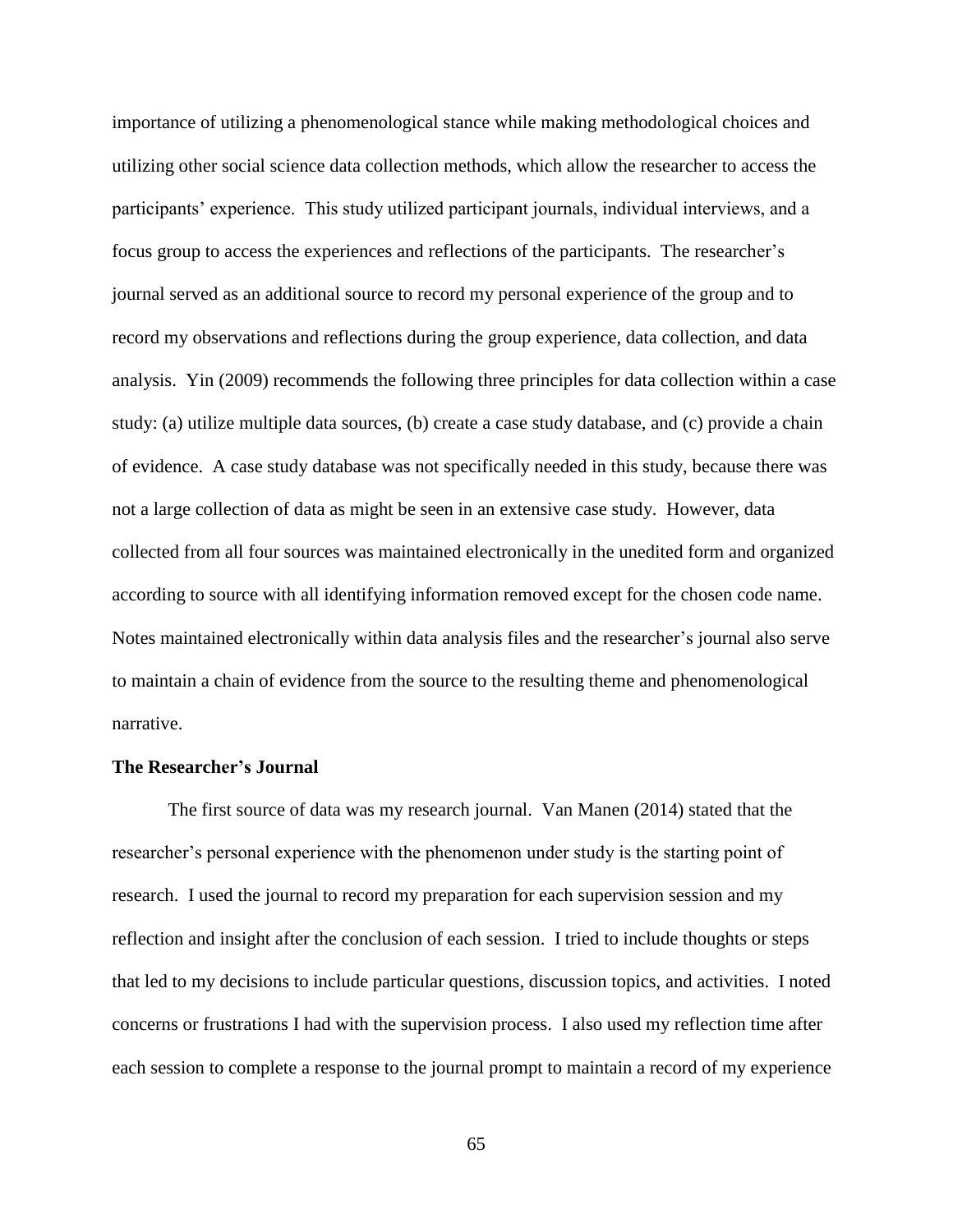of the group and my own experience with work-life balance. I made notes of observations of the participants in my research journal during and following sessions. Van Manen (1990) explained that close observation is particularly useful in phenomenological studies to provide a different form of experiential material. Close observation in a phenomenological context indicates that the observer has entered into the life world of the participant. Within this case study, the life world and phenomenon of interest was the supervision group. My role as facilitator of the supervision group required that I observed and reflected on the verbal and non-verbal responses of the participants in the context of the group. In order to successfully participate in close observation, a researcher must be both a participant and an observer at the same time while remaining aware and vigilant against formation of interpretation (Van Manen, 1990).

# **Participant Journals**

Another source of data was the journal responses completed during each supervision session in response to the prompts (see Appendix C). The journal responses allowed data collection from the participants throughout the experience. Van Manen (1990) stated that a weakness of participant journal data is that many people may find the process of writing difficult, which may lead to limited data. Additionally, Van Manen explained that the act of writing may prompt a certain reflectivity. The participant journals produced less voluminous data than the interviews; however, the thoughts expressed in the journals were dense, well-constructed, and expressed reflection and meaning. The journals also served as a formative data source as the group progressed. I informed the participants at the beginning of the experience that I would be collecting the journals and reading them after each supervision session. The journals were helpful in allowing insight into the participants' experience of the group as it progressed. My insight into the participants' experiences informed the structure and process of the remaining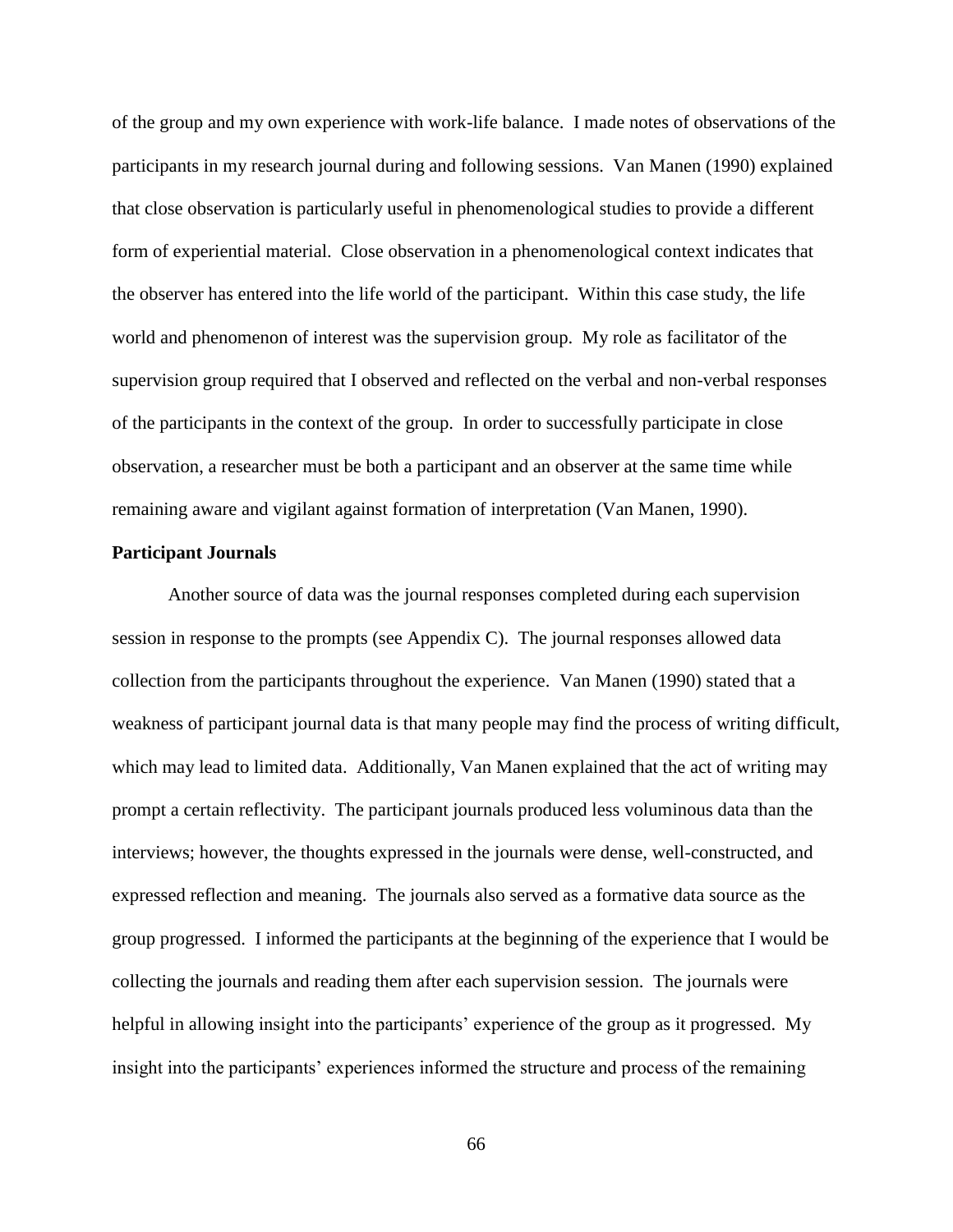sessions of the group experience. The participant journals also served as the only data source from the participants during the experience rather than reflection on the experience after it was completed through the individual interviews and focus group.

# **Individual Interviews**

The third source of data was the individual interviews conducted with each of the participants following the conclusion of the group supervision experience. The interviews were semi-structured and were guided by the questions outlined in Appendix D. However, one of the critical components of an interview in a phenomenological study is the development of a conversational relationship with the participant (Van Manen, 1990). The context of the interview with the individual participants required different wording of questions and different follow-up questions due to the nature of their personal experience. Van Manen explained that it is important to elicit specifics of the lived experience from participants rather than a shallow or vague explanation. This may not require a lot of questions but rather assisting participants in focusing and elaborating on responses provided through prompts using parts of the participants' own responses. One of the challenges during the interviews was trying to keep some of the participants focused on their own experience in the supervision group. Information from the larger context of participants' lives was also helpful; however, it was difficult at times to establish balance between the research concerns of this study and the relevance of additional information and outside context. It was helpful to review the participant journals prior to interviews to make note of particularly relevant events or statements for clarification during the course of the interview.

# **The Focus Group**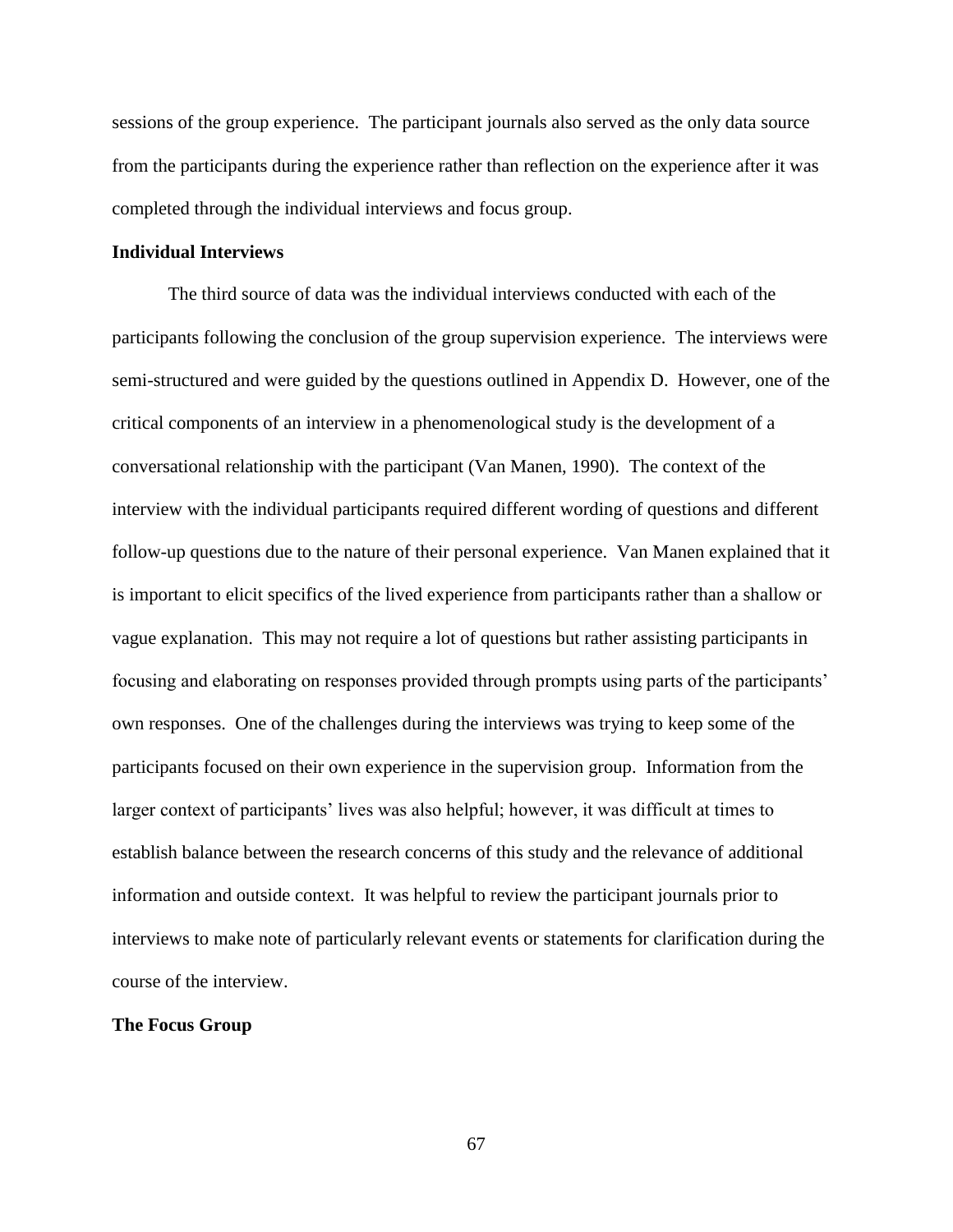During a phenomenological study, the interview can serve as a data collection method to gather data about the participants' experience or as an occasion to invite participants to reflect on their experiences and become collaborators in the research (Van Manen, 1990). The focus group served to allow participants to clarify information previously gathered through the participant journals and individual interviews. The participants shared additional information through follow-up questions I developed to clarify points and add additional data to previously unconsidered areas. They also shared new insights developed through reflection after the conclusion of the group and related experiences after the group, because the focus group was completed 12 weeks after the conclusion of the group. In addition, the focus group also allowed the participants to reflect on the initial identified themes and provide clarification, elaboration, or additional insight. An outline of the initial themes and a list of clarifying questions served as my guide in moderating the focus group (see Appendix E). One participant was not able to participate in the focus group; however, I corresponded with her via email to elicit further information and insight related to the outline utilized in the focus group.

#### **Data Analysis**

After collecting data from the four sources used in the study, I started the process of organizing and analyzing the data. The first step in organizing the data was to transcribe the individual interviews. The process of transcribing the interviews allowed me to begin to hear relevant themes describing the participants' experiences. I also reviewed participant journals in preparation for each of the interviews. I identified relevant, repeating ideas and events for each participant that informed each interview. The interviews were transcribed and sent to the participants through their chosen emails so they could review and correct any mistakes in the transcription. After the interviews were completely transcribed, I returned to the journals. I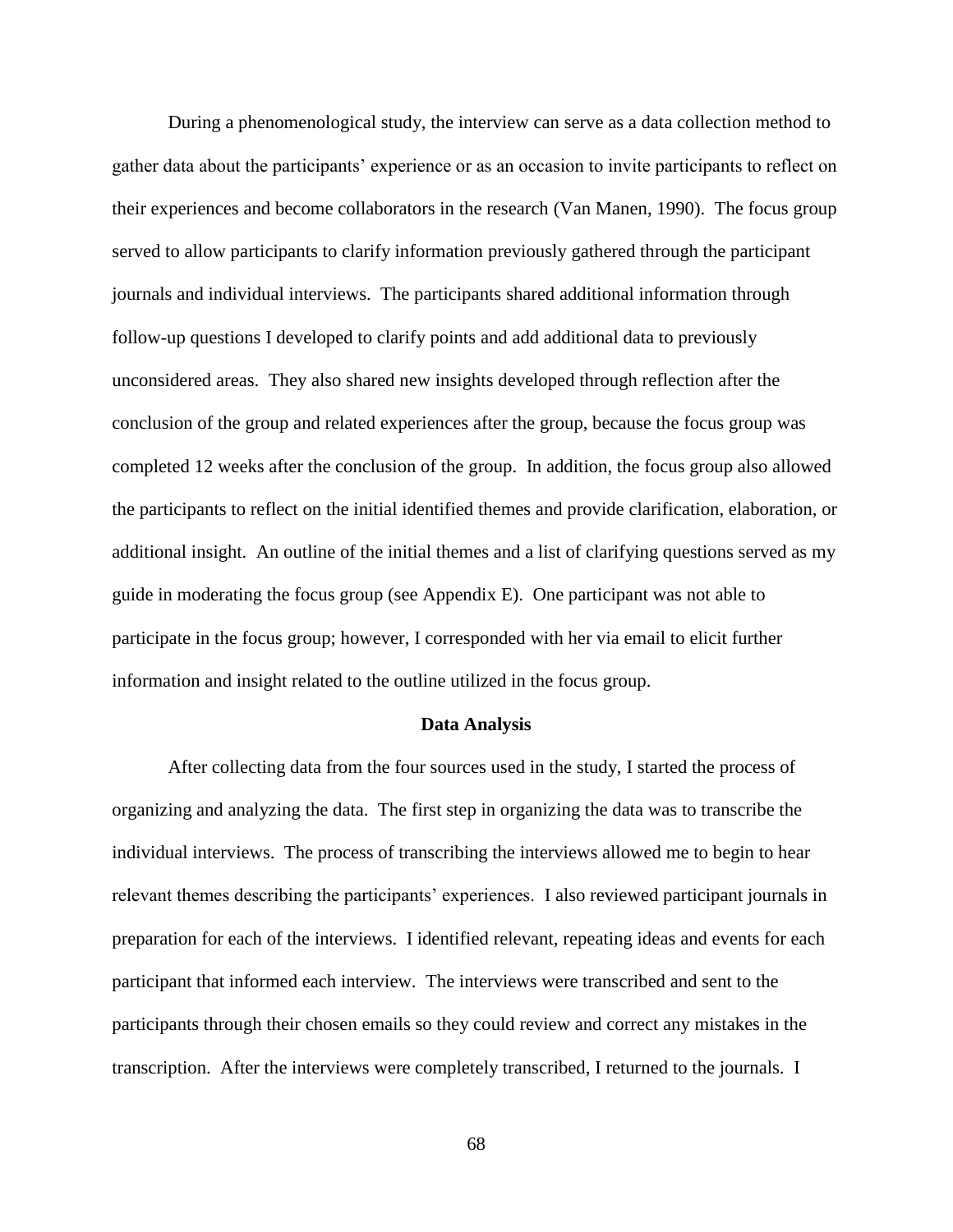decided to transcribe the participants' written journals into Word documents similar to the interview transcriptions to aid in data analysis. I maintained notes during the transcription and data analysis process in my research journal, as well as notes of relevant and repeating ideas in the interview and journal documents to maintain chain of evidence during the data analysis. Data analysis proceeded in two phases, before and after the focus group. An initial list of repeating ideas and questions needing further clarification were developed from an analysis of the participant journals, individual interviews, and my research journal. The information from the focus group then informed a deeper analysis of the data. The nature of the research questions lent itself to qualitative analysis methods. A phenomenological approach to the data informed the process.

### **Initial Analysis**

During the initial analysis of the data, my primary goal was to develop an initial set of repeating ideas to present to the participants for further exploration and clarification. It was important as a part of the phenomenological process that the participants be included in the meaning making process of developing themes to describe the experience (Van Manen, 1990; Yin, 2011). Auerbach and Silverstein's (2003) approach to data organization and analysis was utilized, because phenomenological theory provided an approach and attitude toward data analysis; however, practical methods to organize data analysis were limited.

The first step in the data analysis was to state the research concerns and then read through the available data to select relevant text (Auerbach & Silverstein, 2003). Auerbach and Silverstein suggested focusing on research concerns rather than questions, because they are more inclusive at this stage of analysis. I wrote my two primary research concerns on a notepad to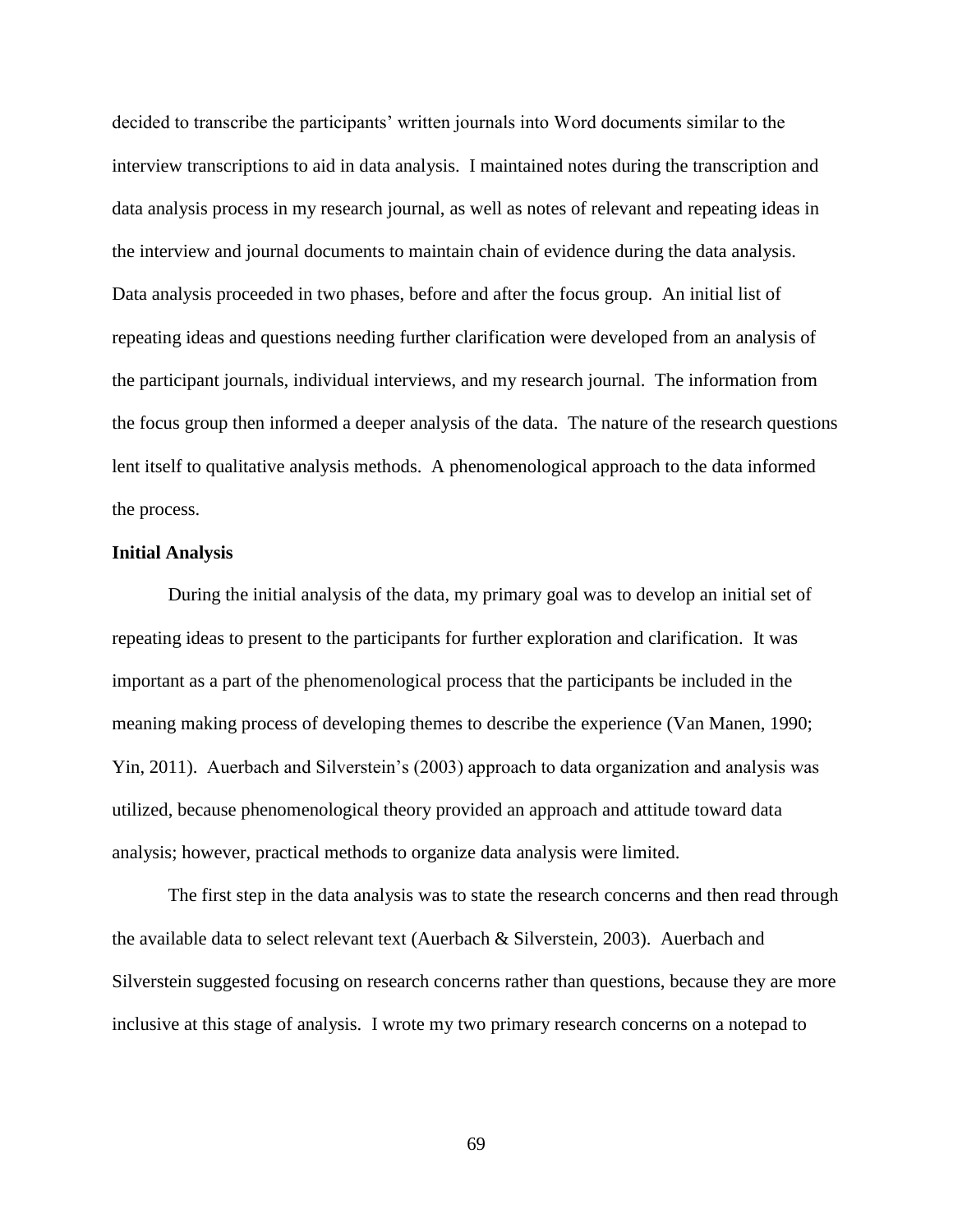return to prior to reading each document: (a) describing the participants' experiences in the supervision group and (b) describing any changes in the participants' work with clients.

After reviewing the research concerns, I read through each participant's collective data, the interview and the participant's journal, to select relevant text. I decided to begin data analysis at an individual level based on recommendations from Moustakas (1994) to create an individual description of experience, and then work towards a collective description of the experience by reviewing individual descriptions for repeating ideas. I created a new Word document titled relevant text for each participant. As I read through the interview and journal transcripts, I copied passages to the relevant text documents. It was difficult during this process to balance the inclusion of relevant text with the need to reduce the text to a manageable level. I tended to be more inclusive of data rather than eliminate potentially relevant text at this stage.

The next step in data analysis was to identify repeating ideas. The first step was to identify repeating ideas within each participant's data. Then, repeating ideas could be identified for the group experience by considering all the participants' lists of repeating ideas (Auerbach  $\&$ Silverstein, 2003; Moustakas, 1994). I created a new document for each participant titled repeating ideas. Then I began the process of searching for and organizing repeating ideas by starting with the first piece of relevant text from the participant journal, a process suggested by Auerbach and Silverstein. I decided to start with the journal, because the entries tended to be more thoughtful and denser as a result of the process of reflection and writing. This made it easier to identify clear ideas and potential themes from this source material and search for support for these ideas and additional material within the interviews. I copied the first piece of relevant text from the participant's journal to the repeating ideas document. I made a note through the comments tool in the Word document about why the text was important or the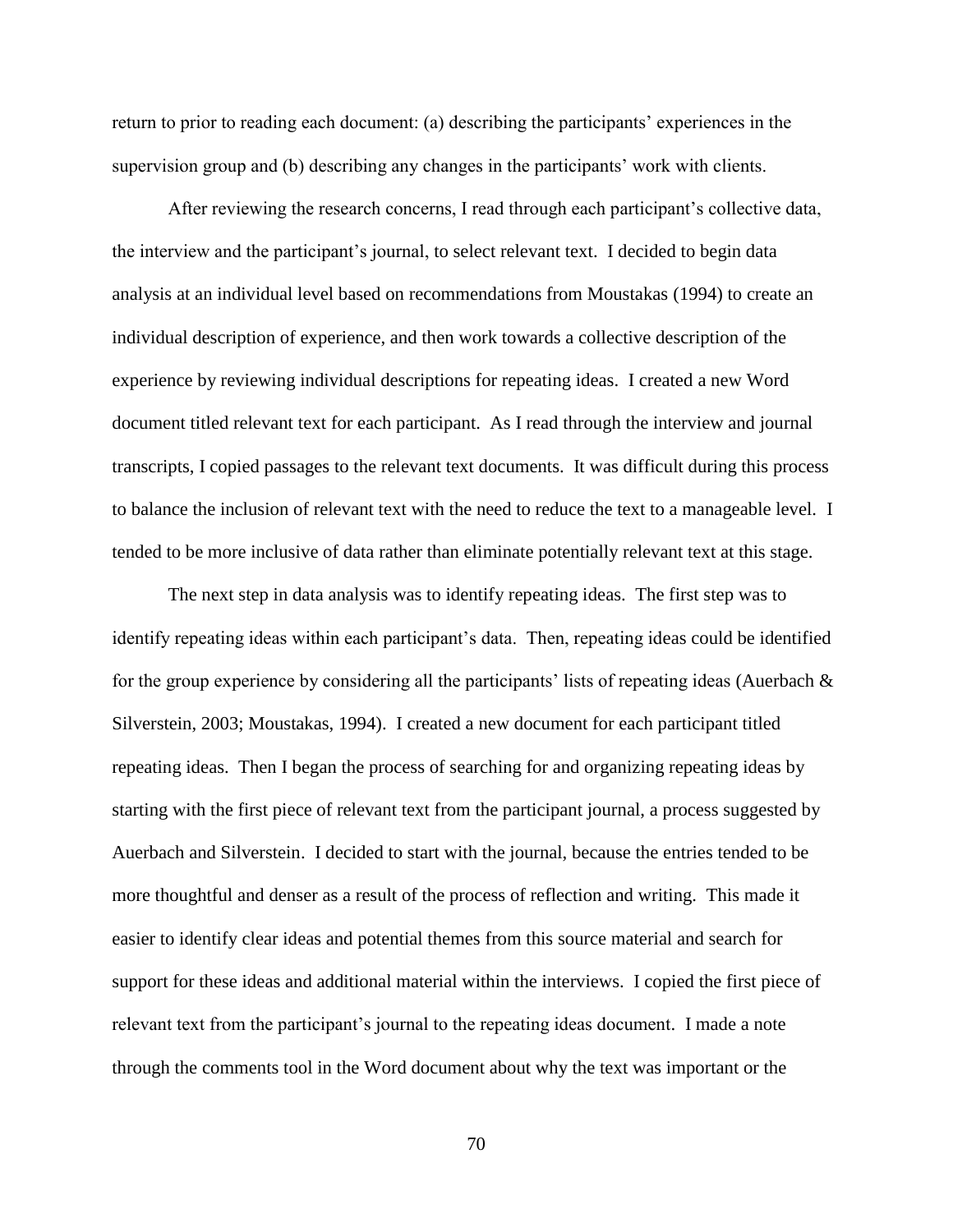possible wider theme with which it connected. Then I continued reading through the relevant text document looking for similar ideas. As I identified similar ideas, I copied them under the initial text in the repeating ideas document. At the conclusion of each reading of the relevant text document, I would return to the next relevant text, which had not yet been organized. I would then review the document for possible connections to other relevant text and group them together. Eventually, the repeating ideas document was organized to include all the relevant text from the participant's data. I would then review the repeating ideas and re-organize text as necessary into new or existing categories, noting in comments why I believed data fit together. After I had a complete, organized list of repeating ideas for a participant, I would create a phrase or sentence to describe the concept to which these ideas related. Finally, I repeated the process of searching for repeated ideas by creating a document titled master list of repeating ideas, which was constructed by following a similar process with each of the participant's repeating ideas lists. I started with the participant, Egg's list of repeating ideas as it was the most concise and organized as the base for my master list of repeating ideas. I then moved through the participants in the order: Daisy, Gypsy, and Adads. The order of the participants' addition to the repeating ideas document was based on the difficulty presented by the analysis of their data. I started with the easier data analysis to create an established structure to which I could add the more difficult data.

Initial analysis of repeating ideas for the group experience resulted in the following: (a) awareness; (b) stress, discomfort, or frustration; (c) obstacles; (d) work-life balance is constantly changing; (e) managing life roles; (f) importance of family; (g) importance of wellness; (h) experiential learning; and (i) addressing work-life balance with students. These ideas were presented to the participants during the focus group completed approximately twelve weeks after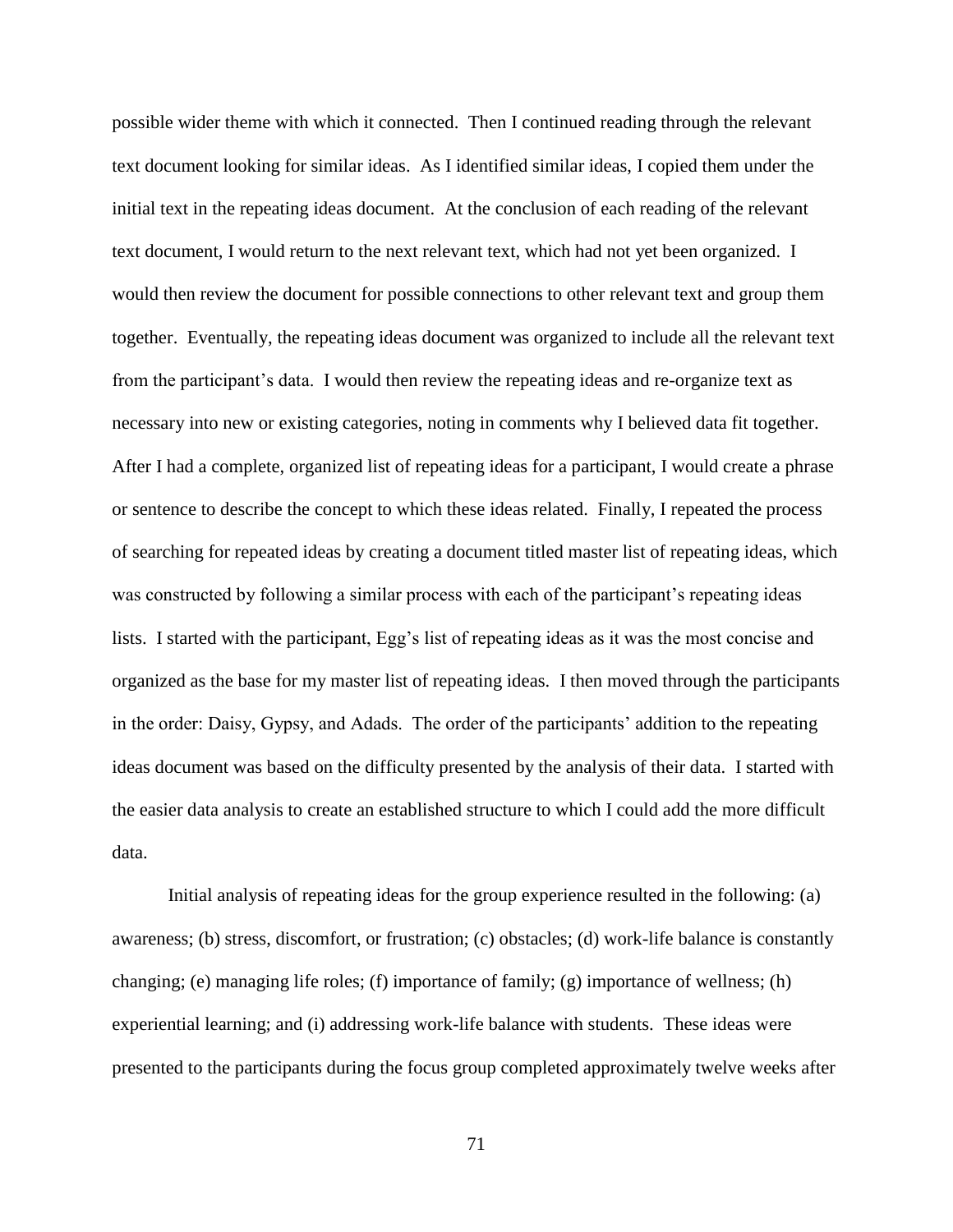the completion of the supervision intervention. I also decided to explore some questions as a part of the focus group that arose for me during the review of the interviews and participant journals (see Appendix E). These questions were intended to target areas participants addressed that needed further elaboration or clarification. During the focus group, the participants primarily affirmed the initial findings as presented. They also shared a process of positive reflection on the intervention and the period of time following it. The focus group was audio recorded and then transcribed to be included in the next phase of data analysis. One participant could not participate in the focus group. She was provided with the list of repeating ideas via email for her clarification or confirmation. She was also provided with the list of questions to respond to as appropriate. Her responses were consistent with those of the other participants.

# **Thematic Analysis**

It was difficult to proceed from the repeating ideas to theme development following the process initiated during the initial data analysis. Within a phenomenological study, the themes serve as the foundational elements from which a phenomenological description of the participants' experience can be constructed (Van Manen, 1990). However, it was difficult for me to envision the process to move from the current repeating ideas to a thematic description. Unfortunately, phenomenological literature provides broad guidance on the philosophy of phenomenological research, but there is not specific guidance on concrete data analysis methods. I decided I had not been selective enough during the first step of selecting relevant text prior to proceeding with data analysis. The broad inclusion of text resulted in lengthy passages that were difficult to organize as they often encompassed more than one idea. I also thought a process that allowed me to consider all the relevant text from all of the participants' data sources collectively when looking for repeating ideas would be beneficial. The previous process was too narrow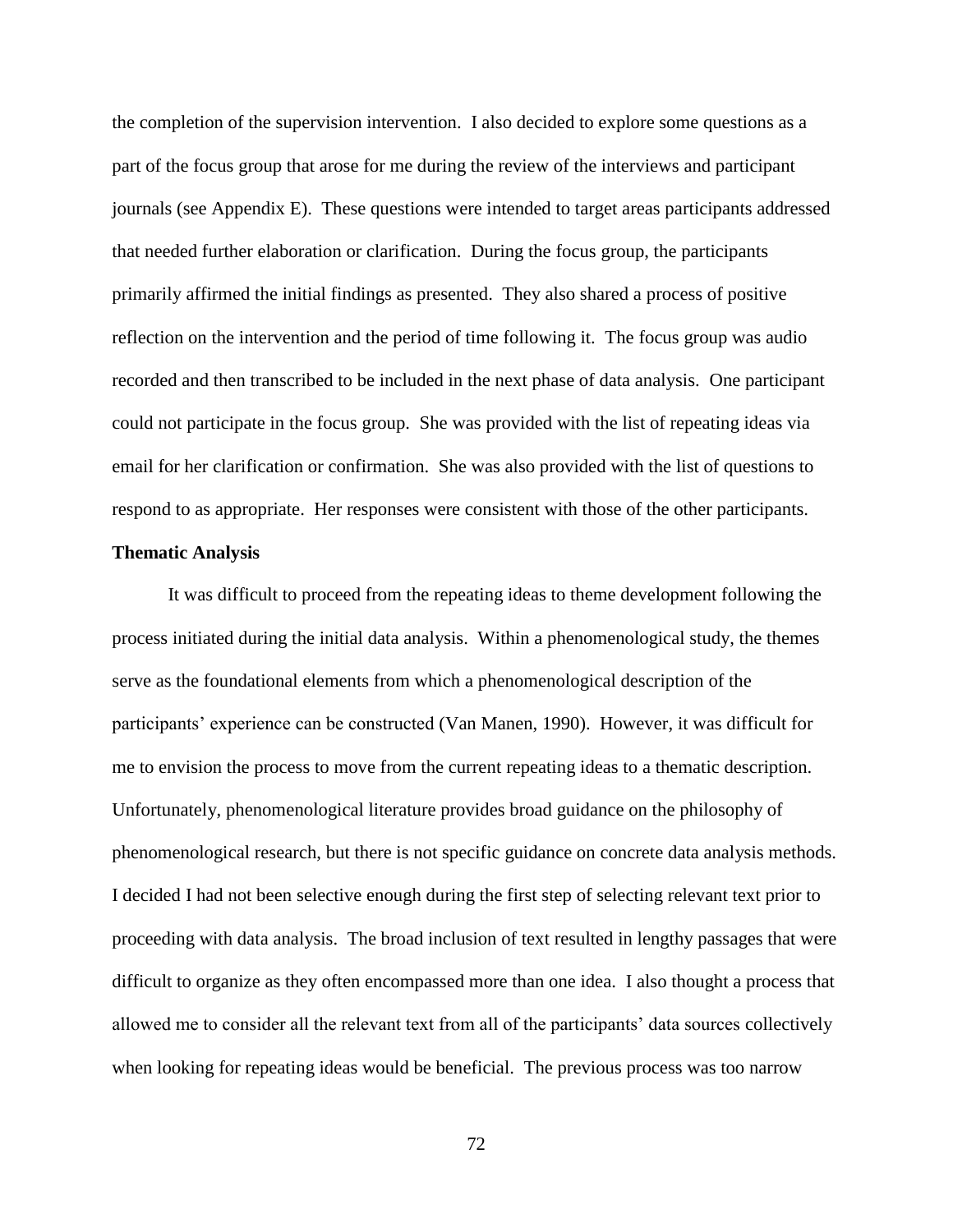during initial data analysis stages, which constricted my ability to develop a collective description of the experience. The initial analysis allowed me to have a working mental framework of possible themes as I sorted through the full data text a second time. However, I needed to develop a process that would allow me to develop a thematic understanding of and describe the meaning participants ascribed to the experience (Van Manen, 1990).

In order to facilitate the second round of data analysis, I printed out the transcriptions of the relevant text from the individual interviews, the journals, and the focus group. I then went through each transcript further breaking them down by cutting out individual units of meaning and gluing them on index cards. The index cards were color coded by participant and a note indicating the location of the data in the original source material was written on the back so that each selection could be traced back to its original source. After all the printed transcripts were transferred to index cards, I started the process of reading the cards and sorting them into piles according to repeating ideas. The isolation of units of meaning on the index cards meant I was able to consider just those pieces and how they fit into patterns of emerging ideas. However, at times I would also consult the original text if context was required to understand meaning. After all the index cards were sorted into initial piles, they were grouped together with rubber bands.

I went through each grouping of index cards, and I wrote words or phrases on the back of the cards indicating possible themes. As I read through each group of cards, some of the cards were moved between groupings in order to find a better fit. As themes began to emerge, cards within that grouping could all be laid out to get a better overall picture of the theme. The process of examining themes collectively assisted in moving individual units of meaning to better fit within an individual theme and the emerging overall description. The initial themes developed were: stress, important aspects of work, struggling for balance, awareness, learning from others,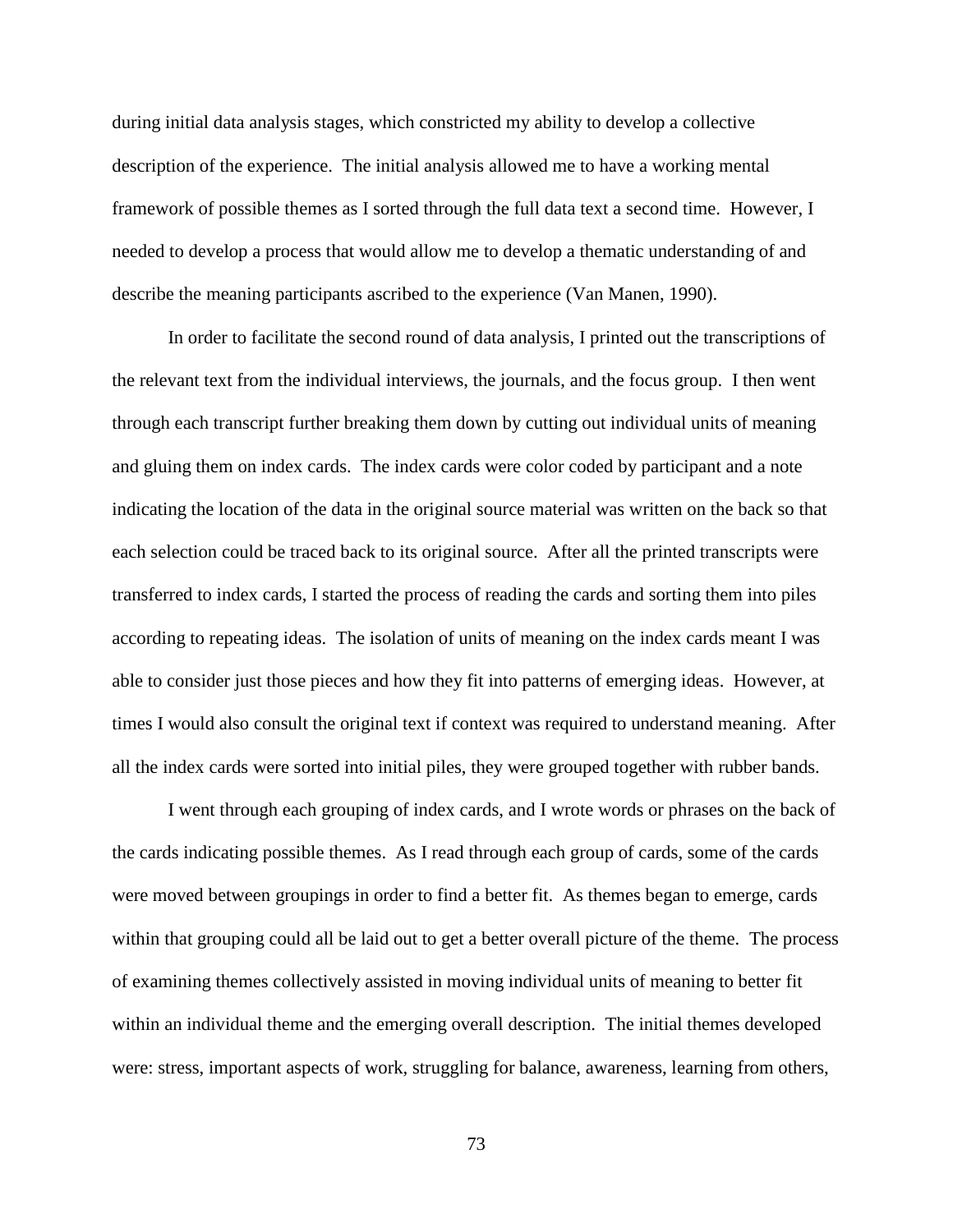work-life balance is a process, and wellness. However, these themes did not seem to completely and accurately describe the complete data set.

After reviewing the initial themes, I returned to the process of data analysis to clarify the boundaries between groupings of data and produce better thematic descriptors of those categories. Some of the units of meaning seemed to fit within more than one category. One of the initial themes, stress had a number of pieces of data that could fit across other categories like awareness, struggling for balance, or wellness. As I came across pieces of data that could fit in more than one area, I placed all the cards from the relevant categories on the table, and I moved the cards until I found the best fit. Eventually, an additional category, importance of relationships was created from pieces of data that could not fit into existing categories. The process of placing all related cards on the table and sorting them into distinct themes was repeated until all the cards found a home. Pieces of data that were determined to pertain to a single participant's experience or an isolated incident were put aside as orphans. This data was not included in the thematic description but was used to supplement the description by including pertinent information about individuals' experiences during the intervention.

Awareness encompassed a particularly large set of data. I looked within the awareness category and organized data according to repeating ideas within the category. Three subthemes emerged within awareness: discomfort accompanying awareness, identifying aspects of work-life balance, and the impact of increased awareness on work with students. I also reviewed the included pieces of data and the notes written on the backs of the cards about the data for each of the categories. Reviewing the data and notes led to revision of the thematic descriptors to more accurately reflect the content. Eventually all of the relevant data fit within the following seven themes: awareness, work-life balance is a process, struggling for balance, importance of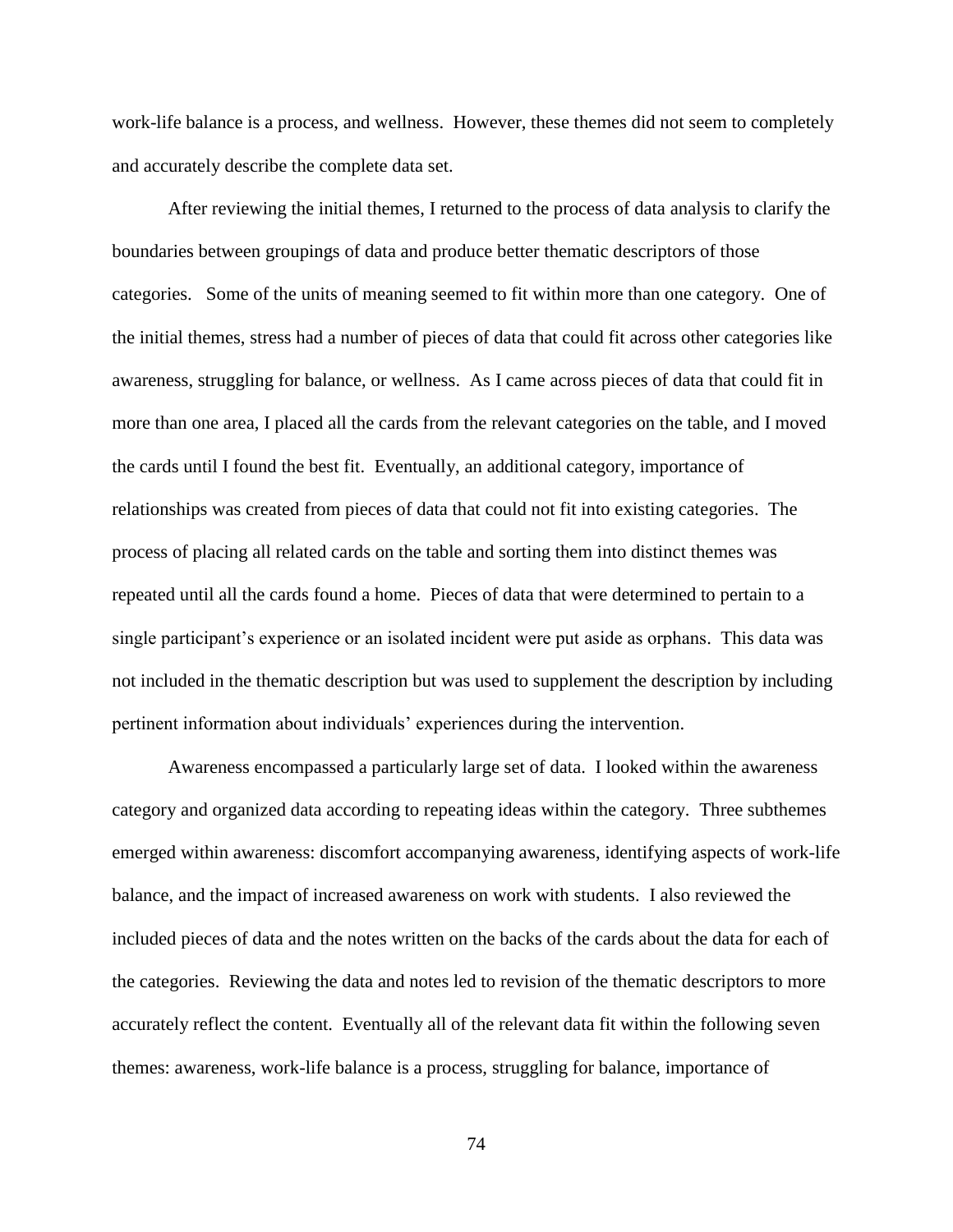wellness, importance of work, importance of relationships, and learning from others. After reviewing these themes, I felt comfortable that these themes encompassed the full experience of the participants. I knew that I could use these themes to move forward with the next step of constructing a phenomenological description of the experience, which is included in the next chapter (Moustakas, 1994; Van Manen, 1990, 2014).

### **Summary**

This chapter described the study's research design and methodology. This chapter included a rationale for the study's design, a description of the role of the researcher, an overview of the population and setting, the instrumentation of the study, and a description of how the data was collected and analyzed. The following chapter will provide the findings from the study through a description of the experience utilizing the voices of the participants.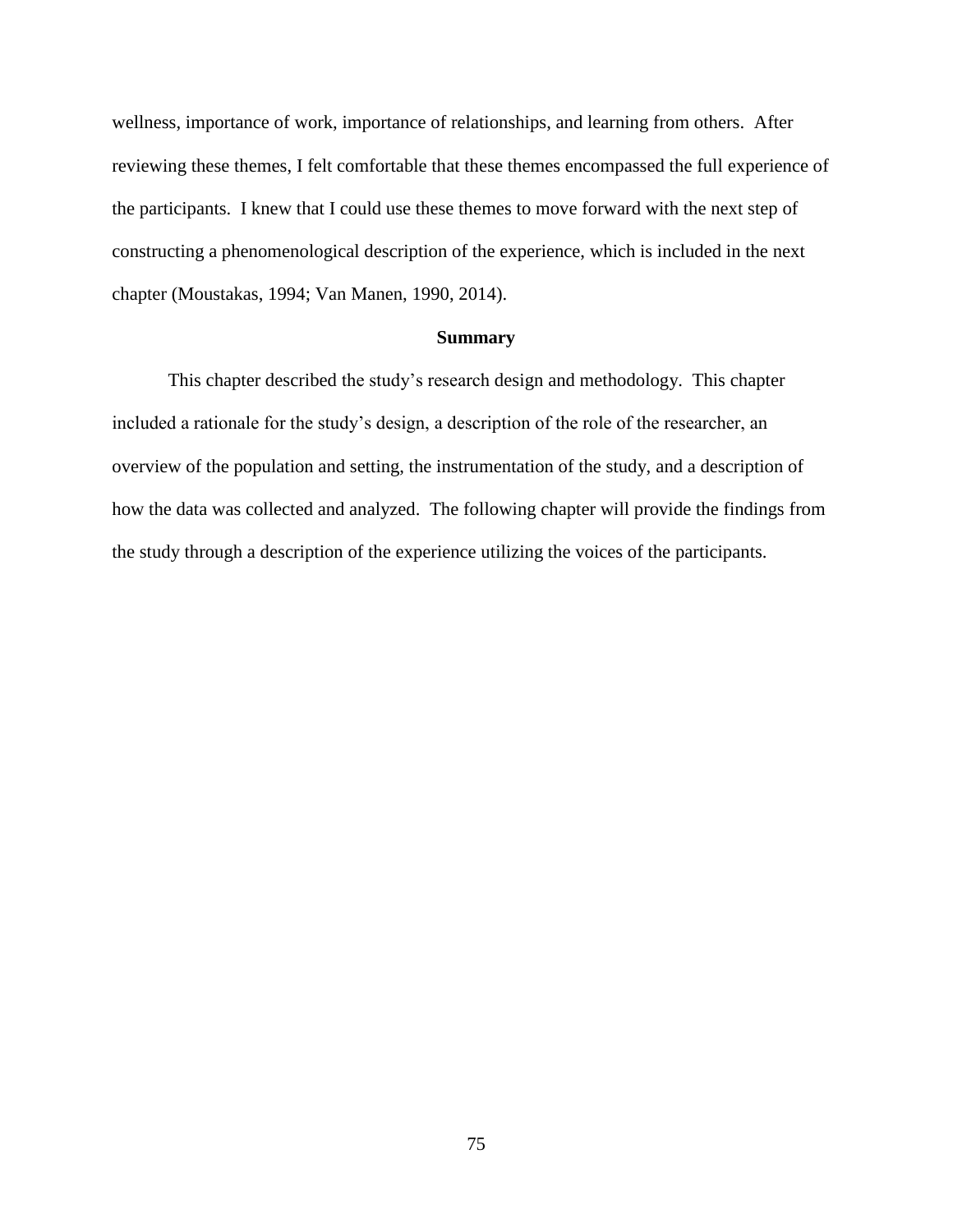# CHAPTER IV: FINDINGS

After becoming familiar with the data through a thorough process of data analysis as described in chapter three, seven themes were identified to describe the participants' experience of the integration of work-life balance in the career counseling supervision group. The seven themes include: *awareness*, *importance of work*, *importance of relationships*, *importance of wellness*, *struggling for balance*, *work-life balance as a process,* and *learning from others*.

#### **Awareness**

The first theme, *awareness*, includes the following three subthemes: *discomfort accompanying awareness*, *identifying aspects of work-life balance*, and *the impact of increased awareness on work with students*. The participants noted that one of the most rewarding aspects of the group was that it resulted in greater awareness. "Yeah, just probably the whole awareness thing was the most rewarding of it. Whether it was my personal stuff or just, you know, coworkers stuff" (Eggs). Additionally, Eggs explained her belief during the interview that awareness of work-life balance was more essential than actual achievement of work-life balance:

Well, I think even though if someone was balanced or not balanced, I think just being aware of it. Definitely, I'm big about awareness. So, it was nice just kind of thinking about it, and it gets you to think about things, you know, what you're currently thankful for, things you want to change, those kinds of things.

Some of the participants were not aware of the imbalance in their lives prior to the group experience and specific discussion of work-life balance. Adads shared the realization of imbalance during her interview: "First of all, it brought the awareness to me, because I did not realize *how much* I was carrying on my shoulders."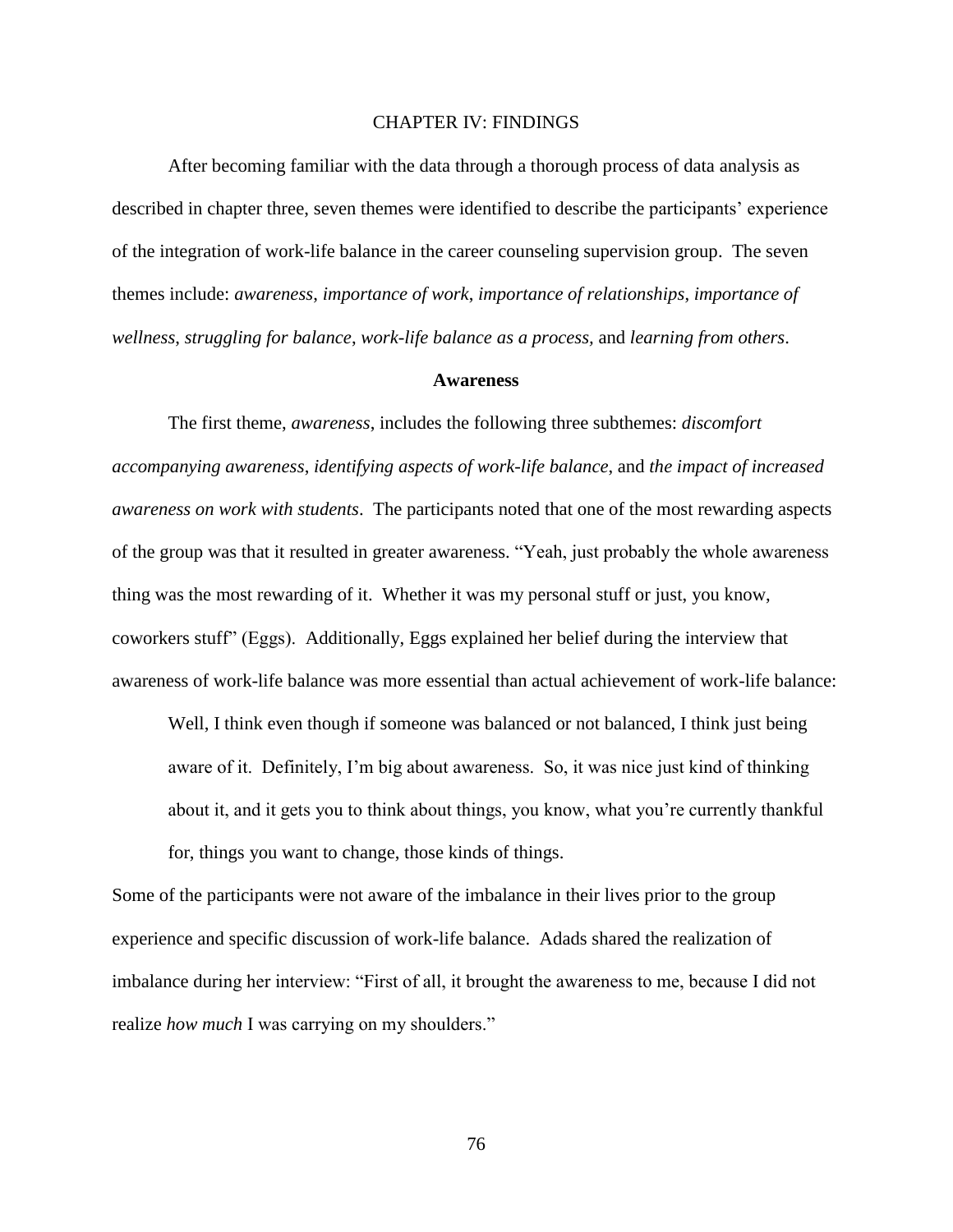The group experience created an environment that allowed participants the space and time to focus specifically on work-life balance. This idea is reflected in Daisy's journal: "It's been great having some time set aside in my busy life to just think about me and strategies to balance my work & life. It's come at a good time when I needed to have this self-reflection." Gypsy also expressed an appreciation for increased focus during her interview, "I actually think it was interesting, because it did make me focus a little more on the issues of not having [worklife balance]." Another participant wrote in her journal about how focusing on work-life balance led to a process of self-reflection: "Having to focus on WLB made me really look at myself & evaluate my life events" (Adads). Daisy described a process of awareness unfolding over time as we examined work-life balance during her interview: "Right and I think at first, when you first look at a topic you look at it very superficially." She also explained how personal awareness during the group experience differed from and added to her prior knowledge of work-life balance. "Well, I had that benefit of studying it before. I don't think I was personally aware of applying it to myself. So I think that was really helpful" (Daisy).

The participants described how the visual of the role pie and writing about work-life balance and their goals increased their awareness and focus on work-life balance. Gypsy explained that the journaling assisted her in focusing on her work-life balance plan: "I think that being able to write out some stuff allows me to focus more efforts on them." Adads also believed the process of writing was helpful, "Oh, making us write things down. I think, because it holds me accountable. I have to write it down." The other participants primarily focused on the role pie as a visual tool for maintaining awareness. Daisy discussed the importance of a visual representation to thinking about work-life balance during her interview: "We had times of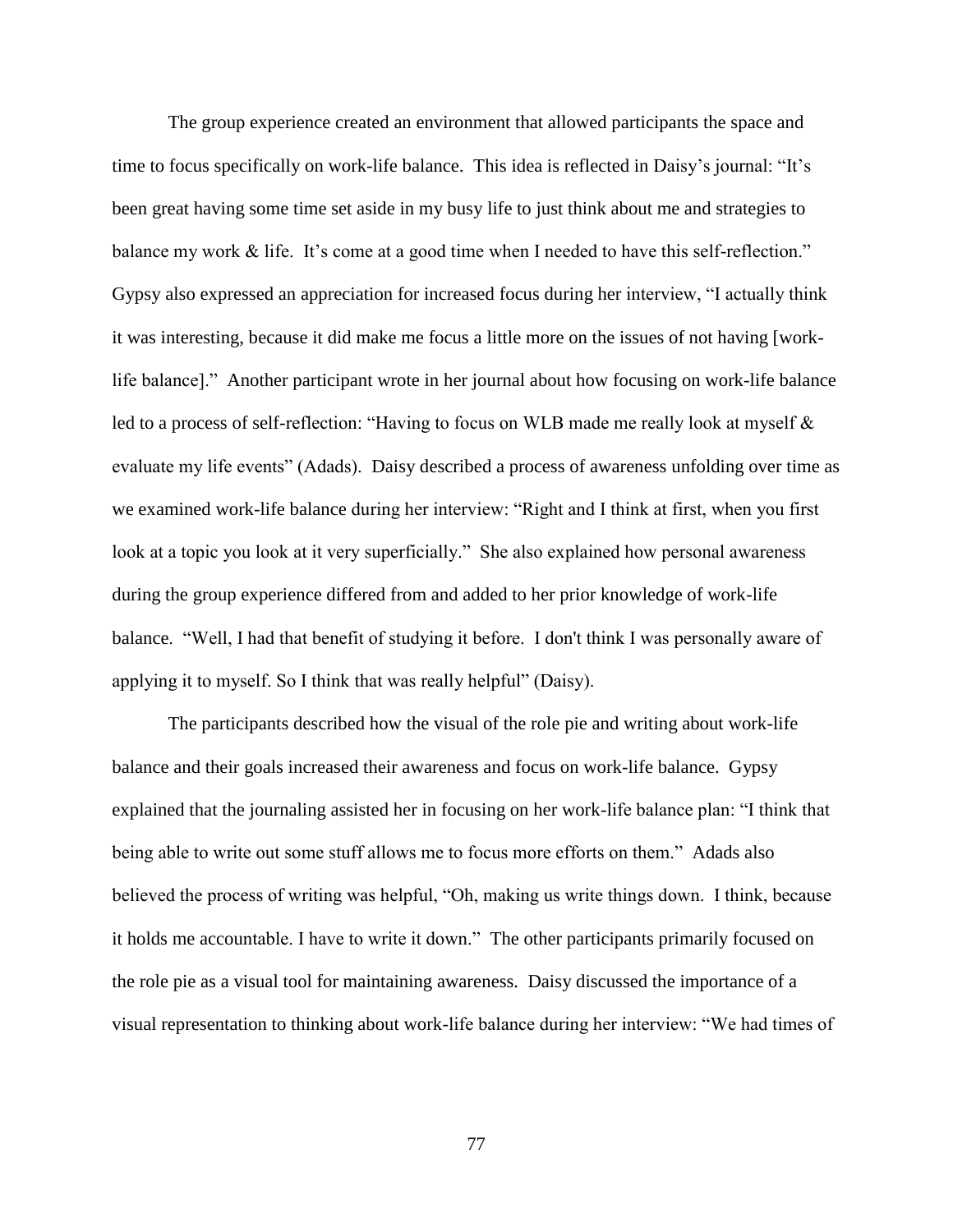thinking about, charting our own, where we saw ourselves." Another participant explained how the visual of the role pie assisted with maintaining awareness when reflecting on goals:

Right, so [the role pie] kind of served as like a visual when I was like, oh yeah, because I know sometimes our assignment was to reflect on our goal or whatever that is, and then I just had that image of the pie when we would be like oh yeah, I've got to work on that. (Eggs)

Eggs also shared that the role pie served to create greater awareness of valued aspects of her life, which contributed to work-life balance:

I've changed in the fact that like oh, I should do this, because I remember from my wellness wheel or when we made those charts that this was something that was clearly important to me. Like working out, for example, like if I'm like, "eh, I don't want to." Well, clearly when I was doing it a lot before, it was important to me.... So I know like oh, I need to keep that chunk of the pie there and keep working at it. Because I know that's what helps me be that currently satisfied.

Finally, the participants explained how the awareness of work-life balance led to beginning to consider steps or strategies to improve their work-life balance. Eggs wrote in her journal about how increased awareness positively impacted her work-life balance goals. "But overall, [awareness of obstacles to work-life balance] helped strengthen the steps to get there by becoming more aware" (Eggs). Another participant discussed how the group forced her to think about difficult and stressful circumstances in her life, but this ultimately led to considering the steps necessary to work towards work-life balance. "So this was like, okay, really hard for me because I had to, it forced me to really think about what was going on and how are we going to balance it. What are we going to do now?" (Adads). Daisy discussed how improved awareness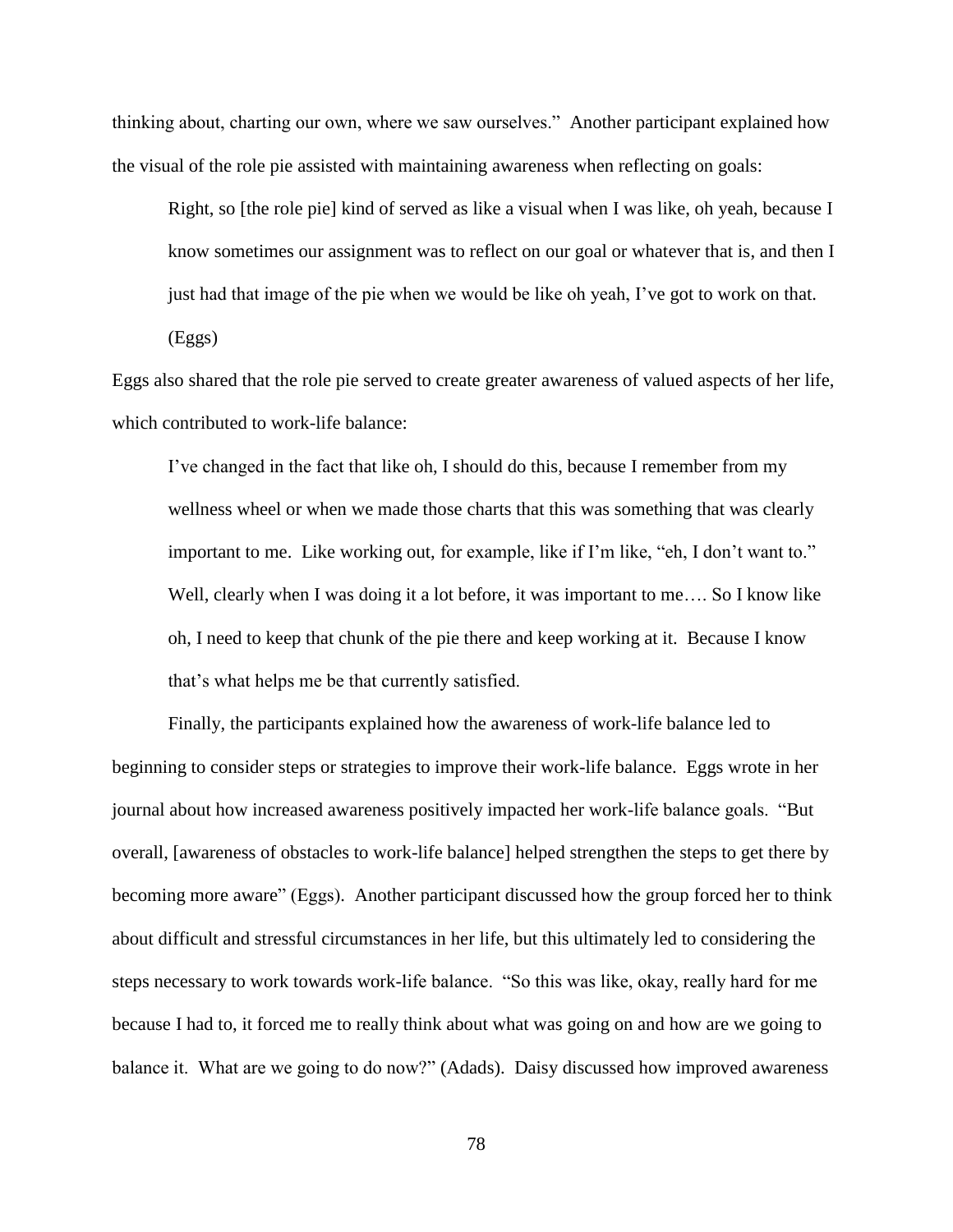contributed to better decision-making related to her own work-life balance: "And I think I was a little more mindful of making better decisions for myself having gone through the experience."

# **Discomfort Accompanying Awareness**

The first subtheme of *awareness* is *discomfort accompanying awareness*. Although the participants recognized the importance of awareness, they made statements about the discomfort that accompanied some periods of awareness. After the first supervision session, Adads wrote in her journal, "The pie experience made me realize 'stress.'" Daisy also experienced some discomfort related to the awareness brought about during the role pie activity. "While I'm already aware that my life is out of balance, it kinda made me frustrated to see it on paper" (Daisy). Discomfort was particularly noticeable when the participants became aware of imbalance in their lives. "I think it's a little uncomfortable, because you're really doing some reflection on what's going on and obviously when things aren't as balanced as you would like, it's not fun to look at" (Daisy). Gypsy also shared her emotional reaction to the realization of her unhappiness with her work-life balance during the interview:

I think that in a sense I became more angry, which bothered me, only because I realized when your life is work and then you started examining how even that part wasn't working for you, you become like what the heck am I doing?

Daisy explained how feelings of stress started to surface as she engaged in the process of looking deeper at her work-life balance. "And then you really start thinking about [work-life balance] so that's when you maybe get a little bit more stressed out on it like maybe things aren't really the way I want them to be" (Daisy). Feelings of discomfort also arose during the process of revisiting and monitoring progress on personal goals related to work-life balance. After the session discussing roadblocks and resources related to goals, Eggs wrote in her journal: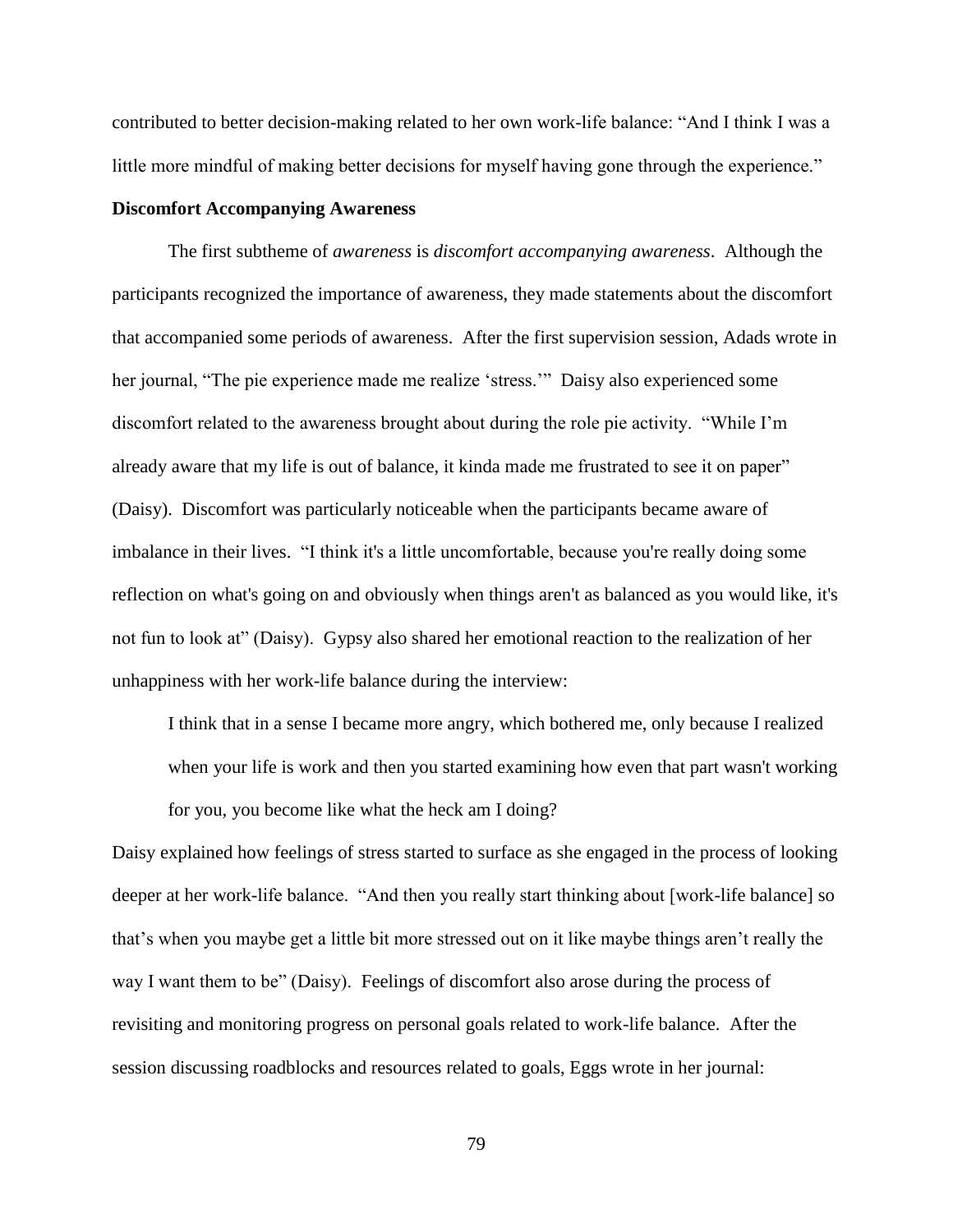"Addressing roadblocks creates feelings of guilt  $\&$  struggle since I feel I haven't been successful in the pursuit of my goal."

The discomfort, which accompanied awareness, also served as a motivator for participants to start thinking about strategies to start working towards their desired work-life balance. Eggs explained how the stress of her unbalanced role pie led her to consider actions to move closer to her desired balance:

For me, I really just did sort of drill down and focus on this wheel is not balanced. And in a sense, it sort of stresses you out. And in this sense, it kind of makes you think, well, how do I balance it? And in that kind of subconscious way, I guess you make goals. Gypsy described a similar experience from her perspective:

And I do think that helped a lot. But as I said, I think that it, in a sense, brought out. It made me write out my unhappiness. So from a counseling point of view that's perfect, because that's the steps. And I do think that was meaningful. I do think…I start to recognize what I need to do from my point of view.

#### **Identifying Aspects of Work-Life Balance**

The second subtheme of *awareness* is *identifying aspects of work-life balance*. Ideal work-life balance is unique to each individual, although there may be common elements. One participant spoke about this idea in the interview, "it sort of forces you to think about your own situation and what's a healthy balance. Proportions of time weren't the same for everybody. And what you perceive as a healthy balance for you" (Daisy). The activities and discussion during the supervision group allowed the participants to explore the areas of their lives that contributed to work-life balance. In a journal response regarding the role pie activity, Gypsy wrote: "I think it was interesting trying to understand where I fit into the roles I have for myself and the roles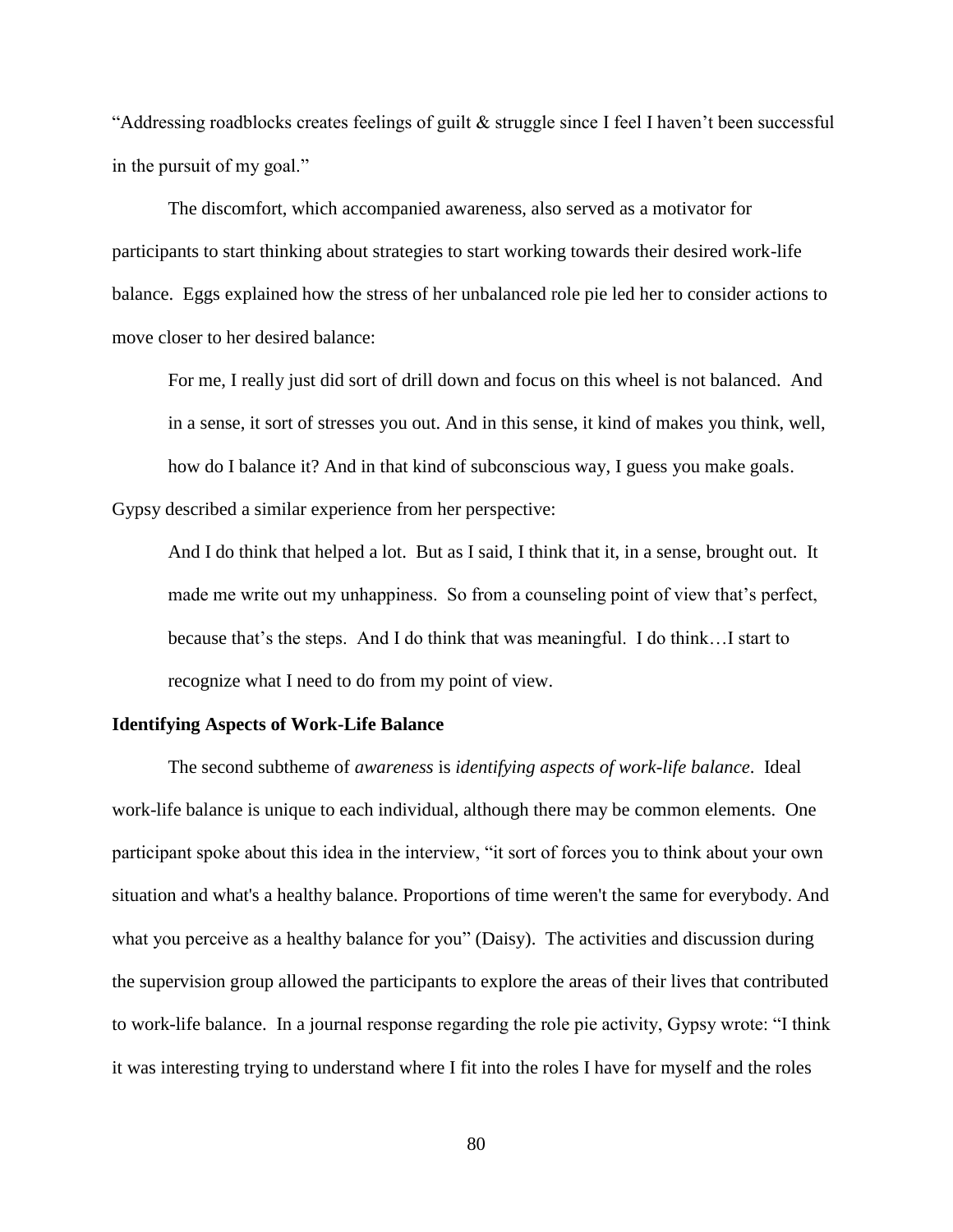others have for me." Eggs also wrote about exploring and assessing the different areas of her life after the session focused on goal setting:

When thinking about worklife balance & setting goals causes my mind to race. Not in a bad way, but it causes my mind to quickly run through all the aspects of my life & either I find myself thinking I'm content or I find myself wondering "am I doing enough, am I making the most out of things?"

The process of addressing work-life balance requires individuals to make choices about the time and energy they will devote to areas of their lives. By identifying the areas related to personal work-life balance, participants were able to consider areas with which they were satisfied or where possible changes could be made. Daisy wrote about this process during the group: "I believe it's made me evaluate aspects of my life and really determine what my priorities are." After the conclusion of the group, one participant was able to clearly map out the major components of her work-life balance: "I know I need to devote this much time to work, this much time to school, and to have peace of mind, I need to do those: hang out with friends or exercise" (Eggs).

### **The Impact of Increased Awareness on Work with Students**

The third subtheme of *awareness* is *the impact of increased awareness on work with students.* The participants discussed some of the ways that their own awareness contributed to their work with the college students. One participant wrote in her journal, "When you have WLB you automatically use it with students" (Adads). Gypsy shared how her own awareness of work-life balance influenced her to consider areas outside of career matching and job finding:

So I do think when those students tell me that I could probably relate a little more to help them figuring out what kind of life they want outside of the eight to five. And I think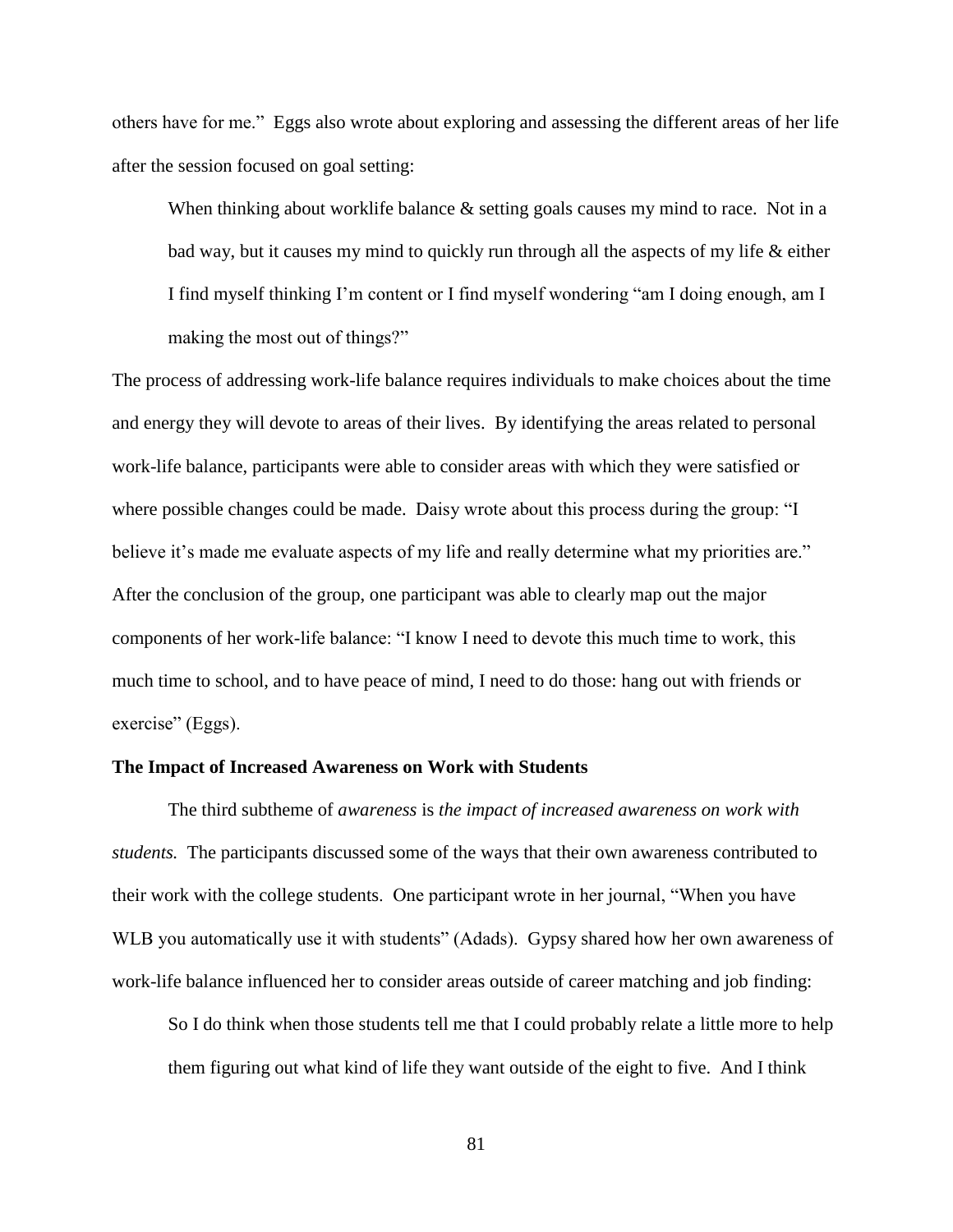that's something I probably talk about a little more now than I used to, recognizing it myself.

She also provided examples of questions she now asks of students related to the life area of work-life balance:

I mean even one student I constantly ask him like, "Where do you want to work? What's your ideal geographic location? .... How close do you want to be for family?" And I don't know that I asked those questions before. (Gypsy)

The college students are at a stage where it is necessary to develop skills to make choices about and manage time related to work, relationships with friends and family, and leisure activities. Daisy explained how the career counselors encounter work-life balance issues with the students:

But I think we're all a little mindful of hearing what the student is telling us in terms of is this a multi-tasker type of person? Is this a person that already sounds like they don't have a handle on their time?.... [They really need to have] a true sense of time that needs to be for studying, time that needs to be for hanging out with your friends eating pizza, things like that.

Increasingly students are taking on work roles while in school through part-time or full-time jobs and internships. Daisy continues to explain how jobs and internships factor into the need to address work-life balance with the students:

And definitely, work, a big part of what we do is help students find part-time jobs and internships before they graduate. And one thing that we really kind of go through with them is how many hours are you taking in school and did you know that you need to be studying 3 to 4 hours for that class? And then you decide how many hours you can work. And so kind of helping students get a grasp on that.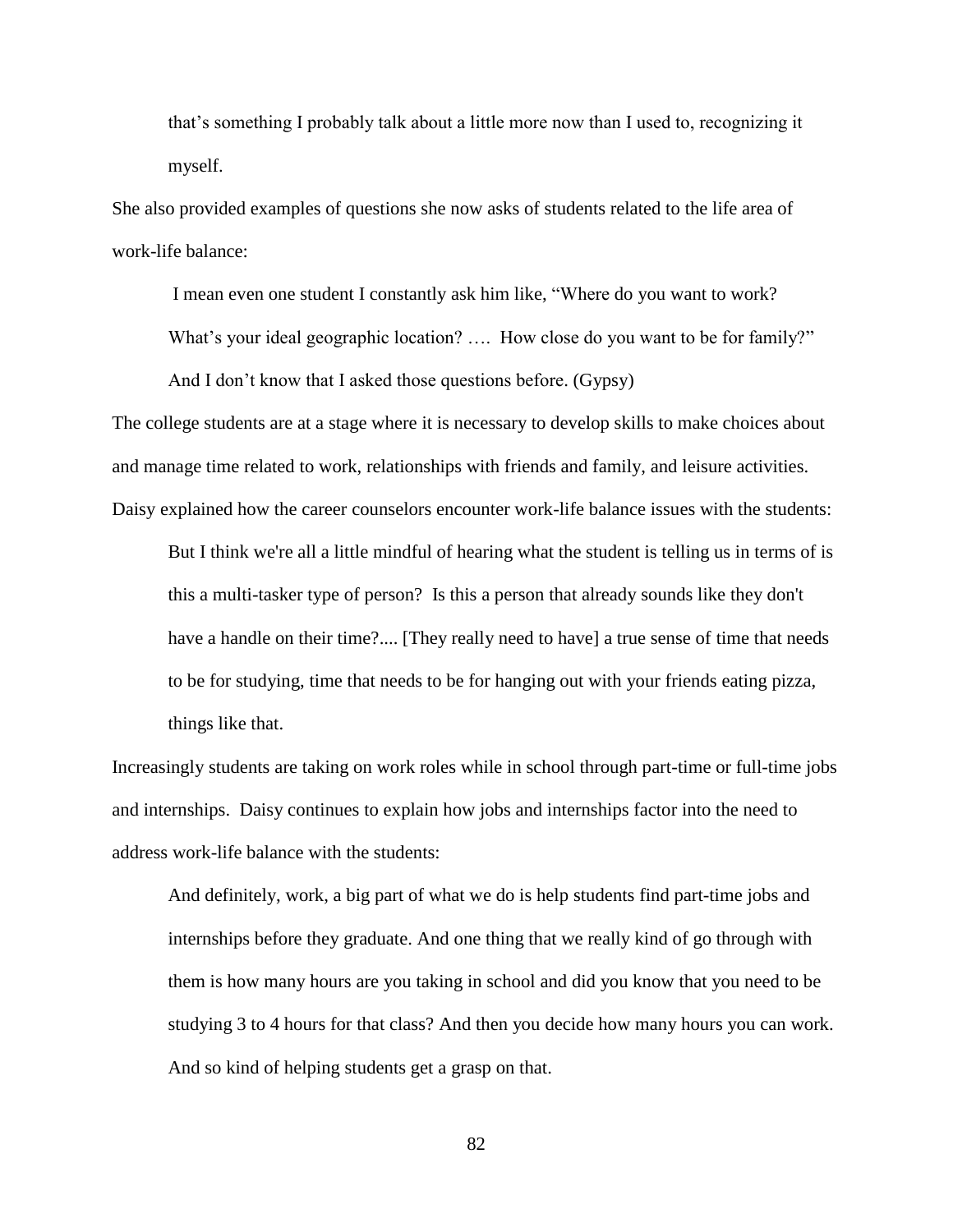The participants also discussed how awareness of work-life balance related to challenging areas with students. The counselors discussed the challenge of expanding students' perspectives when engaging in career exploration beyond consideration of prestige and income. Eggs wrote about utilizing work-life balance with students in this way: "I would incorporate work-life balance in working with students when dealing with career explorations. A lot of times students are focused on one thing when it comes to career choice (e.g. \$)." Another concern the career counselors dealt with, with students was when emotional strain or stress from personal issues was expressed during career counseling. Career counseling intersected with issues arising from family expectations and values, anxiety about academic concerns, and stress over financial problems. Adads explained how her work with students was affected by the group experience, "If anything, I've learned to listen really clearly to my students *more*. Because sometimes…. I've noticed there will be some that will break down." The career counselors had the ability to refer students to the counseling center for personal or emotional problems; however, they also recognized how some issues were intertwined with career concerns and could be approached from that position. Eggs explained how work-life balance could be used as a strength-based intervention with the students to help them cope when they are stressed by a certain area of their life:

But if they come in, and they're overstressed about one element of a test or something. I think maybe helping them identify the great things in their wellness, for using those elements as an example of you know what's working, what's balanced there. Are you making time for all those other things in your life too to help you with whatever currently is happening?

#### **Importance of Work**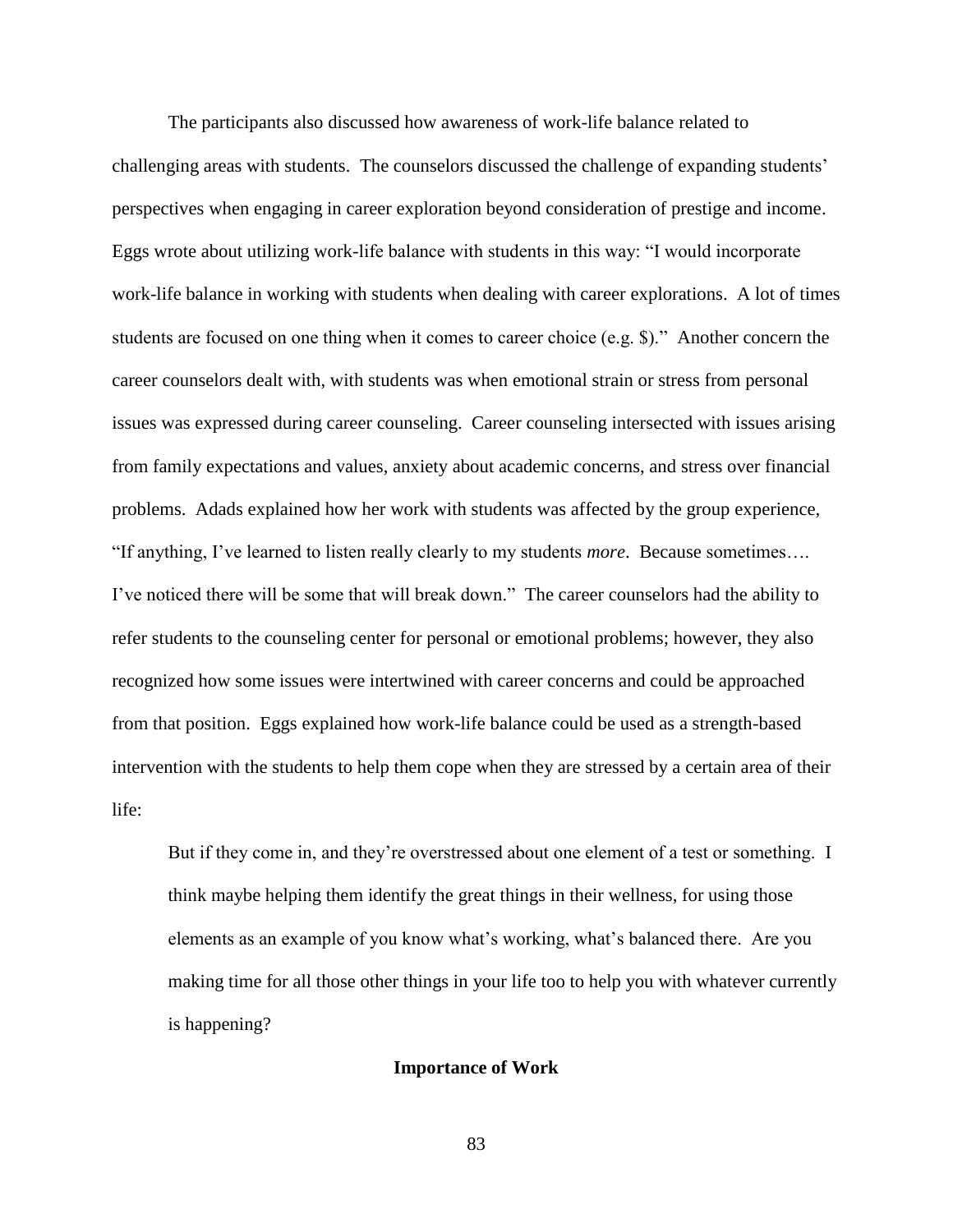The second theme is *importance of work.* The participants described the important role work played in their lives. Eggs explained how work was an important aspect of her satisfaction with her overall work-life balance:

I would like to continue my worklife balance, my current happiness/piece of mind. In order to do those things I need to feel I'm making accomplishment  $\omega$  work, make meaningful connections with family/friends/coworkers & always incorporating humor into my life.

Work provided the participants with a sense of accomplishment. The participants described feelings of accomplishment and worth derived from their work with students. Adads discussed an example of a positive acknowledgement from a faculty member, with whom she had collaborated. She then shared her reaction, "And it was really good to hear that, I heard from another professor. So I was like yes, God, thank you. So all your efforts don't go unnoticed…. that was really good" (Adads). Eggs also explained how she derived motivation and a sense of satisfaction by witnessing the growth within the students. During the interview, she stated:

I feel like it's, it's, not that I need to be consistently have a gratifying experience, but it is nice and rewarding when you're working with a student and they're like, oh, they see like all the dynamics of their resume, or what they can do better in a mock interview. And you're like, oh great, you see this kind of self-confidence boost now that they know. They have the tools, because they already know their skills, qualifications, and just how

to approach them. You see that kind of okay, well, I can really do this now. (Eggs) An important part of the career counselors' work was their direct work and contact with students and faculty. Gypsy described this during her interview, "I love working with the students, like I love this building, because the students know me, they come. The professors know me. The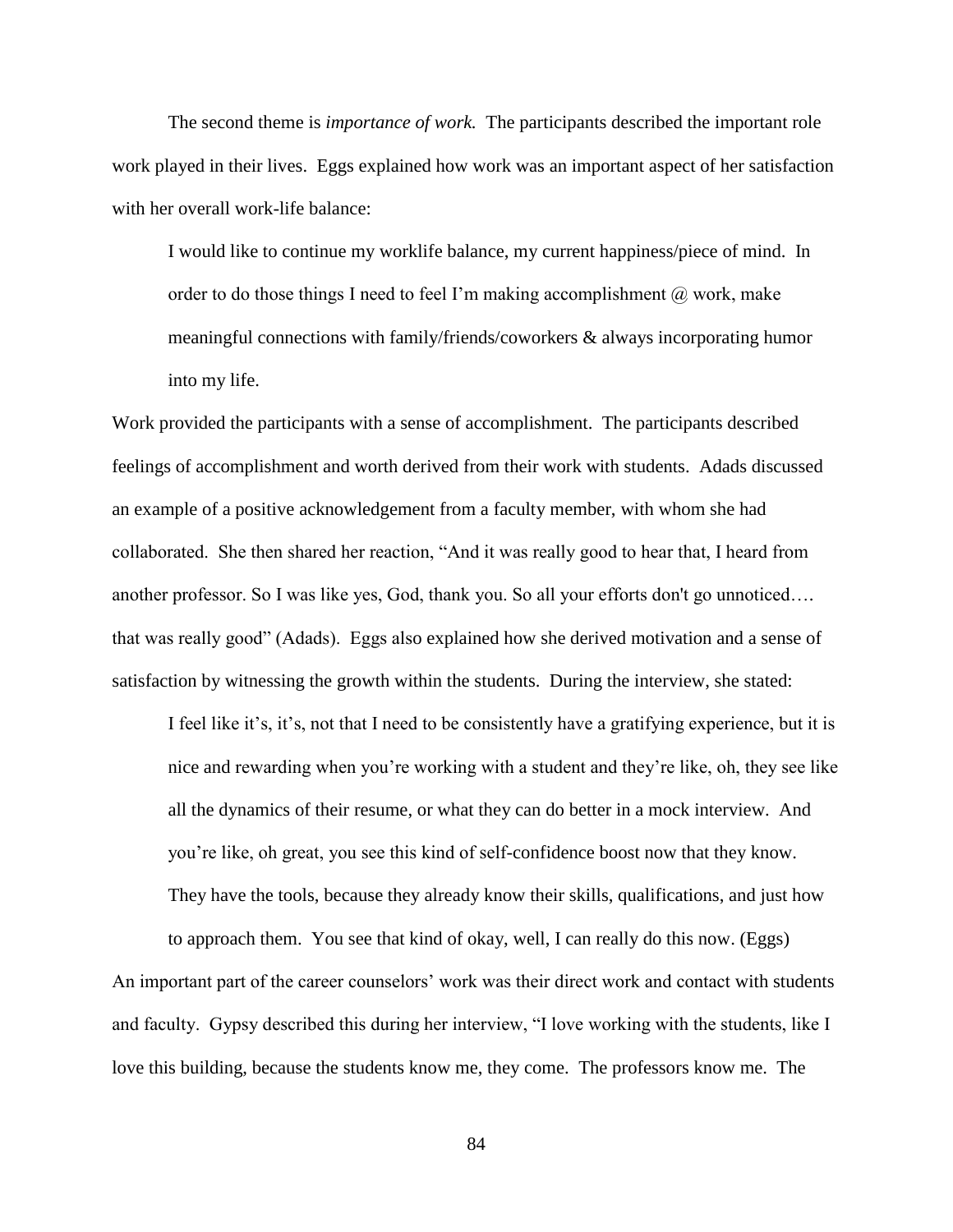faculty know me. I am in like heaven when I am in this building." A meaningful aspect of the counselors' work with students was the sense that they were helping people. Adads explained how accomplishing tasks at work and helping students contributed to her positive perception of the work aspect of her life during the interview. "And when I come to work, I'm just trying to…okay, I say now this is my sanctuary, because I know I'm going to do things. I'm helping people, and I'm doing what I'm supposed to do" (Adads). Eggs also wrote in her journal about the importance of helping people to her work satisfaction, "I enjoy my job because it allows me to help students."

Work provided the participants with a sense of meaning and purpose. Eggs wrote about this in her journal: "work helps me feel I'm contributing to society in some way while still being able to make a living and do the things I like to do in my free time to create balance." Work also provided consistency and structure to the participants' lives. Eggs described how the structure afforded by work contributed to her work-life balance: "having a job helps create that balance in my life & to give structure to my life." Adads also described how the consistency and predictability of her work environment provided her with some relief from unpredictable stress in her personal life. During the interview she stated, "And I always say, 'work is my sanctuary, because here I know what I need to do, when I need to do it'" (Adads). The work environment provided Adads with the opportunity to take a break from the chaos and stress of her personal life and gain a sense of satisfaction from work accomplishments. "Right, it kept me on my straight and narrow. Here is where I feel like everything's fine… I flourish. I can work with my students, do what I need to do, get it done, and seize the day" (Adads).

# **Importance of Relationships**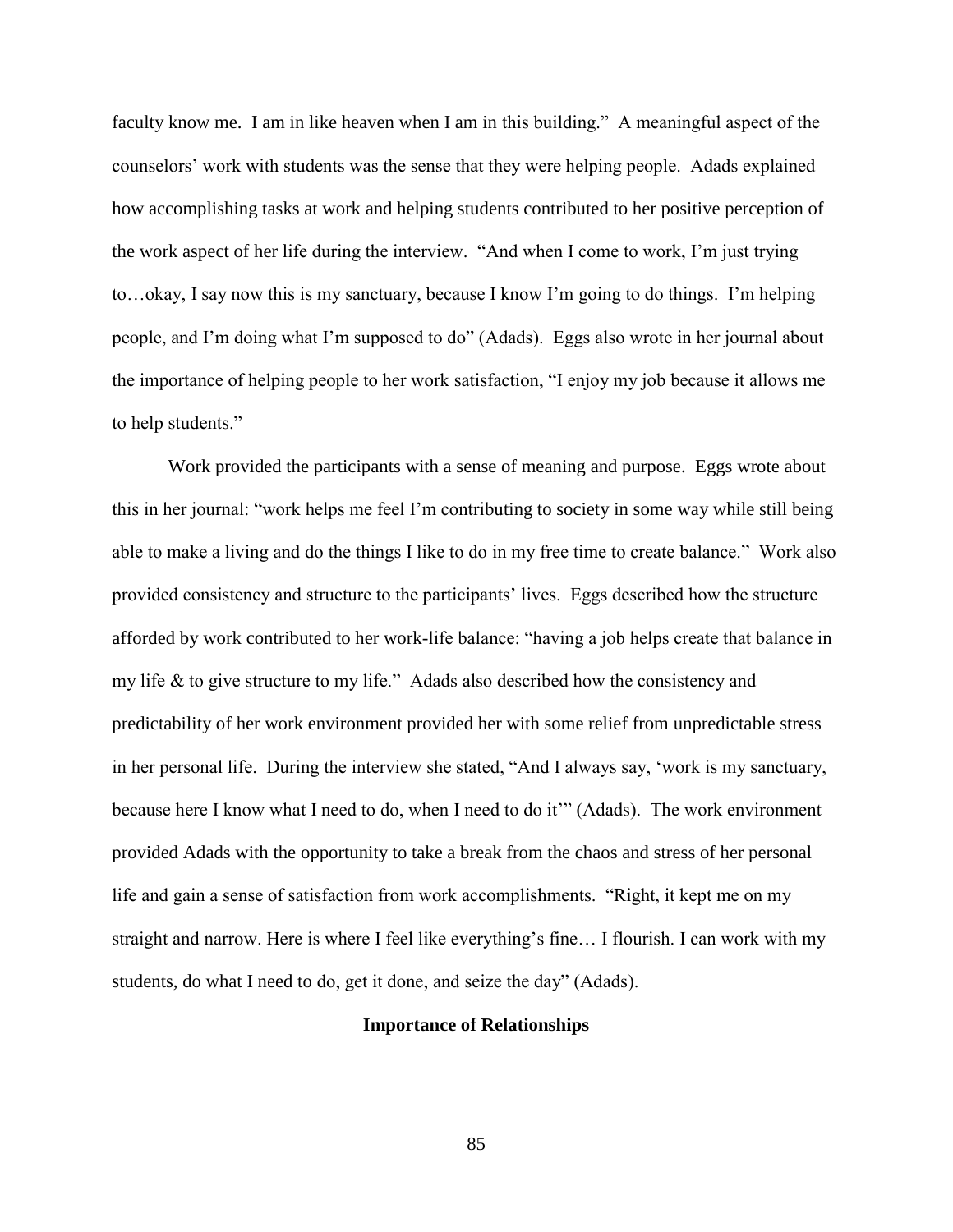The third theme is *importance of relationships.* The participants discussed the importance of relationships to their overall work-life balance through: work relationships, the importance of a personal life outside of work, and specifically the importance of family. As discussed previously, the participants were able to meet their need for relationships and social needs partially through their work. Eggs expressed this in her journal, "I enjoy my job because it allows me to … work with coworkers which satisfies my social needs." Gypsy also described the strength of past work relationships she had during her interview, "even like those friends that I made on the job, I still write them most every day or we talk all the time." She also discussed how work relationships provided her with opportunities for leisure activities, "I had friends inside of work that we would go out and do things and have lunches and stuff" (Gypsy).

Participants also discussed the importance of a personal life outside of work. Eggs explained how personal relationships contributed to her work-life balance, "and to have peace of mind, I need to do those: hang out with friends or exercise." Gypsy discussed how a lack of satisfaction with her personal life contributed to overall dissatisfaction with work-life balance: "because I do not have much of a personal life, not from area etc., work becomes all I have and am unsatisfied now." As a part of her work-life balance plan, Gypsy was working on improving her personal life, because she believed that would contribute to her overall work-life balance. "I need to establish and grow a better personal life because if I had an environment outside of work that was more meaningful work would become just work and I would be better able to deal with the situation" (Gypsy).

Family was highlighted by the participants as a special relationship. Adads described family as "[her] grand joy." Eggs wrote about "supportive family" as an important resource in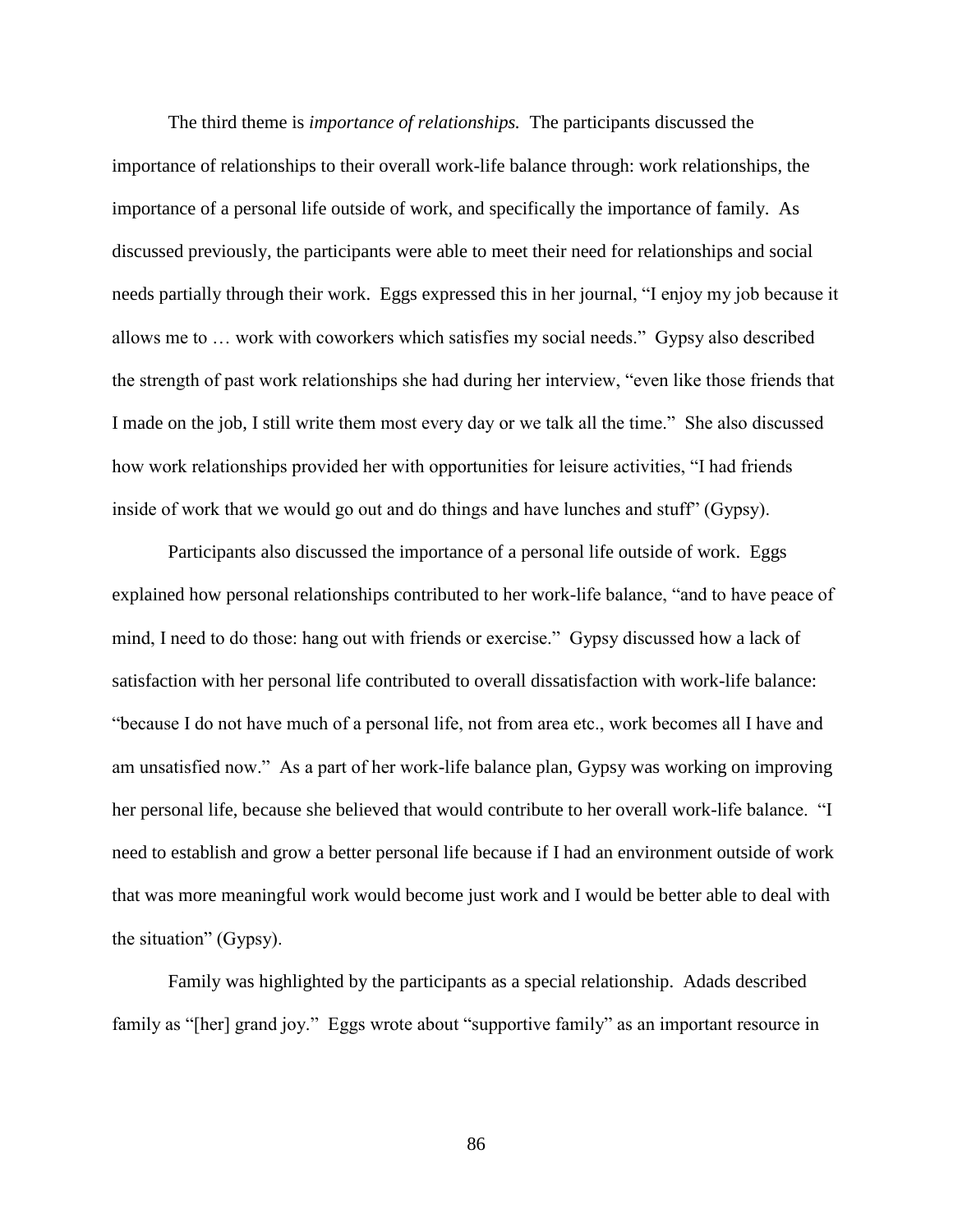working toward her work-life balance plan. Gypsy described in detail the difficulty she faced currently due to a lack of family support and the imbalance between work and personal life:

I actually think it was interesting, because it did make me focus a little more on the issues of not having [a personal life]. And honestly, I think the hardest thing for me is I don't have any family [here]. I didn't grow up here, and so I have no life. And so when work becomes your life, it makes it very difficult. And so because I don't have the family or the support outside of these four walls, I can honestly say I don't really have much of that life that I would like.

All of the participants discussed the importance of and their desire to spend time with their families. Daisy stated an observation she made of how members of the group described the way they preferred to spend their free time: "But for the majority of us it's spending time with family and friends and more enjoyable, not necessarily meaningful but what's great and enjoyable." So a lot of the participants' time outside of work was spent engaged in personal relationships, particularly with family. Despite not having family readily available, Gypsy wrote about the strong value she placed on family and spending time with them in her journal, "Be a family. Spend precious time together and always say I love you. Even when parents were both working opposite shifts, we always had family dinner." Daisy wrote during an early journal entry about the importance of time spent with family, "Quality time with family … [is] very important to me." During the post-intervention interview, Daisy spoke about how focusing on work-life balance helped her become more aware of the importance of spending time with her family. "And I think it was helpful, because it made me think of aspects like spending time with my kids. They're grown, but I still want to spend time with them and things like that" (Daisy). Similarly, Adads discussed how focusing on work-life balance reminded her of the importance of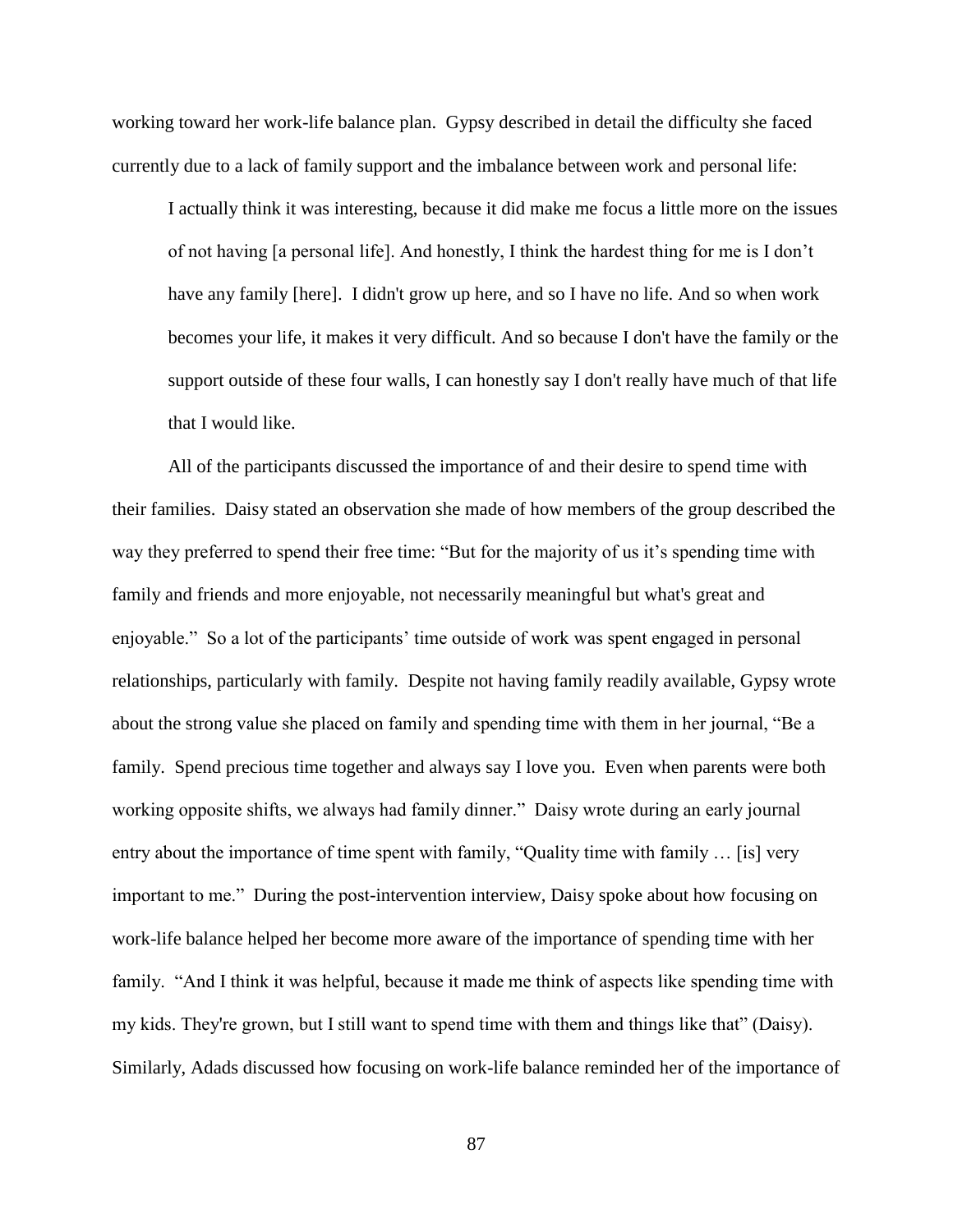spending time with her family, "I was just like, you know, okay, this brought me back to this is why you have to slow down. So being able to spend time with my family and not take work home or worry about work." However, Adads also wrote about the challenge of balancing time between family and other important personal relationships, like her boyfriend in her journal, "My boyfriend & I are constantly trying to give our time to our families & ourselves." Finally, Eggs described how focusing on work-life balance reminded her to maintain time for family:

So, it makes you think oh, I need to make an effort to talk more with my family members or call my dad and keep doing what I'm doing, because clearly, I've recognized previously that, that was a big part of, something that's important to me and contributes to that whole satisfaction thing.

The way family was defined differed somewhat between participants. For Eggs, her family also included her dog, which was a large part of her life. During her interview she described their relationship:

Yeah, yeah, he would, I would just hang out with him and maybe watch TV, or we'd go for, not for long walks, because he was a big, fat dog. But we'd spend a lot of time together and play with his toy. And he was a huge part. Every time I came home. Every time I left. So, it was just like losing a family member. (Eggs)

Despite the importance of family relationships and spending time with family, at times, there was conflict between the demands of work and family. Focusing on work-life balance, brought awareness to the conflict between work and family for Adads, "Having to focus on WLB made me really look at myself & evaluate my life events. My family is very dear to me. Yet my work is just as important." Later in her journal, she also wrote about the role planning and scheduling played in attending to the conflict between work and family demands, "Sometimes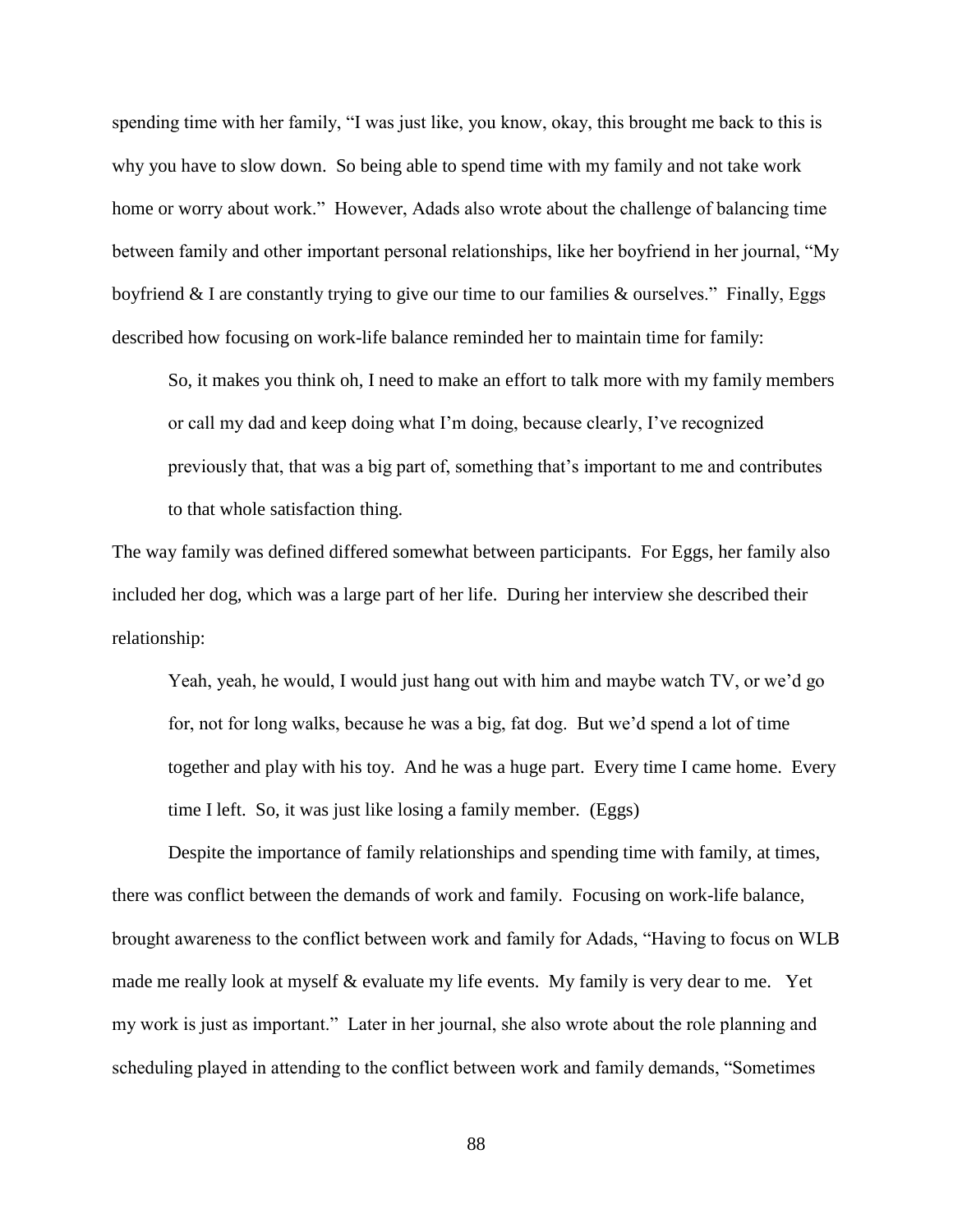work interferes with family…. Scheduling work around family events is important" (Adads). Despite the value Adads placed on her family relationships and time, it was difficult to navigate the conflict between the two.

Daisy highlighted the importance of work in providing for her family, "Working a lot means providing a better life for my family." However, she also wished that she had more time available to spend with her family. This is reflected in a statement about values learned from her parents, "Both my parents worked very hard outside of the home, but family and church were all they did on weekends. I wish I had that option" (Daisy). This conflict led to feeling pressed for time between work obligations and the desire to spend more time with her family, as expressed by a statement from her journal regarding her work-life balance plan, "In next week: still working both jobs but going to try to squeeze in going to the movies with my kids" (Daisy).

#### **Importance of Wellness**

The fourth theme is *importance of wellness.* The participants discussed the importance of physical and emotional wellness in their lives, and the methods they used to cope with stress and work towards personal wellness. Eggs discussed how maintaining a positive attitude and using adverse circumstances as a growth opportunity helped her to cope with difficult situations and stress:

And I feel even whatever I went through a couple years ago. So I feel like even though that was such a terrible time, I feel like you can always see. Once the smoke clears, you can kind of see a good element of that. I'm a believer in that you can always find something good out of a bad situation. I feel like that helps. My philosophy is that helps someone get through it.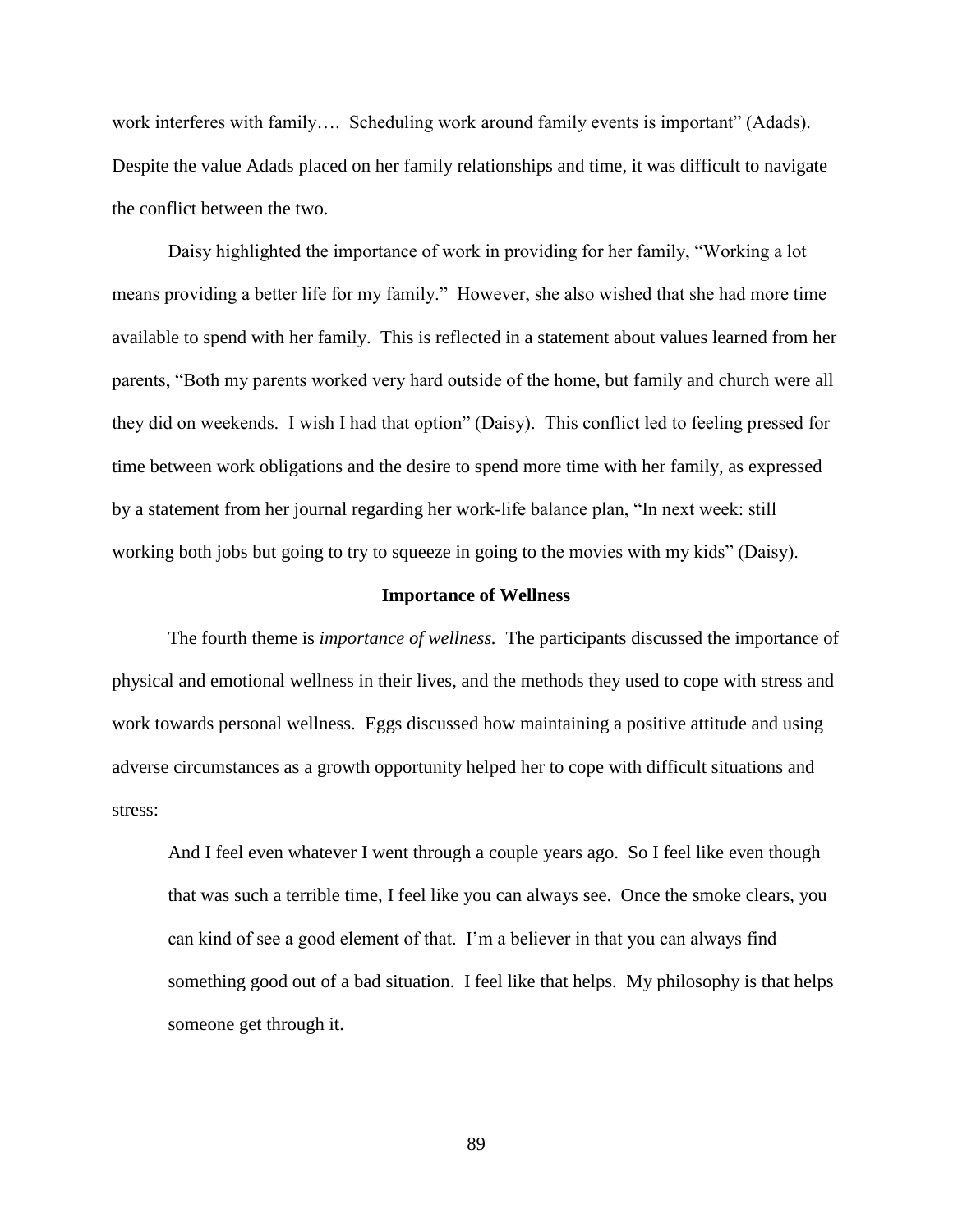Eggs also highlighted the value of utilizing humor in coping with stress as a part of her work-life balance plan writing, "humor is a great coping mechanism." Adads shared the same idea of humor as a coping mechanism during her interview stating, "I think laughter is really good for the heart and the soul."

Adads also discussed the importance of setting boundaries with work in order to cope with workload and protect recovery time to maintain physical health. She shared an example of a time period when she was not protecting her personal time, "way back when I had the heart attack, I was doing way too much here at work. I was pulling the slack for coworkers. I was just doing quite a bit. I wasn't taking care of me" (Adads). Contrasted with her new approach to unfinished work tasks, "and being able to say you know what, it's okay. I can leave work and go home" (Adads).

Leisure activities and personal time were also important contributors to personal wellness. Daisy wrote in her journal about the importance of setting boundaries with work so that she had adequate time for leisure and personal time when writing about her work-life balance plan: "intentionally making time to just veg and do things I enjoy doing like going for a walk, taking care of my plants, going to the movies with my family." Gypsy was also working on increasing her personal life outside of work as a part of her work-life balance plan. She wrote in her journal about increasing her leisure pursuits as a part of the overall plan, "Find things that make me happy and expand those. I would like to start taking advantage of what the Island has to offer as far as activities instead of staying in the house" (Gypsy).

All of the participants emphasized the importance of physical wellness in their lives. Daisy explained the importance of aspects of physical wellness to managing your daily life roles during her interview: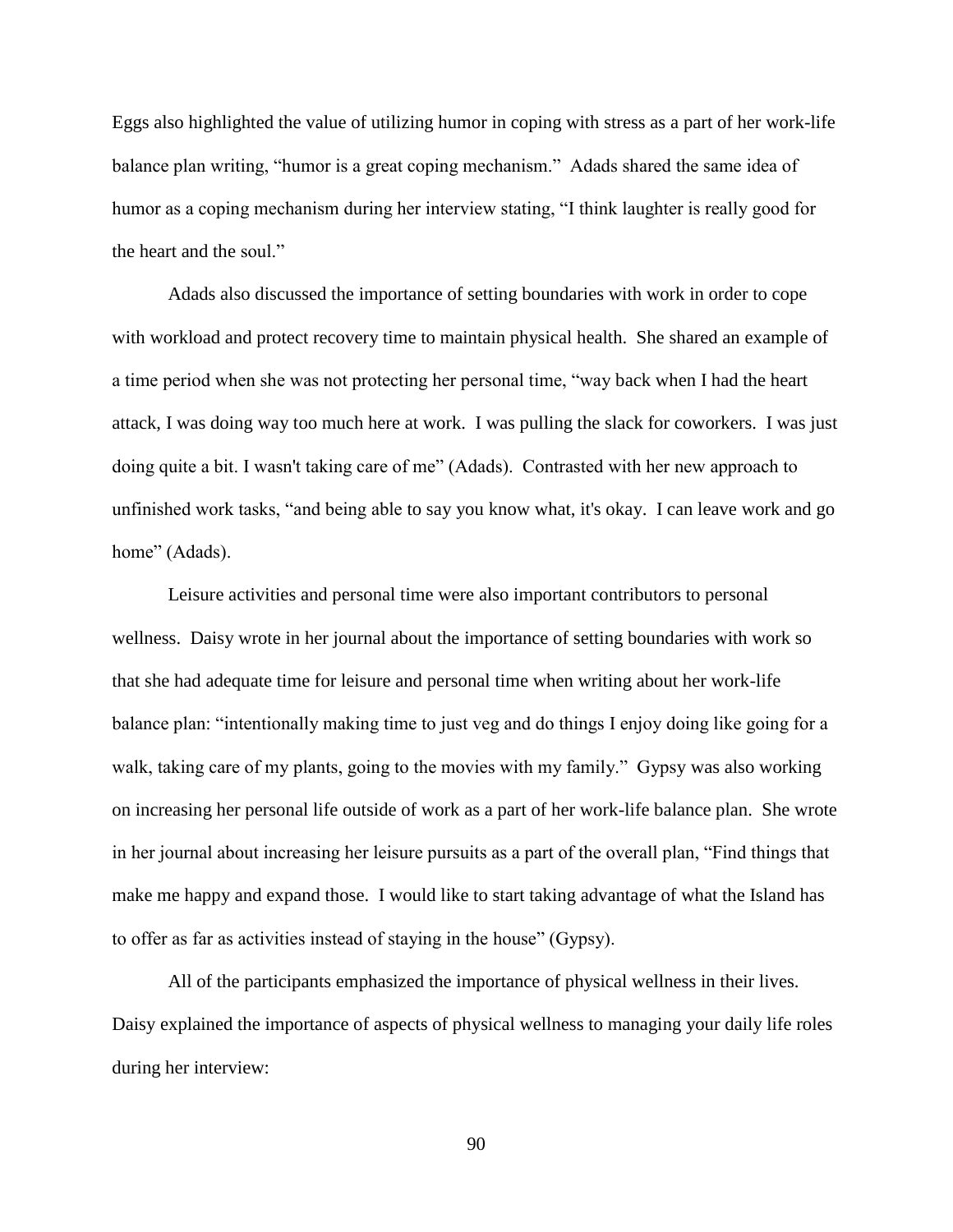Did you get enough sleep last night? Are you able to tackle the multiple tasks and multiple roles that you have to play? If I didn't get enough sleep, I'm brain-dead. Or if I'm hungry, I'm angry. That kind of plays into how well you're able to juggle those different things. In the best of all possible worlds, you got enough sleep, your diet's okay, you know. You didn't have a fight with your kids! Those kinds of things.

Adads wrote about physical health in response to a prompt about obstacles to achieving work-life balance, "health could be a big factor. Working on becoming healthier!!!" She recognized that potential health problems could serve as obstacles to her progress towards greater satisfaction with personal work-life balance. Eggs' personal work-life balance plan was primarily concerned with addressing elements of physical wellness and their impact on her work-life balance. In a journal entry outlining her work-life balance plan she wrote:

These help contribute to how good I feel about myself & function. My goal is to work on 3 things: continue to exercise regularly, start eating healthier & smaller portions, get at least 8-10 hrs. of sleep per night (I too can only function & think clearly when I've slept this much). (Eggs)

Exercise was a way participants were able to both address physical wellness and cope with emotional stress. Eggs explained during her interview how exercise was an important part of her overall satisfaction with work-life balance:

Like working out, for example, like if I'm like, 'eh, I don't want to.' Well, clearly when I was doing it a lot before, it was important to me, and if you see on my thing it was like, 'I'm satisfied. I'm currently satisfied!' And all that stuff so I know like oh, I need to keep that chunk of the pie there, because and keep working at it. Because I know that's what helps me be that currently satisfied.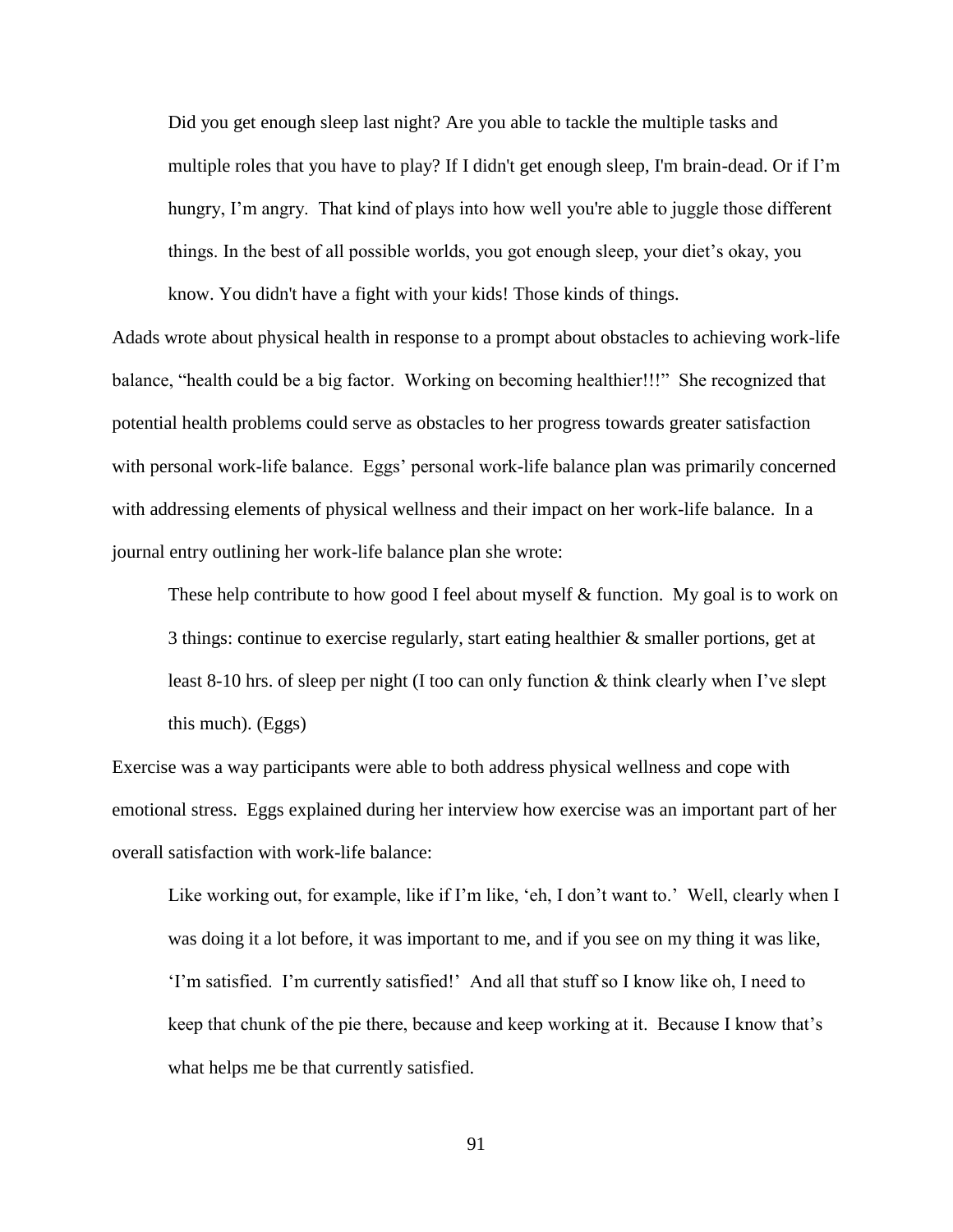During her interview, Adads shared her realization that in addition to physical health benefits, exercise was a helpful coping method. "Sometimes you just have to de-stress and do something. And I started working out and I actually realized with working out, you do release some of that stress" (Adads). She also found that exercise had a beneficial effect on her energy during the work day, writing "Working out at 5 a.m. jumpstarts my workday" (Adads).

# **Struggling for Balance**

The fifth theme identified is *struggling for balance.* The participants described challenges they faced as they worked toward or tried to maintain satisfactory work-life balance. One of the major challenges for the participants was trying to keep work and thoughts of work from intruding on other areas of their life. Gypsy's major achievement from the intervention, which she discussed during her interview, was being able to stop working and thinking about work. However, she acknowledged that despite her progress, it continued to be a challenge with which she struggled. "So yeah, I do think and again I am learning to cut myself off. It's not working all the time. But it is working" (Gypsy). Adads also discussed past history of routinely allowing work to take over large amounts of personal time, "and I used to take everything home. Anything I didn't finish at work I was on my computer at home finishing it up. And before I knew it, it would be 3 o'clock in the morning." Then, she described her new process for dealing with unfinished work tasks. "So I don't do *that* anymore. I just, I'll get to it in the morning. And if I can get to it during the day, as soon as I get to it, I'll send it to them" (Adads). Daisy wrote in her journal about conscious efforts she needed to make in order to protect her recovery and leisure time from the intrusion of work. "Being mindful of my 'me time' and not allowing other obligations to encroach on my time. Sticking to boundaries – keeping work (and thoughts of work) in the time allotted for it" (Daisy). Gypsy also explained how being mindful of the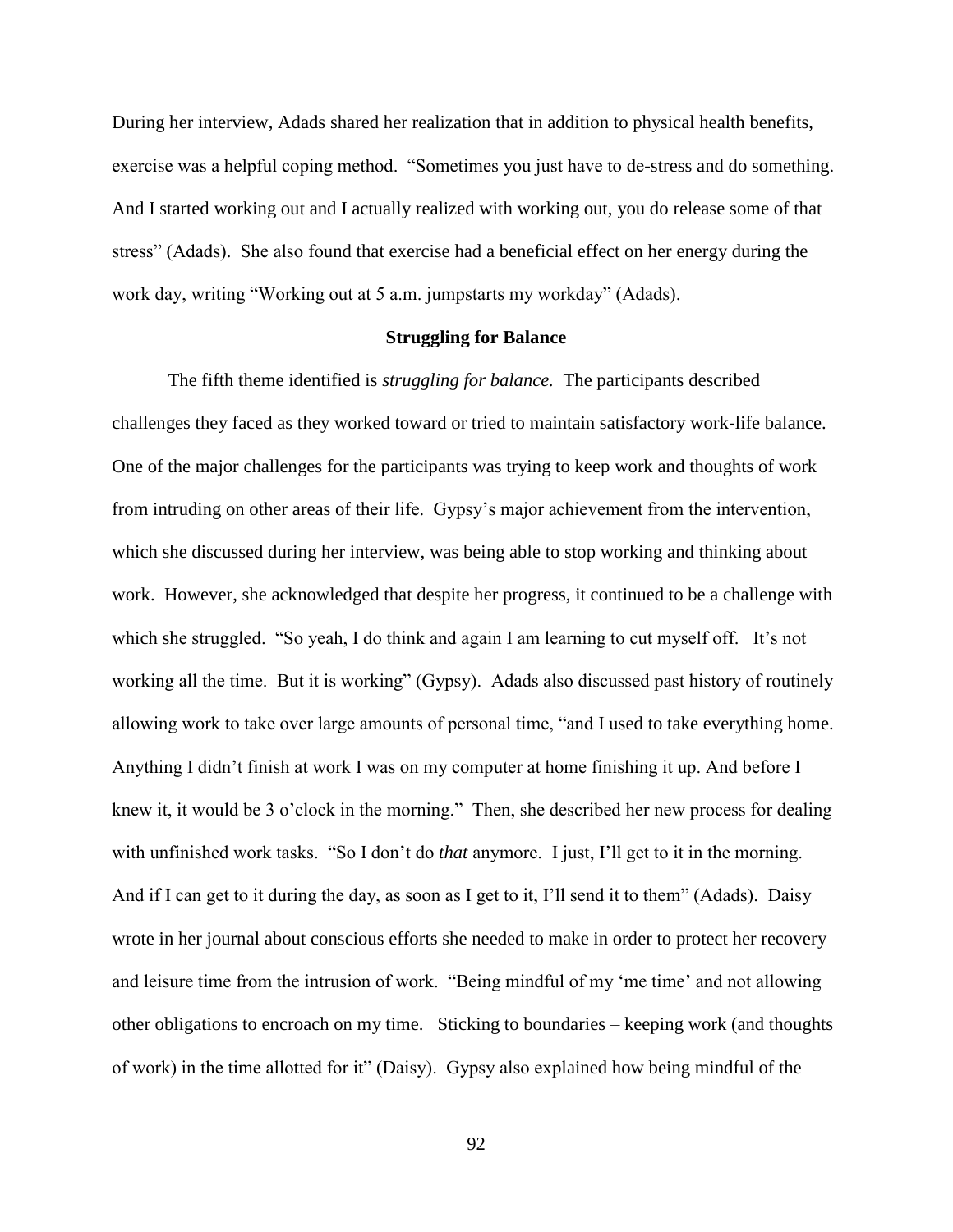importance of keeping work in work time so personal time could be maintained, "But as far as how it's helped and carried over to the work, I really do actually think about how, I'm cutting myself off." Finally, Daisy discussed during her interview how communication technology can be an added barrier to separating work and personal time:

A couple of the counselors have chosen not to put their work e-mail on their smart phone. That's a really great idea. Once you do, you're really kind of, you know, connect yourself to it, and it's harder to get away from it. Don't go there.

Another challenge for the participants as they struggled with work-life balance was feeling like they were stretched across multiple roles or feeling like they did not have enough time to attend to all their responsibilities. Adads discussed a period of time when she struggled with balance, because she had responsibilities and demands in a number of different areas of her life. "Four years ago, I had a really bad heart attack, because I was carrying the weight of the new job and doing everything, doing so many different things, being pulled in so many directions" (Adads). When responding to the journal entry regarding roadblocks to work-life balance goals, Daisy wrote about how additional responsibilities within her work role were a challenge to her efforts towards balance. "One roadblock that comes to mind is being too busy. With the changes to our dept. and the addition of duties to my life, I need to be mindful of taking 'me time' where I can" (Daisy). An additional challenge to Daisy's work-life balance was the added stress that accompanied being overly busy and not feeling she had the time to accomplish necessary tasks. Daisy wrote in her journal, "I feel that I don't have the stamina to keep going" in reference to feeling overwhelmed in her work roles. However, she believed if she could attain her work-life balance goals, "[my] stress level will go down. I feel stressed because I'm pressed for time" (Daisy).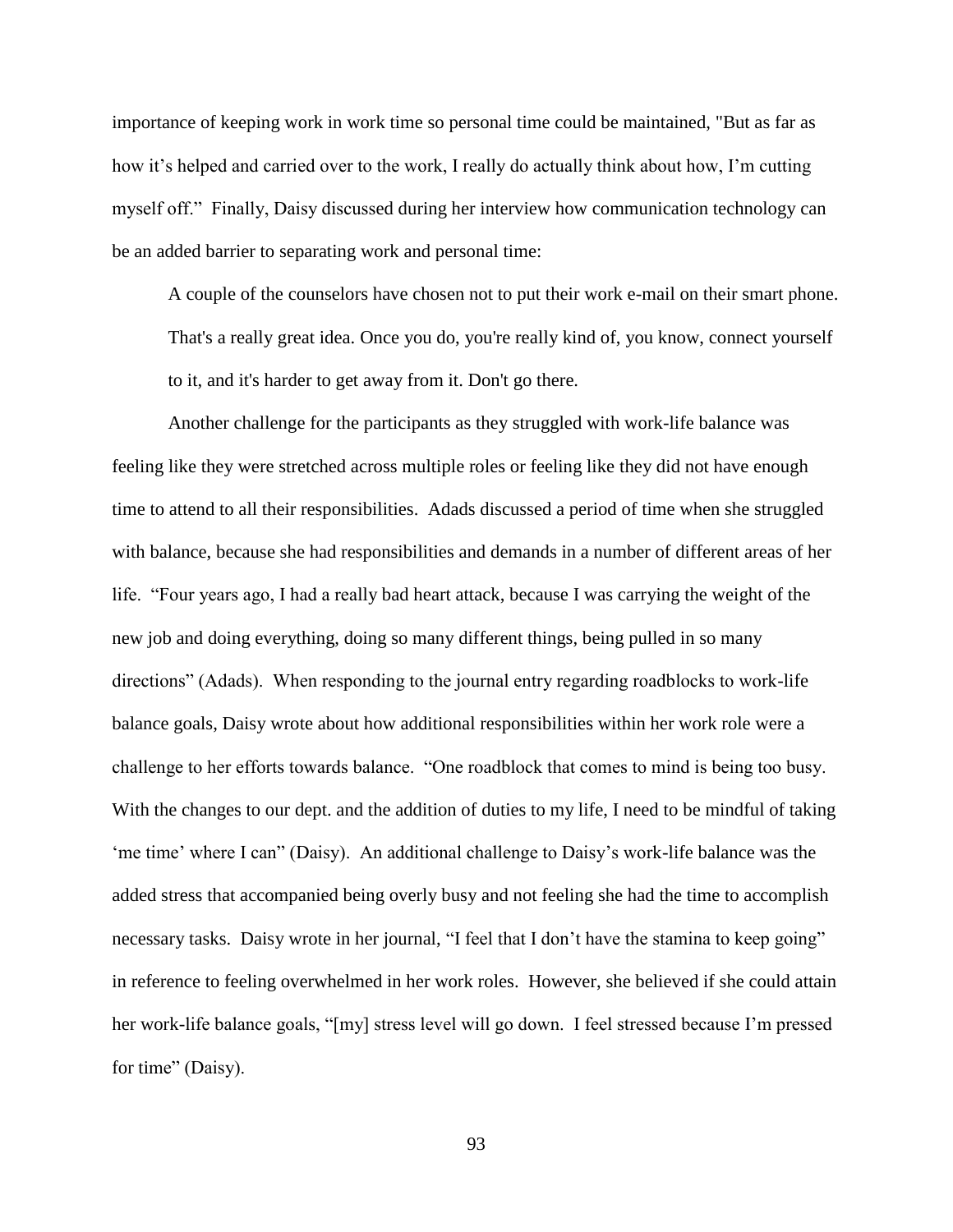One specific challenge between multiple roles that was noted by the participants for themselves, as well as students, was working while attending school. Adads shared her own experience with the challenge and stress of working while attending school during the interview. "So you're working full-time and you're going to school. And work goes over into extra, extra hours trying to pull the weight for others. Then, you know, it just all blew" (Adads). Eggs discussed the increased frequency of working with students through the career center, who were working while attending school. "So there's a lot of that going on right now, especially with the students, who want to work at the same time as going to school. And I think that's going to be a common theme" (Eggs). She also discussed the added strain to time for non-traditional students, who may also have a family, "They work. They have kids, a family. And then they go to school too…. So, I feel like it's going to become a norm over time. It pretty much is. So I see us getting busier in the future" (Eggs).

### **Work-Life Balance as a Process**

The sixth theme is *work-life balance as a process.* The participants expressed the idea that work-life balance is a process, because it is susceptible to changing life circumstances. Daisy wrote about the mutable nature of work-life balance in her journal, "I'm still a little frustrated that my work/life balance isn't exactly what I want it to be. But, I've come to terms with the fact that it is what it is for now and it will continue to change." Adads also discussed the continuing challenges she faced with work-life balance due to ongoing changes around her, "WLB will always be my challenge with family balance. Since life constantly changes  $\&$  my family will always be my focal point, balance may never be achieved." The concept of work-life balance was not necessarily a static endpoint, but rather, it was something constantly being reevaluated and defined by individuals, as their lives and environments changed. Satisfaction and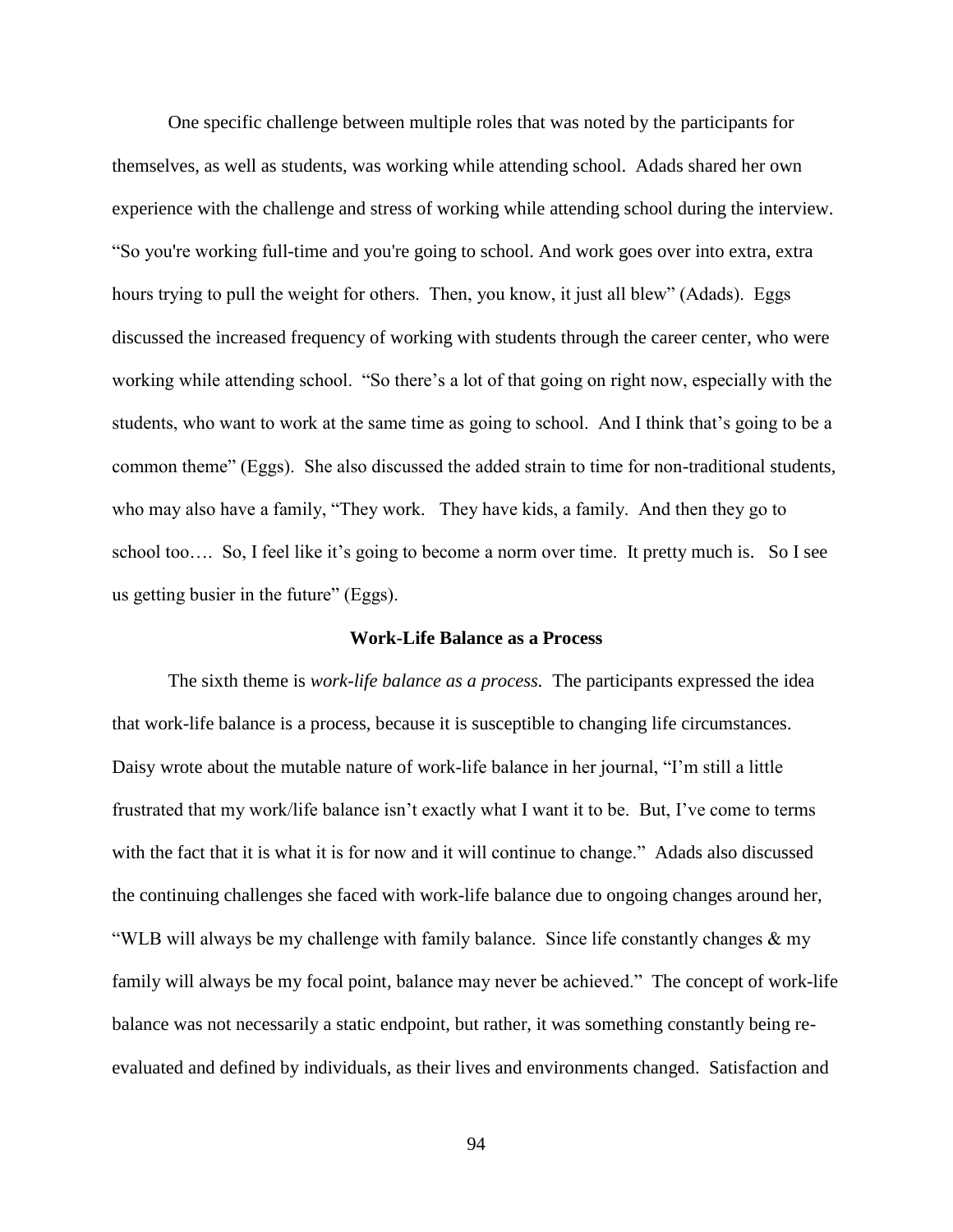frustration with work-life balance were framed as temporary and open to change in the future. During the interview, Eggs shared how past periods of struggle or frustration with work-life balance allowed her to appreciate her current satisfaction with work-life balance, as well as prepare her for future challenges. "So it's helped me feel more appreciative now of having not too much on my plate and like kind of enjoying that time. Because I know it's not always going to be that way" (Eggs).

Participants explained how unpredictable life changes impacted work-life balance, because they were impossible to plan for or anticipate. Daisy shared her perspective on an unexpected loss one of the other participants experienced and how that can impact work-life balance:

I think you kind of hit on it in that the environmental, things happening in your life kind of thing, you know. One of the other counselors talking about her dog dying and how that impacted her. And that's definitely something you don't plan for, and you don't really even realize how big of an impact that's going to have on your life. And how it changes your work life balance…. What do you do with your time? You have to restructure it. It's definitely not something you go in planning. So it's kind of along that whole chaos theory sort of thing. As your path forms, what do you do with it? And do you go with it kind of thing?

Eggs also explained how the unpredictable nature of life requires flexibility and adaptation to work towards work-life balance goals. "When uncontrollable life events happen it causes a shift & I have to adjust the aspects of my life balance" (Eggs). She also explained during her interview how having the time, energy, and resources to deal with unpredictable stressors that arise helps to maintain satisfactory work-life balance: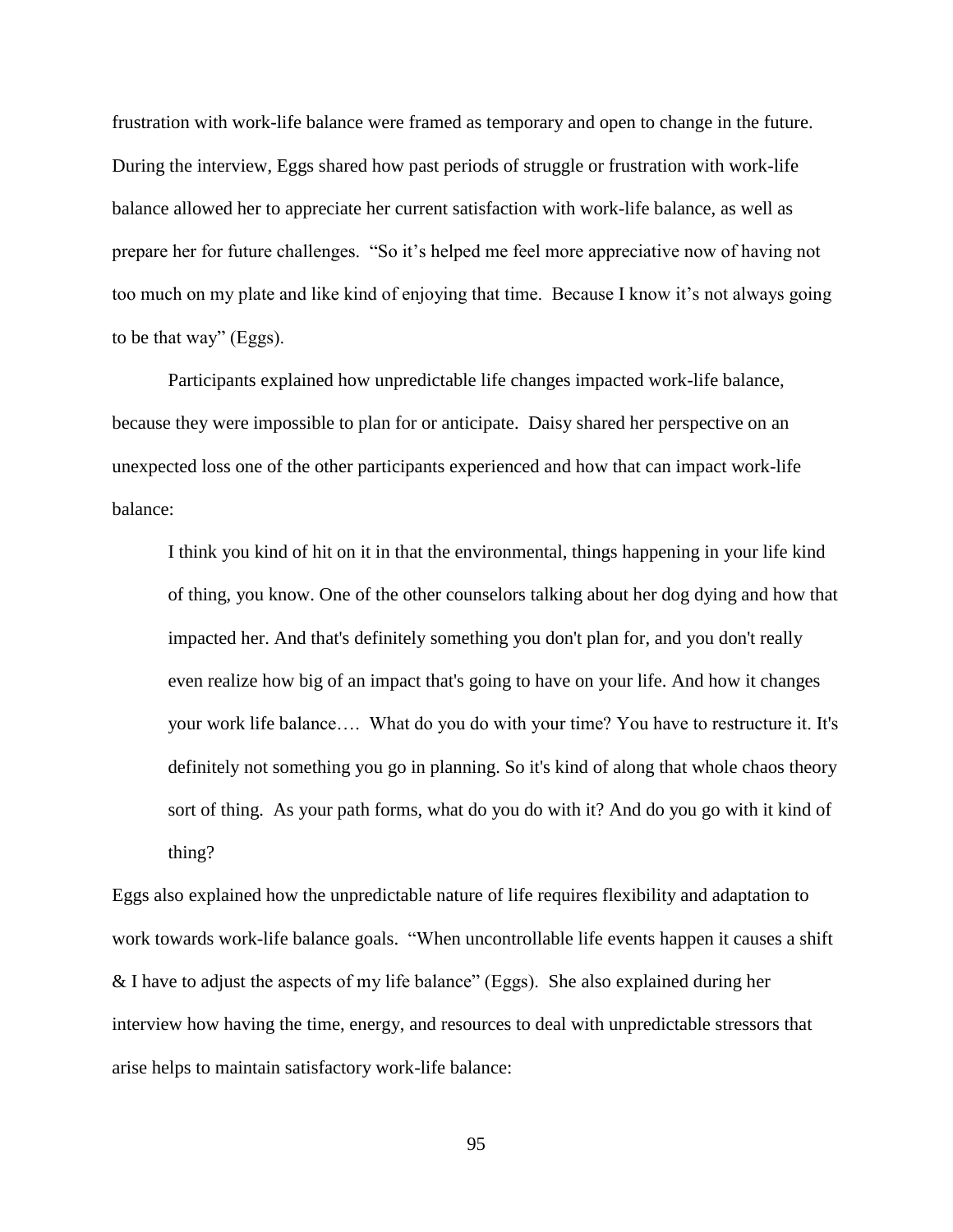Now, I'm like oh, my plate's not so full. I really feel like I have a lot of control over my schedule for the most part. And there aren't any other, for now, any external things that I need to dedicate my time to that are out of my control. So, I feel like if I had a huge stressor come my way or something, or if I had all these other, different assignments that needed to be completed, whether it was in work or out [of] work. And I do have the time to get them done currently. (Eggs)

In addition to possible added stressors, Adads explained how positive, unexpected events or changes could also shift one's perspective on work-life balance satisfaction. "And then I come over here and it's a new week, and something good happened in my life so hey! It changes up. I feel what was doom and gloom last week is hey! Good today!" (Adads). Adads noted that journaling about the goals during the process helped her keep track of the positive events.

Although flexible time and control over one's schedule were viewed as supporting worklife balance efforts and challenges, participants also discussed how busier time periods with reasonable work demands encouraged a more mindful approach to planning and scheduling with necessary aspects of work-life balance incorporated. Gypsy explained during her interview how having a busy schedule at work encouraged her to also consider and schedule her time for other parts of her life as well:

During the school year when you're so scheduled, like sometimes, in this building especially, I'll literally have a student every half an hour from one to five…. You don't have that idle time. So you really schedule your life as well as your work, which for me works really good. Like I like having that schedule.

Eggs expressed a similar thought during her interview, "My thought is the busier someone is the more they're going to really, really pay attention to those pieces [of work-life balance]."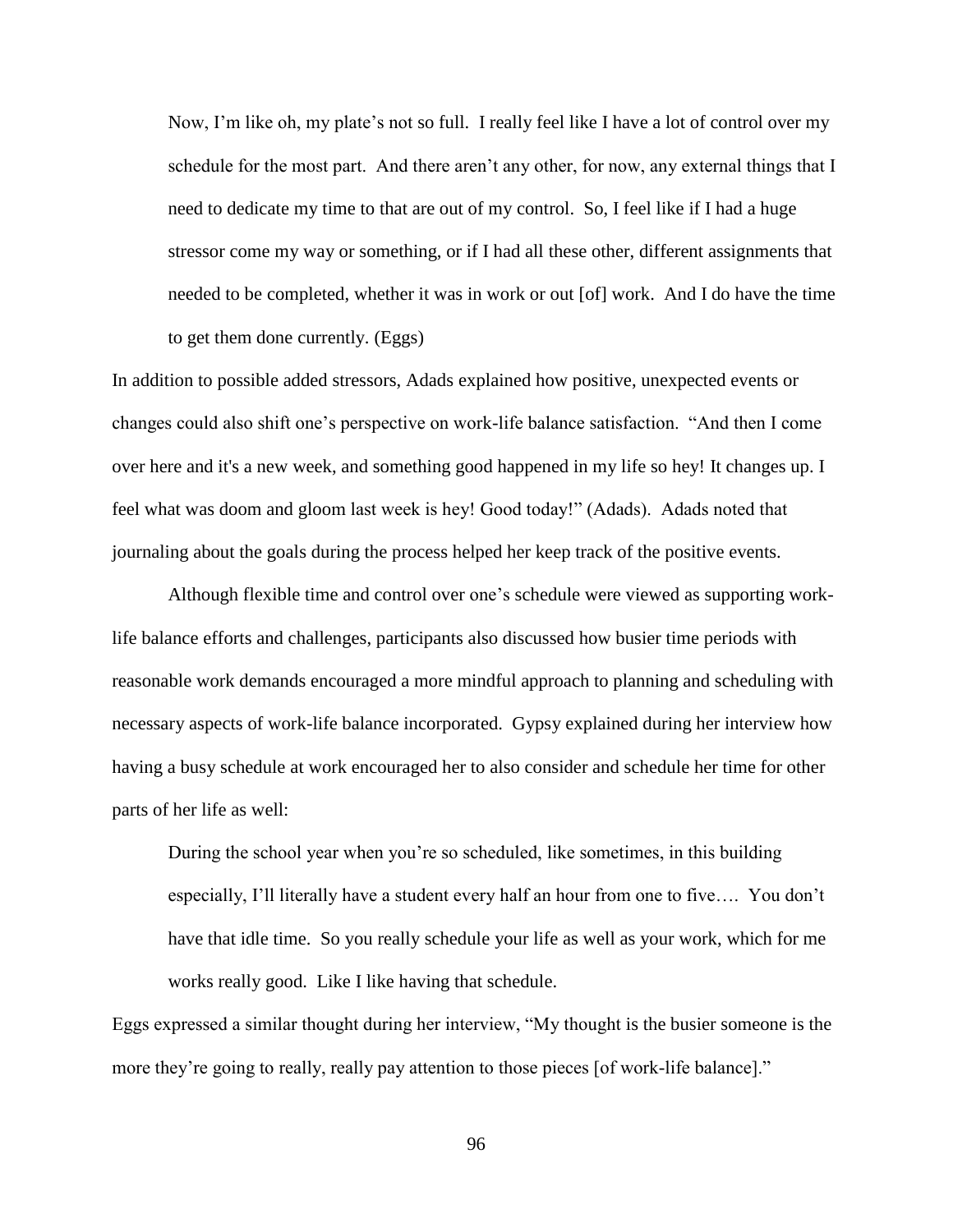# **Learning from Others**

The seventh theme is *learning from others.* The participants described the group as allowing them to learn from the others in the group and gain a better understanding of their colleagues. Part of the learning process within the supervision group included a process of verifying or solidifying knowledge participants already had. This process was expressed by Eggs in her journal: "but hearing my colleagues' (and Courtney's  $\circledcirc$ ) perspectives have been enlightening & helps me shape, validate, change my perspectives." Another participant shared a similar idea during the interview, "sometimes it's just hearing it from someone else and going oh yeah, and then you get it" (Adads). Eggs provided a detailed explanation of learning from others: "It's interesting to hear others' perspectives & evaluate if it coincides with what I believe, do I disagree or does it help me understand something that I previously didn't understand."

Another aspect of the learning process was insight other participants could provide from another perspective on a situation within the group. This idea was reflected in the following statement from Adads' interview when she was discussing the difficulty of resolving a stressful situation while in the middle of it: "It's always easier for the person on the outside looking in to tell you how to do things." Gypsy also described how gaining insight from other participants helped her in a journal entry: "the good thing is it has given me insight to what others think as well as how to change my scenario both here and at home."

The group supervision process allowed each of the participants to provide their own background and personal experience to the group's knowledge base regarding work-life balance. Daisy explained how hearing the experiences of the other participants added to her own process during the interview: "But I also really appreciated hearing from the rest of the group and seeing where they were coming from." Participants were able to learn from the life experience and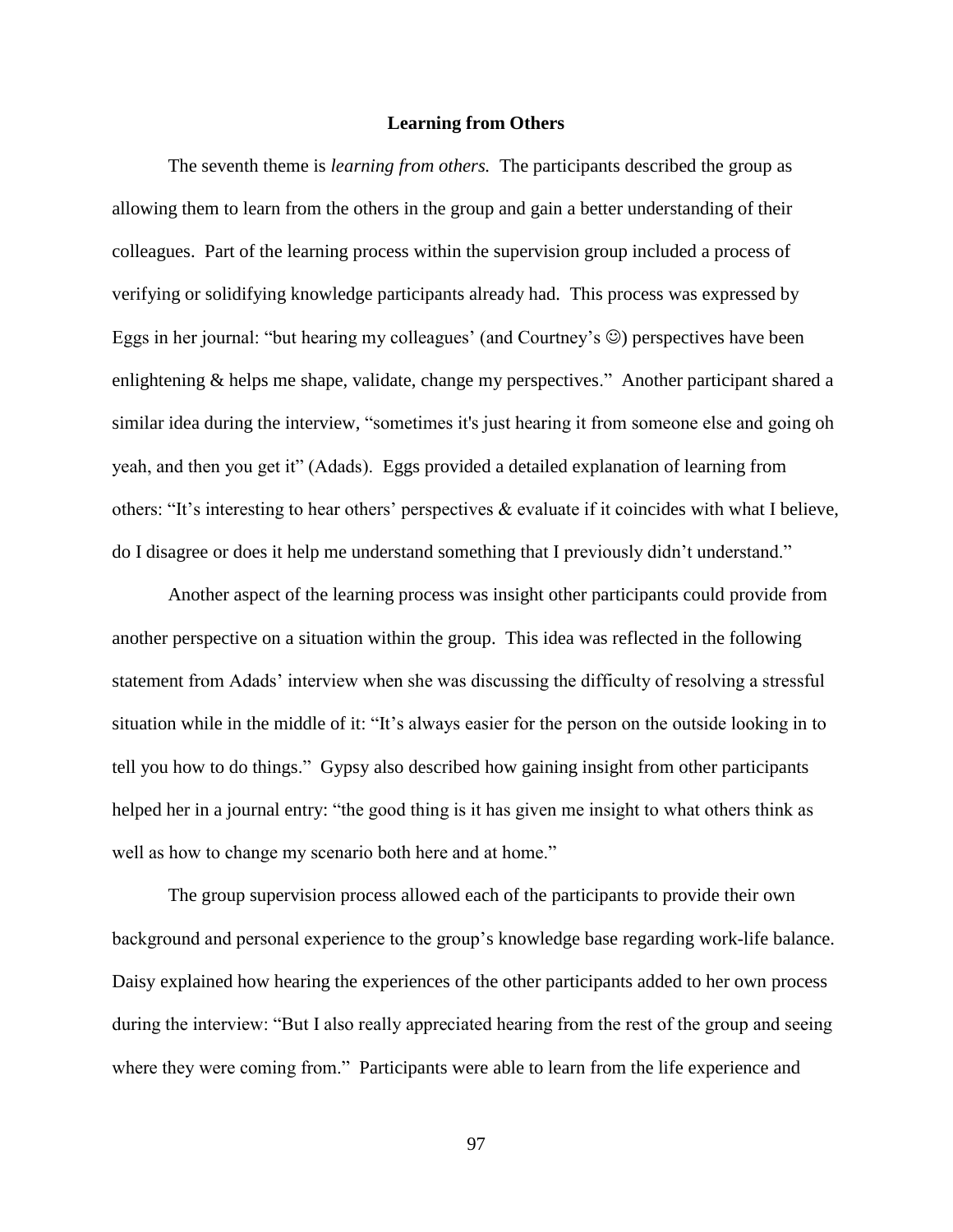successes of other participants. Eggs described this aspect of the group in response to a journal prompt exploring resources relevant to working toward her work-life balance goal. "Learning techniques, what's led to success in others & tailor to myself to help me attain goal" (Eggs). Eggs further elaborated on how observing others cope with difficult circumstances helped her modify her own perspective regarding work-life balance during the interview:

But like I think it's like really helpful to see people, who are going through a lot, and then still maintaining you know a positive attitude. Still themselves for the most part. And I think that's inspiring to help put perspective

A part of the group supervision experience also included a process of normalizing the thoughts and feelings they experienced as they performed their work. Adads discussed this feeling during her interview, "you know, it's just different. Because in group counseling, you know, it's like group counseling. I'm trying to say like gah, so they do go through some things too. It's not just me." Similarly, Daisy discussed the support colleagues could provide in the supervision group when experiencing an unresolvable problem. "You feel like there's some support there. There may not be a solution for that problem, but other people understand it" (Daisy).

Group supervision allowed the participants to bring challenging situations to the conversation and gain insight from colleagues, who have encountered those situations in the past and have the knowledge and skills to resolve them. Gypsy described this process during her interview, "Because if I had a situation that another counselor dealt with six years ago or whatever then it's nice to be able to throw that back and forth." One of the participants discussed how listening to other participants added to her knowledge of the career counseling process. "In terms of talking about career development, I enjoy hearing my colleagues' experiences …, it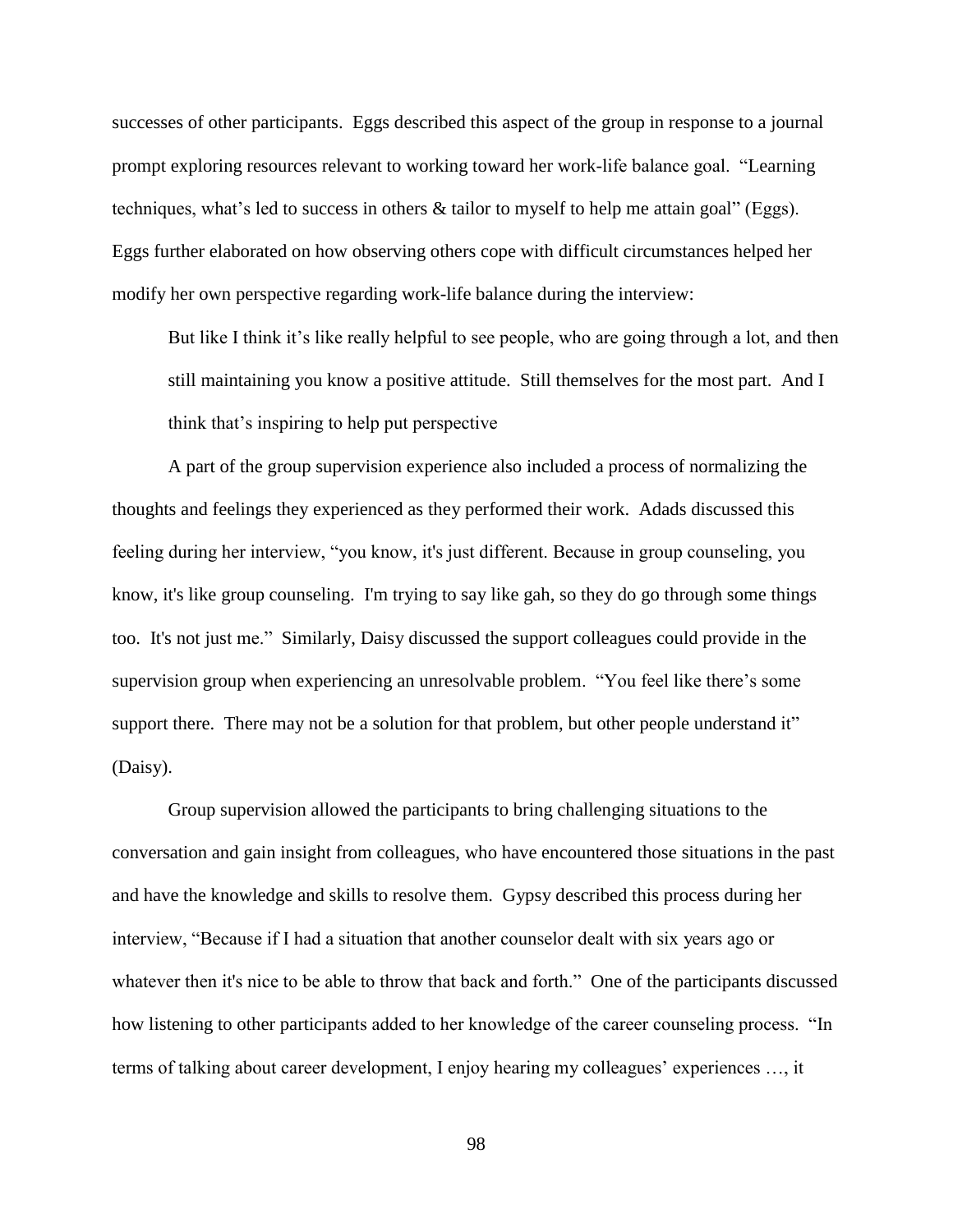helps me develop more understanding in career counseling & how we work with students" (Eggs).

The group provided the counselors with a space to have discussions outside the areas typically covered in their group supervision, which allowed them to learn new things about their coworkers. Eggs explained during her interview that the group "got us all thinking about conversations we probably normally wouldn't have." Another participant shared a similar thought:

Yeah, I mean you have those little chit chat, we chit chat all the time. But for them to really do that kind of reflective thinking out loud and kind of really saying this is where I am. It was like, oh, okay. This is where I'm at. And I appreciated that. (Daisy)

The participants shared aspects of their lives in conversation with co-workers as a normal part of their day; however, the group allowed them to have deeper conversations about their lives and how they managed balance. The group also provided a break in their busy schedules and lives to share with and listen to others about a common area. "Just, sometimes, that little break and being able to discuss and listen to other people and their whatever it may be, what have you" (Adads).

The participants described how understanding their colleagues better through the group process impacted their work at Career Services. Eggs stated, "I feel like it helped me understand my coworkers better." Daisy also shared an appreciation for a better understanding of her coworkers during the interview:

But I also really appreciated hearing from the rest of the group and seeing where they were coming from. I think that was kind of important …. Hearing and them knowing no judgment here. I think it helped me get a little deeper understanding of where they are in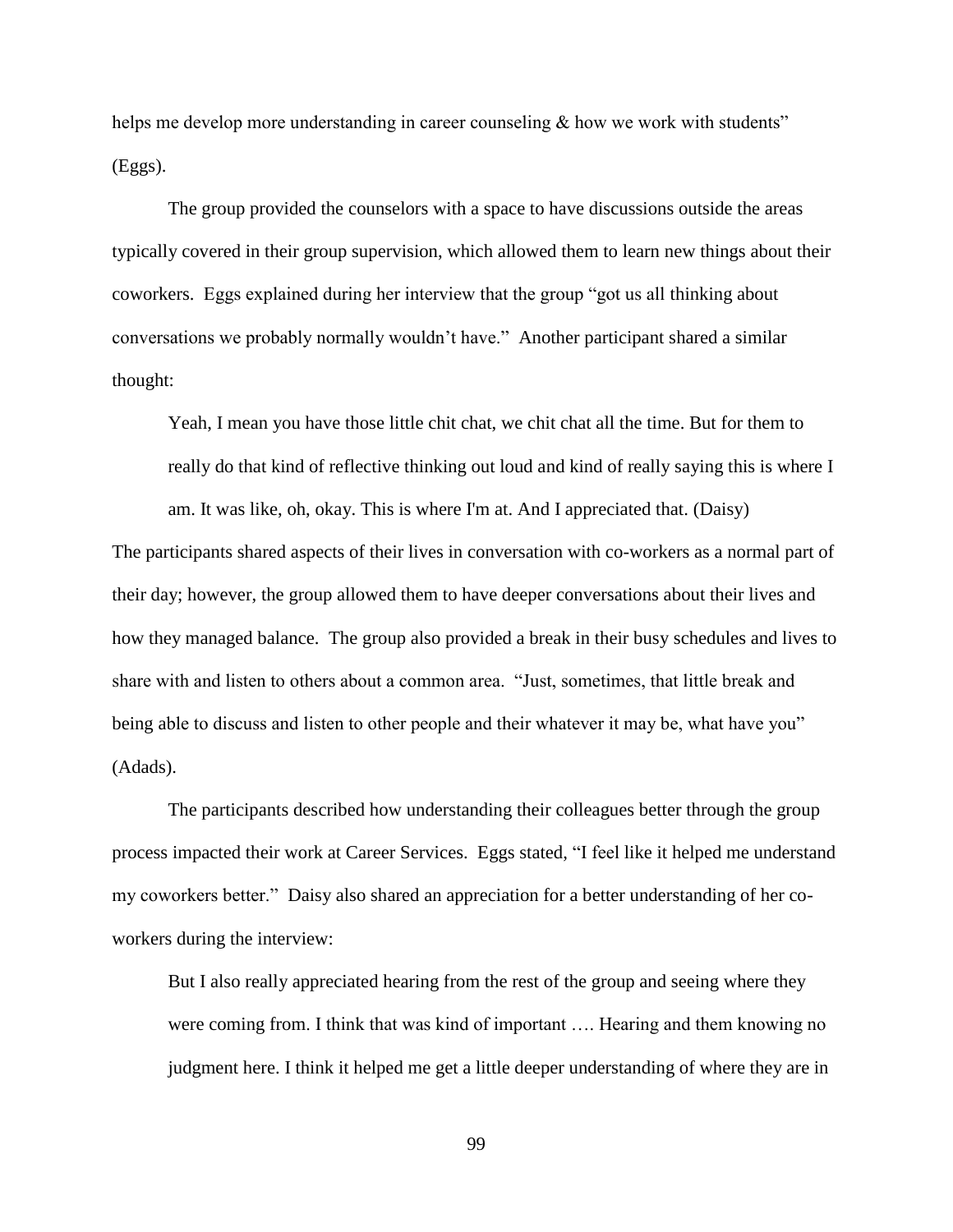their own work-life balance, or where they perceive themselves. So I kind of appreciated that.

Adads expressed feeling closer to her co-workers as a result of sharing their personal struggles with work-life balance in the group. "But I liked this, because it was different, and I know some of them in the group, like myself, I could've bawled like I did …. like, oh my gosh, I didn't know you were going through that" (Adads). Eggs further explained how a better understanding of coworkers' personal struggles improved working relationships:

But you know, hearing what they're going through or how much is on their plate or what they're currently struggling with. I think it helps kind of step back and understand oh, okay, they've got a lot on their plate or …. So it's just good to keep that in mind. So you can work better with each other and understand each other I think.

#### **Summary**

A description of the themes that emerged from the participants' experiences in the supervision intervention implemented in this study was presented in this chapter. The themes emerged from the participants' descriptions in the individual interviews, participant journals, and focus group. These findings pertain to how the participants experienced the supervision group, as well as the impact of the group on their work as career counselors. The resulting themes are *awareness, importance of work, importance of relationships, importance of wellness, struggling for balance, work-life balance as a process, and learning from others.* The following chapter will provide further discussion of these findings including how they relate to existing research, implications for counselor education and practice, and recommendations for further research.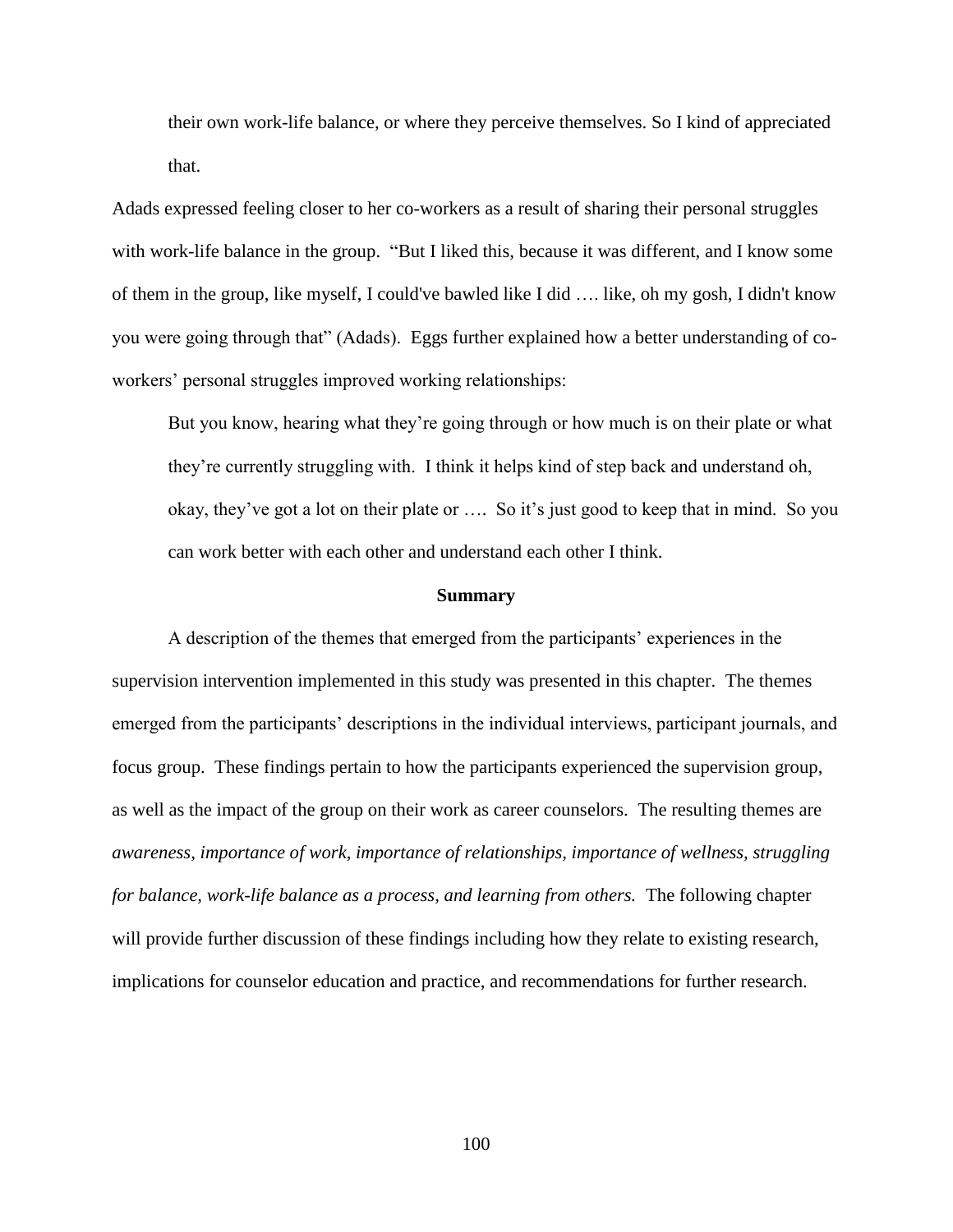# CHAPTER V: DISCUSSION

This study sought to explore the application of clinical supervision within a career counseling setting. Examination of career counseling supervision interventions is currently lacking in counselor education research, which detracts from effective preparation and training of career counselors. My own interest in exploring the practice of career counseling supervision was initiated by my discovery of my own stereotyped beliefs regarding the career counseling profession. Interest within the counseling profession to pursue career counseling and address career issues with clients has been waning at a period in history when clients are facing increasingly stressful career and work environments. Career counseling is a complex, necessary, and potentially stressful field; however, empirically validated methods of training career counselors to encounter these challenges are missing from counselor education research. Additionally, work-life balance seems like an appropriate concept for the field of career counseling to expand upon the counseling profession's wellness orientation; however, there has been limited research exploring the inclusion of work-life balance in counseling interventions. This study sought to explore the application of these two concepts, clinical supervision and work-life balance, in a career counseling setting. A career counseling supervision intervention focusing on addressing personal work-life balance was implemented and explored to determine possible benefits to career counselors and career clients.

The primary research questions for this study were directed at exploring the experiences of career counselors in a supervision group integrating work-life balance and addressing how the supervision group affected their career counseling work. These research questions provided a framework for the current study. Due to the limited existing research, the current study was primarily exploratory in nature and lent itself well to qualitative methodology. In particular, the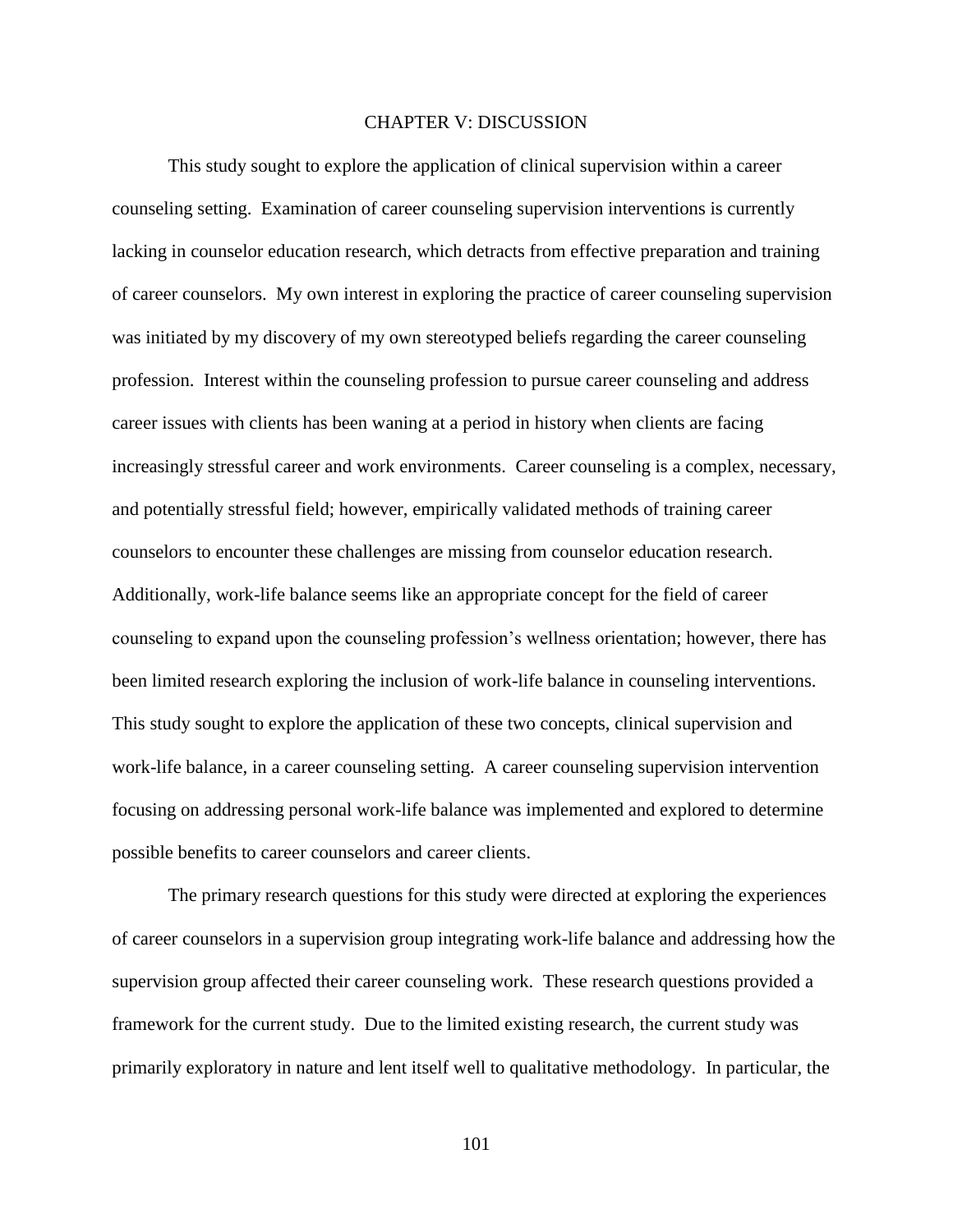phenomenological nature of the work-life balance concept and the primary interest in the experiences of the counselors in the supervision group fit well with a phenomenological approach. The study consisted of the implementation of a clinical supervision group in a career counseling setting with an emphasis on addressing personal work-life balance. Career counselors at the career services center volunteered to participate in the eight week supervision group. Each supervision meeting consisted of a discussion about a work-life balance concept, development of a plan to address personal work-life balance, and case consultation of the career counselors' work. The phenomenological study utilized data gathered from participants' journals, individual interviews, my own observations recorded in my research journal, and a focus group to access the lived experience of the participants in the supervision intervention. Findings derived from these sources of data supported previous research suggesting the need for clinical supervision within career counseling, as well as the benefits of addressing work-life balance. Due to the limited amount of research related to both these concepts in career counseling literature, the findings from this study added to and expanded on both these concepts as they relate to the field of career counseling. This chapter provides a discussion of these findings and how they fit within existing research. Implications for practice and recommendations for future research are also discussed.

# **Findings**

#### **Awareness**

The theme of *awareness* related to the participant's description of the process toward greater awareness of personal work-life balance during the supervision experience. *Awareness* included three subthemes: *discomfort accompanying awareness, identifying aspects of work-life balance,* and *the impact of increased awareness on work with students.* Despite an initial focus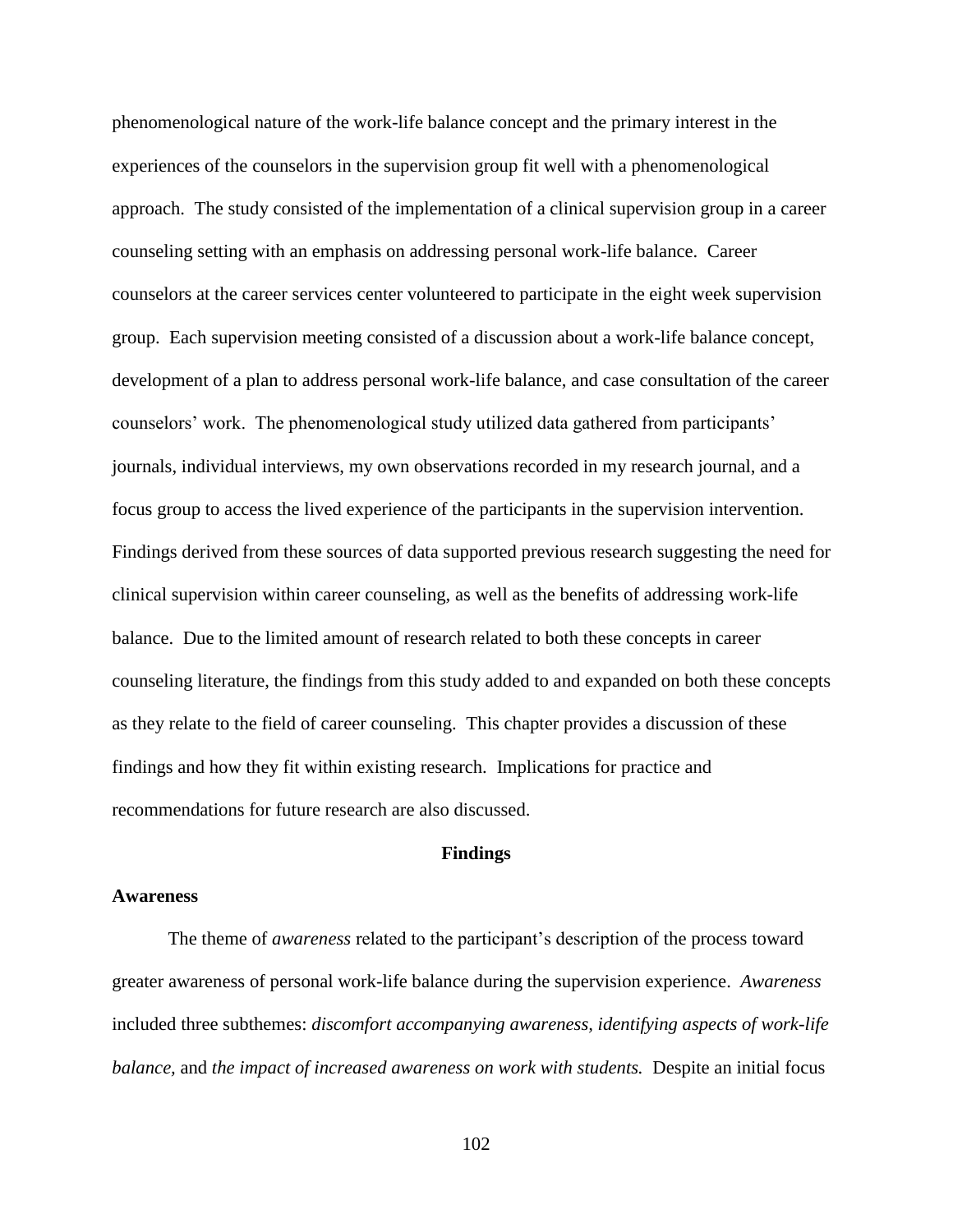on working toward increased personal satisfaction with work-life balance during the supervision group, participants believed that one of the most valuable outcomes of the group was awareness of personal work-life balance. These findings support the suggestion by Backman (2010) that self-reflection regarding an individual's position within the continuum of occupational imbalance to balance is a necessary step prior to resolving any potential imbalance. The participants explained how greater awareness of work-life balance, as well as the associated factors of identified life roles, desired work-life balance goals, obstacles, and resources assisted in developing strategies for addressing their work-life balance. The inclusion of the range of contributing factors and barriers to work-life balance support a complex and systemic view of work-life balance (Backman, 2010). The work-life balance intervention included in this study's supervision intervention was based on limited research related to individual work-life balance interventions. Most of the work-life balance literature pertains to interventions at an organizational level. However, due to a lack of consensus in the literature regarding the definition of work-life balance and the importance of awareness to participants in the current process, greater focus on the process of self-reflection and awareness of personal work-life balance is valuable to addressing individuals' work-life balance.

Participants noted that self-reflection moved deeper as the intervention progressed. Initially some participants were not consciously aware of the imbalance or conflict between roles in their lives. Participants noted the importance of an environment that provided the time for and encouraged self-reflection regarding work-life balance. These findings relate to the suggestion from McMahon and Patton (2000) to create an environment in supervision for critical selfreflection, because the stress and demands of the work environment can lead to burnout and distraction from self-monitoring. Some of the participants in the study had ongoing stress and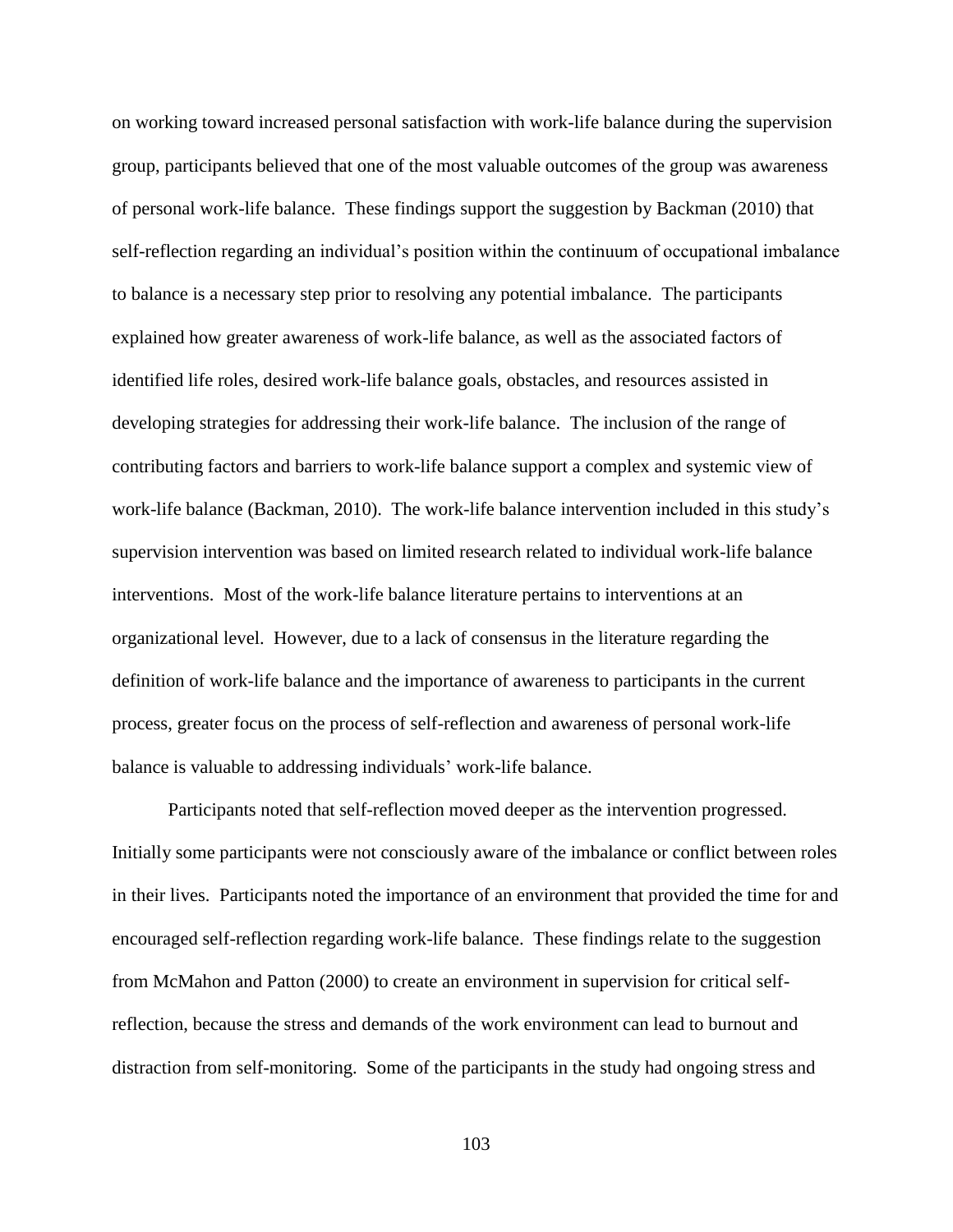conflict that slipped from detection under the busyness of their work and lives; however, after periods of focusing exclusively on work-life balance, they became aware of the stress and sources of conflict. Amundson (2001) also described how the busyness of life can specifically distract people from awareness and self-reflection of the life roles in which they are engaged. People need opportunities to examine their lives and become aware of the life roles in which they are engaged. Additionally, Amundson suggested it is important to also examine the cultural and systemic values which influence our attitudes regarding life roles and busyness.

Personal application and awareness of work-life balance added new and different knowledge for participants than prior conceptual knowledge of work-life balance. The supervision intervention provided the participants with the opportunity to personally experience the challenge of trying to attain balanced living. The participants were able to experience the challenge and discomfort of becoming aware of their actual work-life balance and trying to address areas of dissatisfaction. Through this process, the participants were able to become aware of and examine their own values and beliefs related to work-life balance. The participants' personal knowledge and awareness of work-life balance resulting from the supervision intervention relate to Patton and McMahon's (2014) proposed systemic approach to career counseling and the importance of exploring the counselor's personal experiences, beliefs, and feelings related to career issues and interventions. Beyond conceptual knowledge of worklife balance, the participants were able to experience firsthand and reflect on the challenges, thoughts, and feelings that emerged from confronting issues of work-life balance. Work-life balance is an issue fraught with individual, systemic, and multicultural implications. The supervision environment provided a learning context to share personal experiences, listen to other perspectives, and discuss systemic challenges and barriers related to work-life balance.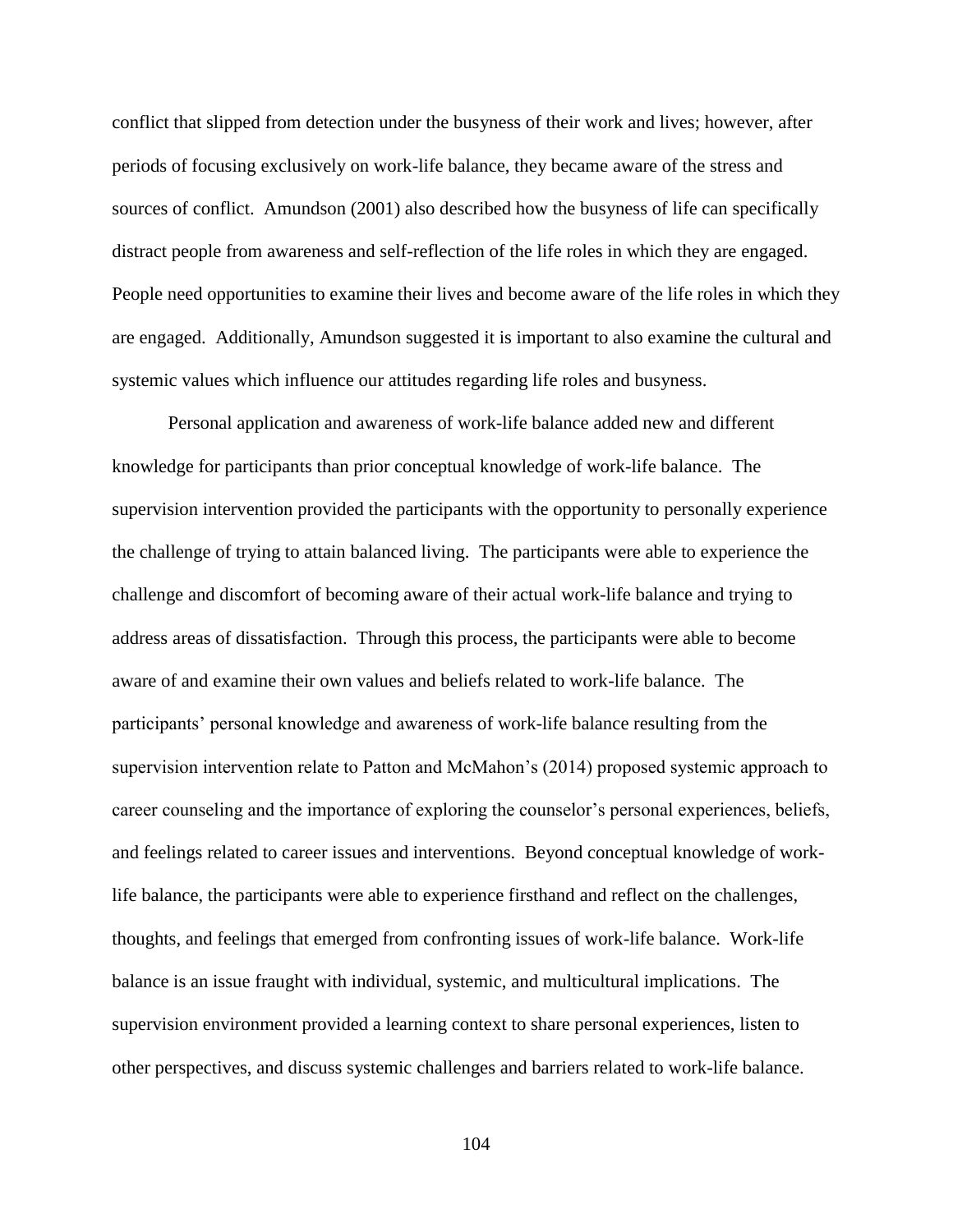The participants noted how the visual tools of the role pie and the journal entries assisted in focusing on work-life balance and increasing personal awareness. The importance of visual tools for maintaining awareness has not previously been addressed in the work-life balance literature. Other methods have been proposed in working towards awareness of current work-life balance; however, the participants in this study noted that the visual tools were particularly effective for maintaining awareness throughout the study and providing personal accountability. The participants' engagement and satisfaction with the journal entries was surprising. The original planned journal entries were kept to a minimum due to prior experience with participants' resistance to completing journal entries and the expectation that the counselors would already be occupied with work-related paperwork. However, the journal entries provided the participants with a more private mode of communication with the researcher and group facilitator, as well as a personal record of goals, thoughts, and feelings during the process. By reviewing the journal entries throughout the process, I was able to gain feedback related to the group supervision process as well as gain clarity regarding the participants' understanding of work-life balance and perceived status related to their goals. The journal entries allowed me to steer the discussion and group activities toward areas where the participants needed clarity. The group intervention included more exploration and reflection regarding elements of work-life balance, as well as revisiting previously discussed concepts due to a lack of clarity in the worklife balance goals as stated in the journals. The group was initially prompted to establish a worklife balance goal too early in the process of exploration. We eventually returned to and revised work-life balance goals for greater clarity after the consideration of factors related to work-life balance, including values and beliefs, as the process of awareness unfolded.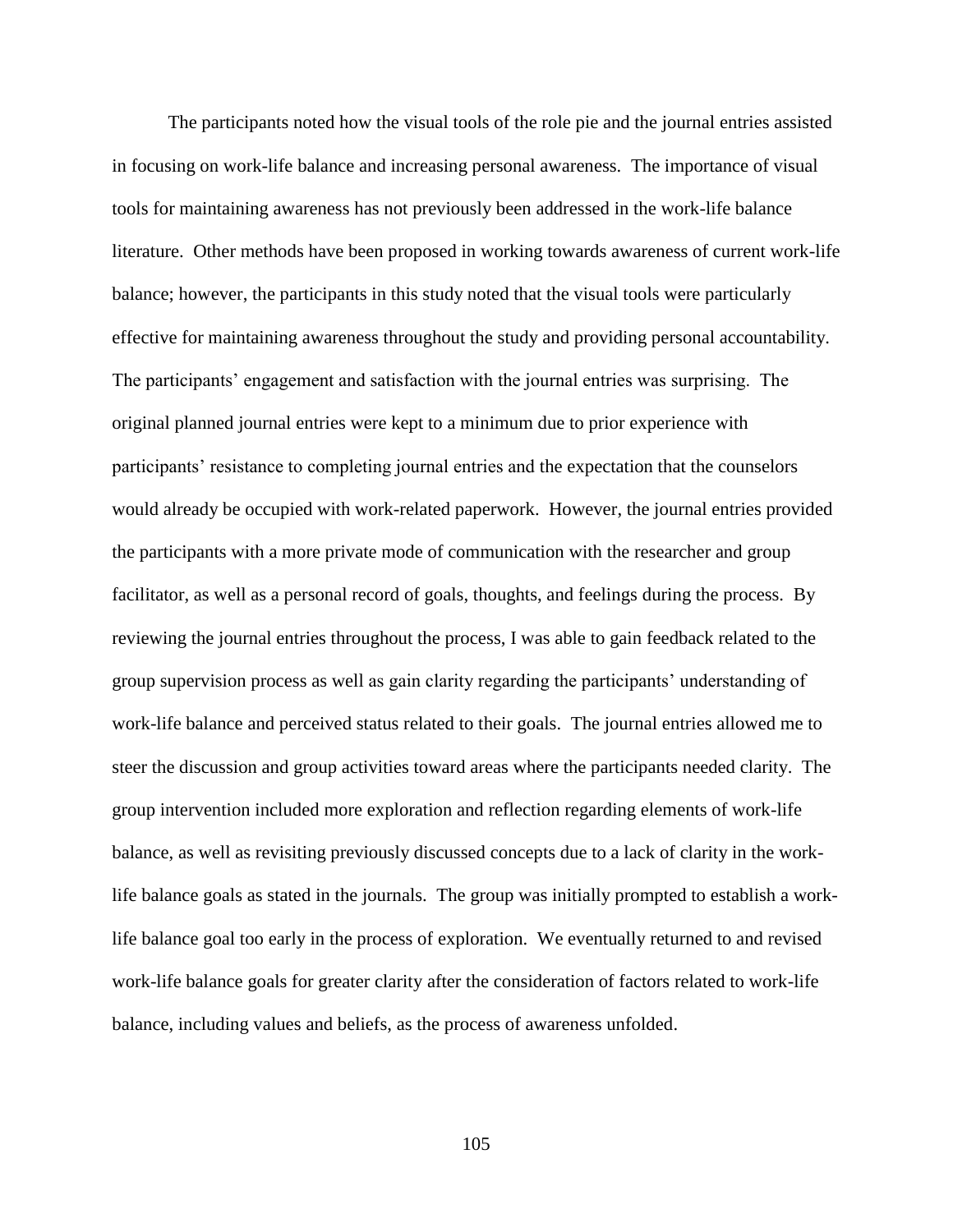**Discomfort accompanying awareness.** The participants shared how periods of increased awareness were at times accompanied by discomfort. The subtheme of *discomfort accompanying awareness* relates to the findings from McMahon and Patton (2000) that development of self-awareness and uncovering personal deficits can be difficult and stressful for supervisees. McMahon and Patton emphasized the importance of the supervisory relationship and an environment of warmth and trust to support supervisees during this process.

Feelings of discomfort often arose during awareness of personal imbalance, dissatisfaction with personal work-life balance, or dissatisfaction with progress toward goals. One of the participants shared feelings of guilt and struggle related to her lack of progress on her work-life balance goals. These findings support similar findings from Backman (2010) that despite external and systemic factors contributing to work-life imbalance and the elusive nature of ideal work-life balance, individuals often attribute the inability to attain work-life balance as a personal failure. Finally, participants described how discomfort with their work-life imbalance motivated them and led them to consider strategies to create greater work-life balance in their lives. The process of increased personal awareness of work-life balance leading to motivation for and consideration of methods of changing personal work-life balance is similar to the worklife balance interventions suggested by Amundson (2001) and Backman (2010).

In order to support individuals in addressing their work-life balance, it is important to emphasize that actual work-life balance is a dynamic concept which realistically occurs somewhere along the continuum from work-life imbalance to ideal work-life balance (Amundson, 2001; Backman, 2010; Christiansen & Townsend, 2010). Interventions can also provide individuals with the opportunity to examine how personal as well as external demands impact life roles (Backman, 2010). Individuals can work toward an awareness of contributing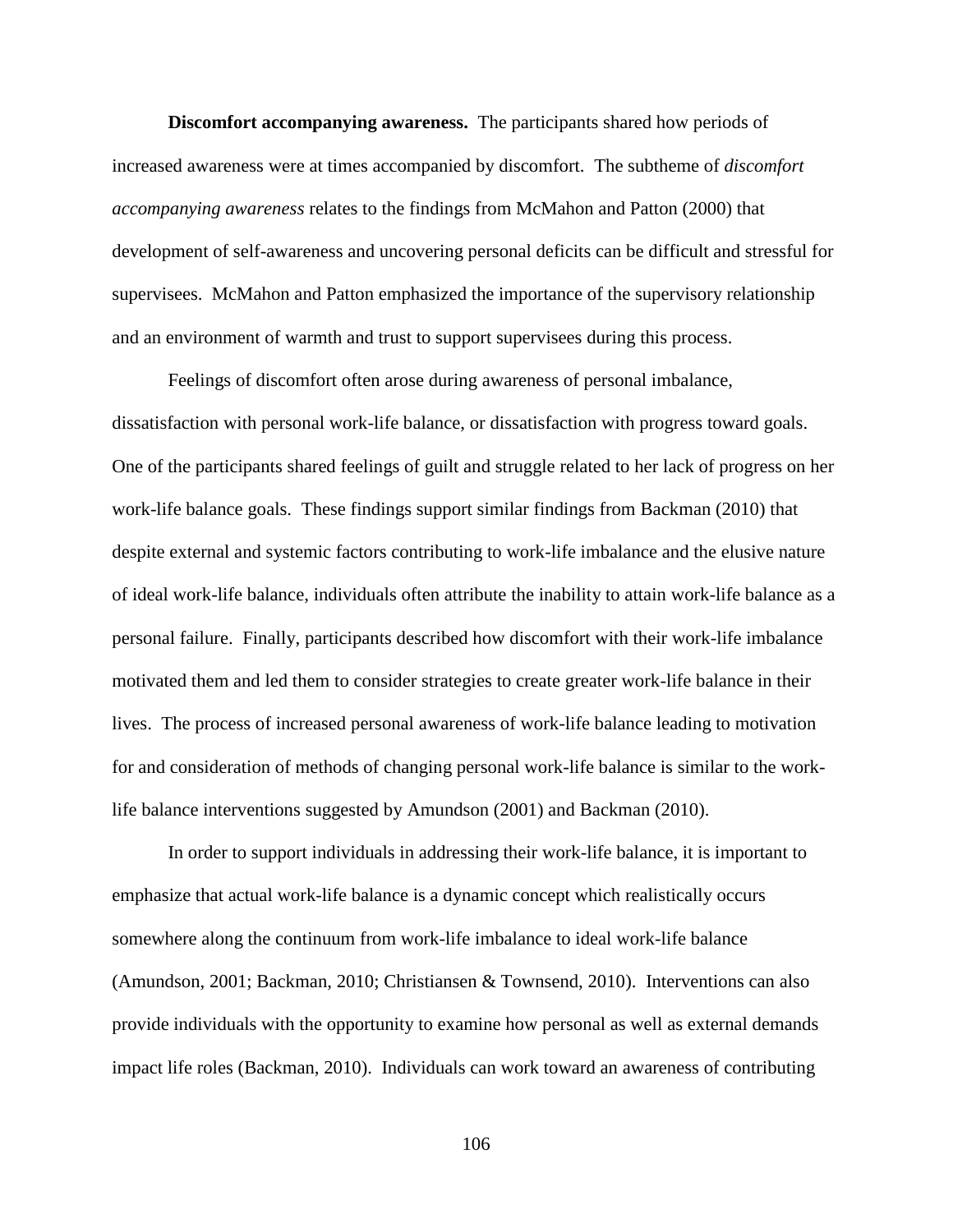factors to their work-life balance and how to negotiate conflicting demands and life roles in an effort to move towards greater personal satisfaction with work-life balance.

**Identifying aspects of work-life balance.** The subtheme of *identifying aspects of worklife balance* related to the participants' descriptions of the process of identifying life roles in which they engaged as a part of their overall work-life balance. Participants expressed similar ideas regarding the individual nature of work-life balance as stated in existing literature (Backman, 2010). As we processed individuals' work toward their work-life balance goals, participants noticed that work-life balance consisted of different roles and different proportions of time for each person.

Participants also noted the important role personal values and priorities played within decisions and actions related to work-life balance. These findings support existing definitions of life balance and occupational balance. Christiansen and Matsuka (2006) defined life balance as a pattern of activities consistent with an individual's values, skills, and interests. Similarly, Backman (2010) defined occupational balance as "the extent to which [people] are able to organize and participate in occupations in a manner congruent with their aspirations and values" (p. 232). Amundson (2001) described values as providing meaning to people's lives through the variety of occupations in which they choose to engage. The findings in this study support the importance of assisting individuals in exploration of their values and priorities in addition to role exploration as a part of efforts to improve work-life balance.

When designing the intervention, I limited exploration of roles to primarily the first two sessions. However, participants expressed how activities and discussion throughout the intervention contributed to their consideration of the value and impact of their engaged roles. Consideration of the importance and depth of engagement of life roles is an ongoing process.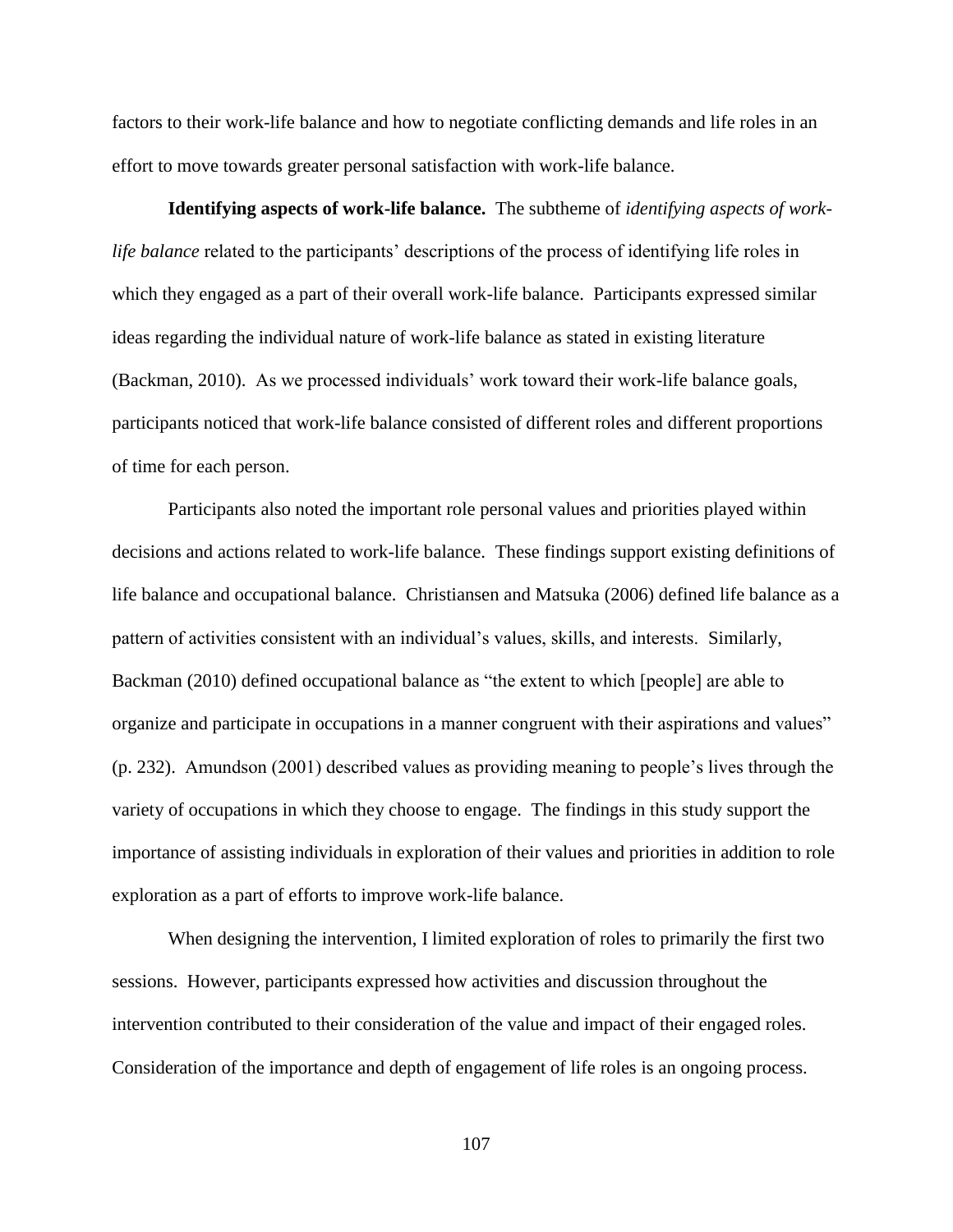Similar to existing literature regarding the systemic nature of life roles, participants discussed how external forces and social influences impacted their expected life roles (Amundson, 2001; Backman, 2010; Christiansen & Townsend, 2010). Backman (2010) also discussed how acknowledgement of external demands regarding life roles assists individuals in overcoming self-blame and feelings of failure in their efforts toward improved life balance. The findings in this study support the importance of exploring life roles within a systemic context when assisting individuals in working toward improved work-life balance. The participants in this study explained how a process of exploration involving their values, life roles, and systemic influences contributed to identifying aspects of their work-life balance.

**The impact of increased awareness on work with students.** The third subtheme related to participants' descriptions of how their increased awareness during the supervision experience contributed to their work with students. The participants explained how their perspective regarding their work expanded during the supervision intervention. Participants shared how they started to ask questions targeting life planning goals when meeting with students to move beyond simply career matching and job finding. They also paid greater attention to the systemic influences and personal issues which intersected with the students' career presenting concerns. These findings relate to the recommendations for career counseling supervision in the existing literature (Bronson, 2010;Patton & McMahon, 2014; Prieto & Betsworth, 1999). There is a heavy emphasis placed on the importance of highlighting and exploring the areas of crossover between personal issues and career issues. Work-life balance is a topic that lends itself to a point of intersection between work and personal issues. Bronson (2010) also specifically explained how supervisors should ensure that a holistic perspective is taken when discussing clients in supervision. Patton and McMahon (2014) similarly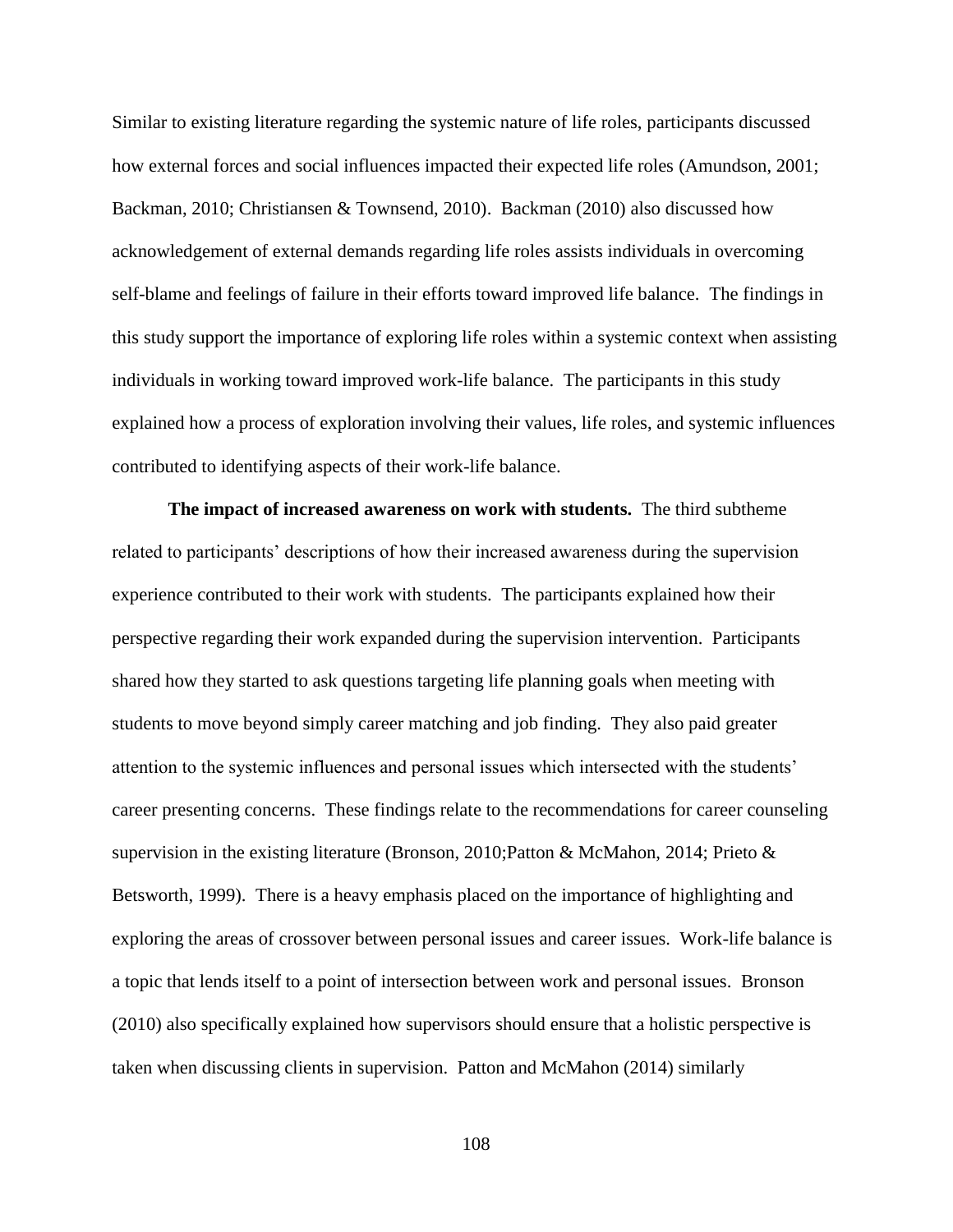recommended recognition of the interrelated systems that impact the client, as well as the career counseling services he or she receives. Work-life balance is also an area that creates an opportunity to discuss how family, peer, and wider systemic influences impact client values, needs, and decisions. The counselors discussed how they started to consider and address the nonlinear impact of personal values and expectations, family values and expectations, financial needs, contextual factors, and career goals on each other.

Throughout the supervision experience, the counselors shared their struggle and frustration to assist students in considering factors outside of prestige and income related to career choice. The participants shared exploration of work-life balance as an opportunity to invite students to consider their other needs and values as they relate to career choice. Work-life balance is a particularly relevant topic to college students, because the participants shared that often students need to develop skills in decision-making and time management related to their various life roles. Additionally, increasing financial demands placed on students and an increasing number of nontraditional students, has led to a larger proportion of students, who need to work full or part-time during college. Participants shared other systemic demands on student's time and decision-making process through increased pressure from university administrators on students to participate in internships and take large course loads to complete degrees in a timely manner. These findings support the inclusion of work-life balance as a topic to explore with clients in order to access some of these issues in career development and counseling.

#### **Importance of Work**

The importance of work to the participants and their overall work-life balance was repeated throughout the interviews and journal entries. Work was clearly a valued and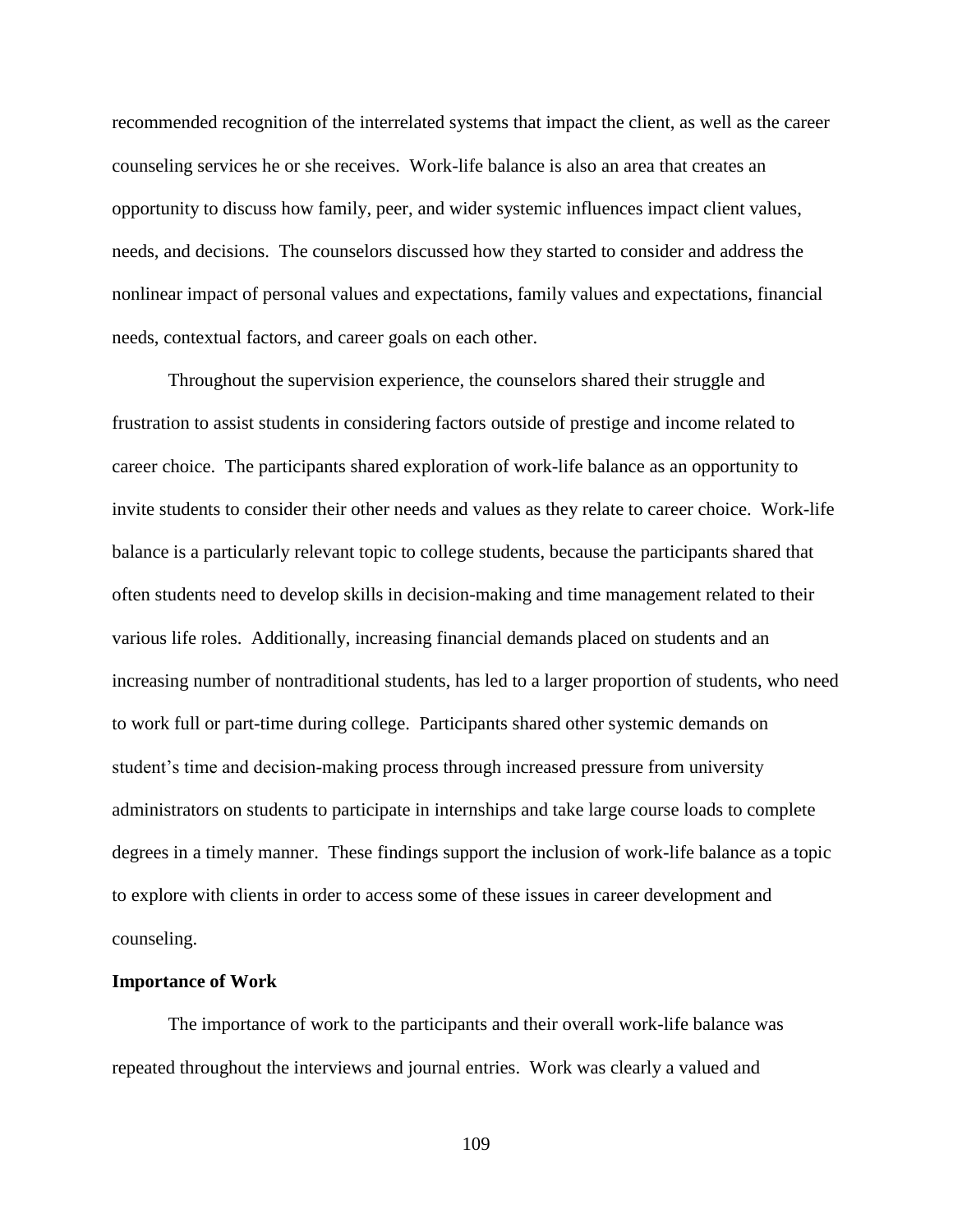meaningful part of the participants' lives. Meyer (1922) included work as one of the four rhythms of human life within occupational therapy. Additionally, Amundson (2001) included work as contrasted with play as one of the four sets of factors within life balance. Participants described work as providing them with a sense of meaning, purpose, worth, and accomplishment. The contribution of work to overall work-life balance is consistent with findings from occupational therapy regarding the importance of meaning within life roles and occupations (Christiansen & Townsend, 2010). Amundson (2001) also discussed the importance of finding meaning and purpose in chosen life roles as a contributing factor to overall life balance. Participants discussed the necessity of work in order to meet financial needs, as well as some additional benefits that accompanied their work, such as access to the university gym to address physical wellness. However, they acknowledged that work also allowed them to express their values, such as the ability to help others. Participants specifically noted the sense of satisfaction they derived from the belief that they were able to help students. This finding was not surprising given that one of the core ethical principles of the counseling profession is beneficence, working for the good of clients (American Counseling Association, 2014). Therefore, it seems reasonable that professional counselors would value the ability to help people, and they would be able to enact that value through their work. One of the participants specifically noted the importance of seeing growth and development in some of her clients over time to her satisfaction with work. This finding specifically relates to the research on burnout prevention in counseling. Skovholt, Grier, and Hanson (2001) discussed how frequent work with difficult clients and unsolvable problems contributes to burnout. The ability to see growth, development, and resolution of presenting career concerns in some clients provides counselors with the opportunity for restoration and renewal.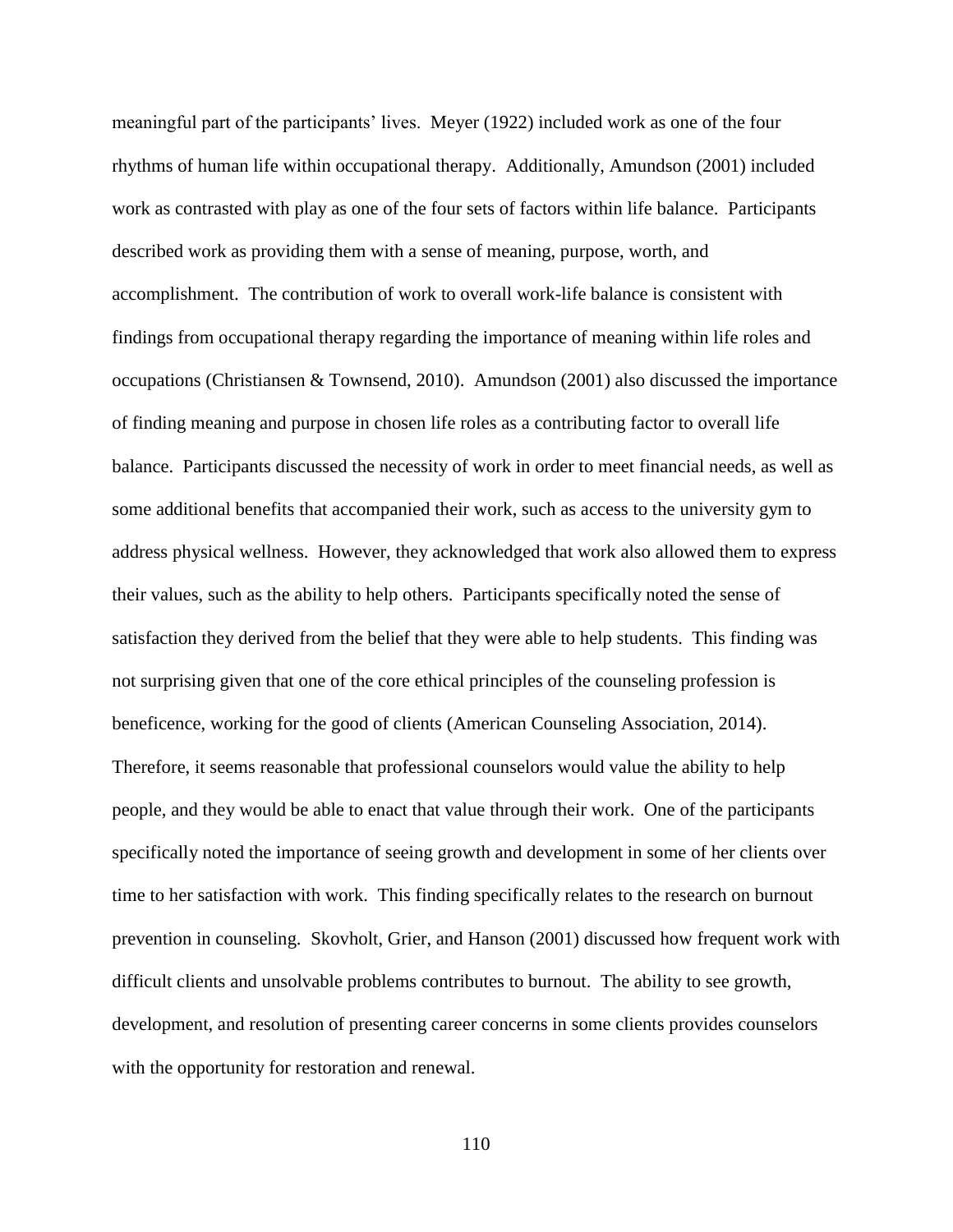Another aspect of work that contributed to participants' overall sense of work-life balance was the structure and predictability work provided to their lives. Work provided a structured schedule, which they were able to use as a foundation for scheduling and including other life roles. Participants also appreciated the predictability and consistency their work provided to their lives. One participant contrasted the consistency of her work environment with the unpredictable stressors which arose in areas of her personal life. These findings are related to Amundson's (2001) discussion of the importance of boundaries in shaping life balance. Amundson was primarily concerned with individuals learning to shape their lives and establish boundaries according to their needs and values as they relate to the roles in which they engage. However, the participants in this study noted how a structured, consistent work environment and schedule assisted them in some ways in establishing boundaries and providing shape to their lives.

# **Importance of Relationships**

Participants explained the value of engagement in relationships to overall work-life balance, including: relationships at work, personal relationships outside of work, and time spent with family. The participants shared how they could meet some of their social needs through their engagement in relationships at work. Counseling is a social profession, which emphasizes the importance of relationships to change within the counseling and supervisory context. Therefore, the congruence between the participants' value of social relationships and the profession's emphasis on the value of social relationships is consistent with the existing literature on the importance of engaging in life roles and occupations that are congruent with an individual's values as a part of life balance (Amundson, 2001; Backman, 2010; Christiansen & Matuska, 2006). Additionally, supportive relationships within the counseling work environment,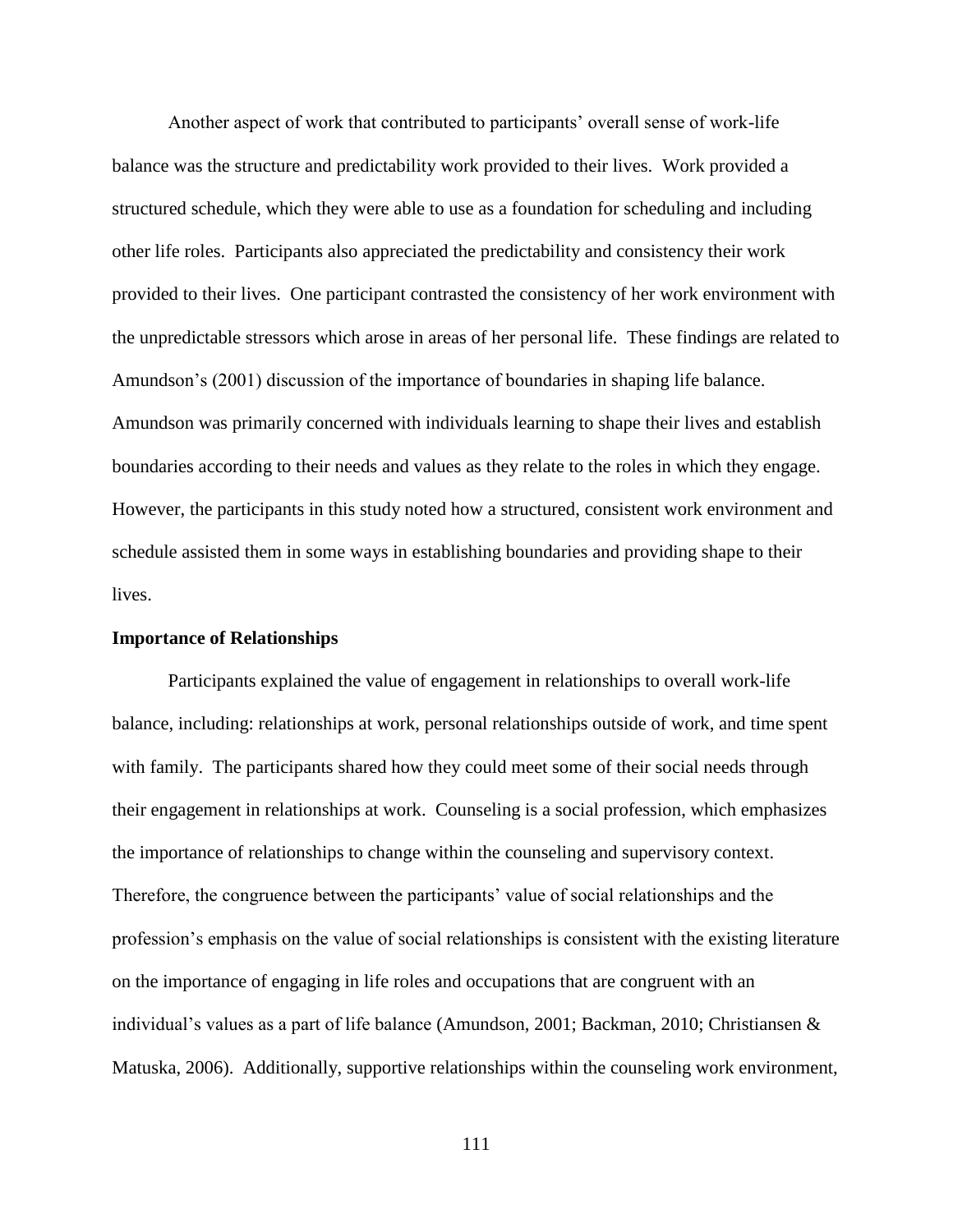as established through supervision can be helpful in assisting with professional development and learning, as well as meeting relationship needs as a larger part of work-life balance (Bronson, 2010; Patton & McMahon, 2014; Prieto & Betsworth, 1999).

Participants placed particular emphasis on the importance of engaging in family relationships. Beyond participants' identification of their engagement as family members, they also discussed how family could serve as a resource for support while pursuing other areas of life and coping with stress. Participants shared how exploration as a part of the intervention assisted them in becoming more aware of the value of their family and the importance of time spent with family to their overall work-life balance. This finding supports the life balance interventions recommended by Amundson (2001), Backman (2010), and Meyer (1922). The busyness of life can distract individuals from the importance of various aspects of their work-life balance, and it requires focus and active engagement in order to live a life congruent with valued roles that match individual's needs and aspirations. One of the participants became aware during the intervention that a contributing factor to her stress and dissatisfaction with her work-life balance was the conflict between the importance she placed on family and relationships contrasted with the lack of time spent engaged in personal relationships and lack of family support. This was an example of the work-life imbalance that can occur when actual life roles and personal values are incongruent. Additionally, this participant exemplified the kind of distraction busyness can provide from work-life imbalance as suggested by Amundson (2001), because this participant started the intervention without any awareness of the work-life imbalance or stress, which later emerged.

Family involvement is a complex role which the participants discovered can encompass conflicting needs or demands. The process of awareness involved with the intervention required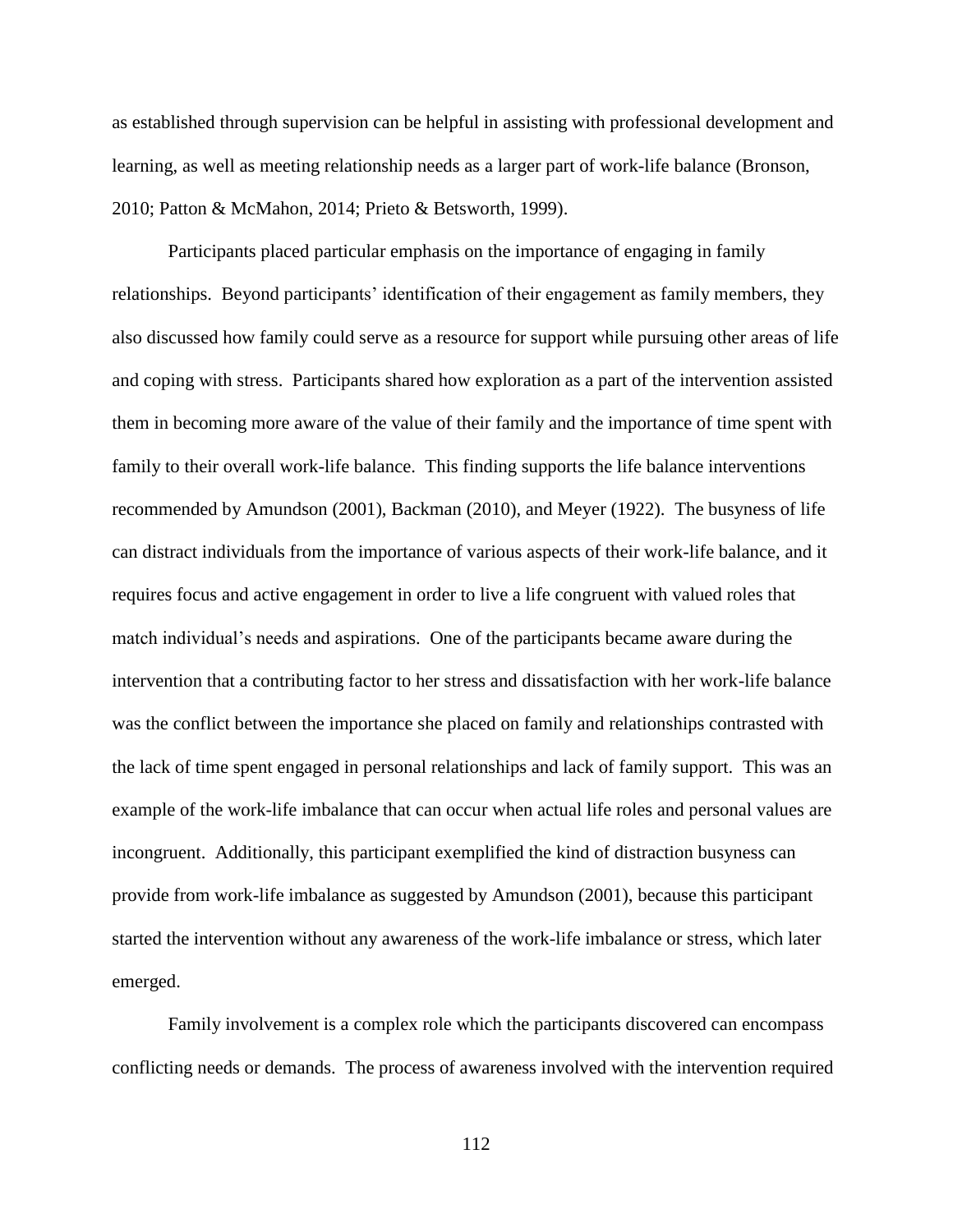participants to recognize conflicting demands within realistic time demands. Participants discussed a process of prioritizing values, needs, and demands as they tried to negotiate life roles and conflicts related to family and work. One of the issues that arose for participants was that they placed a value and found meaning in both work and family; however, there were times when they had to make choices regarding conflicting demands between the two. Additionally, participants recognized that work and family were interconnected, because their support of their family was dependent on their income from work. The complex and interconnected relationship between family and other roles, such as work lends itself well to exploration within a systems perspective that acknowledges external demands placed on individuals as related to work-life balance (Backman, 2004; Christiansen & Townsend, 2010). The role of relationships within work-life balance is a topic with abundant opportunity to explore systemic and social demands and influences as they relate to individual's career and work decisions. Work-life balance can provide the opportunity to expand discussion in career supervision and career counseling beyond the focus on individual influences to a more complex consideration of nonlinear and external influences on career development (Bronson, 2010; Patton & McMahon, 2014).

## **Importance of Wellness**

The fourth theme, *importance of wellness*, emerged from the participants' statements about the importance of wellness to their overall work-life balance and well-being. Skovholt, Grier, and Hanson (2001) included four dimensions of wellness within their discussion of counselor self-care: physical, spiritual, emotional, and social. The participants specifically addressed the physical, emotional, and social dimensions of wellness; however, spiritual wellness was not included in participants' responses. Amundson (2001) also included spiritual factors as the contrasting element to physical factors in the list of four contrasting factors that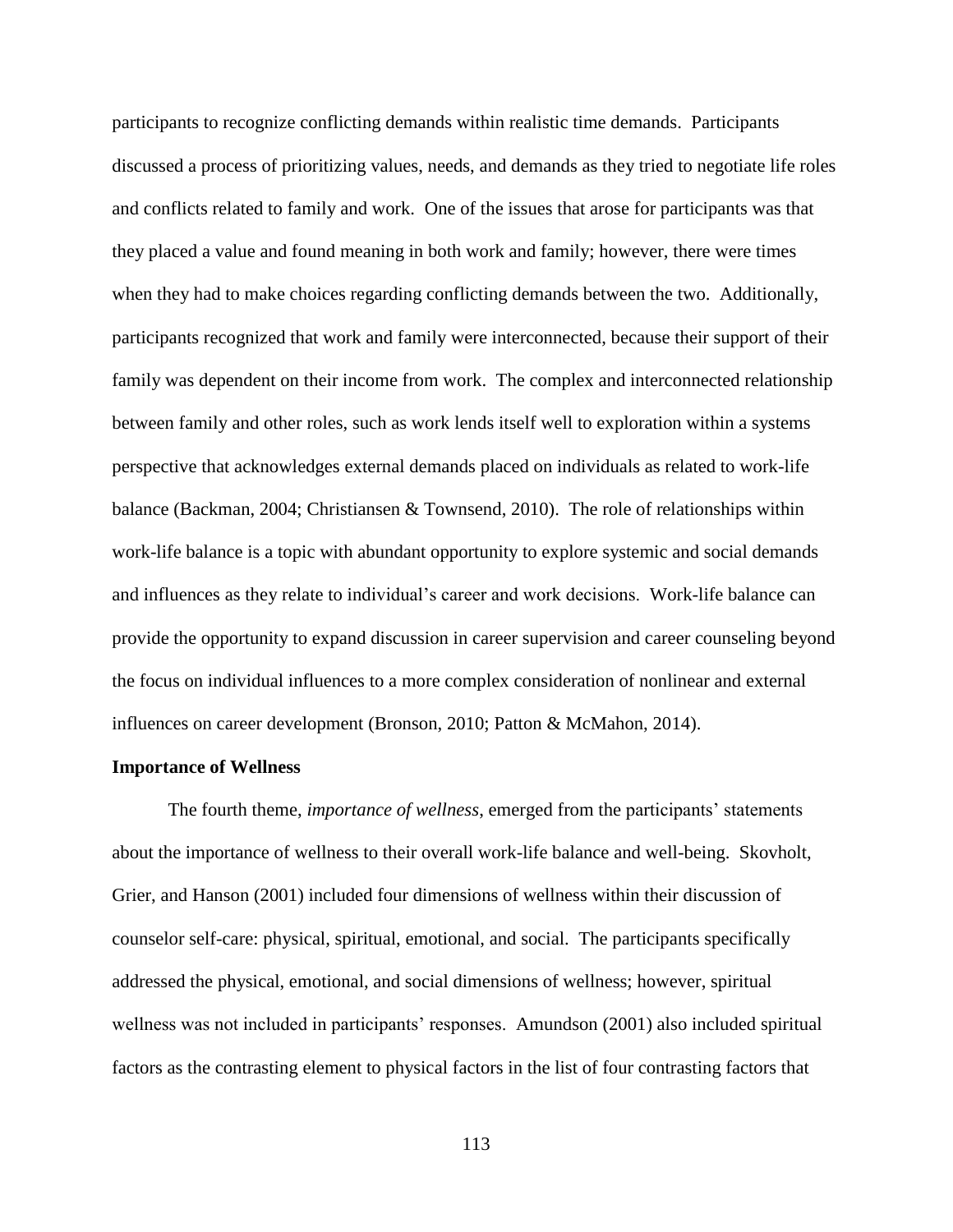influence life balance. Spiritual aspects of life were also not discussed as a part of work-life balance within the study's intervention. Within career counseling, recent career theories, particularly postmodern theories note the importance of attending to spiritual factors as they relate to career development; however, spirituality is not a commonly considered element of career guidance in current practice.

Participants discussed coping strategies and activities in which they engaged to maintain physical and emotional wellness. Although specific statements were made regarding attending to physical and emotional wellness separately, the different aspects of wellness were also presented as interrelated. The participants viewed wellness as a contributing factor or obstacle to work-life balance while also recognizing the impact perceived work-life balance could have on physical and emotional wellness. Participants described two specific coping strategies for addressing stress and emotional wellness: using humor and setting boundaries with work and time spent at work. Amundson (2001) described the importance of boundaries in shaping people's lives in an effort to work towards life balance. The participants described a similar process to Amundson's suggested process of shaping their lives using boundaries to regulate commitments and time devoted to life roles. Participants were able to learn from past experience where they may not have been as active in determining the shape of boundaries between life roles and how that impacted life balance and well-being. As a result, participants learned the importance of proactively and personally determining boundaries as they related to their personal values, interests, and goals, particularly as related to boundaries on work time and commitments.

Amundson (2001) included work and play as contrasting factors that contribute to life balance. In setting boundaries around work time, participants categorized time outside of work primarily as leisure and personal time. Leisure time included a variety of activities that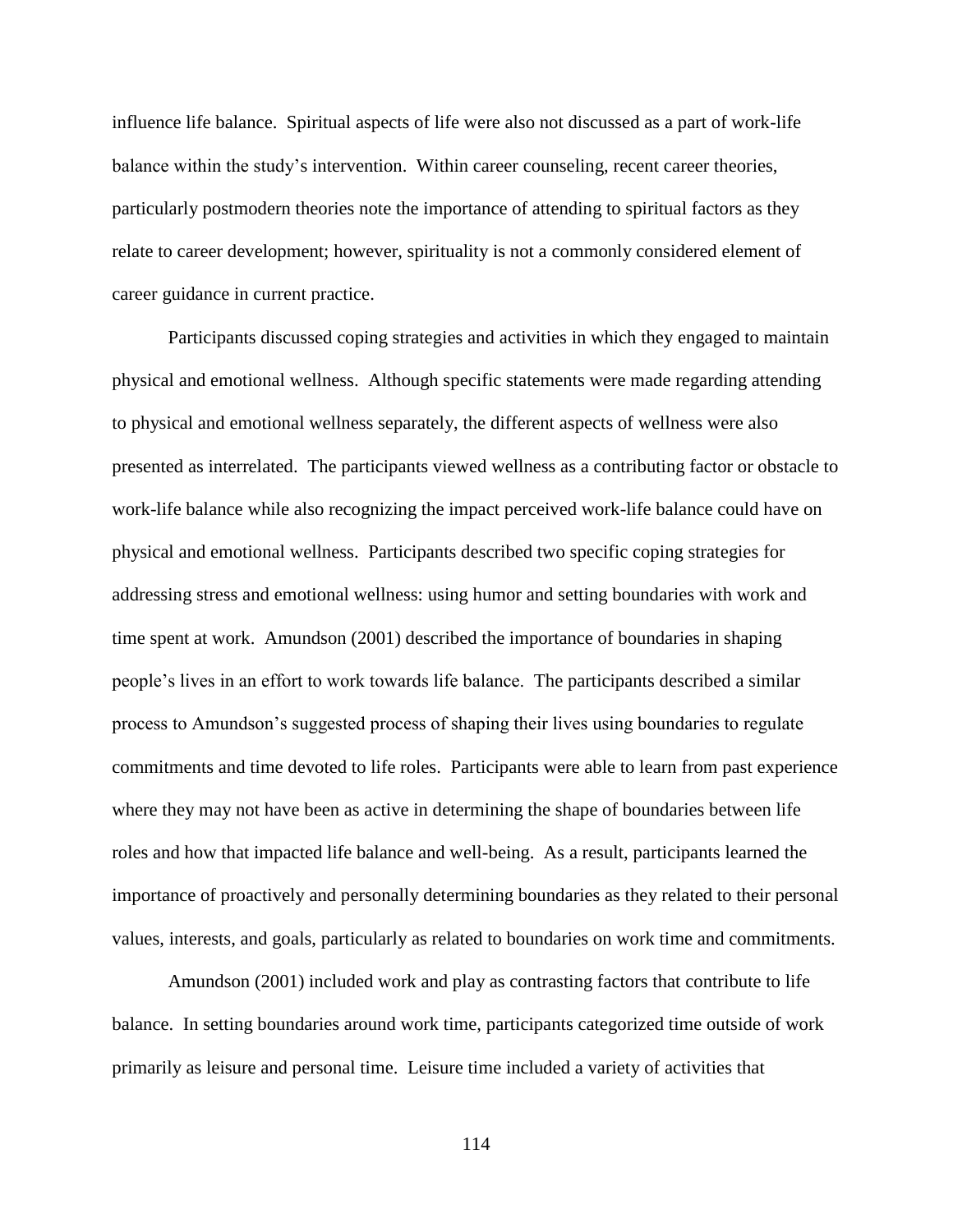participants enjoyed, such as: going for walks, beach activities, gardening, photography, and watching movies. Personal time consisted of time typically spent alone relaxing and recovering. Participants stated explicitly that some time needed to be spent just relaxing and recovering without the need to be engaged in active pursuits with meaning and purpose. They referred to this recovery time as time to "veg" or "me time" (Daisy). Within this study's findings, leisure time supports the play dimension and personal time supports the rest dimension of Meyer's (1922) four rhythms of life. Additional occupational therapy literature supports play or leisure as an important part of overall occupational or life balance (Backman, 2010; Christiansen & Matuska, 2006; Christiansen & Townsend, 2010).

Participants described attending to physical wellness as an important part of work-life balance, and they also acknowledged that a lack of wellness could serve as a potential barrier to satisfaction with work-life balance. Participants listed several areas to attend to related to physical wellness: sleep, nutrition, impact of stress on physical health, and exercise. Exercise was a highly valued activity, because participants understood the benefit to their physical health as well as the role exercise could play in helping them manage and cope with stress. Christiansen and Matsuka (2006) stated the importance of including and attending to daily healthy habits as an aspect of maintaining satisfaction with work-life balance. As suggested by both Amundson (2001), satisfaction with work-life balance requires individuals to be aware of and actively attend to their chosen life roles in order to assure they are able to meet their needs and desires within available time. The findings of this study are consistent with Amundson's suggestions, because as the participants discussed, it was important to schedule time for personal health needs in addition to leisure activities to maintain satisfactory balance and avoid potential problems.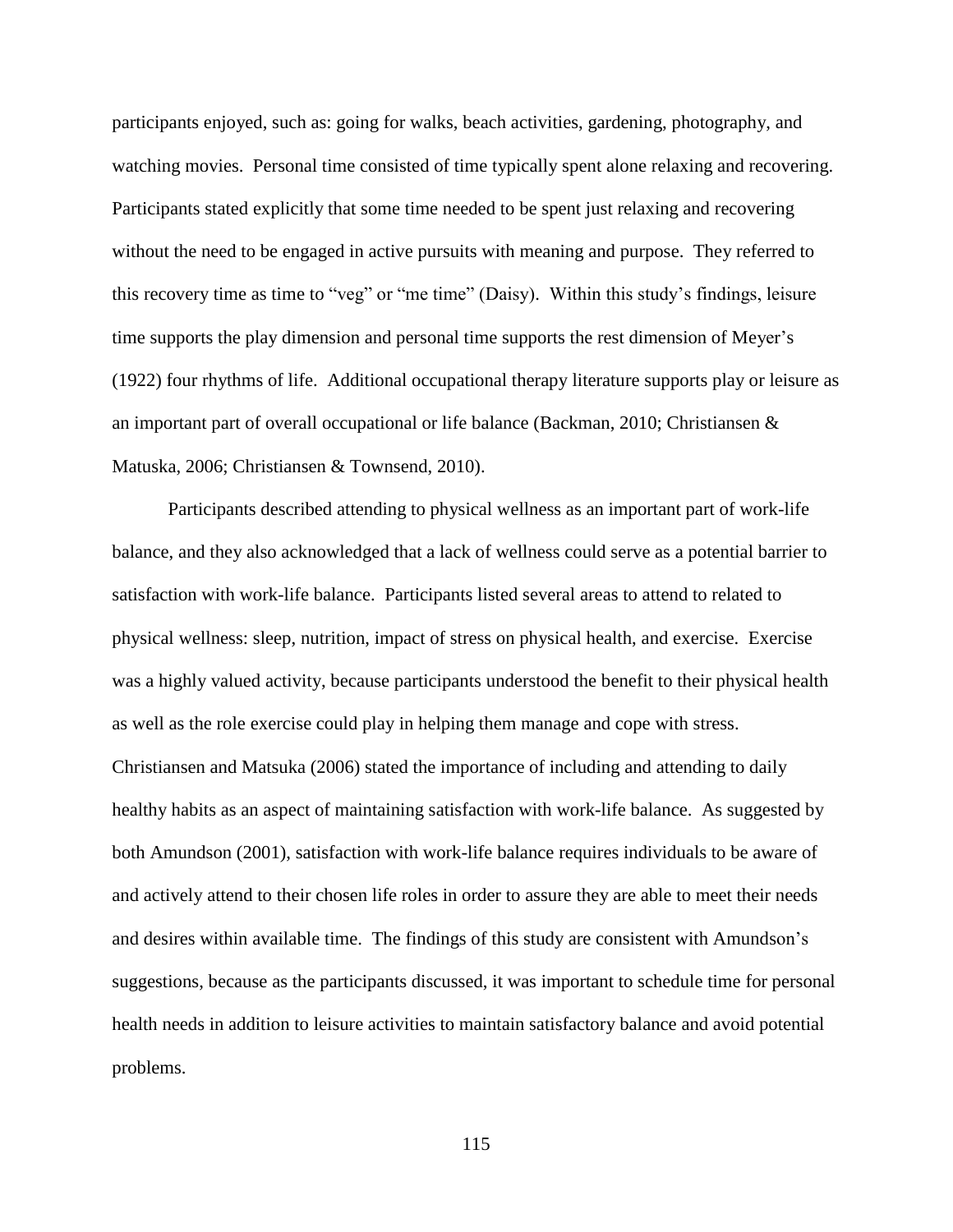## **Struggling for Balance**

The fifth theme, *struggling for balance*, encompassed participants' challenges in working toward or maintaining satisfactory work-life balance. The two primary challenges to work-life balance efforts were maintaining a boundary between work and non-work time and coping with busyness and too many demands across life roles. The value of maintaining realistic boundaries between work and non-work time or life role demands has been addressed in the literature regarding burnout prevention, occupational balance, and life balance (Amundson, 2001; Meyer, 1922; Skovholt et al., 2001). Difficulty saying no to demands for time and setting realistic limits on dedicated time for work contributes to burnout, increased stress, and work-life imbalance (Backman, 2010; Skovholt et al., 2001). Participants shared the difficulty they had ending the work day with unfinished tasks while also acknowledging that often it was impossible to resolve all work tasks by the end of the workday. Often, thoughts regarding upcoming deadlines and events or unfinished work would spill over into non-work time. After the intervention, participants described the process of awareness regarding work stress and unfinished work, and the efforts they took to actively manage time allotted for work and maintain all thoughts and stress about work within that time. These findings support the life balance interventions suggested by Amundson (2001) and Meyer (1922). Particularly with the increased demands for busyness from external systems, work-life balance interventions need to focus on developing awareness and strategies to actively organize time according to the context of external demands and personal needs, interests, and values (Backman, 2010; Meyer, 1922).

The second main challenge to work-life balance efforts was expressed by participants as being too busy or feeling pulled in too many directions. Role overload is a term used in occupational balance literature to describe a situation where too many demands are made of an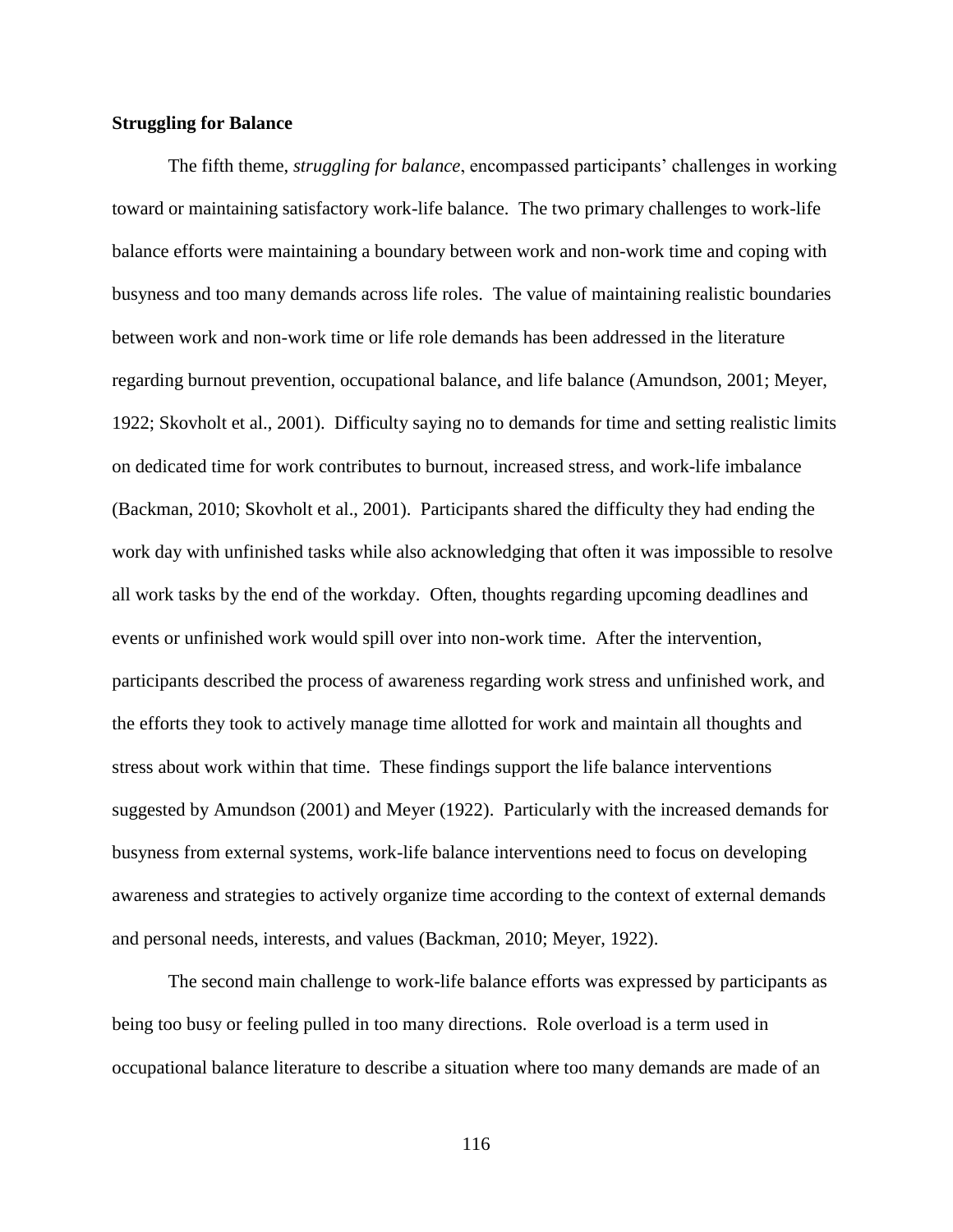individual or an individual is participating in too many roles for the time available (Backman, 2010). Backman (2010) described role overload as a contributing factor to work-life conflict. Work-life imbalance is associated with trying to engage in incompatible roles, as well as too many roles. Conflict between life roles arises when individuals try to negotiate demands on limited time between personally valued roles and externally imposed roles and expectations (Backman, 2010). Backman warned that work-life balance interventions need to avoid presenting ideal work-life balance as a static, achievable state. Additionally, the external and systemic contributions to role demands have often been absent from discussion of work-life balance (Backman, 2010). Similarly, early in the intervention the participants processed feelings of disappointment regarding their initial role pie and discussion of areas they would like to see included in ideal work-life balance. Participants' judged personal healthy balance and wellness based on external recommendations from experts and past education experiences about ideal wellness. Guidance regarding ways to negotiate ideal recommendations for healthy activities with personal needs, desires, values, and time available would have been helpful in positively resolving the participants' negative appraisals of their role pies.

## **Work-Life Balance as a Process**

Participants described work-life balance as a process rather than an endpoint. This theme supports Backman's (2010) definition of a similar concept, occupational balance as a dynamic, relative state. Backman cautioned practitioners to avoid conceptualizing ideal occupational balance as an achievable, static state, because this could lead individuals to feel frustrated and engage in self-blame when unable to attain balance. Perceived occupational or work-life balance is best conceptualized on the continuum from total work-life imbalance to ideal work-life balance. An individual's perceived state of work-life balance is somewhere along the continuum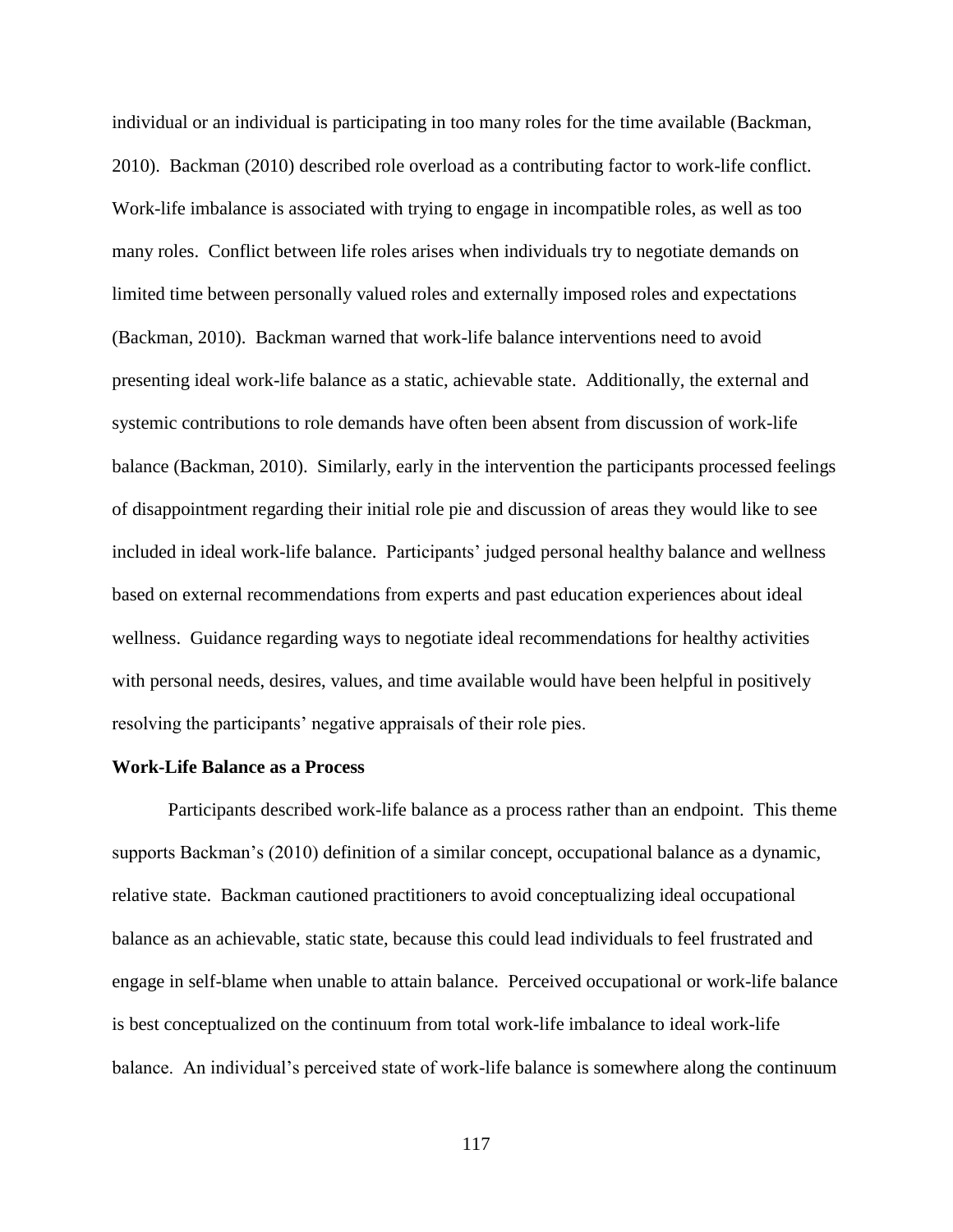between those points, and movement along the continuum can occur as life changes occur. In viewing work-life balance as a process, it is important to consider the systems and environmental context surrounding the individual. The participants made changes intended to impact personal work-life balance as a part of the intervention, and they also acknowledged that life events affected their work.

Participants explained that flexibility and adaptation were important when addressing work-life balance because of the dynamic nature of the concept. This supports Amundson's (2001) suggestion that individuals consider flexibility when setting boundaries for life roles because of the unpredictable and dynamic nature of life. Participants noted that unexpected events occurred during the intervention, which they did not necessarily account for in their initial work-life balance goals or plan. We revisited, reviewed, and revised goals several times during the first half of the intervention. Similar to the view of work-life balance as a process, goal setting is an ongoing, dynamic process. Participants indicated that flexibility and adaptation were key to adjusting to and moving forward positively when faced with unexpected life events. However, participants also noted that busy times with external demands on their schedules and personal resources contributed to improved work-life balance by increasing their awareness and encouraging a more mindful approach to work-life balance and scheduling. Amundson (2001) cautioned against the drive to be overly busy, because it may lead to distraction. The experience of participants in this study suggested that there is a balance point related to busyness. Busyness helped participants with awareness of work-life balance to an extent during certain periods. However, participants also explained how busyness was related to stress and the importance of time for relaxation and recovery as well. The field of occupational therapy encourages engagement in a variety of occupations within the areas of "self-care, productivity, and leisure"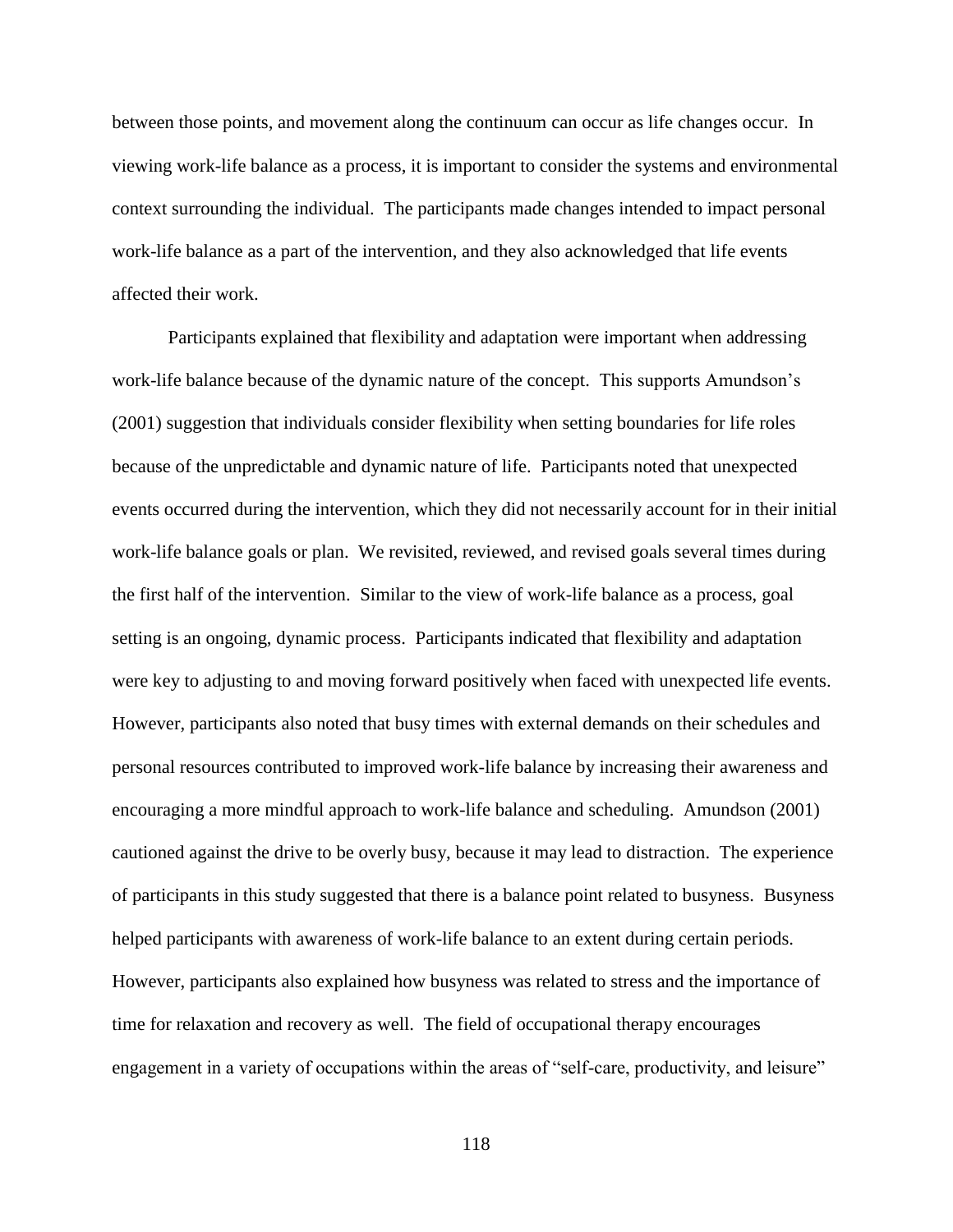(Backman, 2010, p. 234). From the perspective of occupational balance, people need a certain level of busyness to meet productivity needs; however, excessive busyness can take time and resources away from the areas of self-care and leisure. Additionally, the cultural importance placed on productivity and busyness can encourage individuals to sacrifice self-care and leisure time for productivity as indicated by Amundson.

Amundson (2001) also suggested that work-life balance and establishing healthy boundaries for life roles was a lifelong process. Similarly, participants stated they would always face challenges with work-life balance. Both positive and negative experiences related to worklife balance were temporary. Amundson included a period of reflection on an individual's history of managing boundaries and work-life balance as a part of the intervention to address work-life balance. The participant's experience in the current study supports the inclusion of a historical perspective toward work-life balance to acknowledge past challenges and successes. By examining past experiences, participants learned that it is important during periods of healthy, effortless work-life balance to consider the necessary time, energy, and resources to cope with possible unexpected, negative stressors.

# **Learning from Others**

The final theme, *learning from others*, was related to both learning about career counseling and learning about work-life balance. Career counseling and the personal work-life balance plans were the two primary areas covered during the supervision intervention. Additionally, the participants explained that the supervision group allowed them to gain a better understanding of their colleagues, which contributed to improved working relationships.

Participants described two ways the additional perspectives of other participants in the group added to their career counseling knowledge and work-life balance strategies: by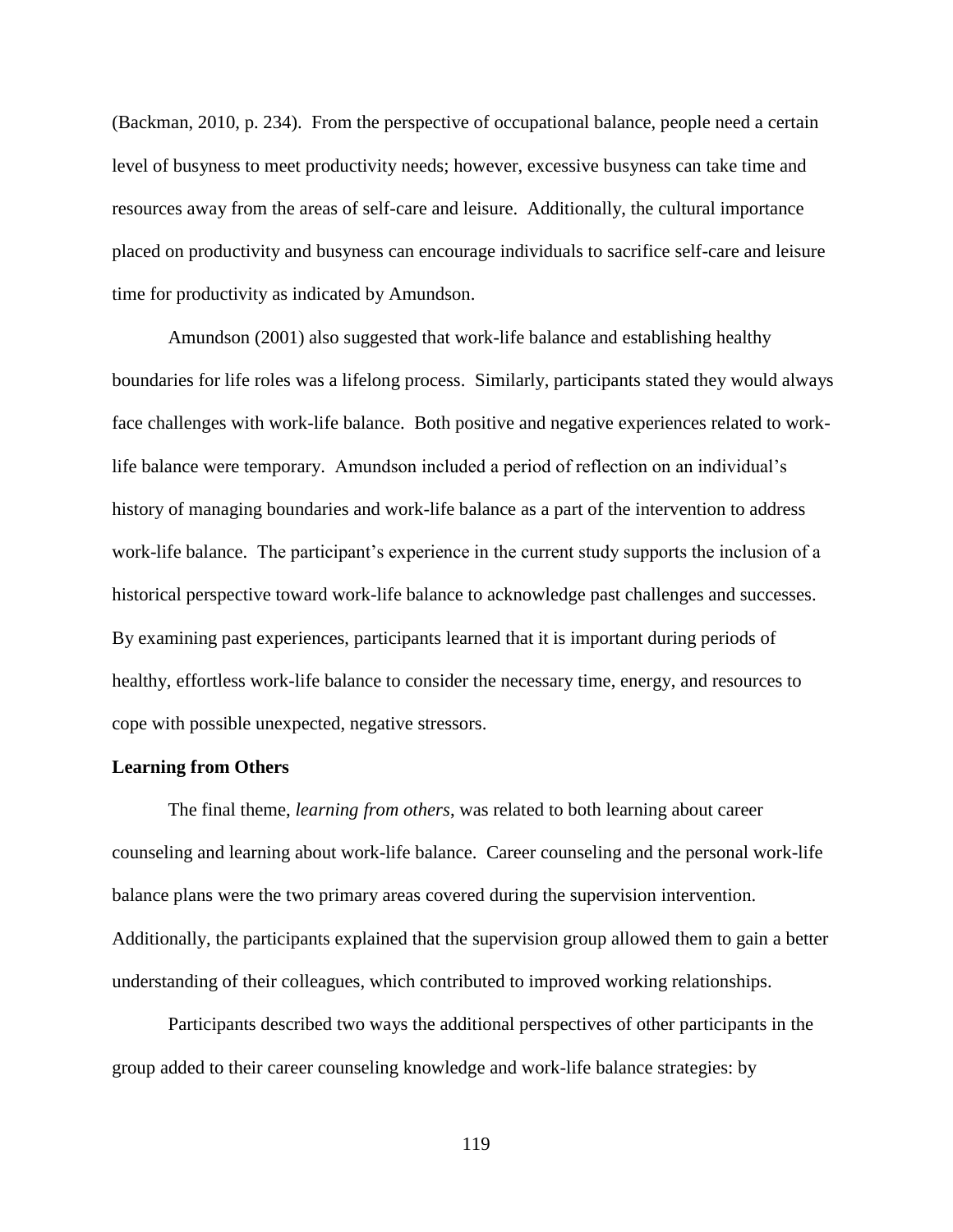solidifying prior knowledge and by adding new insight or perspectives. The experience of solidifying prior knowledge supports Bernard and Goodyear's (2009) description of supervision as a process that allows for integration of knowledge from training and education with practical knowledge. Participants specifically described how additional perspectives and feedback from colleagues within supervision created the context within which they could solidify their career counseling knowledge. The social atmosphere of supervision added additional elements to professional development which participants could not gain through individual reflection and development. McMahon and Patton (2000) suggested that career counseling supervision was necessary, because supervisors can promote career counselor development by providing additional perspectives, identifying blind spots, clarifying issues, and providing feedback and recommendations for growth. Within this study, the supervision intervention was characterized by consultation with colleagues rather than the hierarchical relationship between supervisor and supervisee, which led to less emphasis on specific corrective feedback or confrontation of possible deficits. However, participants still highlighted the contribution of feedback and additional perspectives provided by colleagues in the group. Participants were able to add new knowledge to their existing understanding of career counseling, gain greater awareness of personal blind spots, and gain clarity on career counseling issues or clients with which they struggled.

The findings from this study support counseling literature, which highlights the importance of ongoing or lifelong learning through supervision (Bernard & Goodyear, 2009; McMahon & Patton, 2000; Skovholt et al., 2001). Additionally, McMahon and Patton noted that ongoing learning is particularly important to career counselors due to constant innovations and new career tools being developed. Lara et al. (2011) also explained that limited exposure to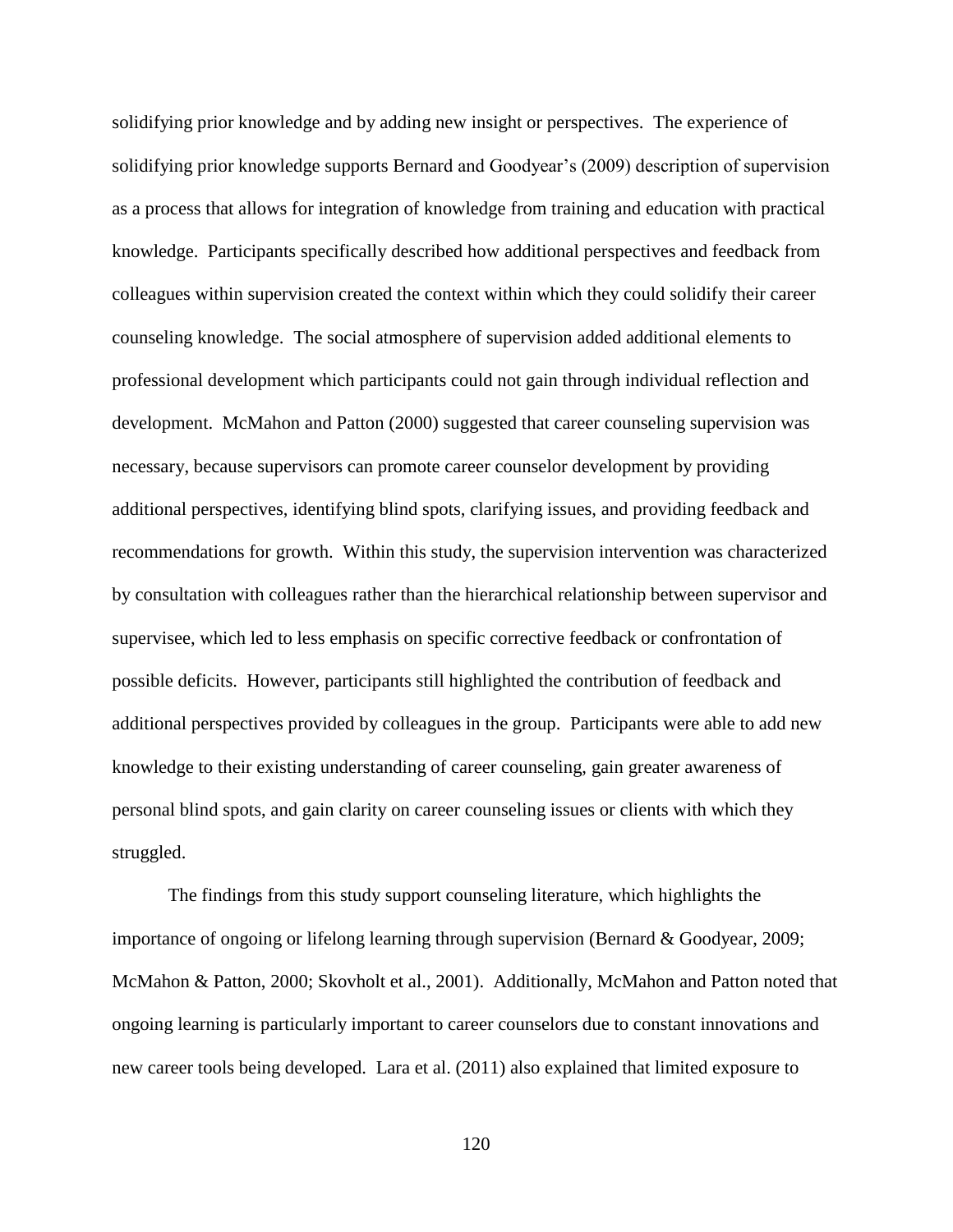career counseling experts and knowledge during training programs leads to a need for greater training and supervision of new professionals within career counseling than other counseling specialties. Participants shared an appreciation for the ability to share challenging situations with their work within the supervision group. Participants were able to learn from the knowledge and experience of more experienced colleagues, and they were able to work together to resolve common challenging areas within their work. One participant, who was a new professional, highlighted the way hearing from more experienced colleagues supplemented her own knowledge and experience with career counseling. Lara et al. and Hoppin and Goodman (2014) explained that the current conceptualization of career counseling training is incomplete without a postgraduate supervision component. The current study and existing literature demonstrates counselors are able to solidify existing knowledge and integrate practical knowledge within a supervision environment. The practice of career counseling and the application of career counseling theory and interventions is complex. Consultation with colleagues in this supervision group allowed participants to sort through the complexity and share perspectives and knowledge.

Additionally, participants shared feelings of relief and the experience of normalization as they discovered colleagues faced similar challenges and obstacles in their own work. Skovholt et al. (2001) specifically addressed the role supervision can play in addressing unresolvable problems in the counseling setting and preventing burnout. Participants explained that some of the problems they faced did not have solutions; however, they were able to find some relief by sharing them with colleagues, hearing their perspectives, and realizing they were not alone in facing these challenges. Similar to the lack of research related to the training needs of career counselors, there has been little acknowledgement of the self-care needs of career counselors (McMahon & Patton, 2000). The participants in this study experienced work stress, factors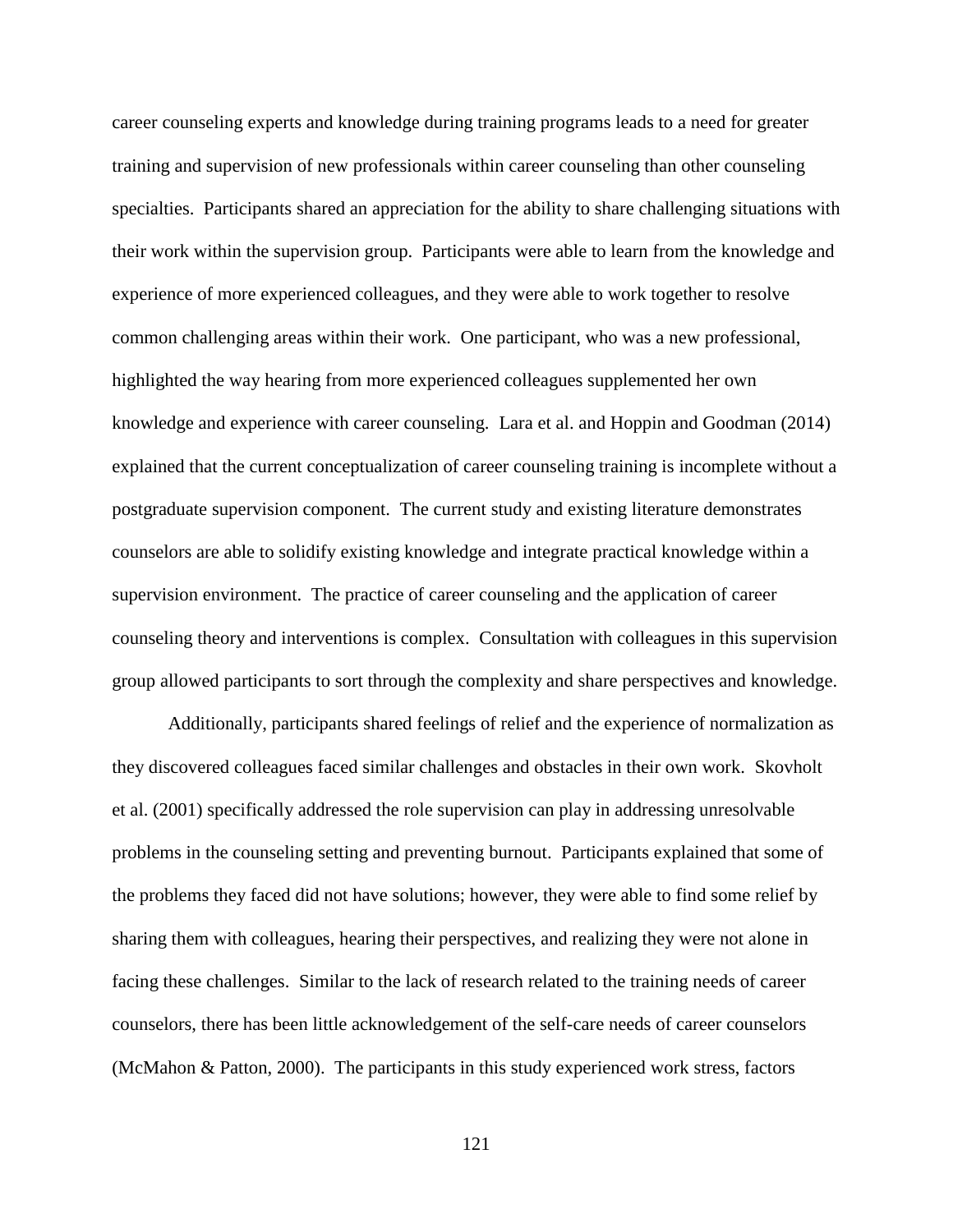contributing to burnout, and personal stress and adversity. They were able to find some relief from these problems through the supervision component in addition to the work-life balance intervention. McMahon and Patton acknowledged that uncovering deficits and learning needs during supervision can be a stressful experience. Supportive supervision and a strong relationship between supervisor and supervisee can support counselors as they address these issues. Prieto and Betsworth (1999) also included support of counseling activities as a necessary component of career counseling supervision, and Bronson (2010) specifically highlighted the importance of the relationship between supervisor and supervisee to the success of supervision. Within this study, the participants described a process of building stronger relationship with the other members of the group. The supportive relationships from the supervision group helped to provide support to the individual participants; however, participants also described how they believed the stronger relationships positively affected their overall work at Career Services.

The inclusion of the work-life balance component to the supervision group allowed participants the context to have discussions with co-workers they normally would not have had. The participants explained how this allowed them to develop stronger relationships with their coworkers as they gained a greater appreciation of the struggles and challenges they faced personally and professionally. Career counseling supervision literature indicates that attention to the supervisory relationship and the counseling relationship has been lacking within career counseling (Bronson, 2010; Hoppin & Goodman, 2014; Lara et al., 2011; Patton & McMahon, 2014). Participants recognized the knowledge and experience their co-workers provided to the group as they gained a better appreciation of their own personal and professional experiences. There has been less emphasis on development of self-awareness and self-reflection within the field of career counseling; however, career counseling supervision literature notes the importance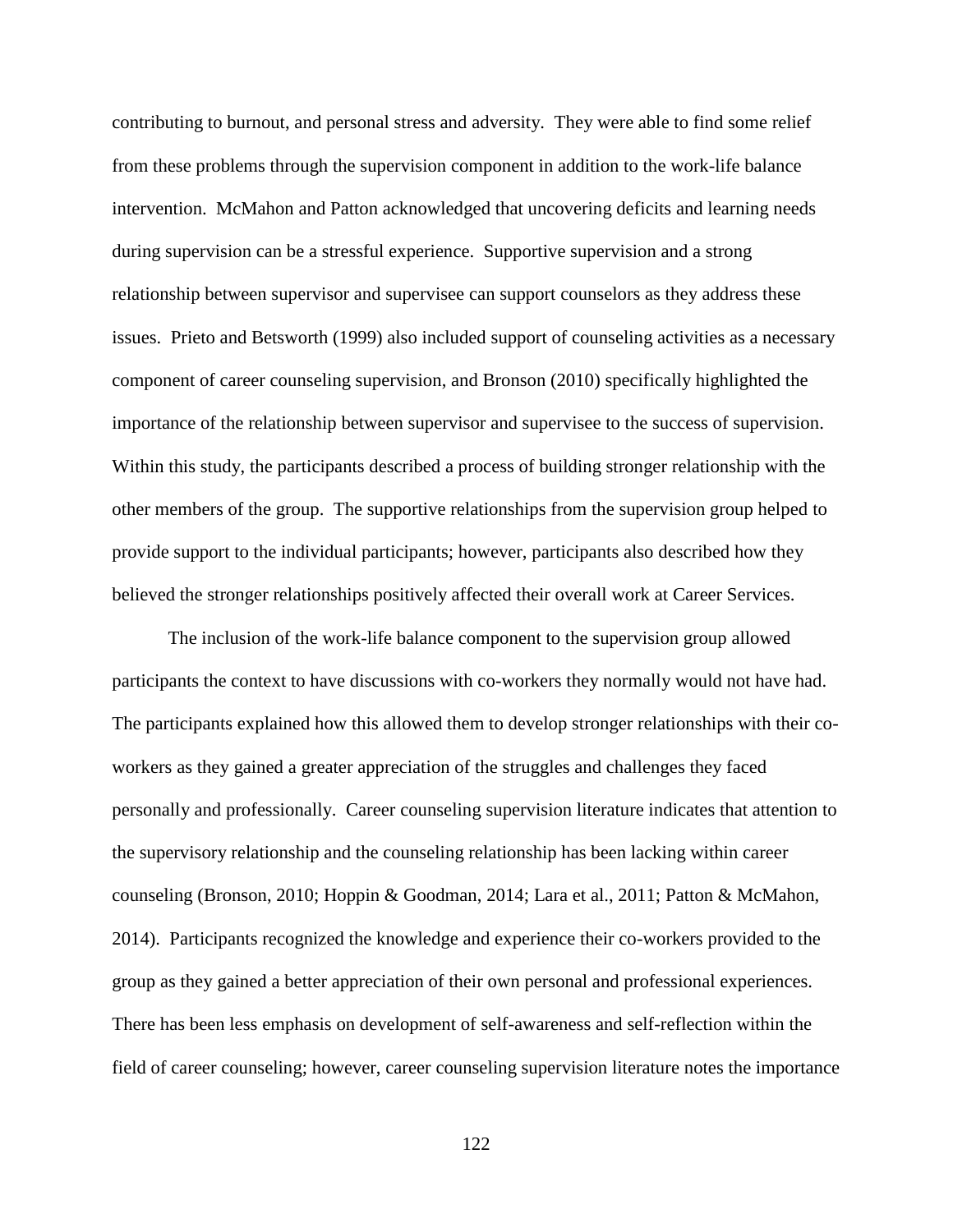of the development of these skills as a part of supervision (Bronson, 2010; Patton & McMahon, 2014; Prieto & Betsworth, 1999). Working on personal work-life balance plans and discussing them within the supervision context, allowed participants the opportunity to engage in examination and self-reflection of their personal values, interests, and experiences related to work-life balance and career. The participants indicated that having these conversations with coworkers and other career counseling professionals was a new experience; however, they appreciated the depth it added to their relationships. Examination of these concepts within supervision also addresses concerns raised by Patton and McMahon that career counselors do not necessarily have an environment in which to engage in ongoing reflection regarding the impact of personal characteristics, systemic factors, and multicultural considerations in the practice of career counseling. Within this study, the participants shared an appreciation for the varied experiences, knowledge, and perspectives their fellow group participants added to the conversation regarding work-life balance and career counseling.

#### **Conclusions**

This study sought to explore the experiences of career counselors participating in group supervision integrating work-life balance. The study included an intervention that allowed participants to discuss their career counseling work in a consultation environment and develop plans to address their personal work-life balance. The study was driven by two primary research questions: (a) How do career counselors experience the integration of work-life balance in group supervision? and (b) How do career counselors describe any effect on their career counseling of group supervision integrating work-life balance? The findings of this study support the use of career counseling supervision to develop career counseling knowledge and skills. Participants improved their understanding of and ability to conceptualize complex, challenging career issues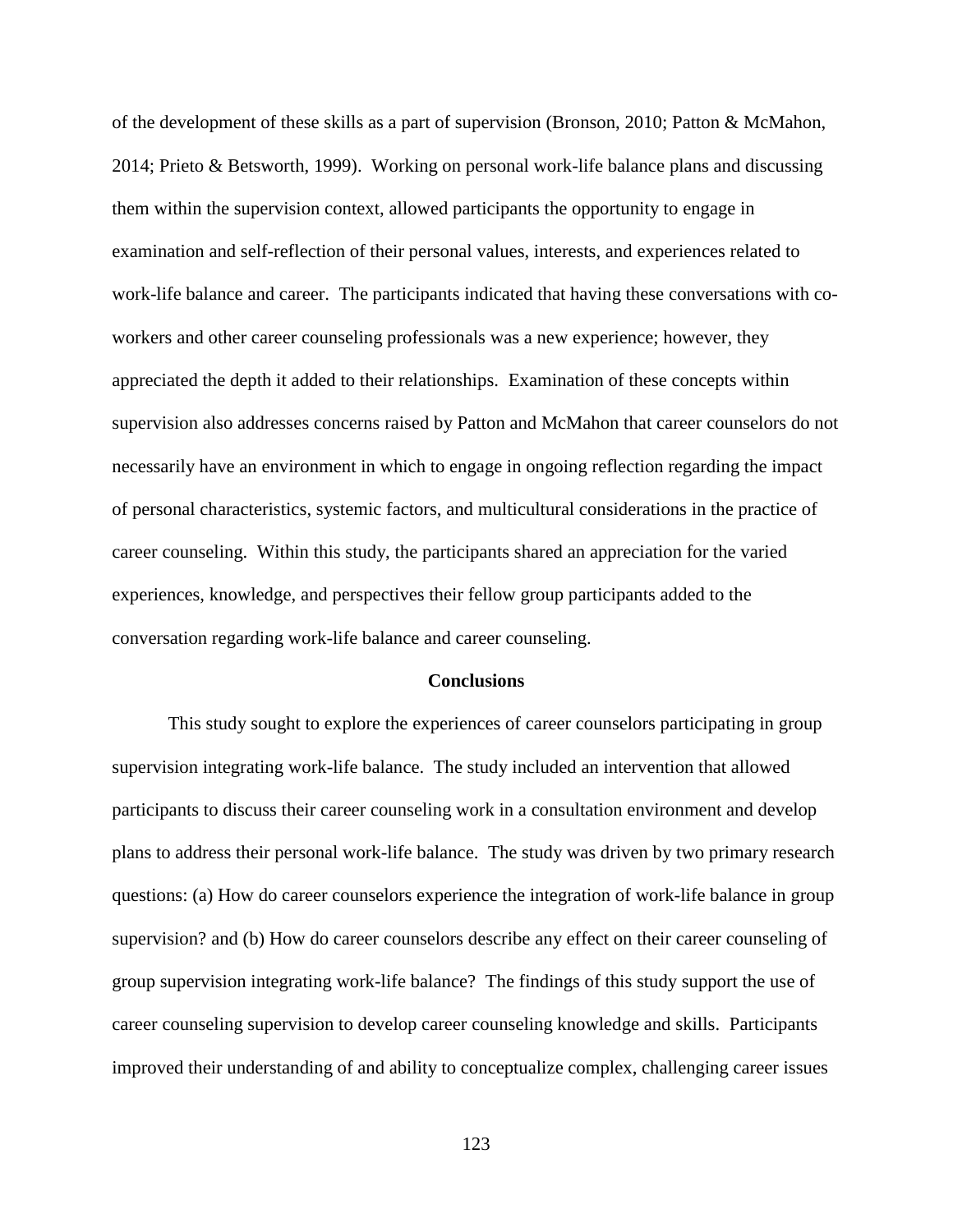through a process of consultation and feedback. They were also able to engage in a process of self-reflection and increase their self-awareness, which has not been emphasized within career counseling to the extent it has been in clinical counseling. The inclusion of work-life balance in the supervision intervention created an ideal context for the participants to consider the overlap of career and personal issues, as well as the impact of systemic factors. The experiential process of engaging in personal work-life balance issues allowed the participants to move beyond conceptual knowledge, address self-care issues, and develop stronger relationships with coworkers through a deeper understanding of personal and shared strengths and challenges.

Supervision was helpful in assisting participants in developing awareness as it related to both work-life balance and career counseling issues. Initially, some of the participants were unaware of the busyness that distracted them from awareness. As the intervention progressed, I could observe a process of awareness unfold through the journal entries and group discussion as participants struggled to establish appropriate and realistic work-life balance goals. Participants also discussed the importance of the process of increasing awareness to the group experience during their interviews, and they particularly highlighted how the intervention and selfexamination forced them to move deeper in considering their work-life balance goals. A structured intervention like supervision provided consistent time, space, and accountability necessary to continue through the process of increasing awareness. The participants explained that at times increased awareness was uncomfortable. A structured, consistent intervention provided them with a context to move through the discomfort and continue working. They also believed that writing and reviewing goals held them accountable to accurately examine their perceived work-life balance.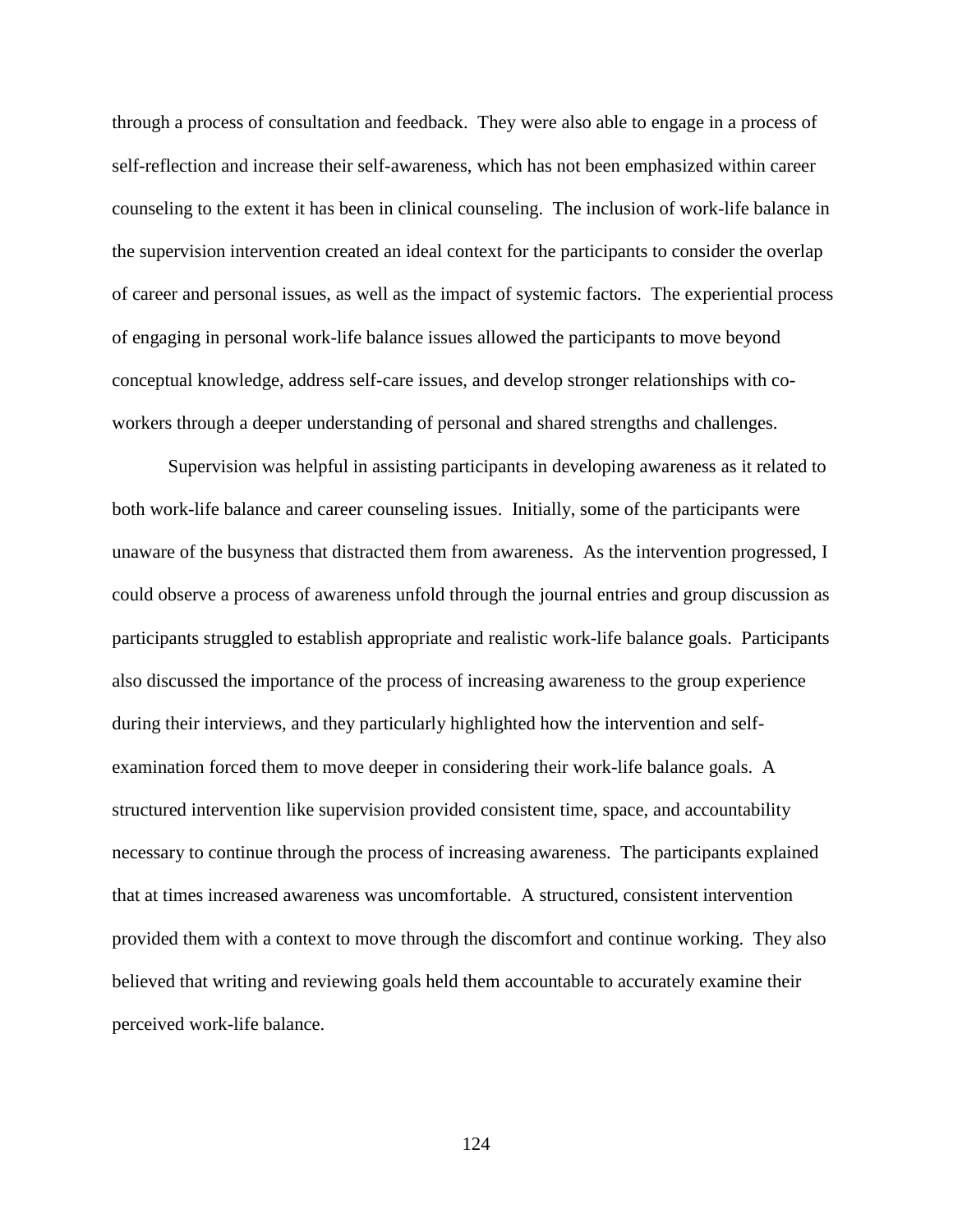Awareness and self-reflection were more important to the supervision intervention than I initially considered. We spent time exploring the participants' understanding of work-life balance concepts, their values, interests, needs, and roles prior to goal setting. However, additional exploration of these topics later in the intervention as awareness of conflicts and challenges arose would have been helpful for participants. Exploration of external, systemic influences on role demands and perceived work-life balance would have also been helpful to participants. Participants were individually focused when considering and developing their work-life balance plans, and consideration of obstacles to work-life balance goals would have been assisted by consideration of external demands that may arise. We spent some time during the second and third sessions processing the participants' feelings regarding perceived work-life balance and goals. I made the decision to incorporate a discussion of self-compassion after listening to participants and reading journal entries that were very self-critical regarding their work-life balance and wellness choices. Participants had very high expectations for ideal worklife balance and wellness based on past experiences and conceptual knowledge. Eventually as participants struggled with work-life balance and became aware of resolving conflicts in priorities, they gained an understanding that prescribed components for a healthy life did not necessarily contribute to personal satisfaction with work-life balance. Ideal work-life balance and wellness were not attainable. Participants needed to work towards a healthy balance that felt right for them and fit their priorities. The process of addressing work-life balance was more about awareness and finding ways to manage life as stressors and conflicts between priorities arose. Within the journal entries and the individual interviews, participants expressed the idea that ideal work-life balance was never achievable, and they would always struggle to maintain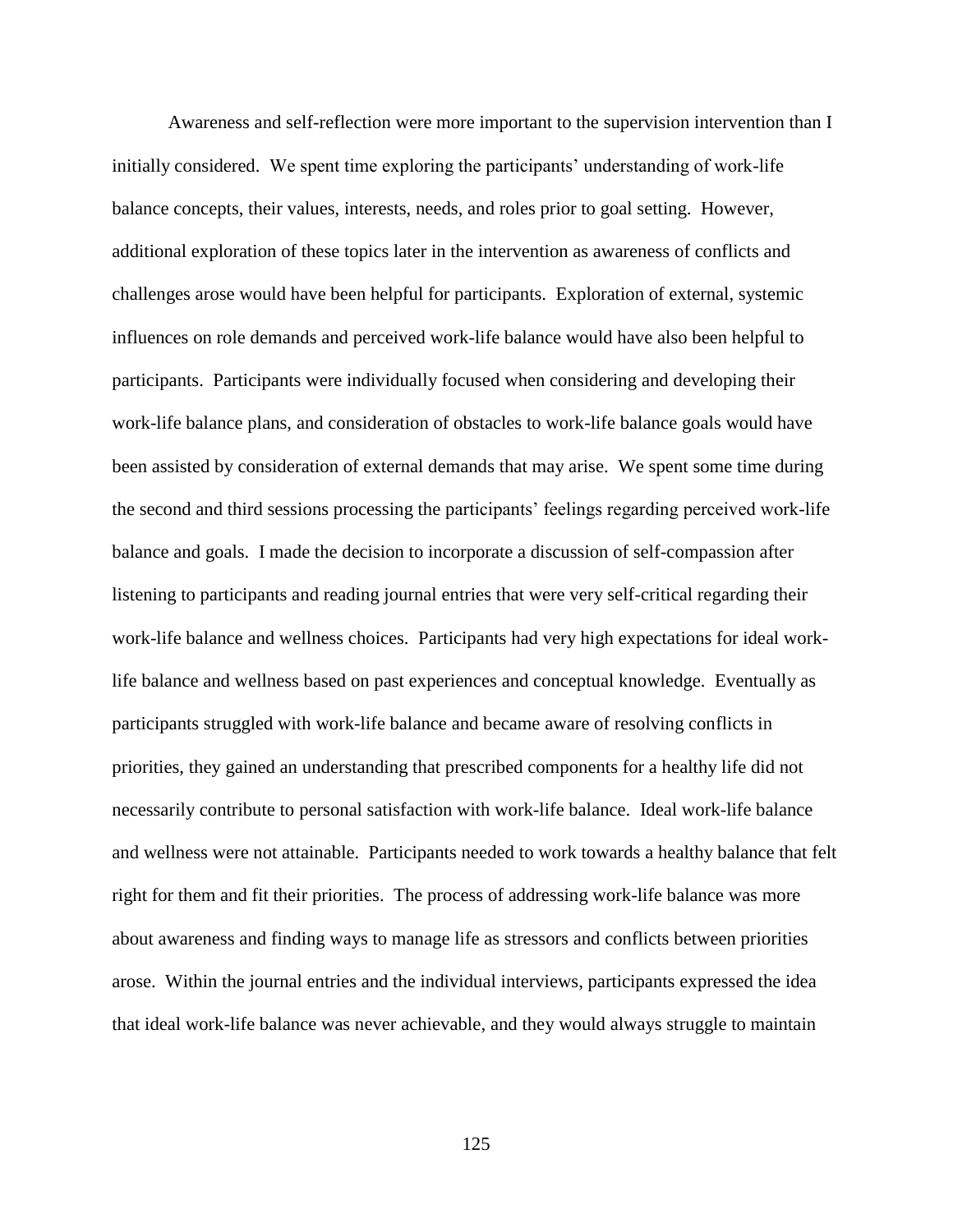satisfactory work-life balance. An ongoing process of reviewing and revising goals during a longer intervention period may better address a dynamic concept like work-life balance.

Participants identified three main contributors to work-life balance: work, relationships, and wellness. Relationships included time engaged in family roles and relationships, which participants considered particularly important. Wellness included time for leisure activities, rest, and recovery. Despite discussion of the importance of time for wellness, work and family relationships seemed to be the main priorities when conflicts or challenges arose within work-life balance. Participants struggled to determine priorities and make decisions when demands from work intruded on family time, or vice versa. They seemed conflicted about which area of life, work or family should take priority. Focus on work and family time detracted from personal and leisure time. Cultural messages regarding the importance of work and productivity to a meaningful life with purpose, as well as social messages about the importance of family certainly influenced participants' decisions in shaping their lives. Additionally, participants noted the external demands from work on their schedule helped impose structure on their lives. External demands from work and family relationships also seemed to outweigh the internal voice and needs to attend to the self through leisure and recovery.

The findings of this study support the existing conceptual knowledge and limited research regarding work-life balance and similar concepts like occupational balance. Work-life balance has been a difficult concept to research, which has contributed to a lack of research exploring interventions to address work-life balance. However, the experiences of participants and their descriptions of personal work-life balance are consistent with existing definitions of work-life balance as a dynamic, relative, individual concept (Amundson, 2001; Backman, 2010; Christiansen & Matuska, 2006; Christiansen & Townsend, 2010). The current study also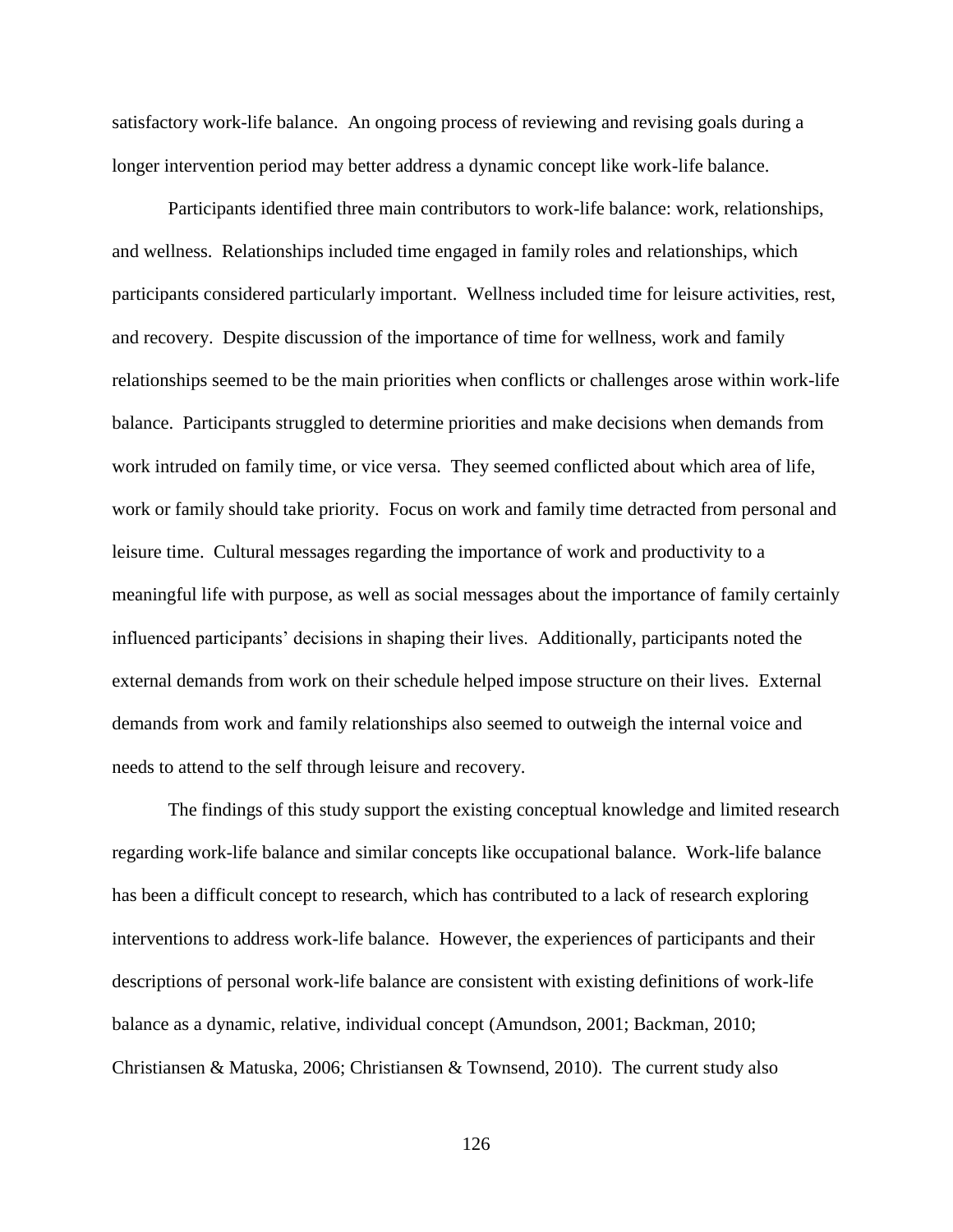supports suggested interventions for addressing work-life balance that emphasize the importance of awareness and self-reflection when examining contributing factors to work-life balance (Amundson, 2001; Backman, 2010). Awareness and self-reflection related to both career counseling skill development, as well as personal development, were facilitated by the clinical supervision intervention in this study as suggested within existing career counseling supervision literature (McMahon & Patton, 2000; Patton & McMahon, 2014).

Existing research related to both work-life balance and clinical supervision are limited within the field of career counseling. The findings from this study added to the understanding of work-life balance and supervision as they relate to career counseling. Currently, work-life balance is not well addressed within the field of counseling. There are some shared concepts between wellness and work-life balance; however, there are distinctions, which indicate that the addition of work-life balance to counseling research and practice would be beneficial. The experience of participants in this study demonstrated that work-life balance is a useful concept for addressing the overlap between personal and career counseling issues. Existing literature has called for greater attention to this area in the field of career counseling (Bronson, 2010; Patton & McMahon, 2014).

This study also highlighted the self-care needs of career counselors. Several studies have proposed that attention to self-care needs and support of career counselors is a necessary component of career counseling supervision; however, there has been limited research demonstrating the stressors and burnout career counselors face (Bronson, 2010; McMahon & Patton, 2000; Prieto & Betsworth, 1999). Within this study, even the participants initially were not aware of the stressors they experienced, which also meant they were not aware of the impact of that stress on their work as career counselors. This study provided examples of the stressors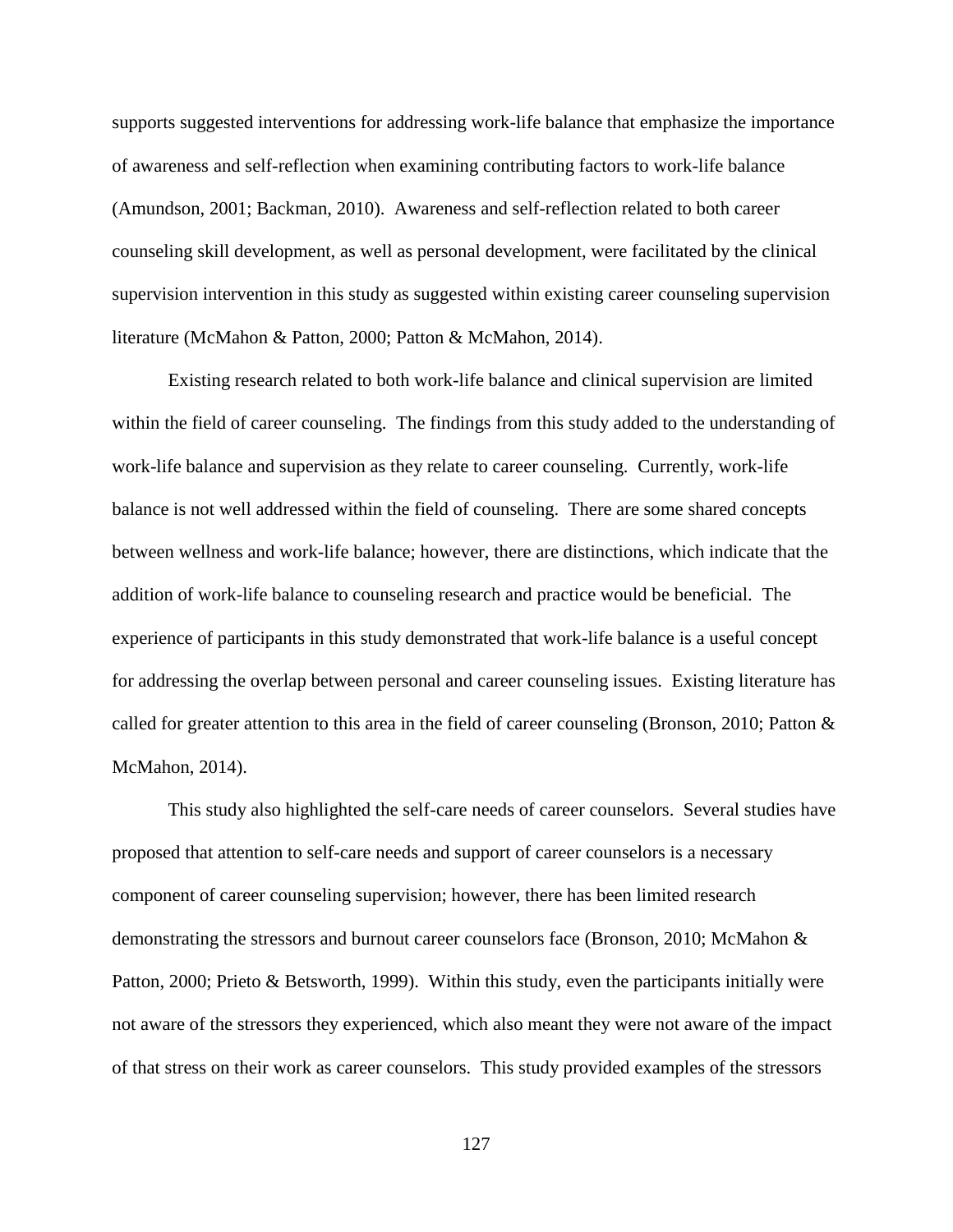these career counselors faced, including: pressure from university administrators, pressure from students, conflict within the work environment, and personal stress that carried over into the workplace.

The findings from this study added to existing research regarding effective work-life balance interventions, particularly interventions addressing the needs of the individual and his or her well-being which is lacking. Amundson (2001) proposed an intervention utilizing selfreflection and an ongoing learning process to address individual work-life balance. However, there is not existing research examining the effectiveness of individually targeted work-life balance. There has been limited research examining organizational policies intended to address work-life balance issues. The findings from this study support individually targeted interventions to address work-life balance. The experience of participants in this study suggests that individuals benefit from a process of exploration and self-discovery related to individual work-life balance rather than externally imposed ideas of what constitutes healthy work-life balance.

The findings from this study also added to limited research exploring the application of clinical supervision to career counseling. Despite conceptual articles suggesting necessary components of career counseling supervision based on effective, existing models applied in clinical counseling supervision, there has been little evaluation of the practice of clinical supervision within career counseling. The participants in this study benefitted from a context that allowed consultation with and feedback from other practitioners, including more senior members of the profession. The findings from this study support proposed components of career counseling supervision, including: development of self-reflection and self-awareness, exploration of cultural and systemic factors related to career, support for stress and career counseling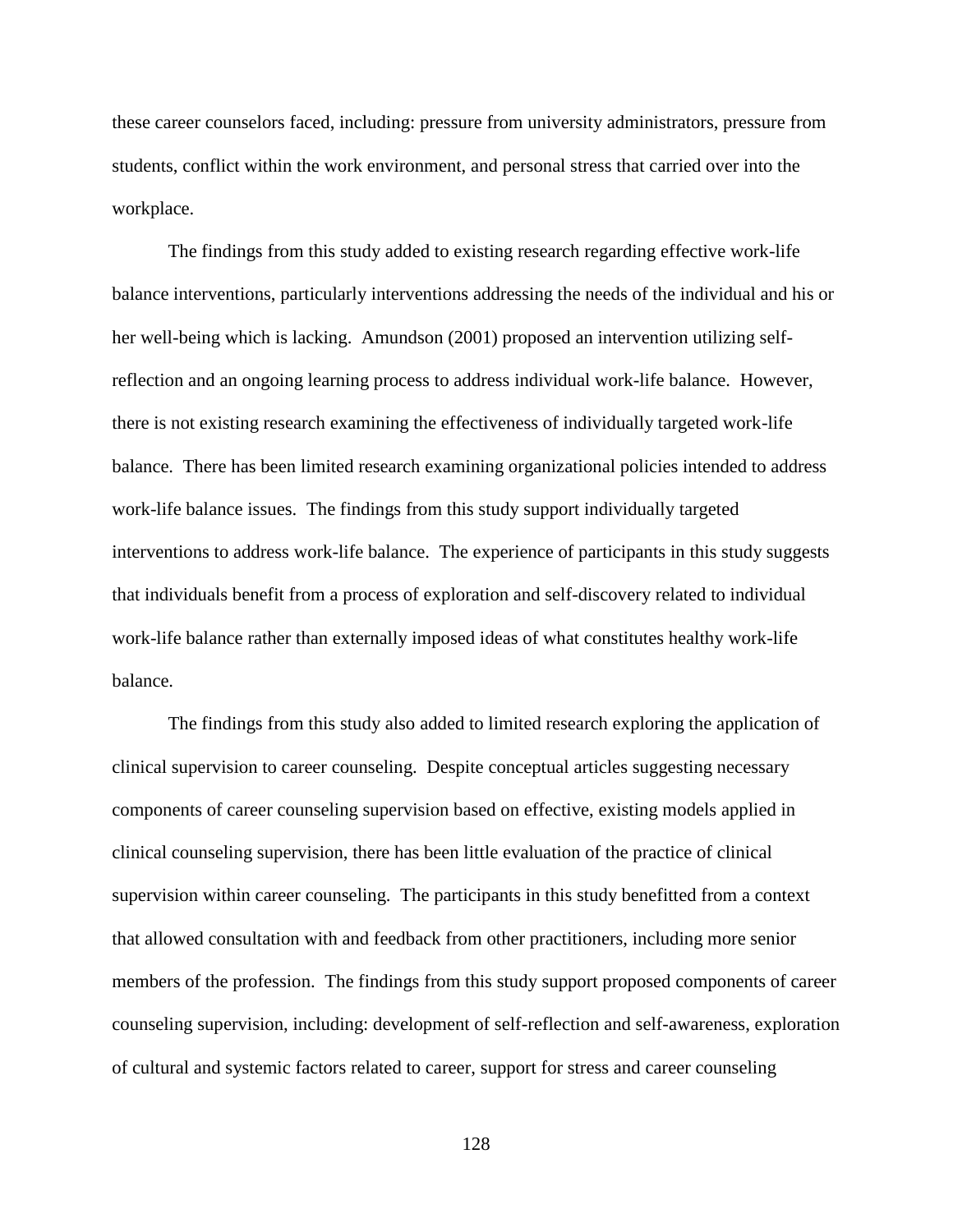challenges, and improved relationship skills within the supervision setting (Bronson, 2010; Hoppin & Goodman, 2014; McMahon & Patton, 2000; Prieto & Betsworth, 1999). There has been much less emphasis on social learning processes and the importance of a supportive relationship between supervisor and supervisee within career counselor training than clinical counseling. Supervision has primarily been relegated to administrative supervision and tasks within career counseling. However, the experiences of the participants in this study indicate that a social context for reflection and learning offered by supervision is also beneficial to training career counselors.

# **Implications for Practice**

This study demonstrated the beneficial environment supervision can offer to the training and development of career counselors. Career counselors are currently not required to participate in postgraduate clinical supervision unless they decide to pursue a license. However, career counselors would likely benefit from postgraduate clinical supervision as a part of their training and development. Only one of the participants in the current study had previous postgraduate clinical supervision in pursuit of a license as a Licensed Professional Counselor. The participants were previously participating in weekly administrative supervision; however, clinical supervision provided benefits to the participants beyond their experience of administrative supervision. The experiences of the participants in the supervision group and their description of the impact of their work as career counselors demonstrate that the differences between clinical counseling and career counseling are not as stark as they are sometimes perceived. The clinical supervision environment is particularly conducive to a process of selfreflection and examination related to personal beliefs and factors that contribute to the counseling relationship. Career counselors would benefit from greater exploration of the impact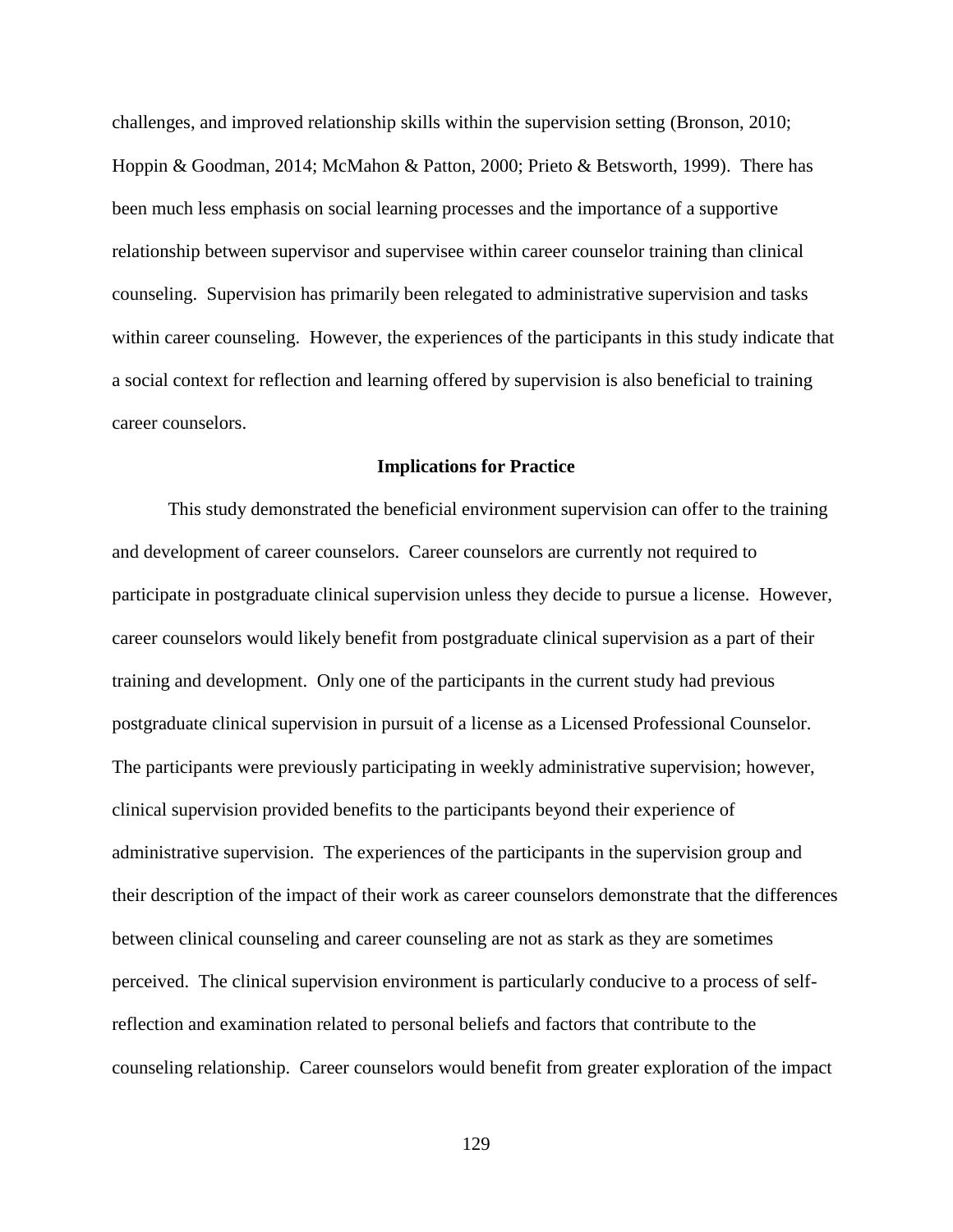of their own thoughts and beliefs, as well as systemic and cultural factors that impact the counseling relationship. The positive impact of strong counseling and supervision relationships contribute to improved career counseling similarly to clinical counseling. Supervision provides a context to explore and improve factors contributing to positive relationships. Additionally, supervision promotes counselor development through the integration of conceptual knowledge gained during graduate education with practical experience working with clients. The current model of career counselor training prematurely ends with the completion of a counseling degree without the opportunity for advancing counseling skills through supervised clinical experience. Career counseling supervision would support the professional development of career counselors as they are able to develop and establish a process of ongoing learning by identifying deficits and addressing them through consultation with and feedback from more senior members of the field.

The findings from this study also illustrate the value of the concept of work-life balance to the work of counselors. Work-life balance is a useful complement to the wellness orientation of counseling, and career counselors are well positioned to assist clients in considering and addressing work-life balance in their lives. Career counseling research and practice has acknowledged the additional challenges and stresses of the modern career environment; however, within the field of counseling, there has been less emphasis on assisting clients in addressing the ongoing stress and demands of the work environment. Counseling clients could benefit from ongoing, holistic assistance in negotiating conflicts between and shaping their lives according to work, as well as non-work demands. Based on the findings from this study, as well as existing research, it seems that current work-life balance interventions do not meet the needs of individuals. Counselors would be better equipped to assist clients presenting with stress from work-life balance concerns if their education and training included a better understanding of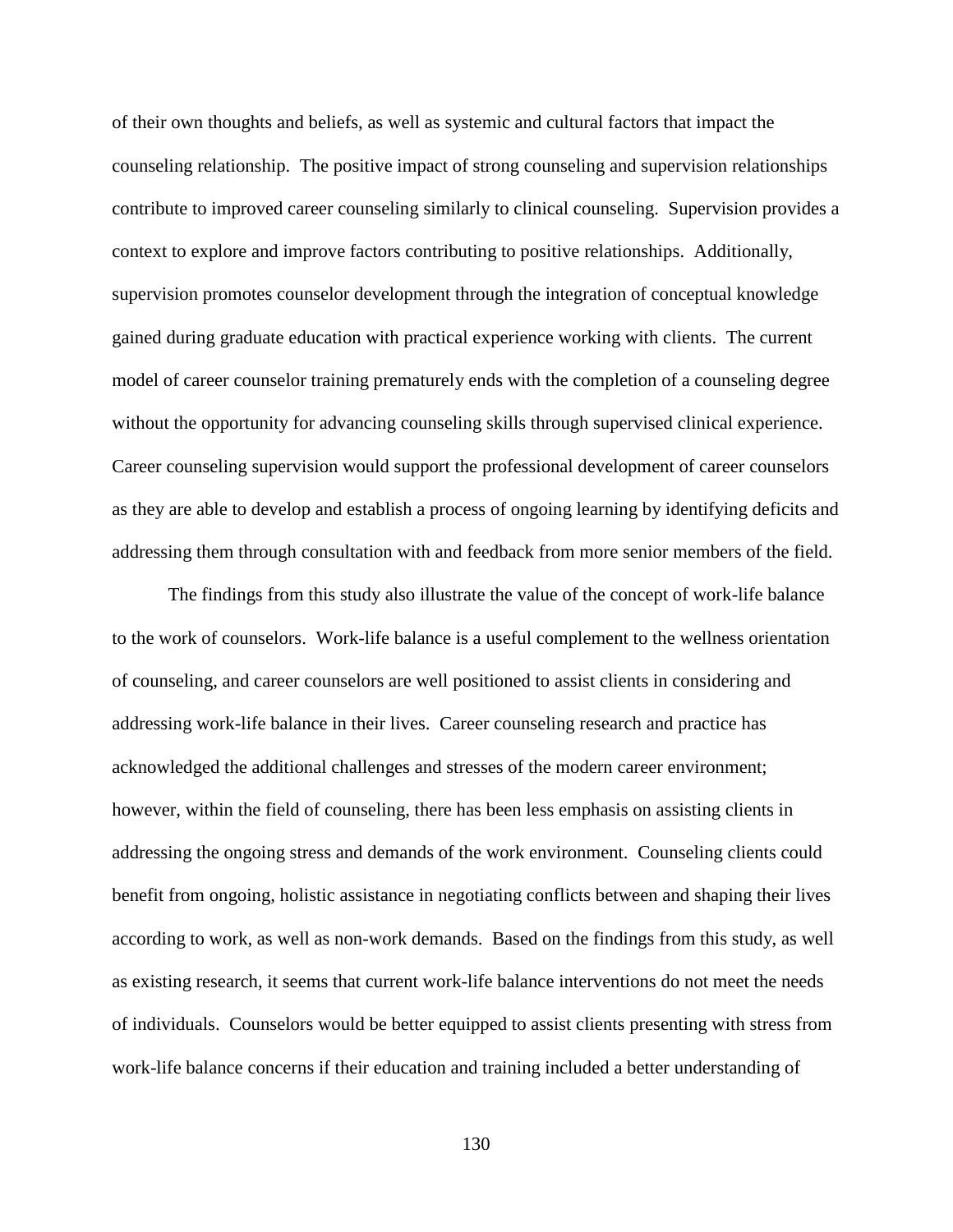work-life balance and the struggles individuals encounter as they attempt to resolve conflicts in that area. Within this study, participants got stuck or became frustrated when they tried to deal with stress and work-life balance problems within an individually driven and controlled orientation to work-life balance. Clients may present with issues that seem to be out of their control or unresolvable. The ability to explore the process of resolving conflicts between external demands at work or in social roles through the concept of work-life balance may help clients understand and develop strategies for managing areas of their lives where external demands interfere with personal needs and interests.

In addition to the benefit of work-life balance to work with clients, the focus on self-care through the work-life balance component of the supervision intervention was helpful to the career counselors personally. Career counselors need to attend to their own needs and develop self-care plans in the same way that clinical counselors are encouraged to attend to self-care. Career counseling is personal work, and clients struggling with career issues can present in distress and experience negative emotions just as clients seeking personal counseling. Career counselors are also subjected to other stressors like responsibility for a high number of clients, pressure for positive results, and limited resources. The findings from this study also demonstrated that career counselors bring their own stress into their work and the counseling relationship. Career counselors need to be trained to maintain awareness of their own needs and how their level of wellness may be impacting their effectiveness as a counselor.

## **Recommendations for Future Research**

This qualitative study utilized phenomenological inquiry to explore work-life balance and career counseling supervision and add to the existing understanding of these concepts within the field of counseling. This study was primarily exploratory in nature due to the lack of a clear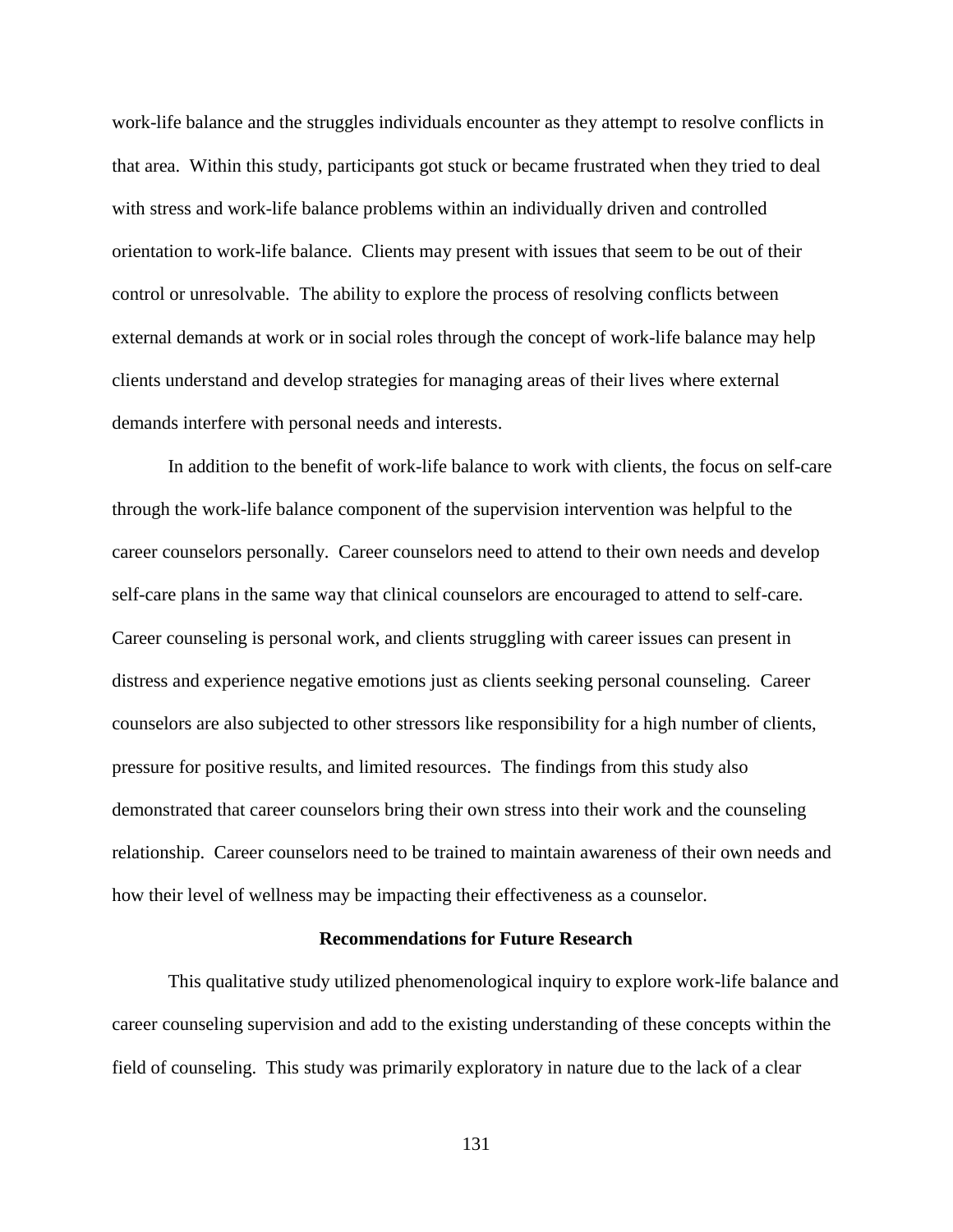definition of work-life balance and a lack of validated components of career counseling supervision. Further research is needed to explore and define effective career counseling supervision. In general, greater attention needs to be paid to the training of career counselors as demonstrated by the lack of existing research related to effective training methods for career counselors. The complexity of modern career issues indicates the need for well-trained, effective career counselors to assist clients in navigating the modern career environment; however, interest in the career counseling field and dedication to the training of career counselors has been waning.

Additionally, practicing career counselors would benefit from acknowledgement of and greater attention to self-care, stressors, and contributors to burnout. This study demonstrated that contrary to myths about career counseling, career counselors face challenging, complex issues in assisting clients. Many of the factors that influence work with personal counseling clients and are examined through clinical supervision within personal counseling are applicable to career counseling. Increasingly, career counselors have suggested the need to pay greater attention to the overlap between career and personal issues. Further research is needed regarding training career counselors to address this overlap, as well as effective interventions for addressing this area with clients. Additionally, the career counselors in this study carried their own personal issue and stress into their work with career counseling clients. Currently, there is less emphasis on personal exploration and reflection on the impact of personal issues, values, and beliefs on work as a career counselor. Additional research exploring the impact of the process of selfreflection and awareness in supervision on work with career counseling clients would be helpful in establishing the benefits of supervision to the field.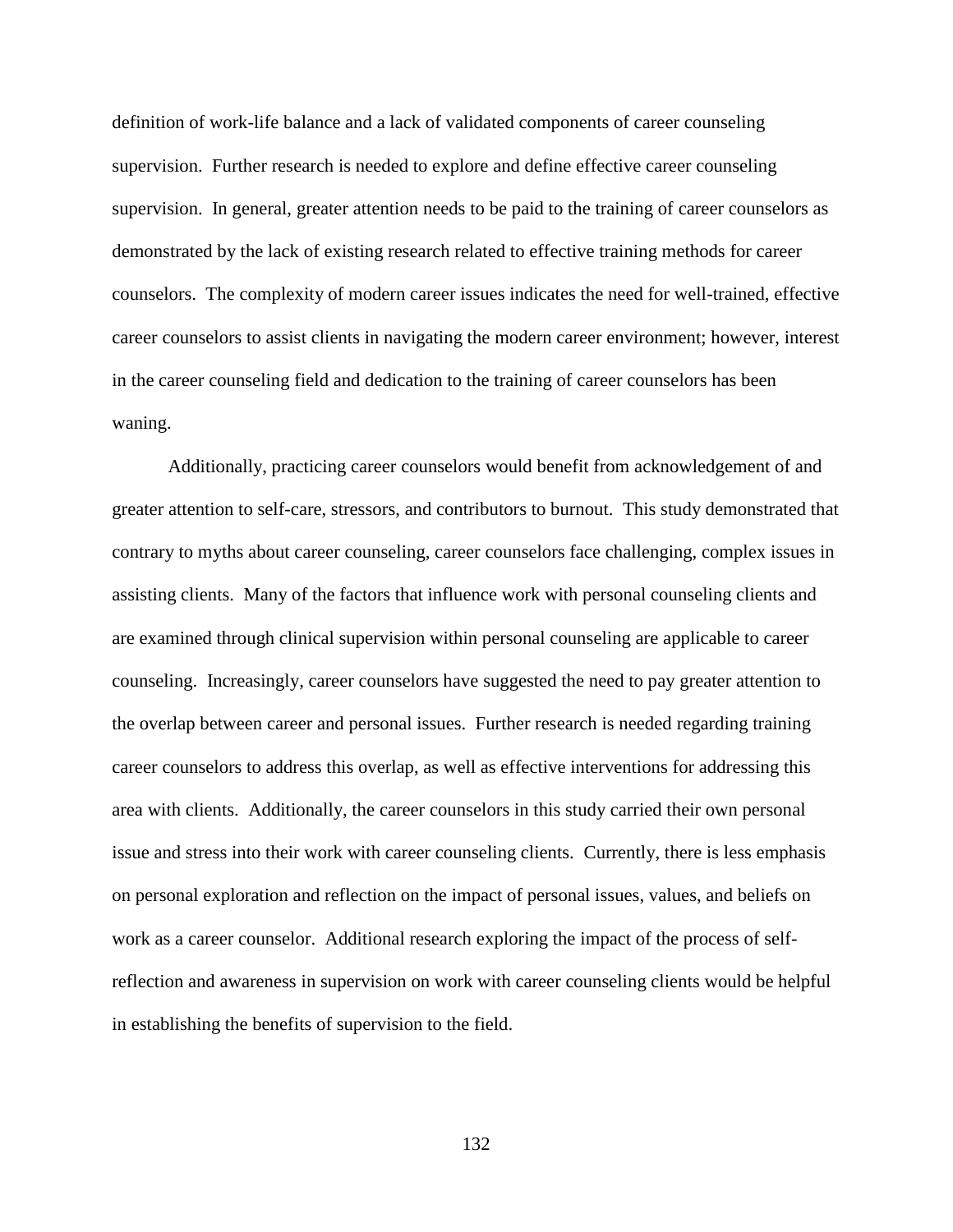Further research regarding the application of the work-life balance concept within career and general counseling is needed. Work-life balance as demonstrated in this study is related to wellness, which has a growing body of research in counseling; however, work-life balance is a unique concept that may add to the work of career counselors. Career counselors are well positioned to assist clients in managing the issues that arise related to work-life balance. However, career counselors need a clearer definition of this concept and a better understanding of what constitutes effective intervention in order to be helpful to clients. In addition to clarity and consensus regarding a definition, there needs to be greater exploration of the successful ways people negotiate conflicts and challenges to work-life balance. The findings from this study supported the idea that work-life balance is an ongoing, evolving process. In addition to the need to define what constitutes healthy balance, it is important to describe the successful ways people are able to negotiate challenges in this area.

Career counseling training and supervision, as well as work-life balance would benefit from greater exploration of systemic factors. Increasingly, career counseling theories are acknowledging the impact of systemic factors on individual career paths; however, historically, career counseling has primarily been conceptualized by a focus on the individual's interests, decisions, and career path. Similarly, much of the existing work-life balance literature has focused on identifying how individuals can navigate work-life balance and include desired components, with little acknowledgement of the external demands on those individuals. Further research on interventions that assist individuals in exploring and resolving external career and work-life balance demands would be beneficial to practitioners. As this study demonstrated, negative self-evaluation and stress can arise when individuals are not able to identify and work towards successful resolution when individual and systemic factors come into conflict.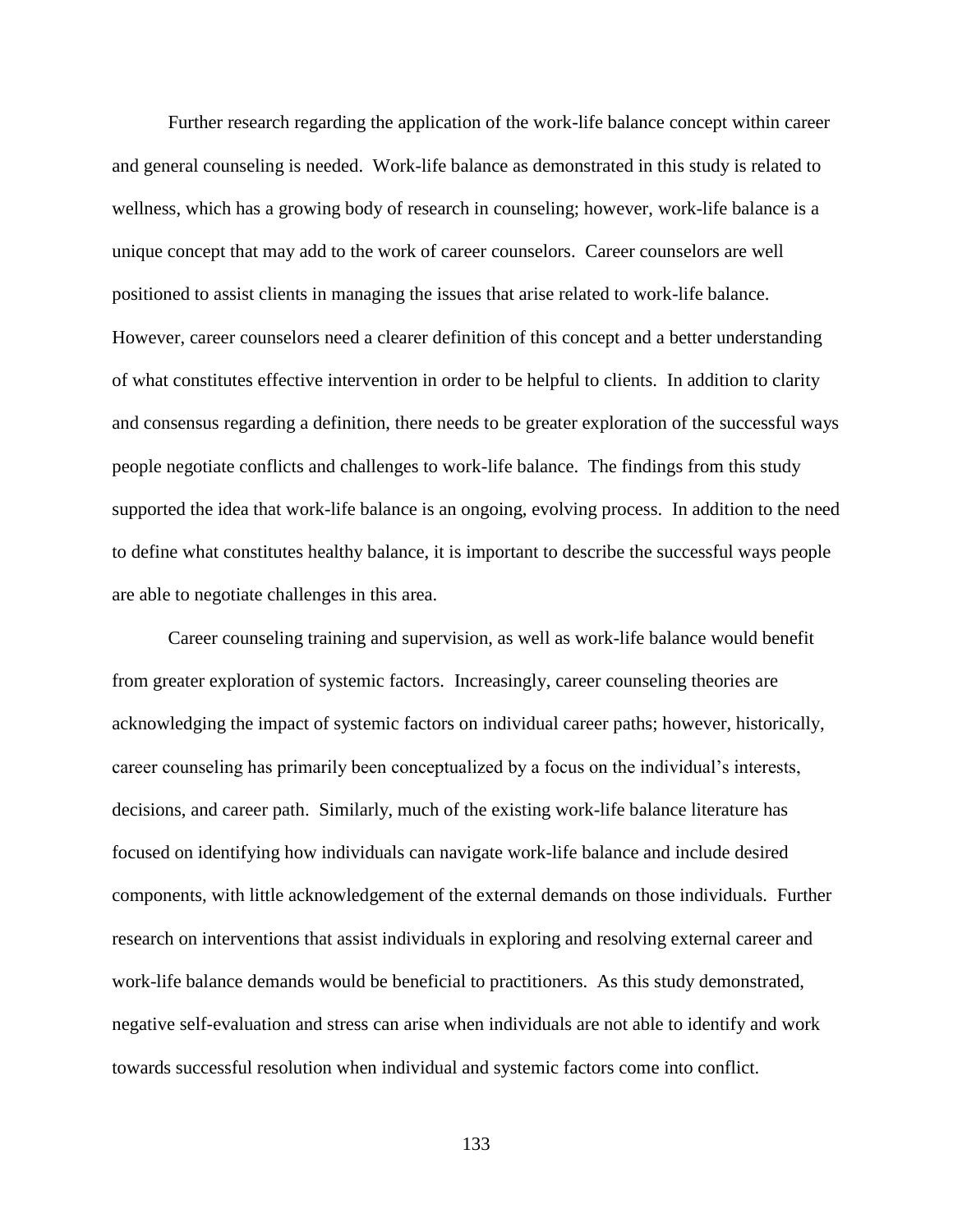# **Summary**

The phenomenological approach to the exploration of the areas of clinical supervision and work-life balance within career counseling yielded a rich description of the participants' experiences with the work of career counseling, the impact of their work and stress on their lives, the impact of non-work stressors on their work, and how they negotiated the overlap and conflicts between these areas. Although there are some distinctions, the challenges career counselors face, and the processes they employ to conceptualize their work appear to be quite similar to those of clinical counselors. Career counselors would benefit from greater focus and research on their training and professional development needs; however, application of existing models of training and supervision should also be explored. By maintaining a limited view of the role of career counselors, counselor educators may be limiting the ways that counselors can assist clients. Work-life balance is an appropriate concept for addressing the overlap between personal and career issues. The findings of this study indicate that the career counselors benefitted from the clinical supervision experience, as well as the attention to personal work-life balance issues.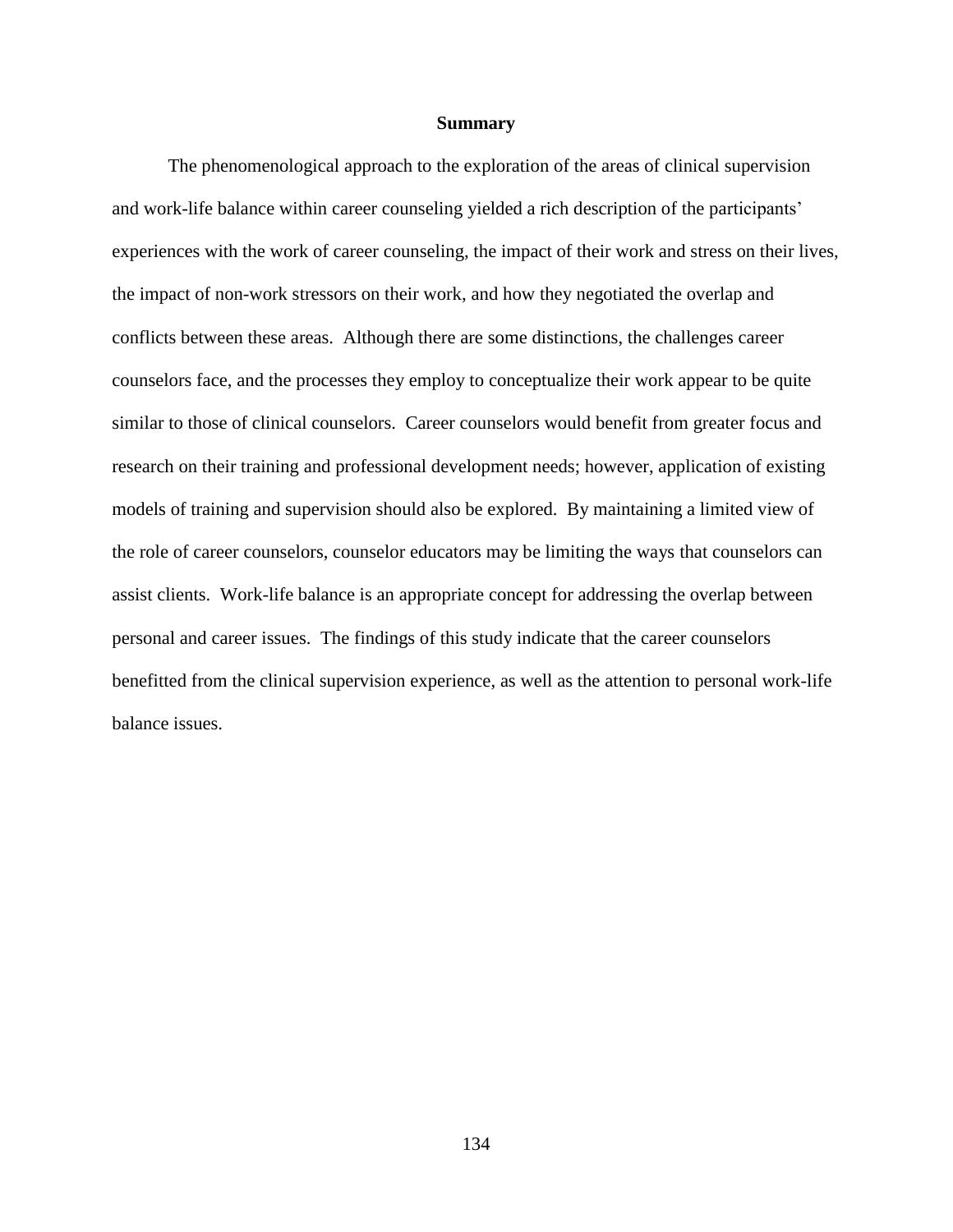#### REFERENCES

American Counseling Association. (2014). *Code of ethics*. Alexandria, VA: Author.

- Amundson, N. E. (2001). Three-dimensional living. *Journal of Employment Counseling*, *38*, 114–127.
- Auerbach, C. F., & Silverstein, L. B. (2003). *Qualitative data: An introduction to coding and analysis*. New York, NY: New York University Press.
- Backman, C. L. (2004). Occupational balance: Exploring the relationships among daily occupations and their influence on well-being. *Canadian Journal of Occupational Therapy*, *71*, 202–209.
- Backman, C. L. (2010). Occupational balance and well-being. In C. H. Christensen & E. A. Townsend (Eds.), *Introduction to occupation: The art and science of living* (2nd ed., pp. 231–249). Upper Saddle River, N.J.: Pearson.
- Bernard, J. M., & Goodyear, R. K. (2009). *Fundamentals of clinical supervision*. Upper Saddle River, N.J.: Merrill/Pearson.
- Bradley, L. J., Ladany, N., Hendricks, B., Whiting, P. P., & Rhode, K. M. (2010). Overview of counseling supervision. In L. J. Bradley & N. Ladany (Eds.), *Counselor supervision: Principles, process, and practice* (4th ed., pp. 3–14). New York, NY, US: Brunner-Routledge.
- Bronson, M. K. (2010). Supervision of career counseling. In L. J. Bradley & N. Ladany (Eds.), *Counselor supervision: Principles, process, and practice* (4th ed., pp. 261–286). New York, NY, US: Brunner-Routledge.
- Brott, P. E. (2005). A constructivist look at life roles. *The Career Development Quarterly*, *54*, 138–149.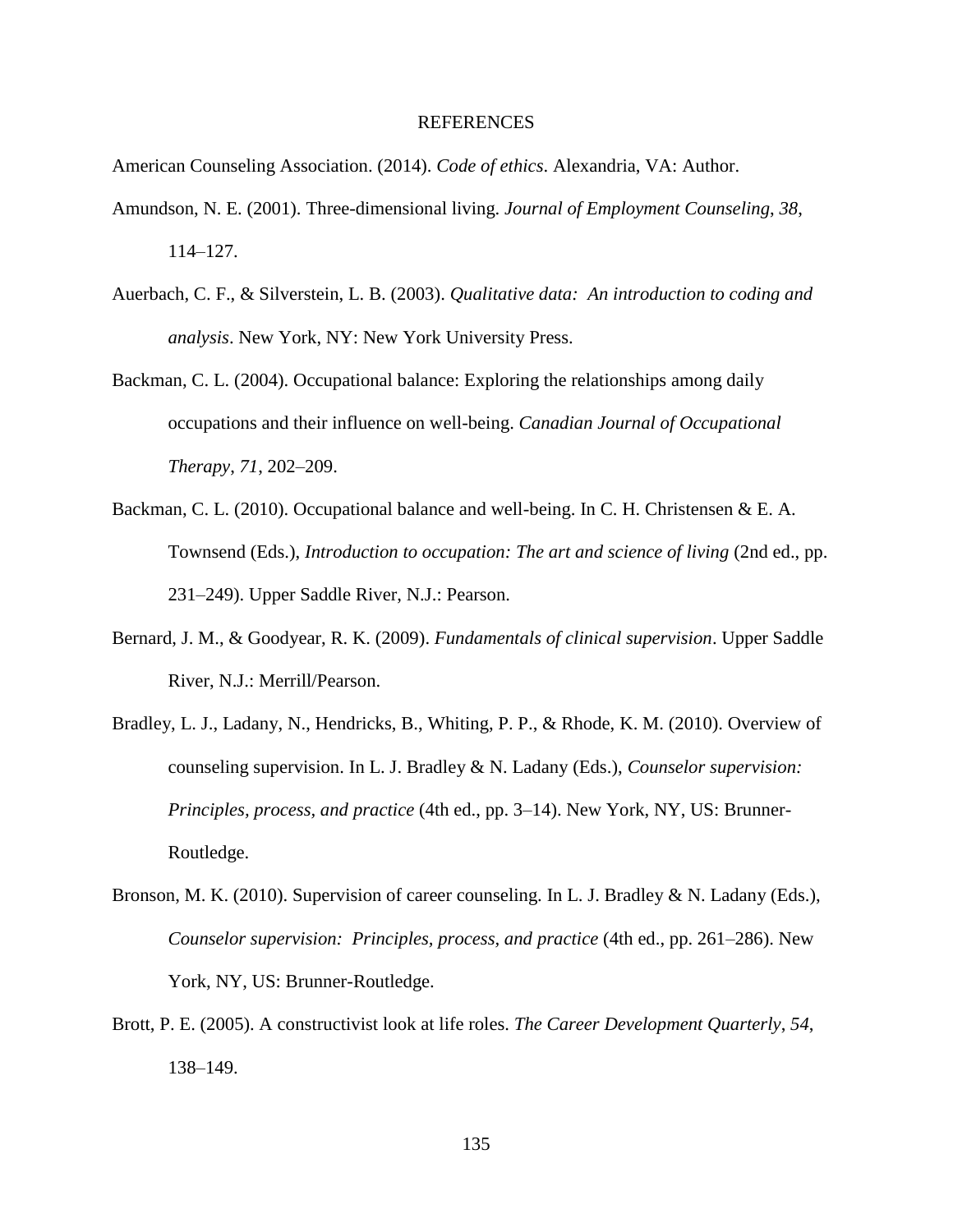- Christiansen, C. H., & Matuska, K. M. (2006). Lifestyle balance: A review of concepts and research. *Journal of Occupational Science*, *13*, 49–61.
- Christiansen, C. H., & Townsend, E. A. (2010). An introduction to occupation. In C. H. Christensen & E. A. Townsend (Eds.), *Introduction to occupation: The art and science of living* (2nd ed., pp. 1–34). Upper Saddle River, N.J.: Pearson.
- Council for Accreditation of Counseling and Related Educational Programs. (2009). CACREP 2009 standards. Retrieved June 1, 2012, from http://www.cacrep.org/doc/2009%20Standards%20with%20cover.pdf
- Evans, Y. A., & Payne, M. A. (2008). Support and self-care: Professional reflections of six New Zealand high school counsellors. *British Journal of Guidance & Counselling*, *36*, 317– 330.
- Grant, J., & Schofield, M. (2007). Career-long supervision: Patterns and perspectives. *Counselling & Psychotherapy Research*, *7*, 3–11.
- Hansen, L. S. (2001). Integrating work, family and community through holistic life planning. *The Career Development Quarterly*, *49*, 261–274.
- Hansen, L. S. (2011). Integrative life planning: A holistic approach. *Journal of Employment Counseling*, *48*, 167–169.
- Hoppin, J. M., & Goodman, J. (2014). *Clinical supervision of career development practitioners: Practical strategies*. Broken Arrow, OK: National Career Development Association.
- Jarman, J. (2010). What is occupation? Interdisciplinary perspectives on defining and classifying human activity. In C. H. Christiansen & E. A. Townsend (Eds.), *Introduction to occupation: The art and science of living* (2nd ed., pp. 81–99). Upper Saddle River, N.J.: Pearson.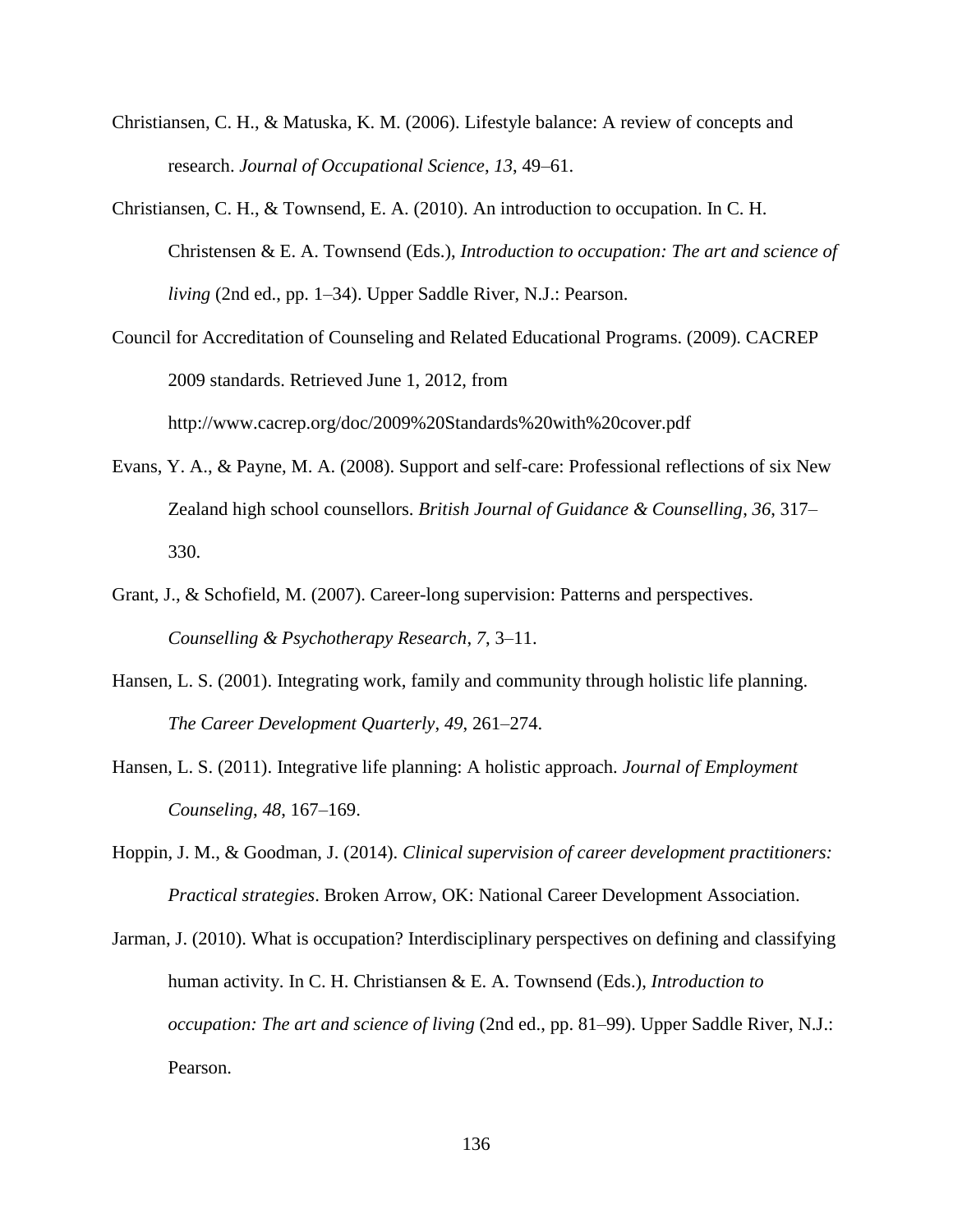- Kalliath, T., & Brough, P. (2008). Work-life balance: A review of the meaning of the balance construct. *Journal of Management & Organization*, *14*, 323–327.
- Lara, T. M., Kline, W. B., & Paulson, D. (2011). Attitudes regarding career counseling: Perceptions and experiences of counselors‐in‐training. *The Career Development Quarterly*, *59*, 428–440.
- Lombardo, J. P. (2008). *Critical competencies for career counselor supervision* (Doctoral dissertation). Retrieved from ProQuest Dissertations & Theses Global. (UMI No. 3298499)
- McMahon, M. (2003). Supervision and career counsellors: A little-explored practice with an uncertain future. *British Journal of Guidance & Counselling*, *31*, 177–187.
- McMahon, M., & Patton, W. (2000). Career counsellors, support and lifelong learning: A case for clinical supervision. *International Journal for the Advancement of Counselling*, *22*, 157–169.
- Meyer, A. (1922). The philosophy of occupational therapy. *Archives of Occupational Therapy*, *1*, 1–10.
- Moustakas, C. E. (1994). *Phenomenological research methods*. Thousand Oaks, CA, US: Sage Publications, Inc.
- Parcover, J. A. (2000). *An investigation of the process of career counseling supervision*  (Doctoral dissertation). Retrieved from ProQuest Dissertations & Theses Global. (UMI No. 9944456)
- Parcover, J. A., & Swanson, J. L. (2013). Career counselor training and supervision: Role of the supervisory working alliance. *Journal of Employment Counseling*, *50*, 166–178.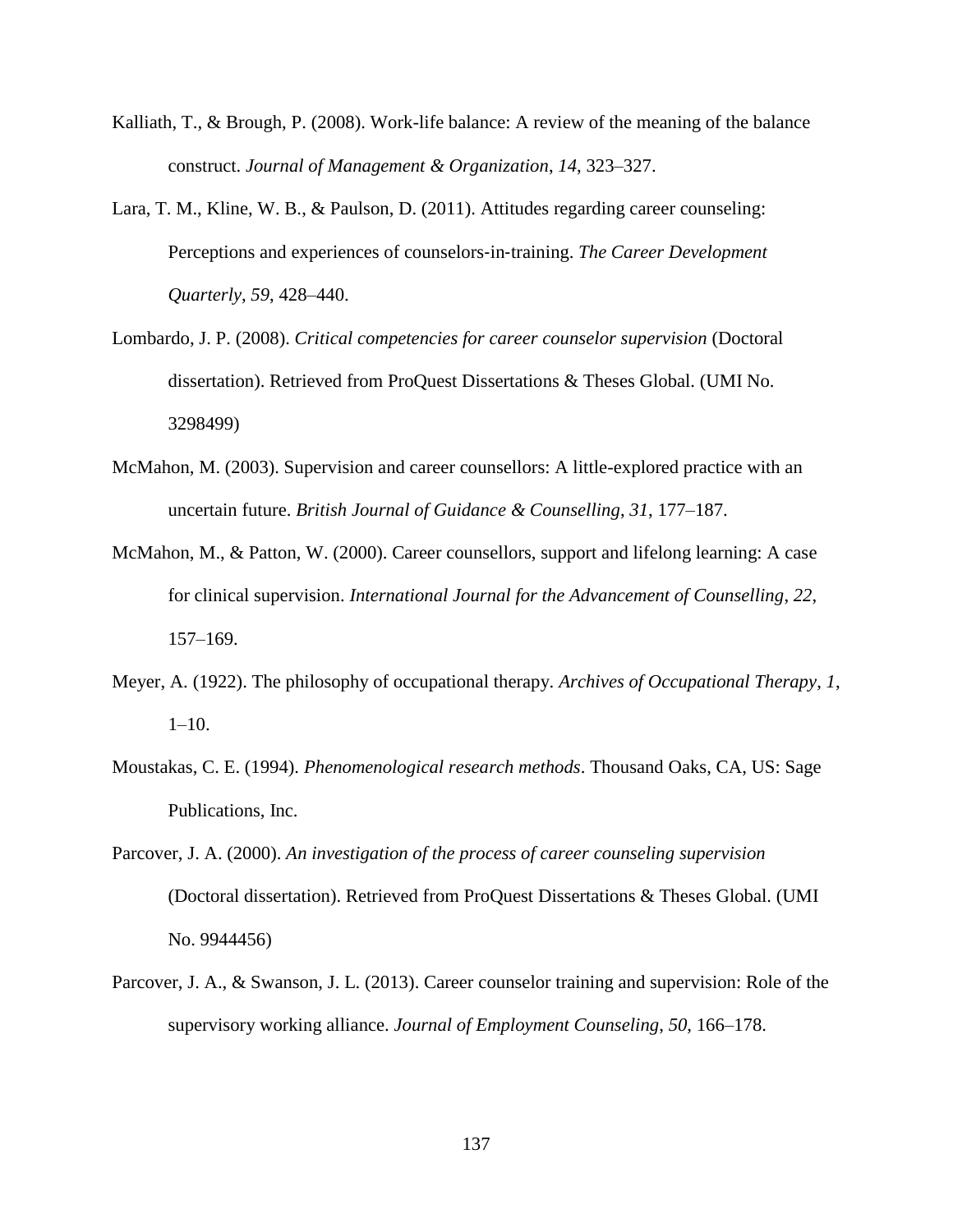- Patton, M. Q. (2002). *Qualitative Research & Evaluation Methods* (3rd ed.). Thousand Oaks, CA: Sage Publications, Inc.
- Patton, W., & McMahon, M. (2014). *Career development and systems theory: Connecting theory and practice.* (3rd ed.). Rotterdam, The Netherlands: Sense Publishers.
- Perrone, K. M., Ægisdóttir, S., Webb, L. K., & Blalock, R. H. (2006). Work-family interface: Commitment, conflict, coping, and satisfaction. *Journal of Career Development*, *32*, 286–300.
- Perrone, K. M., Webb, L. K., & Blalock, R. H. (2005). The effects of role congruence and role conflict on work, marital, and life satisfaction. *Journal of Career Development*, *31*, 225– 238.
- Prieto, L. R., & Betsworth, D. G. (1999). Supervision of career counseling: Current knowledge and new directions. *The Clinical Supervisor*, *18*, 173–189.
- Reid, H. L. (2010). Supervision to enhance educational and vocational guidance practice: A review. *International Journal for Educational and Vocational Guidance*, *10*, 191–205.
- Reiter, N. (2007). Work life balance: What DO you mean?: The ethical ideology underpinning appropriate application. *Journal of Applied Behavioral Science*, *43*, 273–294.
- Rowell, P. C. (2010). Group supervision of individual counseling. In *Counselor supervision: Principles, process, and practice* (4th ed., pp. 197–214). New York, NY, US: Brunner-Routledge.
- Skovholt, T. M., Grier, T. L., & Hanson, M. R. (2001). Career counseling for longevity: Selfcare and burnout prevention strategies for counselor resilience. *Journal of Career Development*, *27*, 167–176.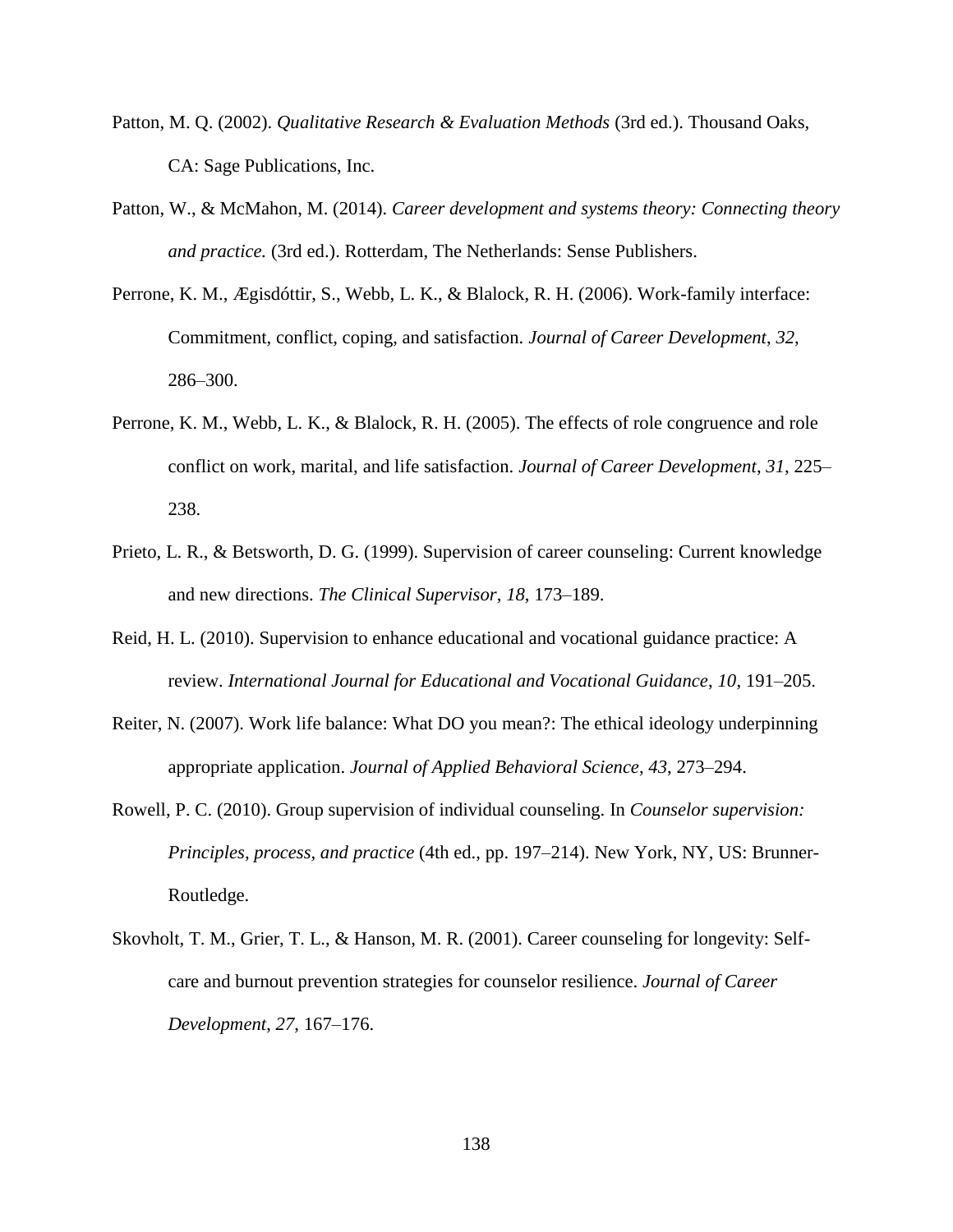- Slan-Jerusalim, R., & Chen, C. P. (2009). Work-family conflict and career development theories: A search for helping strategies. *Journal of Counseling & Development*, *87*, 492–499.
- Sonnentag, S. (2012). Psychological detachment from work during leisure time: The benefits of mentally disengaging from work. *Current Directions in Psychological Science*, *21*, 114– 118.
- Sonnentag, S., & Bayer, U.-V. (2005). Switching off mentally: Predictors and consequences of psychological detachment from work during off-job time. *Journal of Occupational Health Psychology*, *10*, 393–414.
- Sonnentag, S., & Fritz, C. (2007). The Recovery Experience Questionnaire: Development and validation of a measure for assessing recuperation and unwinding from work. *Journal of Occupational Health Psychology*, *12*, 204–221.
- Sonnentag, S., Kuttler, I., & Fritz, C. (2010). Job stressors, emotional exhaustion, and need for recovery: A multi-source study on the benefits of psychological detachment. *Journal of Vocational Behavior*, *76*, 355–365.
- The National Career Development Association. (2009). Career Counseling Competencies. Retrieved December 20, 2012, from

http://ncda.org/aws/NCDA/pt/sd/news\_article/37798/\_self/layout\_ccmsearch/true

- Van Manen, M. (1990). *Researching lived experience: Human science for an action sensitive pedagogy*. Albany, N.Y.: State University of New York Press.
- Van Manen, M. (2014). *Phenomenology of practice: Meaning-giving methods in phenomenological research and writing*. Walnut Creek, CA: Left Coast Press, Inc.
- Waumsley, J. A., Hemmings, B., & Payne, S. M. (2010). Work-life balance, role conflict and the UK sport psychology consultant. *The Sport Psychologist*, *24*, 245–262.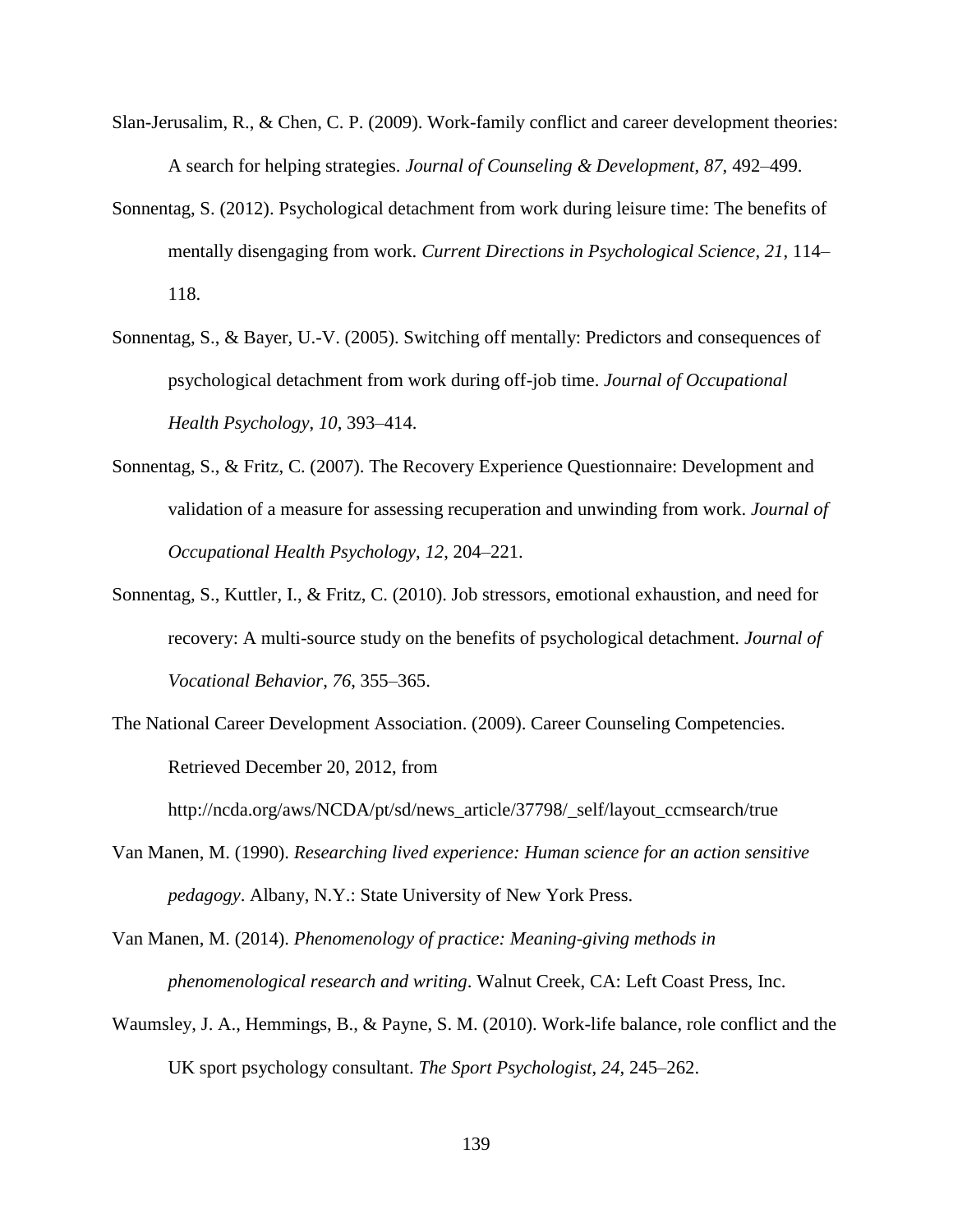Yin, R. K. (2009). *Case study research: Design and methods* (4th ed.). Thousand Oaks, CA: Sage Publications, Inc.

Yin, R. K. (2011). *Qualitative research from start to finish*. New York, NY US: Guilford Press.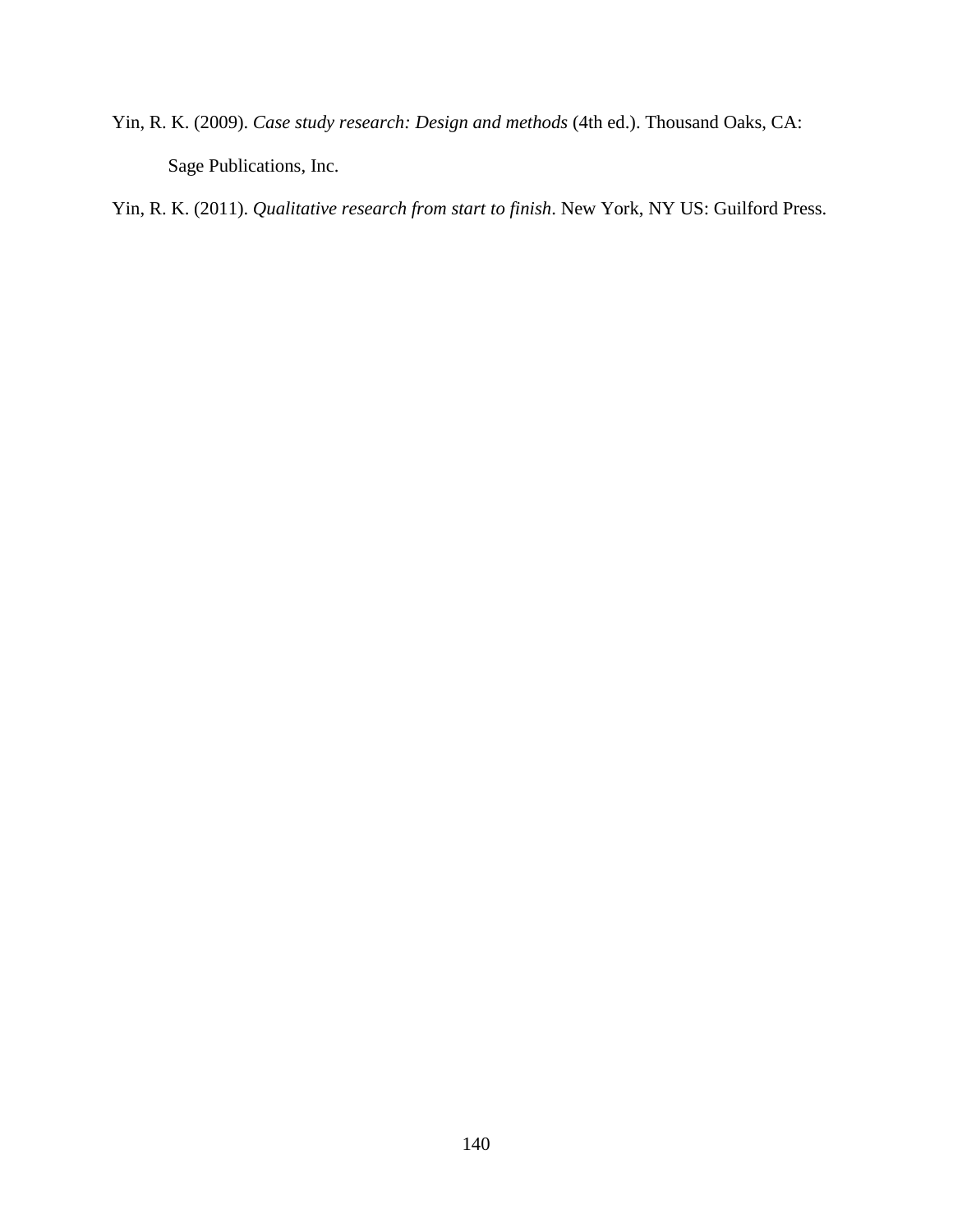#### APPENDIX A

#### **Supervision Session Outline**

#### **Session 1**

**Topic:** Purpose of group supervision. Discuss participants' questions and what they hope to include in supervision process or gain from supervision.

- I. Introductions
	- A. Background and interests. Current focus of work.
	- B. What would you like to gain from supervision?
- II. Discuss purpose of group
	- A. Define work-life balance.
	- B. Review overview of supervision sessions.
- III. Role Pie Activity: Participants will divide the circle into different wedges or sections according to the energy they are currently devoting to different roles. Then rate their satisfaction with the overall balance they see represented in the role pie.
- IV. Discuss role pie activity as a group.
	- A. How do you feel about your overall satisfaction?
	- B. How do you feel about particular roles?
- V. Journal Prompt: What was the role pie experience like for you today?

## **Session 2**

**Topic:** Discuss personal work-life balance and develop a plan to improve work-life balance.

- I. Discuss values and beliefs related to work-life balance.
	- A. What motivates you in your worker/family/leisure role?
	- B. What is important to you about work/family/leisure?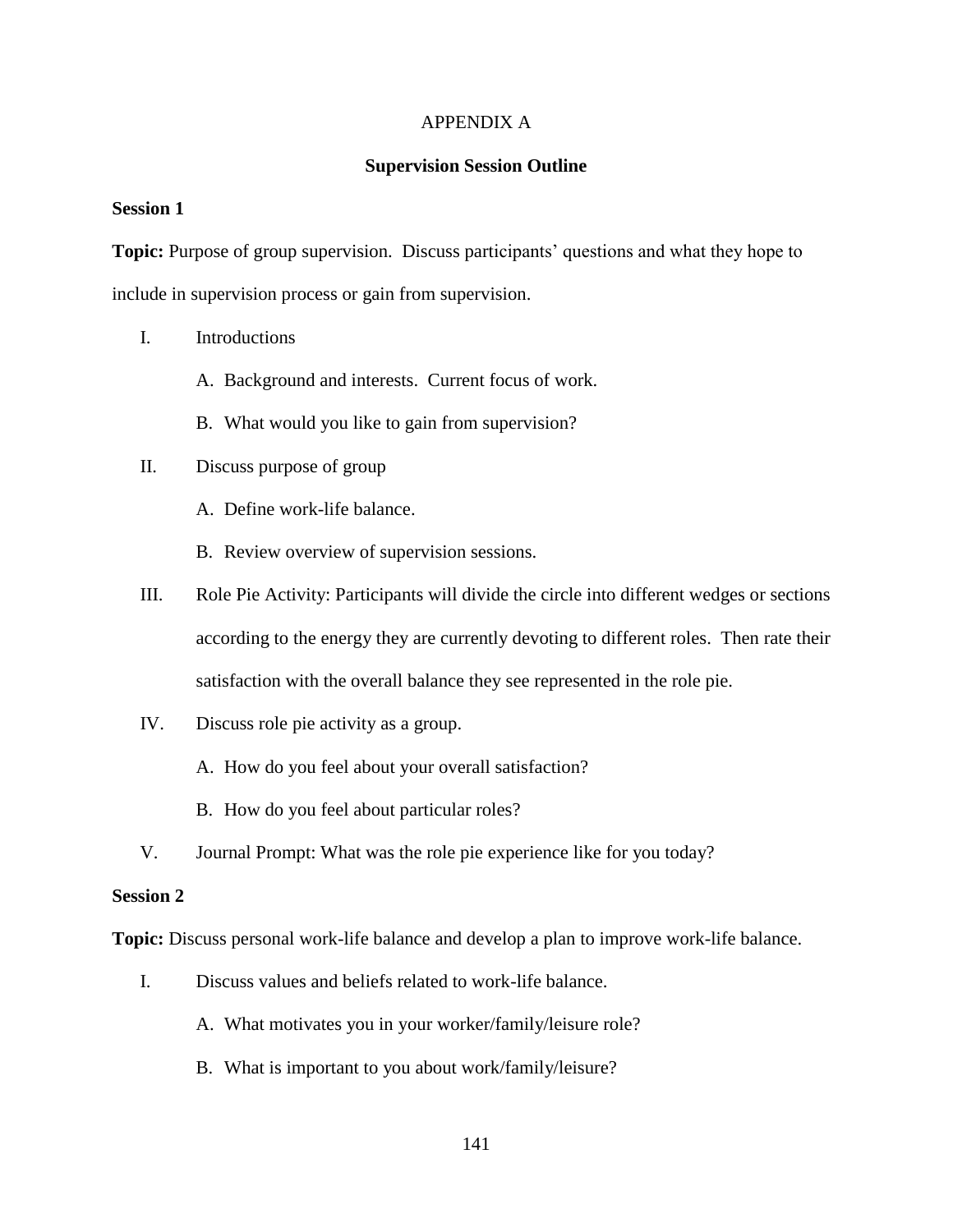- C. What does work/family/leisure mean to you?
- II. Discuss how roles relate to each other.
	- A. Are there roles that enhance other roles?
	- B. Are there roles that detract or take time away from other roles?
	- C. Are there roles that compensate for other roles?
- III. Participants will choose one area of work-life balance on which to focus.
	- A. Where would you like to see a change? What area do you think is most in need of a change?
	- B. In which area, could a change have the greatest effect on your overall work-life balance?
	- C. What area of work-life balance do you feel you have control over/ it would be possible to change?
- IV. Case Consultation/Supervision
- V. Journal Prompt: Describe your plan for addressing work-life balance.

#### **Session 3**

**Topic:** Discuss goal setting and taking action towards goals.

- I. Focus on one area each participant would like to change.
	- A. Discuss importance of specificity and focusing on one area.
	- B. Discuss how small changes can lead to big changes.
- II. Discuss action-oriented goal. It is important to describe goals in positive terms, something that can be done or increased, rather than something that needs to be eliminated or decreased.
- III. Discuss time frame and realistic goals.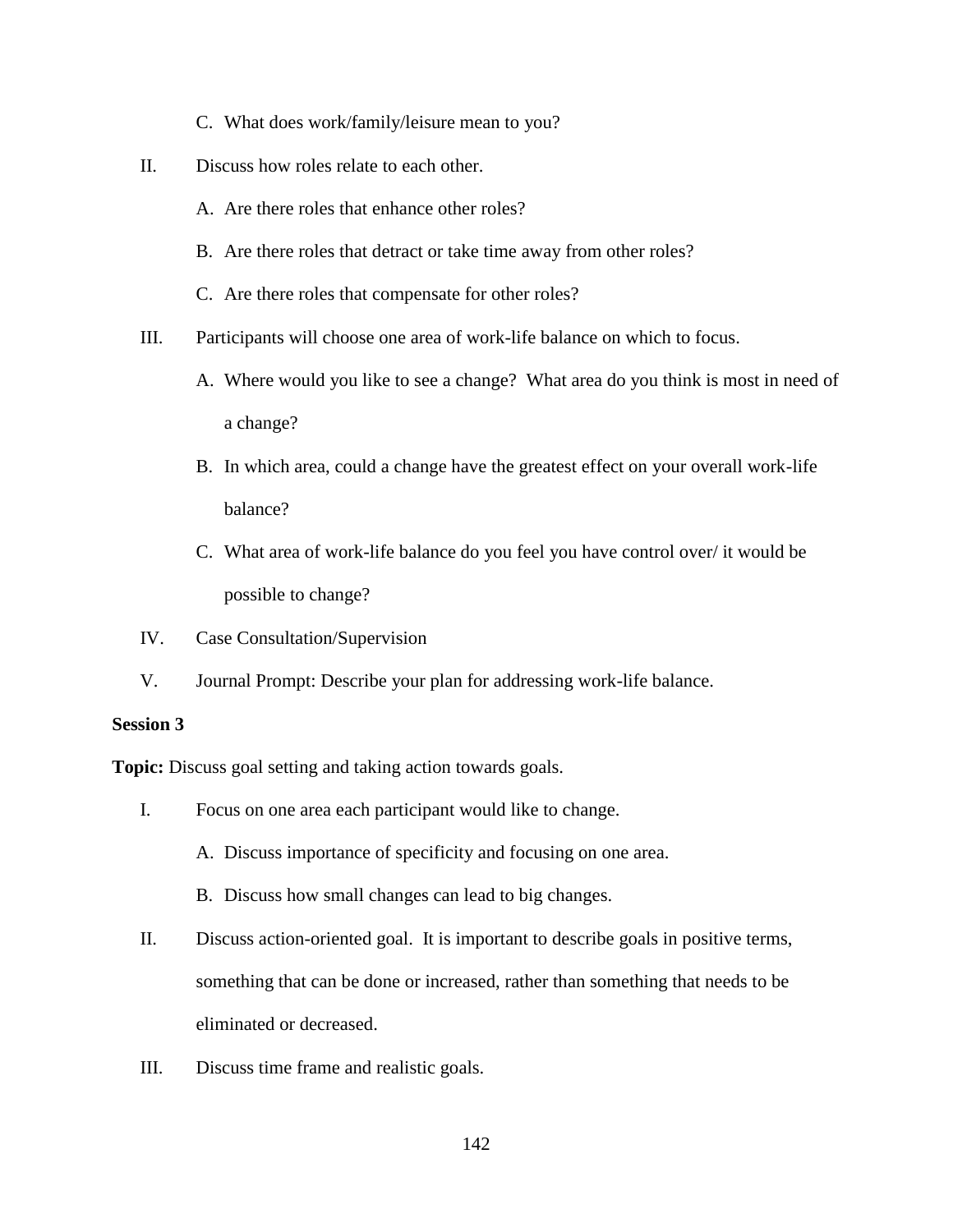- IV. List possible steps necessary to achieve the goal. What can be done in the next week?
- V. Discuss measurement of goals. How will you know when balance is improving? How will you know when you feel better about this area of your life? How will you know when you are doing more of this? How will you know things are starting to change?
- VI. Case consultation/Supervision
- VII. Journal Prompt: What is it like to think through a plan for strengthening work-life balance?

## **Session 4**

**Topic:** Review work-life balance goals and progress.

- I. Discuss what has changed for participants related to their goals.
	- A. Were they able to see/make any changes so far?
	- B. How do they feel about that area of work-life balance?
	- C. How do they feel about their overall balance currently?
- II. Possible revision of goals if necessary. Or possible clarification or change to goals if necessary. Emphasis on time-frame, specificity, and being realistic. How do they see the goal/steps relating to their overall vision of ideal work-life balance?
- III. What are the next steps to the goal? How will they notice change in work-life balance?
- IV. Case consultation/Supervision
- V. Journal Prompt: How can you envision using the work-life balance concept in your work with clients?

#### **Session 5**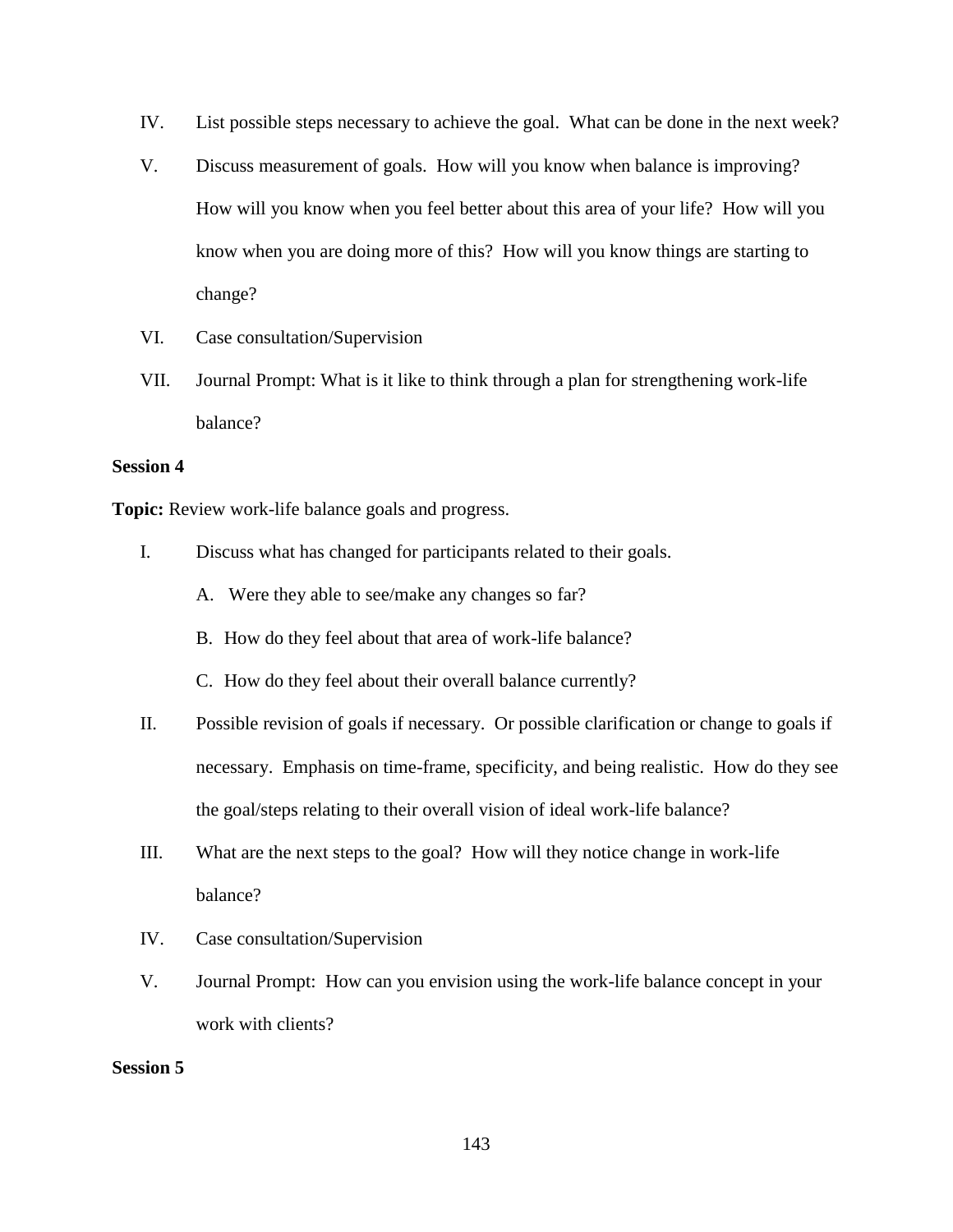**Topic:** Work-life balance and leisure time. Discuss satisfaction with leisure time and work-life balance plans.

- I. Discuss personal definitions of leisure time.
	- A. Describe how leisure is currently a part of your life.
	- B. How do you separate work and leisure time?
- II. Discuss "me time" as a potential aspect of leisure time. Leisure time does not necessarily have to be spent with friends and/or family.
- III. How can you make sure leisure is a part of your life? Discuss importance of boundaries between work and leisure time.
- IV. Case consultation/Supervision
- V. Journal Prompt: Reflect on ways you could address leisure in your own life.

#### **Session 6**

**Topic:** Discuss obstacles to work-life balance and ways to address obstacles and work with potential challenges. Discuss internal and external resources participants have which can assist in navigating obstacles.

- I. Review progress on goal.
- II. Discuss previously/currently encountered obstacles to goal. Discuss any predicted obstacles to goal. Extend to next step participant may take and discuss any predicted obstacles.
- III. How have you overcome obstacles so far or in the past?
- IV. Discuss/list internal and external resources relevant to work-life balance and goal.
- V. Discuss strengths or positive steps witnessed so far in relation to work-life balance. How do you feel about your ability to manage work-life balance or this role?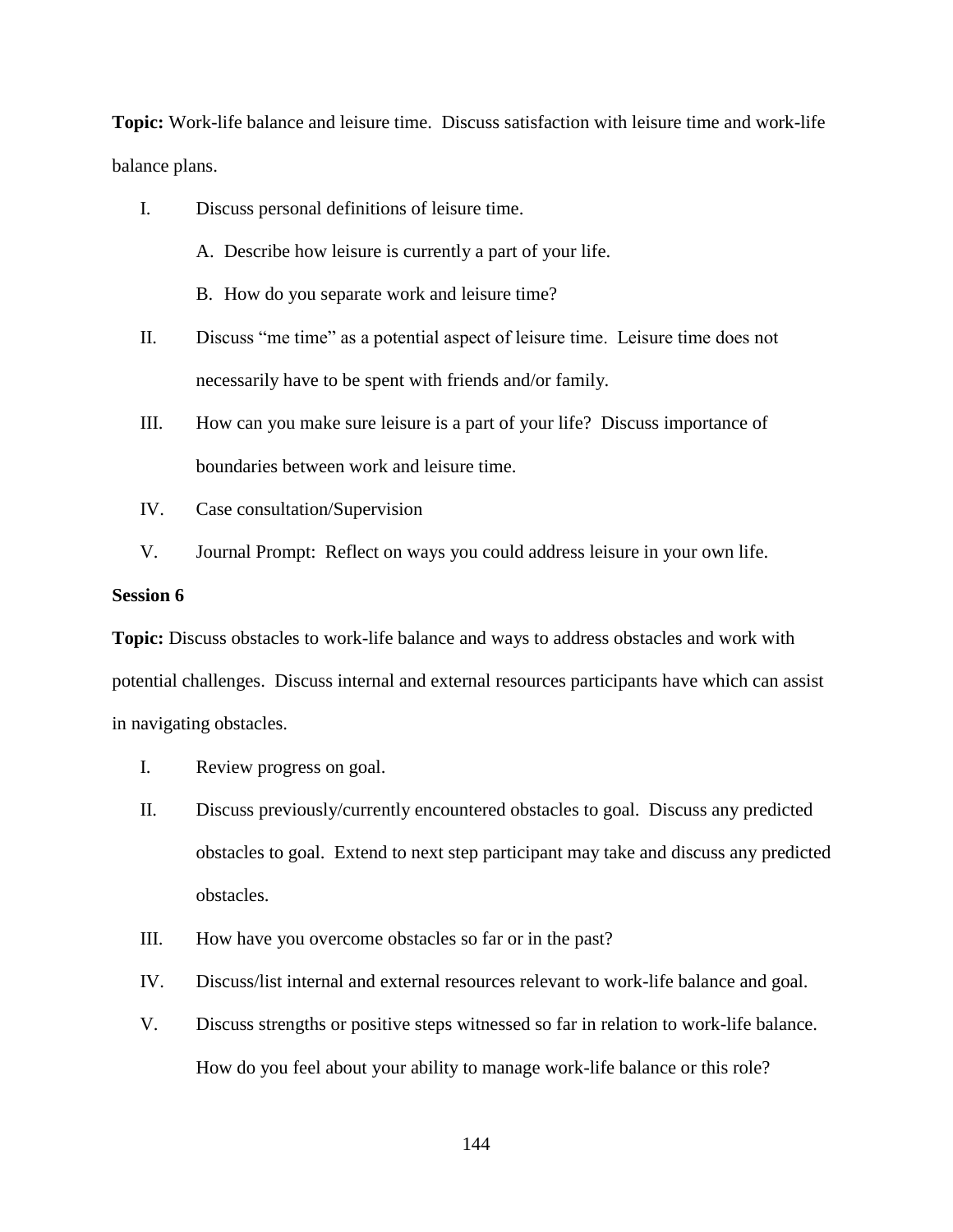- VI. What are steps you could take in the next week to overcome/resolve potential obstacles?
- VII. Case consultation/Supervision
- VIII. Journal Prompt: In what ways, does discussing roadblocks and obstacles affect worklife balance efforts?

#### **Session 7**

**Topic:** Discuss progress on work-life balance plans.

- I. Discuss current status of work-life balance. Review and reflect on original role pie activity and goals related to current status.
	- A. Where do participants find themselves getting stuck with work-life balance?
	- B. What is easy or hard about work-life balance?
- II. Case consultation/Supervision
- III. Journal Prompt: As you think about this overall supervision experience, what has been meaningful to you about the process?

#### **Session 8**

**Topic:** Review progress and terminate/close group supervision experience.

- I. Review role pie activity. Participants will repeat role pie activity and divide circle according to current division of time and energy among roles. Participants will rate their satisfaction with overall work-life balance currently.
- II. Case consultation/Supervision
- III. Discussion of end of group supervision experience.
- IV. Journal prompt: What has it been like for you to focus on your work-life balance?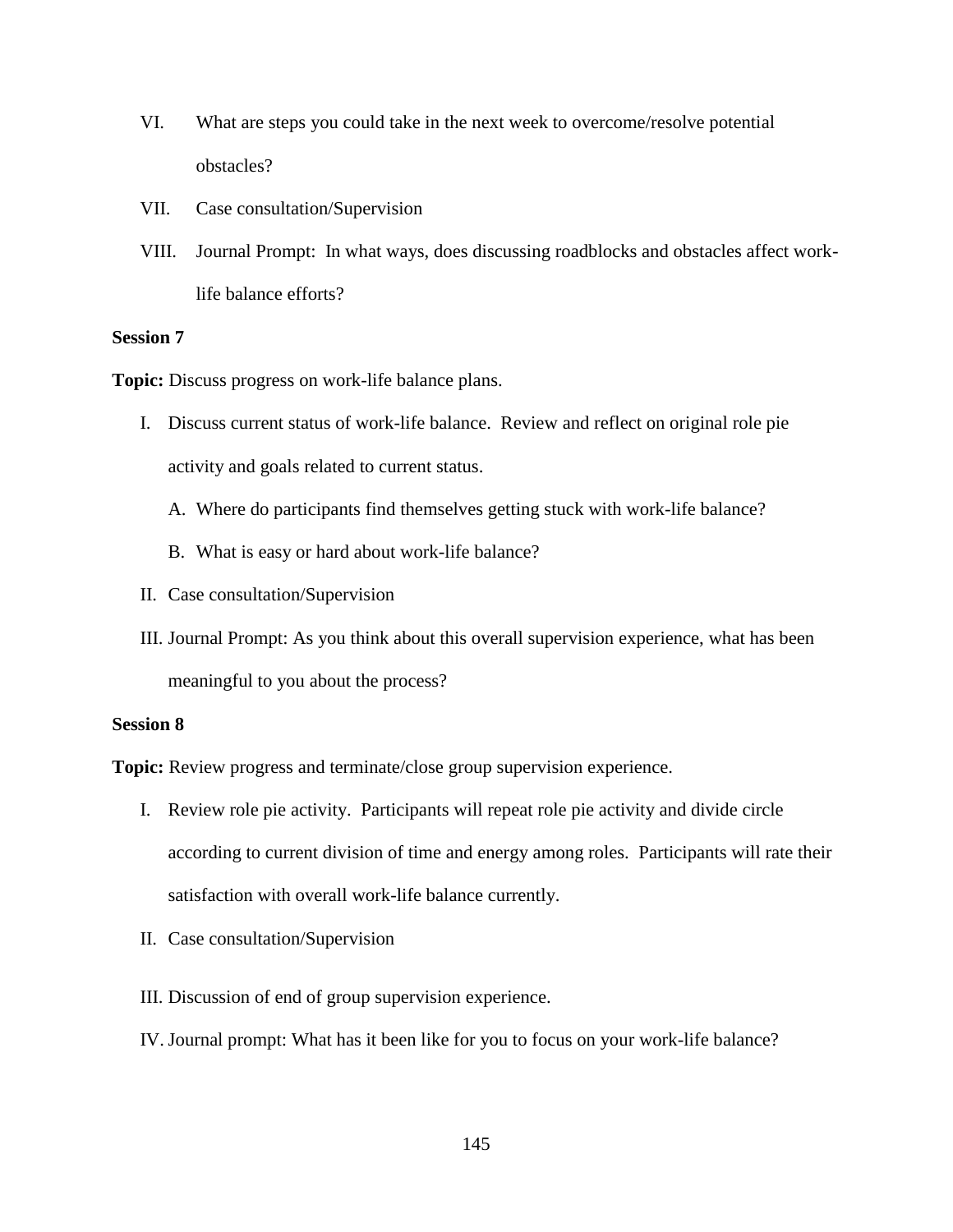## Role Pie

Divide the circle into different wedges or sections according to the energy you are currently devoting to the different roles in your life.



Rate your personal satisfaction with the overall balance you see represented in your role pie.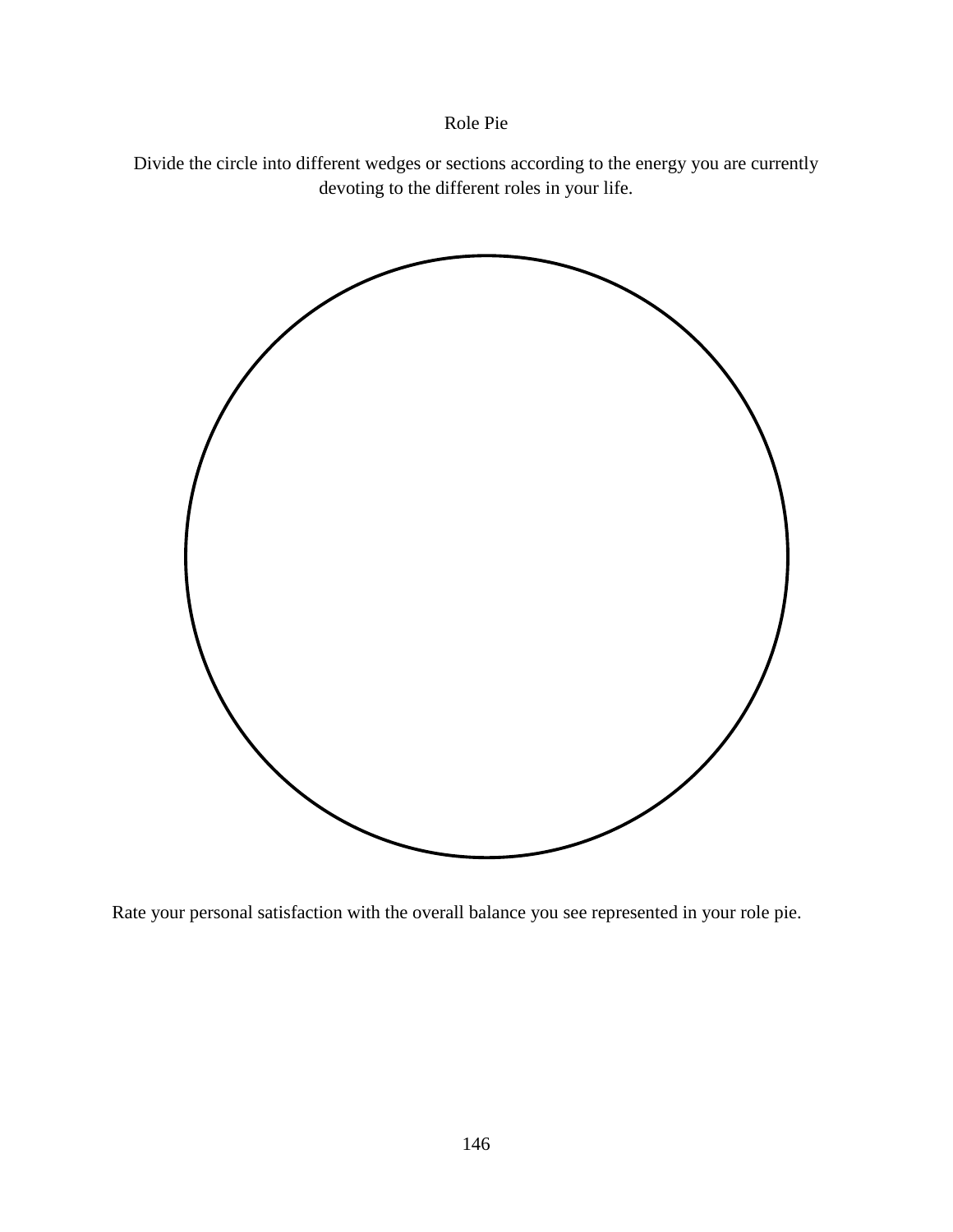## APPENDIX B

# **Demographic Sheet**

Career Counseling Supervision Integrating Work-Life Balance

| Gender Male Female                                                                                    |
|-------------------------------------------------------------------------------------------------------|
| Age                                                                                                   |
| What race/ethnicity do you consider yourself?                                                         |
|                                                                                                       |
| List your education or degrees obtained:                                                              |
| Please specify your major or field of study:                                                          |
| How many years of experience do you have in career counseling, development, advising, or<br>coaching? |

List any license or certification you hold related to career counseling or general counseling.

\_\_\_\_\_\_\_\_\_\_\_\_\_\_\_\_\_\_\_\_\_\_\_\_\_\_\_\_\_\_\_\_\_\_\_\_\_\_\_\_\_\_\_\_\_\_\_\_\_\_\_\_\_\_\_\_\_\_\_\_\_\_\_\_\_\_\_\_\_\_\_\_\_\_\_\_\_

\_\_\_\_\_\_\_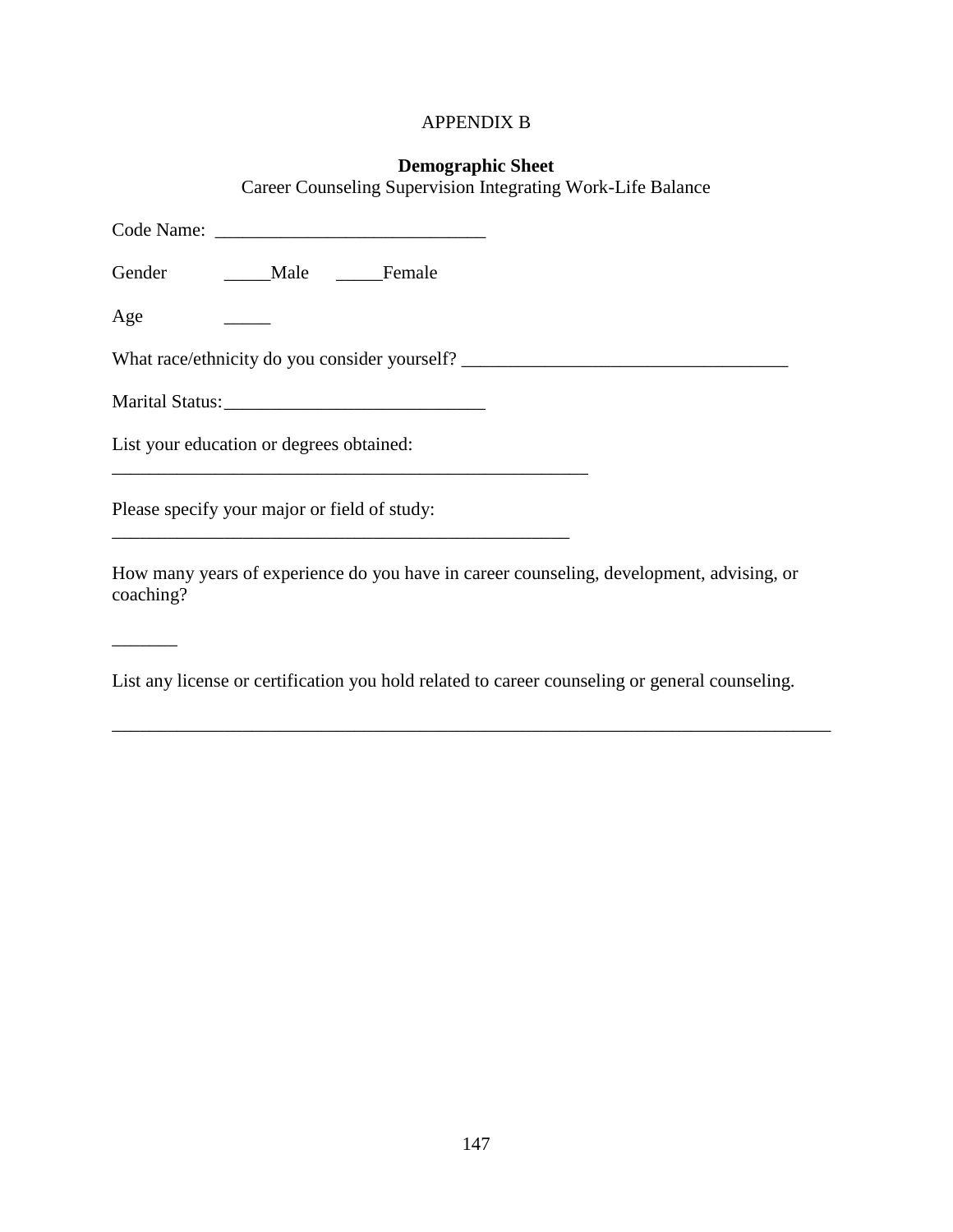## APPENDIX C

#### Journal Prompts

- 1. What was the role pie experience like for you today?
- 2. Describe your plan for addressing work-life balance.
- 3. What is it like to think through a plan for strengthening work-life balance?
- 4. How can you envision using the work-life balance concept in your work with clients?
- 5. Reflect on ways you could address leisure in your own life.
- 6. In what ways, does discussing roadblocks and obstacles affect work-life balance efforts?
- 7. As you think about this overall supervision experience, what has been meaningful to you about the process?
- 8. What has it been like for you to focus on your work-life balance?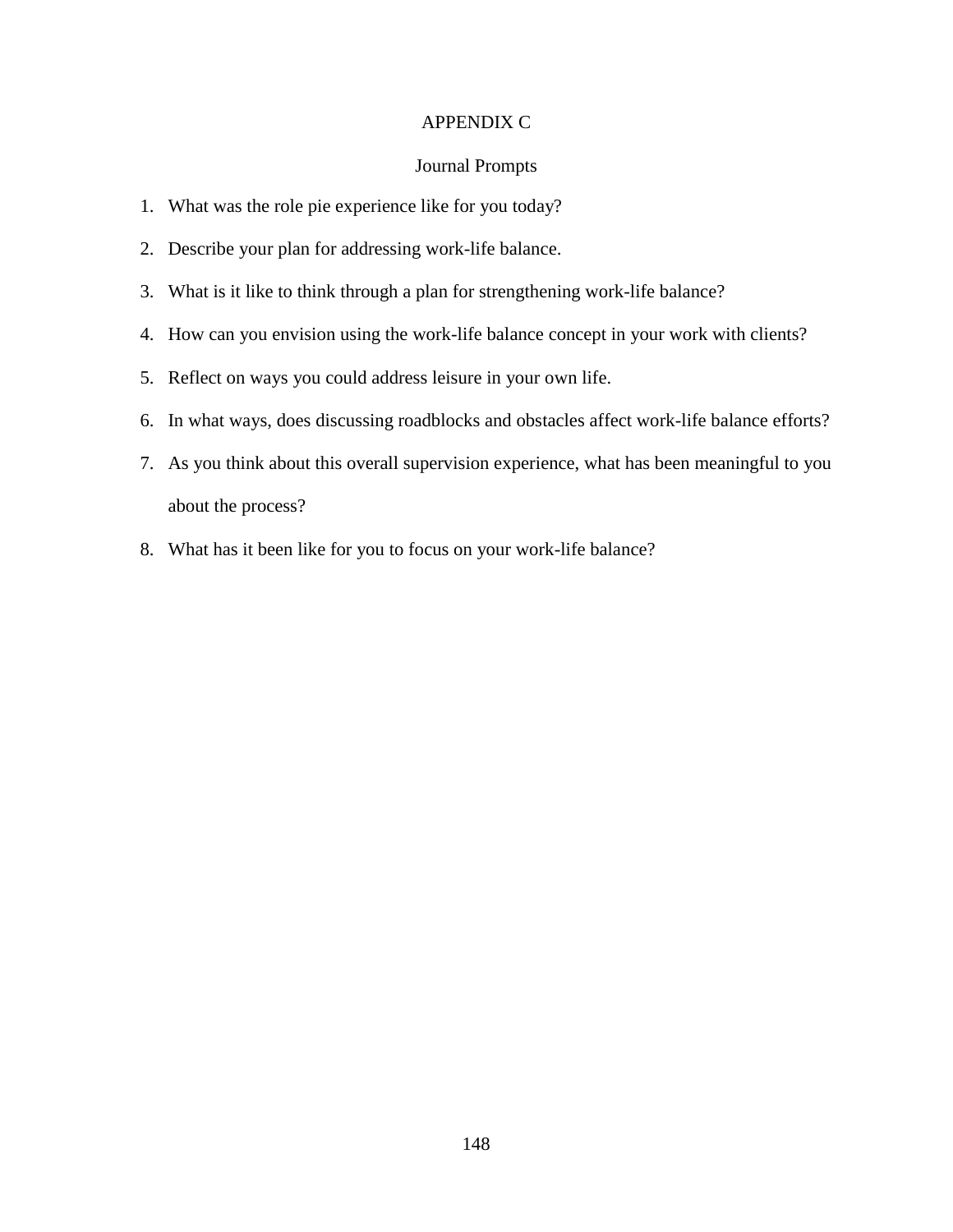## APPENDIX D

#### Interview Questions

The following questions will be used to guide the individual interviews. The interviews will be semi-structured and conversational in nature; therefore, further questions may arise during the interview based on participant responses. Examples of potential follow-ups have been provided.

- 1. What was it like to focus on work-life balance for 8 weeks? Possible follow-ups: What experiences, if any, have you had with work-life balance? How is this like or unlike other supervision experiences?
- 2. Tell me about any meaningful or helpful experiences in group supervision. Possible follow-up: Tell me more, or in what was that meaningful/helpful?
- 3. Tell me about any experiences in group supervision that were not meaningful or helpful. Possible follow-up: Tell me more, or in what was that not meaningful/helpful?
- 4. Describe any carry over into how you approach work-life balance. Possible follow-up: Tell me more or what have you noticed about your approach to work-life balance?
- 5. In what ways, if any, did focusing on work-life balance carry over into your work with clients?

Possible follow-up: Tell me more (referencing specific areas of carry over in participant answer), or what have you noticed in your work?

6. Describe any aspects of work-life balance you think are particularly relevant to the work you do.

> Possible follow-up: Tell me more about (specific aspect(s) mentioned by participant), or how do you see that relating/connecting to the work you do?